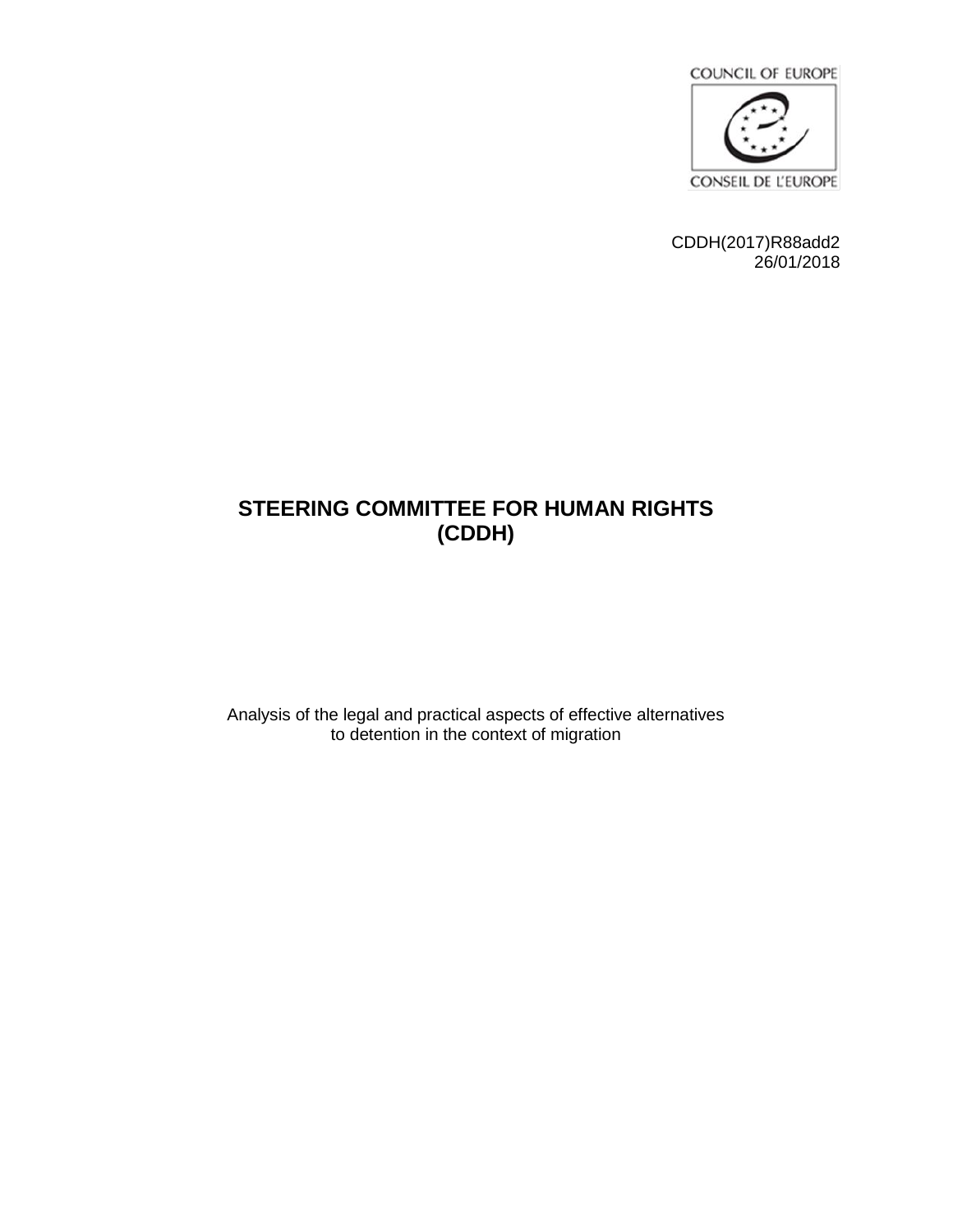# **TABLE OF CONTENTS**

| L.   | 1.<br>2.                                                                                      |  |
|------|-----------------------------------------------------------------------------------------------|--|
|      | 3.                                                                                            |  |
|      | 3.1.                                                                                          |  |
|      | 3.1.1.                                                                                        |  |
|      | Scope of the analysis, persons concerned and sources referenced  11<br>3.2.                   |  |
|      |                                                                                               |  |
| Ш.   |                                                                                               |  |
|      | The European Court of Human Rights and other Council of Europe<br>1.                          |  |
|      |                                                                                               |  |
|      | 1.1.                                                                                          |  |
|      | 1.1.1.                                                                                        |  |
|      | 1.1.2.                                                                                        |  |
|      | 1.1.3.<br>1.2.                                                                                |  |
|      | Obligation to consider alternatives to detention (other Council of Europe<br>1.3.             |  |
|      |                                                                                               |  |
|      | 1.4.                                                                                          |  |
|      | 1.4.1.                                                                                        |  |
|      | 1.4.2.                                                                                        |  |
|      | 1.4.3.                                                                                        |  |
|      | Ensuring dignity and respect for other fundamental rights whilst placed in the<br>1.5.        |  |
|      |                                                                                               |  |
|      | 1.5.1.                                                                                        |  |
|      | 1.5.2.                                                                                        |  |
|      | 2.<br>Other international standards (United Nations and European Union)  37                   |  |
|      | 2.1.                                                                                          |  |
|      | 2.2.                                                                                          |  |
|      | 2.3.                                                                                          |  |
|      | Positive obligation to avoid detention for persons in a vulnerable situation 45<br>2.4.       |  |
|      | Alternatives must always rely upon the least restrictive measure possible  53<br>2.5.         |  |
|      | Alternatives must never amount to deprivation of liberty or arbitrary restrictions on<br>2.6. |  |
|      |                                                                                               |  |
|      | Alternatives must be established in law and subject to judicial review  54<br>2.7.            |  |
|      | Alternatives must ensure human dignity and respect for other fundamental<br>2.8.              |  |
|      |                                                                                               |  |
| III. | <b>PRACTICAL ASPECTS: EFFECTIVE ALTERNATIVES TO IMMIGRATION DETENTION 57</b>                  |  |
|      | 1.                                                                                            |  |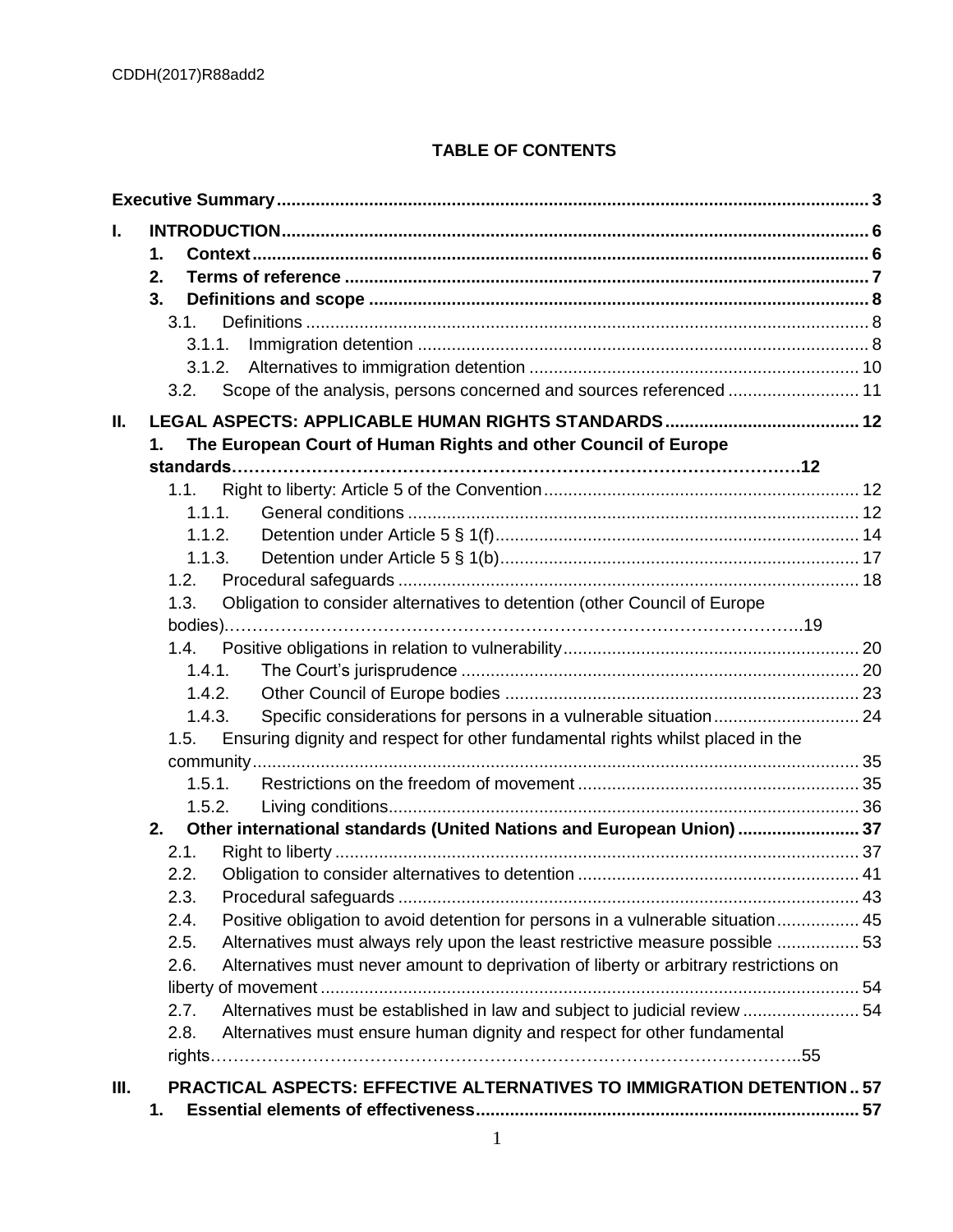| 1.1.  |                                                                    |  |
|-------|--------------------------------------------------------------------|--|
| 1.2.  |                                                                    |  |
| 1.3.  |                                                                    |  |
| 1.4.  |                                                                    |  |
| 1.5.  |                                                                    |  |
| 1.6.  |                                                                    |  |
| 2.    |                                                                    |  |
| 2.1.  |                                                                    |  |
| 2.2.  |                                                                    |  |
| 2.3.  |                                                                    |  |
| 2.4.  |                                                                    |  |
| 2.5.  |                                                                    |  |
| 2.6.  |                                                                    |  |
| 2.7.  |                                                                    |  |
| 2.8.  |                                                                    |  |
| 2.9.  |                                                                    |  |
| 2.10. |                                                                    |  |
| 2.11. |                                                                    |  |
| 2.12. |                                                                    |  |
| 2.13. |                                                                    |  |
| 3.    |                                                                    |  |
| 3.1.  |                                                                    |  |
| 3.2.  |                                                                    |  |
| 3.3.  |                                                                    |  |
| IV.   | OVERVIEW OF POLICIES AND PRACTICES ON ALTERNATIVES TO IMMIGRATION  |  |
|       |                                                                    |  |
| V.    | THE WAY FORWARD: EVALUATING THE NEED FOR FUTURE WORK BY THE CDDH - |  |
|       |                                                                    |  |
| 1.    |                                                                    |  |
| 2.    |                                                                    |  |
|       |                                                                    |  |
|       |                                                                    |  |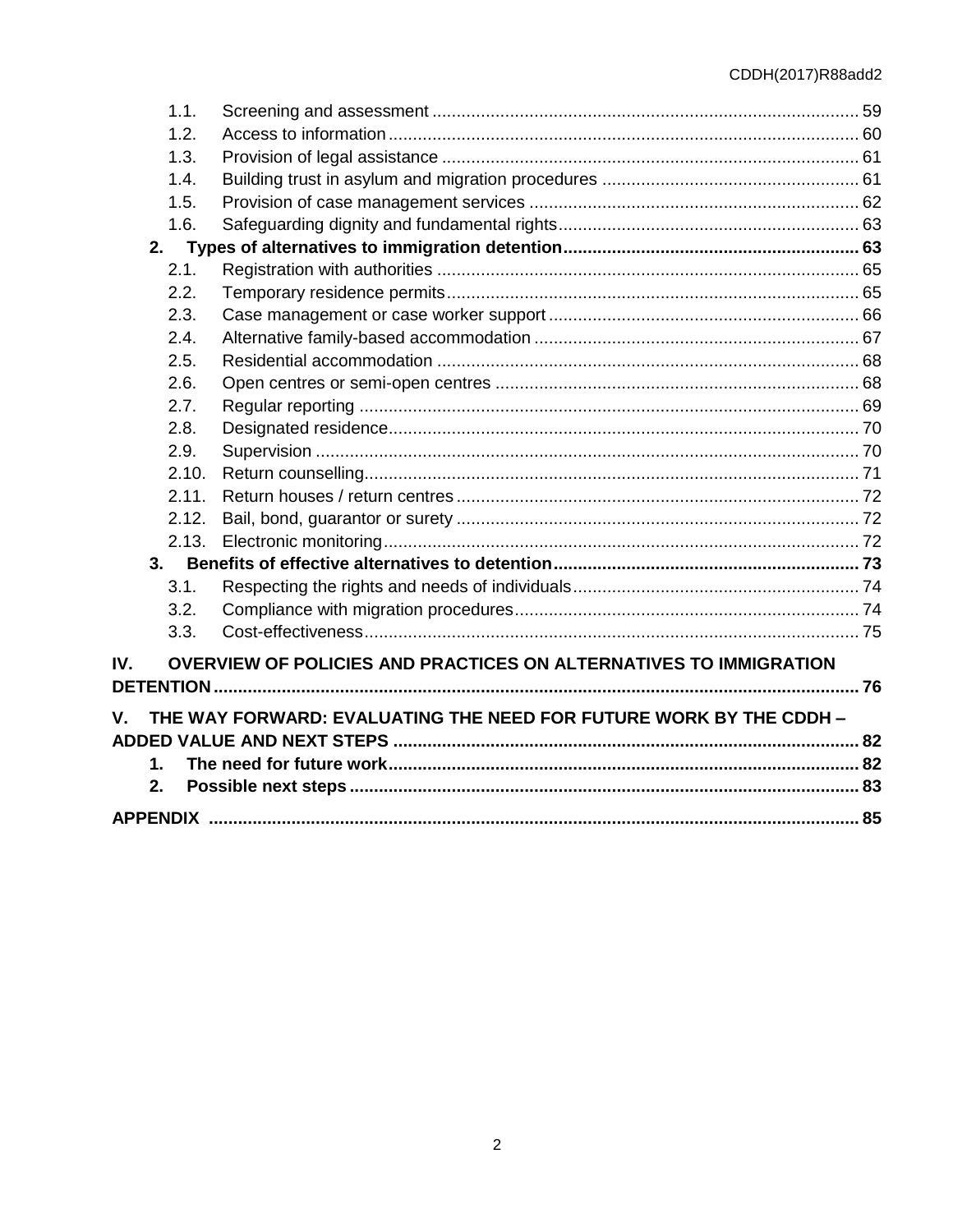#### **Executive summary**

This Analysis is the outcome of the work carried out by the Drafting Group on Migration and Human Rights (CDDH-MIG) in light of the mandate entrusted to the Steering Committee for Human Rights (CDDH) by the Committee of Ministers for the biennium 2016–2017. The Analysis aims, *inter alia*, at:

- enhancing the understanding of the legal and practical aspects of alternatives to detention in the context of migration;
- giving a coherent and precise overview of the applicable international human rights standards in the field, highlighting critical themes as well as clarifying both the similarities and the differences between varied bodies of the Council of Europe ("CoE"), the United Nations ("UN") and the European Union ("EU");
- elucidating considerations in relation to vulnerability, such as in the case of children and other persons in a vulnerable situation;
- identifying essential elements that render alternatives to immigration detention effective in terms of compliance to migration procedures, respect for human rights and cost efficiency;
- providing a non-exhaustive and indicative list of different types of possible alternatives to detention in the context of migration, explaining their central features as well as potential benefits and drawbacks;
- reflecting on the ways in which the Council of Europe could engage in further follow-up work that is of practical value to member States in the field.

In the Analysis, immigration detention refers to the deprivation of liberty of persons who may be lawfully deprived of their liberty in accordance with Article 5 § 1(f) and, under certain circumstances, 5 § 1(b) of the European Convention on Human Rights ("the Convention"). Any deprivation of liberty is understood as contemplated by the relevant jurisprudence of the European Court of Human Rights ("the Court"). Alternatives to immigration detention are considered across a range of non-restrictive and restrictive options, providing the benefit of examining a wide range of practices that Council of Europe member States might consider in order to avoid detention in the context of migration.

#### *Legal aspects*

The consideration of alternatives to detention is linked to and derives from the right to liberty and security of person that is enshrined in all core international human rights instruments. At the Council of Europe level, deprivation of liberty is lawful only when it falls within the exhaustive list of permissible exceptions under Article 5 of the Convention. The Court has particularly stressed the lawfulness of detention, including the quality of domestic legislation and protection from arbitrariness. Overall, detention in the context of migration under Article 5 § 1(f) must adhere to the general criteria developed in the Court´s case law. It must be provided for in national law, carried out in good faith and closely connected to the aim pursued. The place and conditions of detention must be appropriate, and its length should not exceed that which is reasonably required for the purpose pursued. Proceedings should be carried out with due diligence and there should be a realistic prospect of removal. Sufficient procedural safeguards must be in place, such as the provision of reasons for detention, access to legal assistance and representation, and effective remedies.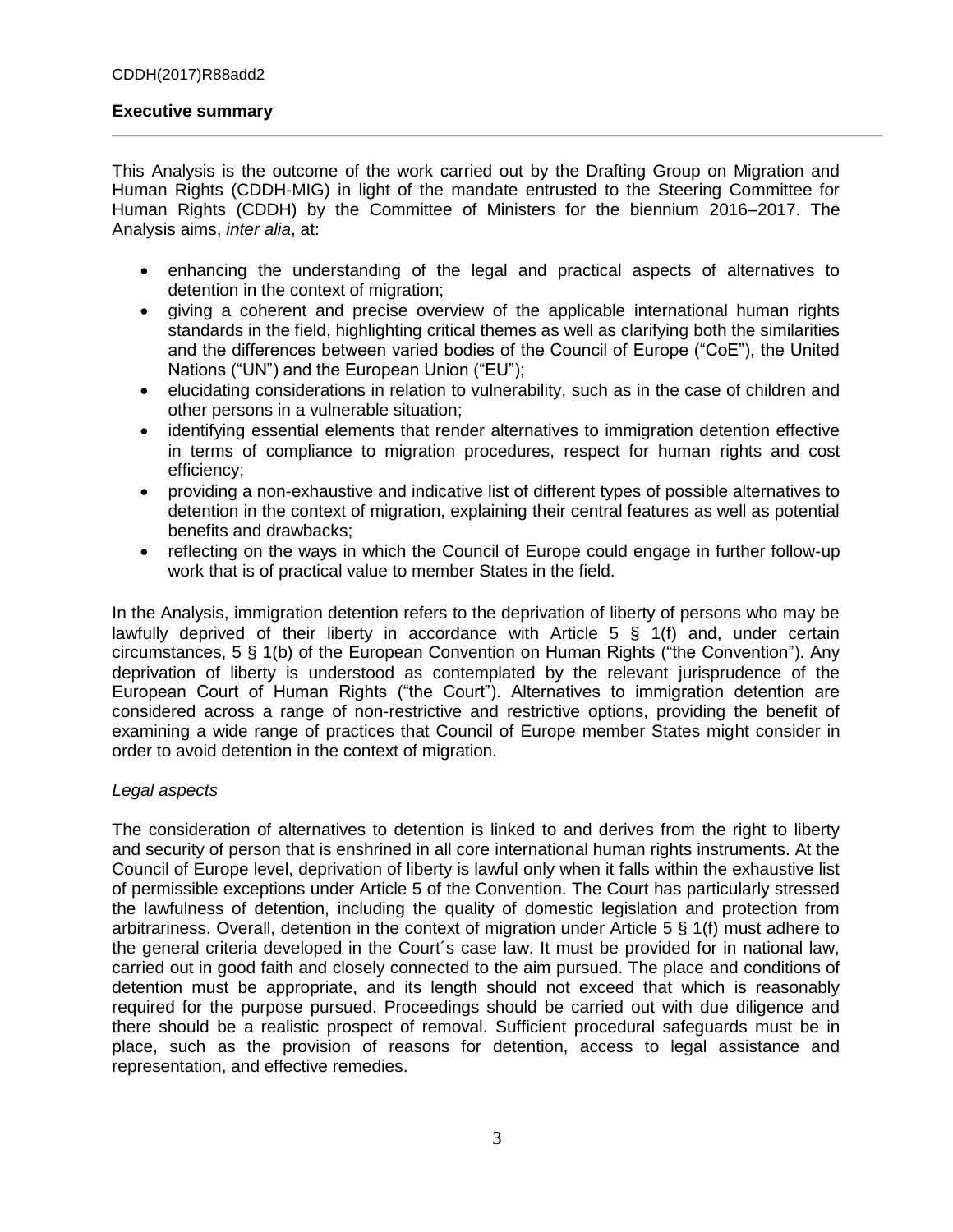The implementation of alternatives is, likewise, subject to important human rights standards, such as the principle of proportionality and non-discrimination, as considered by different bodies of the Council of Europe, the UN and the EU. Alternatives to detention should never amount to a deprivation of liberty, and the question on whether an alternative *to* detention is an alternative *form* of detention is crucial. This depends on the aggregated impact, degree and intensity of the particular measure(s) in place. Alternatives should be established in law and subject to judicial review and their implementation should respect other fundamental rights. Additionally, alternatives should always rely on the least restrictive measure possible.

Varied bodies of the Council of Europe, the UN and the EU have highlighted that immigration detention must always be an exceptional measure of last resort. This entails that detention can only be justified if, after a thorough and individual assessment of the particular circumstances in each case, it has been established that less coercive measures are insufficient. A number of instances have similarly emphasised the obligation of States to examine alternatives to detention as a general principle before any decision to detain is made.

As regards children in particular, the Court has called upon additional safeguards and emphasized the necessity of examining and implementing alternatives. The Court has consistently emphasised that the extreme vulnerability of children takes precedence over their immigration status and that their best interests should be a primary consideration in all actions concerning them. Alternatives should be sought and found ineffective in light of the aim pursued. Other international bodies have further concluded that immigration detention always contravenes the best interests of the child, and maintained that children in this context should never be detained.

### *Practical aspects*

The need for alternatives to immigration detention has consistently been highlighted by international bodies, but there is limited guidance on how to develop and implement such alternatives effectively in practice. Defining "effectiveness" in terms of (a) respect for human rights, (b) compliance with immigration and asylum procedures, and (c) cost-efficiency, the Analysis explores the key question as to what, in practice, can render alternatives effective. By analysing practical experiences from the field and global as well as regional studies, the Analysis suggests certain key factors as "essential elements" to effectiveness, namely:

- $\uppsi$  Using screening and assessment to address individual circumstances, including vulnerabilities and risks;
- $\uparrow$  Providing clear and precise information about rights, duties and consequences of non-compliance;
- $\mathfrak{g}$  Ensuring access to legal assistance from the beginning and throughout the process;
- $\&$  Building trust in asylum and migration procedures;
- $\uparrow$  Upholding individualised case management services;<br>
Safequarding the dignity and fundamental rights of the
- Safeguarding the dignity and fundamental rights of the persons concerned.

A number of different types of alternatives in the specific context of migration are listed in the Analysis, and their main features, benefits and drawbacks described. These include such measures as registration with authorities; temporary residence permits; case management or case worker support; alternative family-based accommodation; residential accommodation; open centres or semi-open centres; regular reporting; designated residence; supervision; return counselling; return houses or return centres; bail, bond, guarantor or surety; electronic monitoring.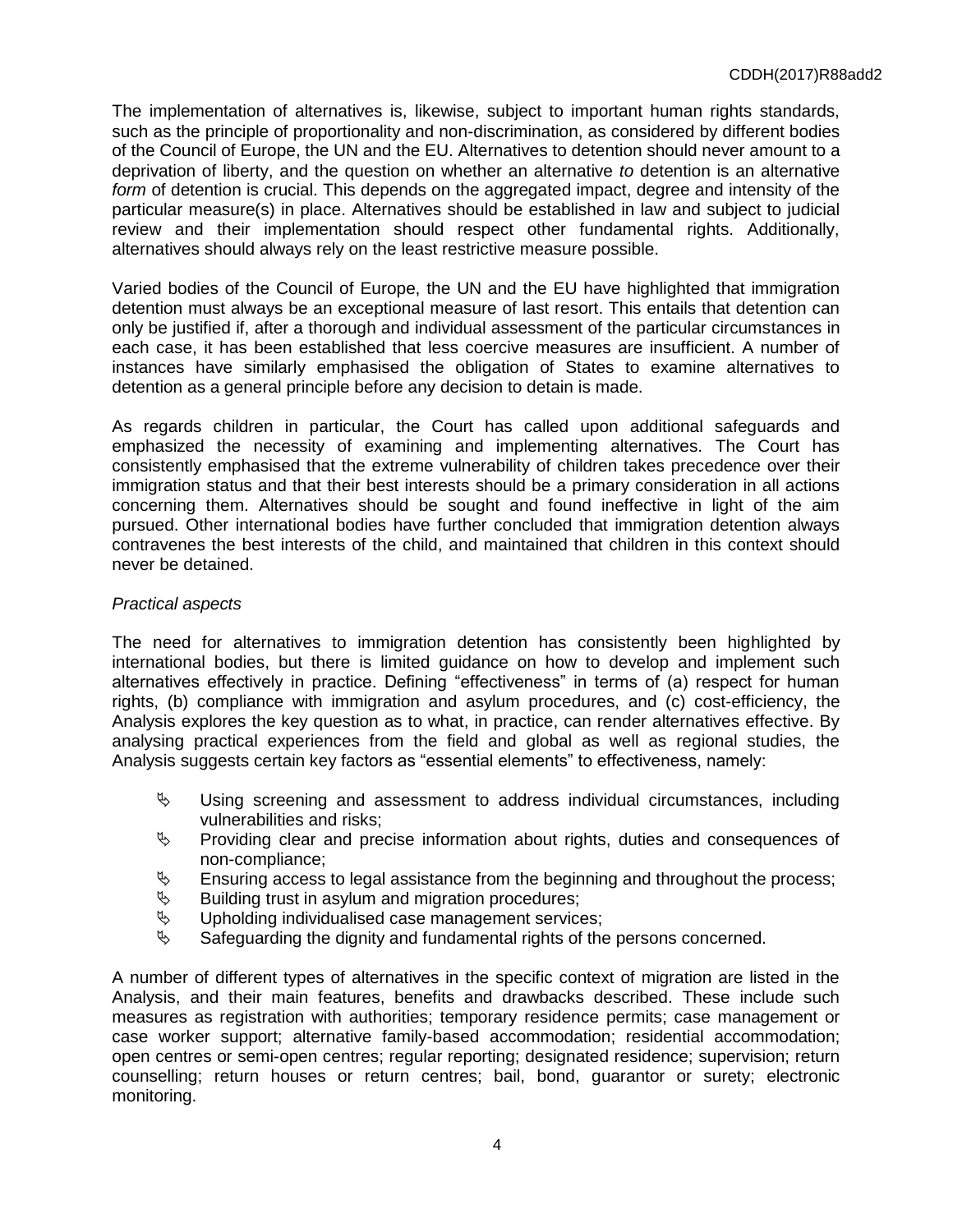Each and every alternative noted may not necessarily be recognized by all member States or all other actors as an alternative to detention, nor may the advantages, disadvantages and human rights implications listed reflect the views of particular authorities. Crucially, however, the ways in which alternatives are implemented, and the processes by which the "essential elements" are upheld or neglected, may well determine the outcome and the effectiveness of alternative measures to a greater degree than the specific type(s) of alternative applied.

An examination of the policies and practices in Council of Europe member States indicates that a large number of countries have established an obligation in national legislation to consider alternatives to immigration detention. The main types of alternatives provided are: (a) regular reporting; (b) designated residence; (c) surrender of documentation; (d) bail or surety. Vulnerability is a key consideration during the decision-making and implementation process in most member States. When it comes to children in particular, the situation varies as their detention is either prohibited – sometimes depending on their age – or permissible in exceptional cases. Specific types of alternatives for unaccompanied children and families, such as return houses, open centres and foster care arrangements have been developed in a number of countries.

Overall, persisting legal and practical challenges include the absence of clear guidance as regards the implementation of alternatives; the quality of the initial decision-making process; challenges with individual assessment procedures; lack of monitoring mechanisms; as well as limited data and evaluation concerning the use, effectiveness and human rights implications of the measures applied. The greatest gap identified, however, is the fact that alternatives remain largely unused in practice, and/or applied on a very limited scale.

#### *Next steps*

Council of Europe member States have taken significant steps to explore and implement alternatives to detention in their particular national contexts. However, as illustrated by this Analysis, member States could benefit from stronger support in their endeavours, especially as regards addressing persisting challenges in implementing alternatives effectively. The Council of Europe could play an important role in this regard, using this Analysis as a solid foundation on which to base further advancement in the field. A concrete *first step* in the near future could be the development of a practical and user-friendly handbook for authorities on effectively implementing alternatives to immigration detention. Alongside such work, the Council of Europe could, *inter alia*, explore possibilities of pursuing specific cooperation projects with interested member States on a voluntary basis. Additionally, as a conceivable *second step,* guidelines on effective alternatives to immigration detention, possibly focusing on children in particular, could be developed. For any such future follow-up work to be as useful as possible, it should illustrate the relevant human rights standards and the essential elements of effective alternatives, in a user-friendly, accessible and practical manner.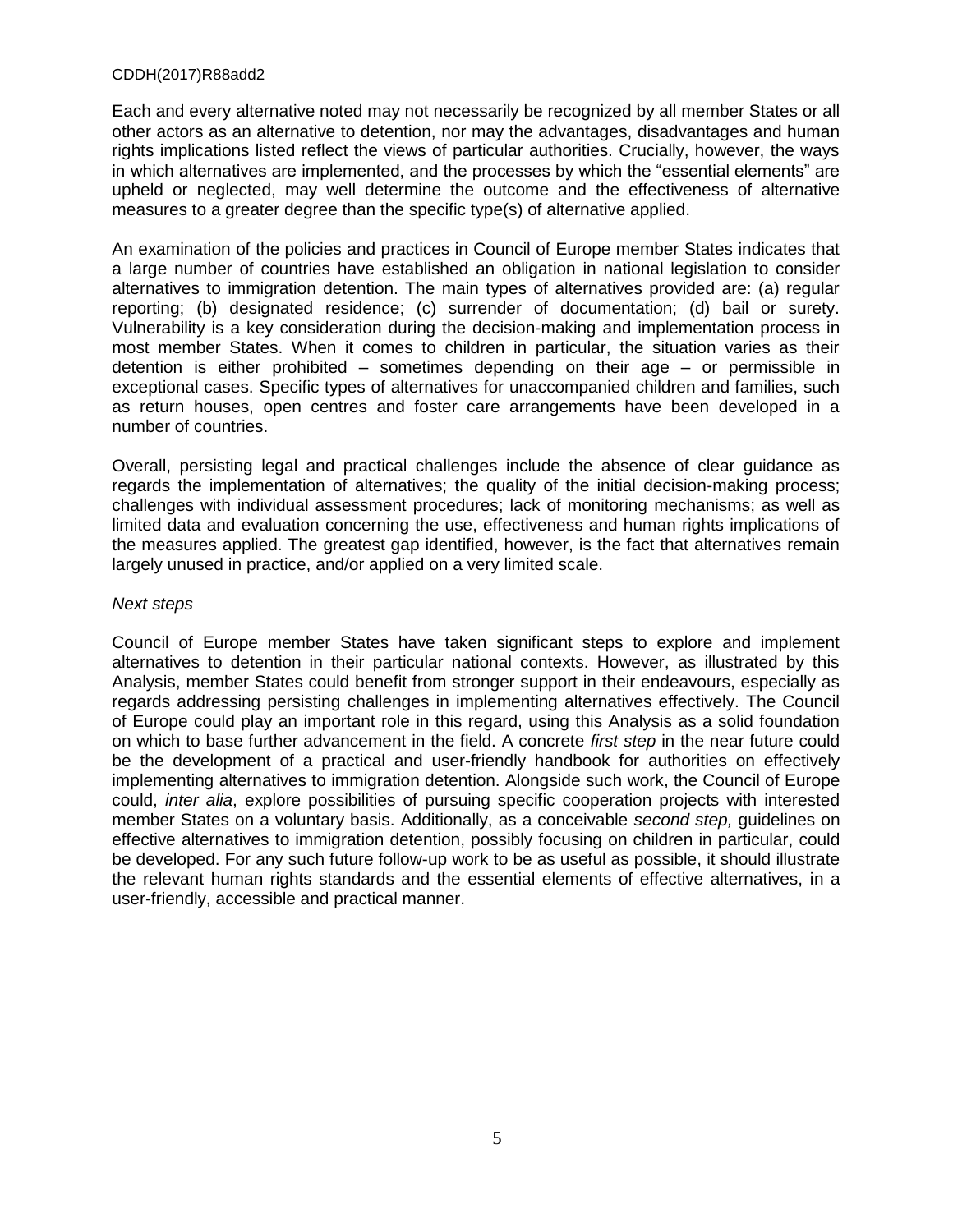# **I. INTRODUCTION**

# **1. Context**

 $\overline{a}$ 

1. Estimates show that an unprecedented 65,6 million people were forcibly displaced globally in 2016. The refugee population worldwide reached a record high of 22,5 million people in total and almost half of them were children. In 2016, asylum seekers were around 2,8 million while an estimated 10 million persons were stateless or at risk of statelessness.<sup>1</sup> In 2016, Turkey hosted the largest number of refugees in the world with an estimated 2.9 million people.<sup>2</sup>

2. More than 380,000 people categorised as migrants, asylum seekers or refugees arrived in Europe in 2016. Nearly all the arrivals came through two frontline countries, namely Greece with over 176,000 people and Italy with over 181,000 people.<sup>3</sup> According to the United Nations High Commissioner for Refugees ("UNHCR"), Germany was the world's largest recipient of new asylum applications (722,400) in 2016, Italy was the third-largest (123,000) and Turkey the fourth-largest (78,600).<sup>4</sup> Greece was ranked as the sixth receiving country globally (51,092).<sup>5</sup> While a great number of people were saved from drowning through extensive rescue operations, more than 5,000 individuals are estimated to have lost their lives or gone missing in the Mediterranean Sea in 2016. $6\overline{ }$ 

3. In 2015 and 2016 around 800,000 children applied for asylum in Europe, 170,000 of whom were considered unaccompanied.<sup>7</sup> Over 261,000 of asylum applications lodged in Germany in 2016 were made by children, approximately 35,000 of whom were unaccompanied or separated. In 2016 more than 100,000 children arrived in Greece, Italy, Spain and Bulgaria,

<sup>&</sup>lt;sup>1</sup> United Nations High Commissioner for Refugees ("UNHCR"), "War, violence, persecution push displacement to new unprecedented high,ˮ 19 June 2017; UNHCR, *Global Trends: Forced Displacement in 2016*, 19 June 2017, p. 2. For distinctions between persons of concern to UNHCR referenced here, see pages 56-57 of the aforementioned report.

It should also be noted that 40,3 million people were internally displaced in 2016. Looking at Council of Europe member States, Ukraine was estimated to have 1,653,000 internally displaced persons in 2016; followed by Turkey (1,108,000); Azerbaijan (582,000); Cyprus (272,000); Georgia (208,000); Bosnia and Herzegovina (98,000); and the Russian Federation (19,000). The aforementioned country specific figures refer to internal displacement by conflict. Norwegian Refugee Council/Internal Displacement Monitoring Centre (NRC/IDMC), *Global Report on Internal Displacement - 2017*, May 2017, pp. 25-26 and 113-116.

<sup>2</sup> UNHCR, *Global Trends: Forced Displacement in 2016*, 19 June 2017, pp.14-15. Pakistan hosted the second-largest refugee population (1,4 million), followed by Lebanon (over 1 million - proportionally hosting the largest number of refugees in relation to its national population), and the Islamic Republic of

Iran (979,4000).<br><sup>3</sup> International Organisation for Migration ("IOM"), *Mixed Migration Flows in the Mediterranean and* 

*Beyond, Compilation of Available Data and Information*, Reporting period 2016, p. 1.<br><sup>4</sup> The United States of America was globally the second largest recipient of new asylum applications in 2016 (262,000). UNHCR, *Global Trends: Force Displacement in 2016*, 19 June 2017, pp. 39-40. For numbers on other Council of Europe member States please see page 41 of the aforementioned report.

<sup>5</sup> According to official statistical data of the Greek Asylum Service. The respective figure for Greece in the statistical data presented in UNHCR, *Global Trends: Force Displacement in 2016*, 19 June 2017, p. 41, is 49,000. 6

IOM, *Mixed Migration Flows in the Mediterranean and Beyond, Compilation of Available Data and Information*, Reporting period 2016, p. 12.

<sup>&</sup>lt;sup>7</sup> As specified in the report, numbers concern 32 European countries which include "European Union countries and the four countries of the European Free Trade Association." United Nations International Children's Emergency Fund ("UNICEFˮ*), A child is a child - Protecting children on the move from violence, abuse and exploitation*, UNICEF, May 2017, Figure 5, p. 14.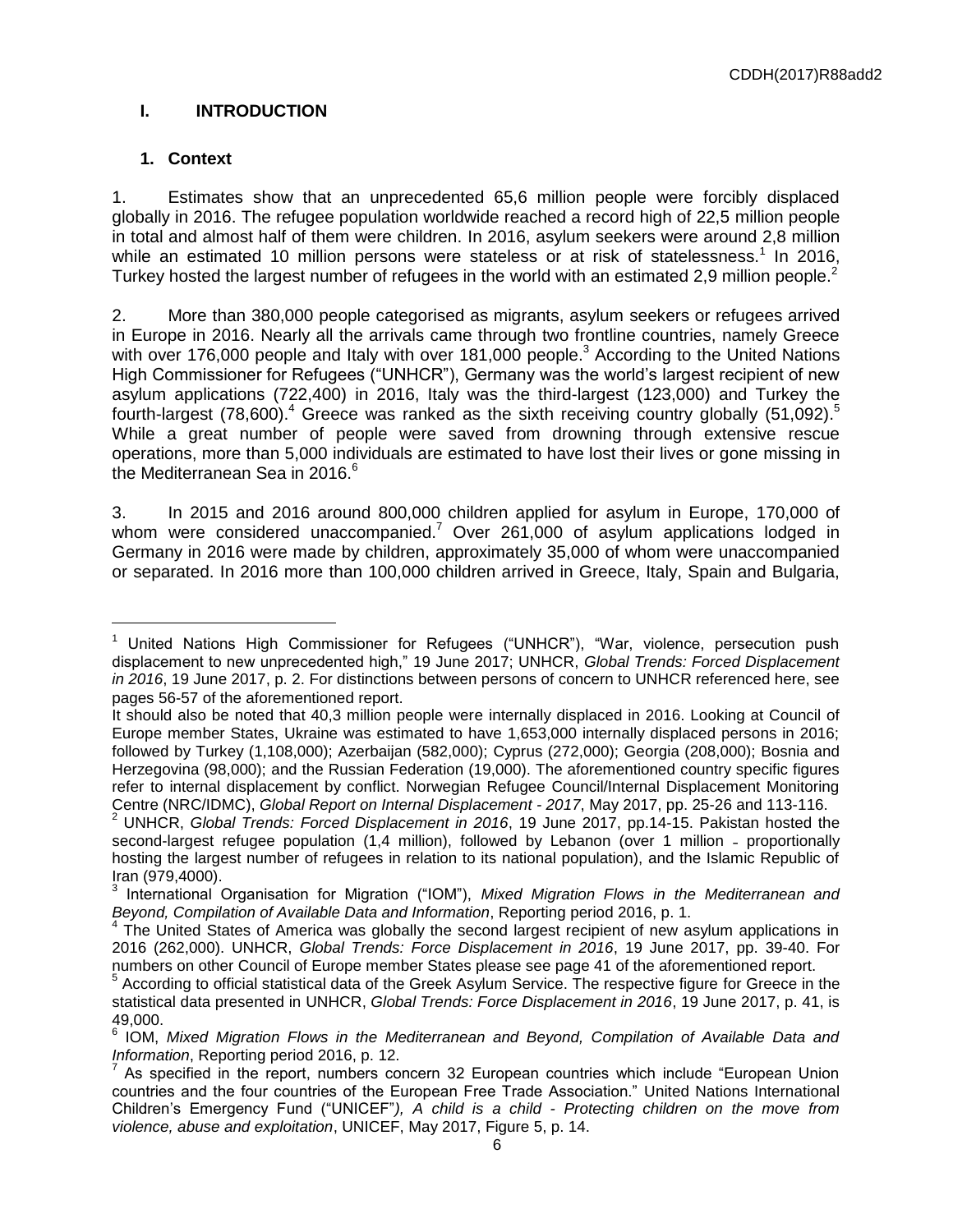over 33,000 of whom were unaccompanied or separated.<sup>8</sup> Around 92% of children arriving in Italy by sea in 2016 and in the first two months of 2017 were unaccompanied or separated.<sup>9</sup>

4. The overall response in Europe to these historic developments is complex, diverse and intricate with no simple explanations or solutions. But the wide use of immigration detention as a response to the arrivals of refugees, asylum seekers and migrants raises serious issues of compliance with human rights standards.<sup>10</sup> Detention of persons in a vulnerable situation, such as children,<sup>11</sup> remains a matter of grave concern not only in Europe but across continents. Due to the negative impact of detention, especially on children and other persons in a vulnerable situation, various actors have consistently called for greater implementation of alternatives to detention. It is, therefore, becoming ever more pertinent to understand and share the ways in which humane and financially sound policies can be effectively implemented in the current context, simultaneously encouraging individual compliance with migration procedures and respecting the right to liberty. While there are no easy answers to issues of migration in Europe, Council of Europe member States could benefit from further support in meeting their international commitments in this regard. Such support could not only be beneficial to individual States in their pursuit of effective migration management but could also significantly reduce human suffering. It is against this backdrop that this exploration into effective alternatives to immigration detention is undertaken.

# **2. Terms of reference**

5. At their 1241st meeting on 24**-**26 November 2015, the Committee of Ministers mandated the Steering Committee for Human Rights ("CDDH") to carry out the following work for the biennium 2016**-**2017: "in light of the Court's relevant jurisprudence and other Council of Europe instruments, conduct an analysis of the legal and practical aspects of specific migration**-**related human rights issues, in particular effective alternatives to detention, and the need for further work in the field by the CDDH is explored." $12$ 

6. In light of the above-mentioned terms of reference, the CDDH set up a Drafting Group on Migration and Human Rights ("CDDH-MIG")<sup>13</sup> and appointed Mr Frank SCHÜRMANN (Switzerland) Rapporteur for this activity at its 84<sup>th</sup> meeting on 7-11 December 2015.<sup>14</sup>

7. At the 85<sup>th</sup> meeting of the CDDH on 15-17 June 2016, the Committee appointed Mr Morten RUUD (Norway) Chair of the CDDH**-**MIG.<sup>15</sup> At the same meeting, the Rapporteur of the CDDH**-**MIG presented a potential draft outline of the analysis. During the discussion that followed the CDDH emphasised that "vulnerability did not only extend to children but a much wider spectrum of individuals" and instructed the addition of vulnerable groups and individuals in

Document CDDH(2016)R85, § 39.

<sup>8</sup> UNHCR, UNICEF and IOM, *Refugee and Migrant Children- Including Unaccompanied and Separated Children- in the EU*, *Overview of Trends in 2016*, April 2017, p. 1.

<sup>9</sup> UNICEF, *A child is a child - Protecting children on the move from violence, abuse and exploitation*, UNICEF, May 2017, p. 11.

<sup>10</sup> *State Of Democracy, Human Rights and the Rule of Law, Populism – How strong are Europe's checks and balances?* Report by the Secretary General of the Council of Europe, April 2017, p. 109.

 $11$  For the purpose of this Analysis, "children" will be understood in accordance with the definition provided in Article 1 of the CRC, namely "a child means every human being below the age of eighteen years unless under the law applicable to the child, majority is attained earlier.<sup>"</sup><br><sup>12</sup> Terms of reference of the CCCC.

<sup>12</sup> Terms of reference of the CDDH and its subordinate bodies for the biennium 2016–2017 (*as adopted by the Committee of Ministers at their 1241st meeting, 24–26 November 2015*).

<sup>&</sup>lt;sup>14</sup> Document CDDH $(2015)R84, S$  40 (iii).

<sup>15</sup> Document CDDH(2016)R85, § 63.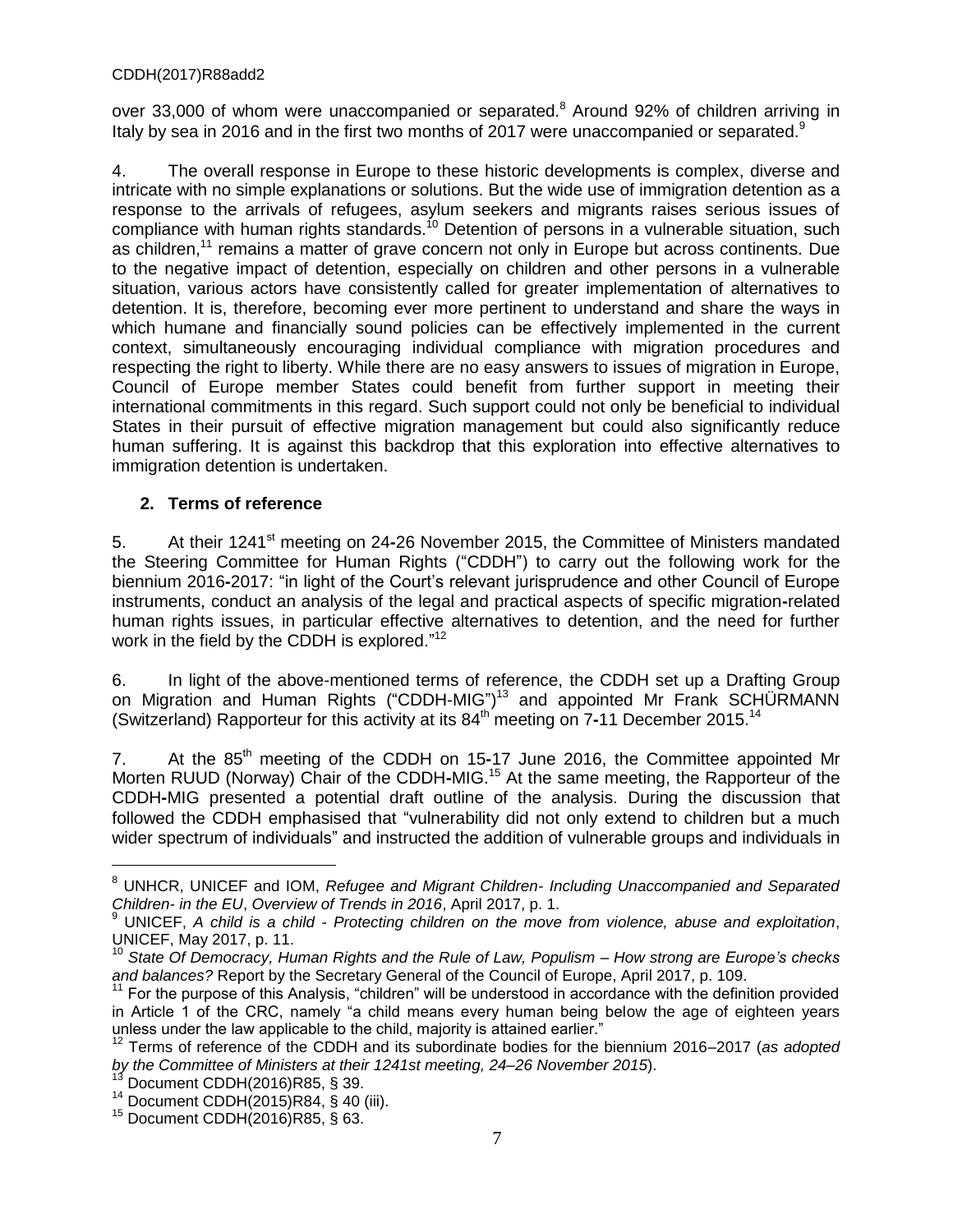the analysis.<sup>16</sup> The CDDH further advised coordinating with other Council of Europe bodies, in particular the Committee of Experts on Administrative Detention of Migrants ("CJ-DAM") and the Ad hoc Committee for the Rights of the Child ("CAHENF").<sup>17</sup>

8. The 1 st meeting of the CDDH**-**MIG was held on 14**-**16 September 2016 and the Group elected Mr Ota HLINOMAZ (Czech Republic) as Vice**-**Chair.<sup>18</sup> At the meeting, the Group asked the Secretariat to prepare a text for a request for information on alternatives to detention in the context of migration to further enrich the on**-**going analysis based on contributions of Council of Europe member States and observers.<sup>19</sup> Such a request for information was sent to all members of the CDDH and CDDH-MIG as well as observers on 10 October 2016.<sup>20</sup>

# **3. Definitions and scope**

# **3.1. Definitions**

# **3.1.1. Immigration detention**

9. Under international law, deprivation of liberty is contemplated as "any form of detention or imprisonment or the placement of a person in a public or private custodial setting which that person is not permitted to leave at will by order of any judicial, administrative or other authority. $"^{21}$  As for the deprivation of liberty in the context of migration, commonly referred to as "immigration detention,ˮ definitions have been produced by a number of bodies, including at the United Nations ("UN") and the European Union ("EU").<sup>22</sup>

10. At the Council of Europe level, the right to liberty and security of person is guaranteed by Article 5 of the European Convention on Human Rights and Fundamental Freedoms ("the Convention"), the central aim of which is to ensure that no one is deprived of their liberty in an arbitrary fashion. The Convention does not provide any definition of detention as such but rather refers to "deprivation of liberty." An exhaustive list of permissible exceptions where liberty can be deprived is contained in Article 5 § 1 (sub-paragraphs (a) to (f)).

<sup>16</sup> *Ibid.*, § 37.

<sup>17</sup> *Ibid.*, § 38.

 $18$  Document CDDH-MIG(2016)R1, § 4.

<sup>19</sup> *Ibid.*, § 10.

<sup>&</sup>lt;sup>20</sup> See Appendix.

<sup>&</sup>lt;sup>21</sup> United Nations ("UN"), Optional Protocol to the Convention against Torture and other Cruel, Inhuman or Degrading Treatment or Punishment ("OPCAT"), Article 4 (2). In a dedicated thematic report on immigration detention, the Special Rapporteur on the human rights of migrants noted that detention for purposes of immigration control is included in the scope of deprivation of liberty and that "[d]ifferent categories of migrants may be subjected to [such] detention, including migrants who are undocumented or in an irregular situation, asylum-seekers awaiting the outcome of their asylum application and failed asylum-seekers awaiting removal." *Report of the Special Rapporteur on the human rights of migrants*, François Crépeau, A/HRC/20/24, 2 April 2012, § 8.

 $^{22}$  For example, at the UN level, UNHCR has defined immigration detention as "the deprivation of liberty or confinement in a closed place which an asylum-seeker is not permitted to leave at will, including, though not limited to, prisons or purpose-built detention, closed reception or holding centres or facilities." UNHCR, *Guidelines on the Applicable Criteria and Standards relating to the Detention of Asylum-Seekers and Alternatives to Detention*, 2012, § 5. At the European Union ("EUˮ) level, detention of persons applying for international protection is defined as "confinement of an applicant by a Member State within a particular place, where the applicant is deprived of his or her freedom of movement." Directive 2013/33/EU of the European Parliament and of the Council of 26 June 2013 laying down standards for the reception of applicants for international protection (recast), 29 June 2013, L 180/96, Article 2 (h).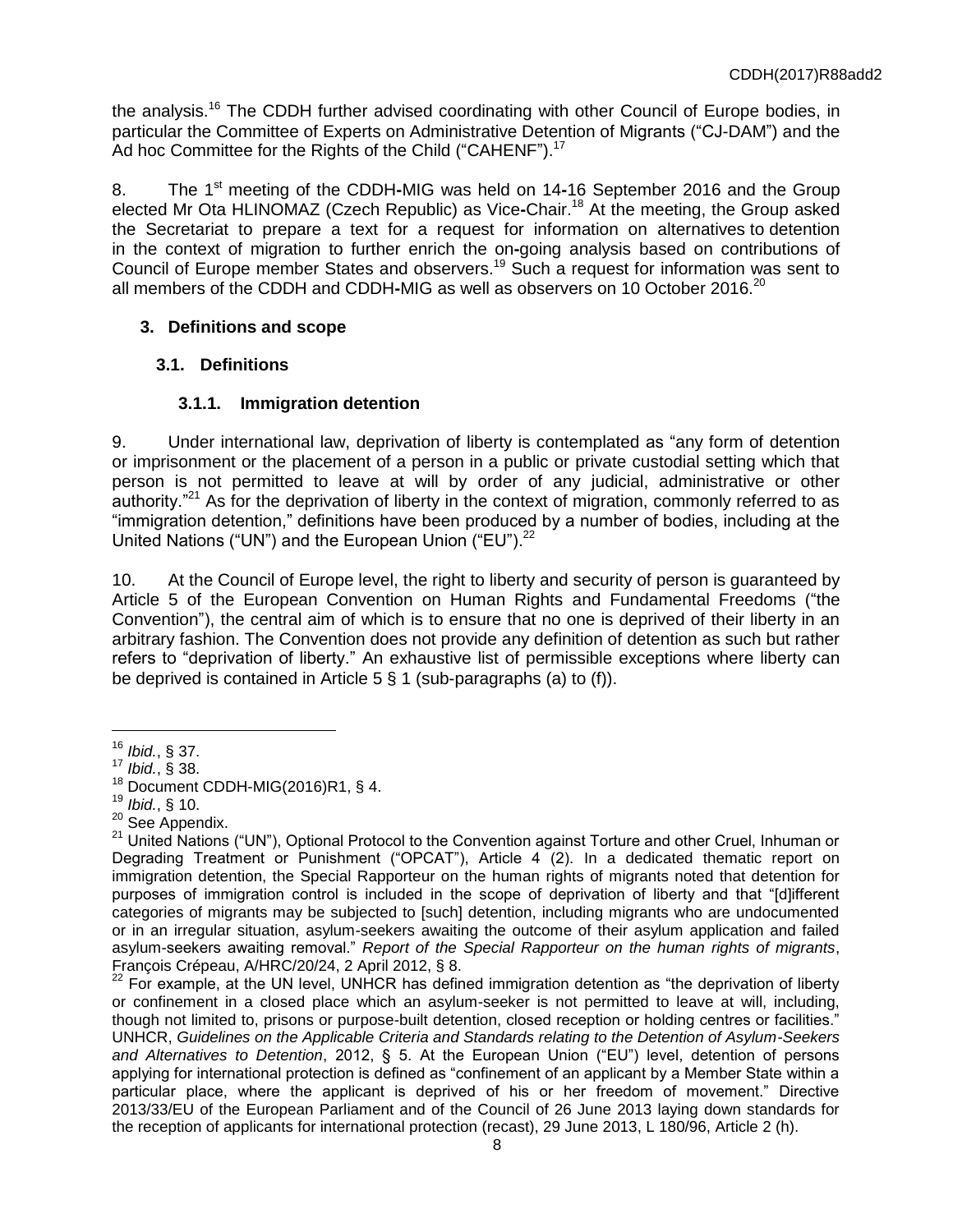11. In order to determine whether someone has been deprived of his or her liberty within the meaning of Article 5, the starting point must be the individual's concrete situation. Account must be taken of a whole range of criteria such as the type, duration, effects and manner of implementation of the measure in question.<sup>23</sup> In determining whether or not there has been a deprivation of liberty, the European Court of Human Rights ("the Court") is not bound by national law or legal decisions of the domestic authorities but undertakes an autonomous assessment of the situation. $24$ 

12. According to the Court, the difference between restrictions on movement serious enough to fall within the ambit of a deprivation of liberty under Article 5 § 1 and mere restrictions of liberty which are subject only to Article 2 of Protocol No. 4 is one of degree or intensity, and not one of nature or substance.<sup>25</sup> Hence, different measures that restrict movement can, when taken together, amount to a deprivation of liberty. Part of the examination includes the cumulative effects of the restrictions under which a person has been placed.<sup>26</sup>

13. In light of the above, the question on whether a measure is actually an alternative *form of* detention rather than an alternative *to* detention is of critical importance. Measures labelled as "alternatives to detention" can, in effect, amount to a deprivation of liberty if the aggregated impact, degree and intensity of the actions taken constitute severe restrictions on a person's liberty. This is especially important in the context of restrictions or conditions-based alternatives, as some restrictions on liberty of movement, either by themselves or in combination with other measures, may either amount to arbitrary restrictions on freedom of movement or to an arbitrary deprivation of liberty.<sup>27</sup>

14. In the leading case *Guzzardi v. Italy*, the Court acknowledged that deprivation of liberty may take various forms. It further clarified that the variety of these forms is being increased by developments in legal standards and attitudes; and "the Convention is to be interpreted in the light of the notions currently prevailing in democratic States."<sup>28</sup> The Court found that the measures applied to the applicant, namely confinement at a particular place on a small island, a residence requirement, the obligation to report twice a day and being subject to constant supervision amounted in fact to a deprivation of liberty within the meaning of Article 5. The Court noted that the restrictions imposed made it difficult for the applicant to make social contacts. The Court concluded that these measures taken individually could not amount to a deprivation of liberty but when taken cumulatively and in combination they amounted to *de facto* detention and thus fell under the scope of Article 5 of the Convention. <sup>29</sup>

<sup>23</sup> *Guzzardi v. Italy,* No. 7367/76, 6 November 1980, § 92; *Medvedyev and Others v. France*, No. 3394/03, 29 March 2010 [GC], § 73; *Creangă v. Romania*, No. 29226/03, 23 February 2012 [GC], § 91; *De Tommaso v. Italy*, No. 43395/09, 23 February 2017 [GC], § 80.

<sup>24</sup> *H.L. v. the United Kingdom*, No. 45508/99, 5 October 2004, § 90; *H.M. v. Switzerland*, No. 39187/98, 26 February 2002, §§ 30 and 48; *Creangă v. Romania* [GC], § 92.

<sup>25</sup> *Guzzardi v. Italy,* § 93; *Rantsev v. Cyprus and Russia*, No. 25965/04, 7 January 2010, § 314; *Stanev v. Bulgaria*, No. 36760/06, 17 January 2012 [GC], § 115.

<sup>26</sup> *Guzzardi v. Italy*, § 95.

<sup>27</sup> Ad hoc Committee of Experts on Legal Aspects of Territorial Asylum, Refugees and Stateless Persons ("CAHAR"), September 2005, commentary to Guideline 6 § 1 of Committee of Ministers, *Twenty Guidelines on Forced Return*, § 3.

<sup>28</sup> *Guzzardi v. Italy*, § 95.

<sup>29</sup> *Ibid.*; See, in contrast to the *Guzzardi* case, the case of *De Tommaso v. Italy*, where the Court held that "in the present case, the applicant […], unlike the applicant in the *Guzzardi* case, was not forced to live within a restricted area and was not unable to make social contacts,"§ 85.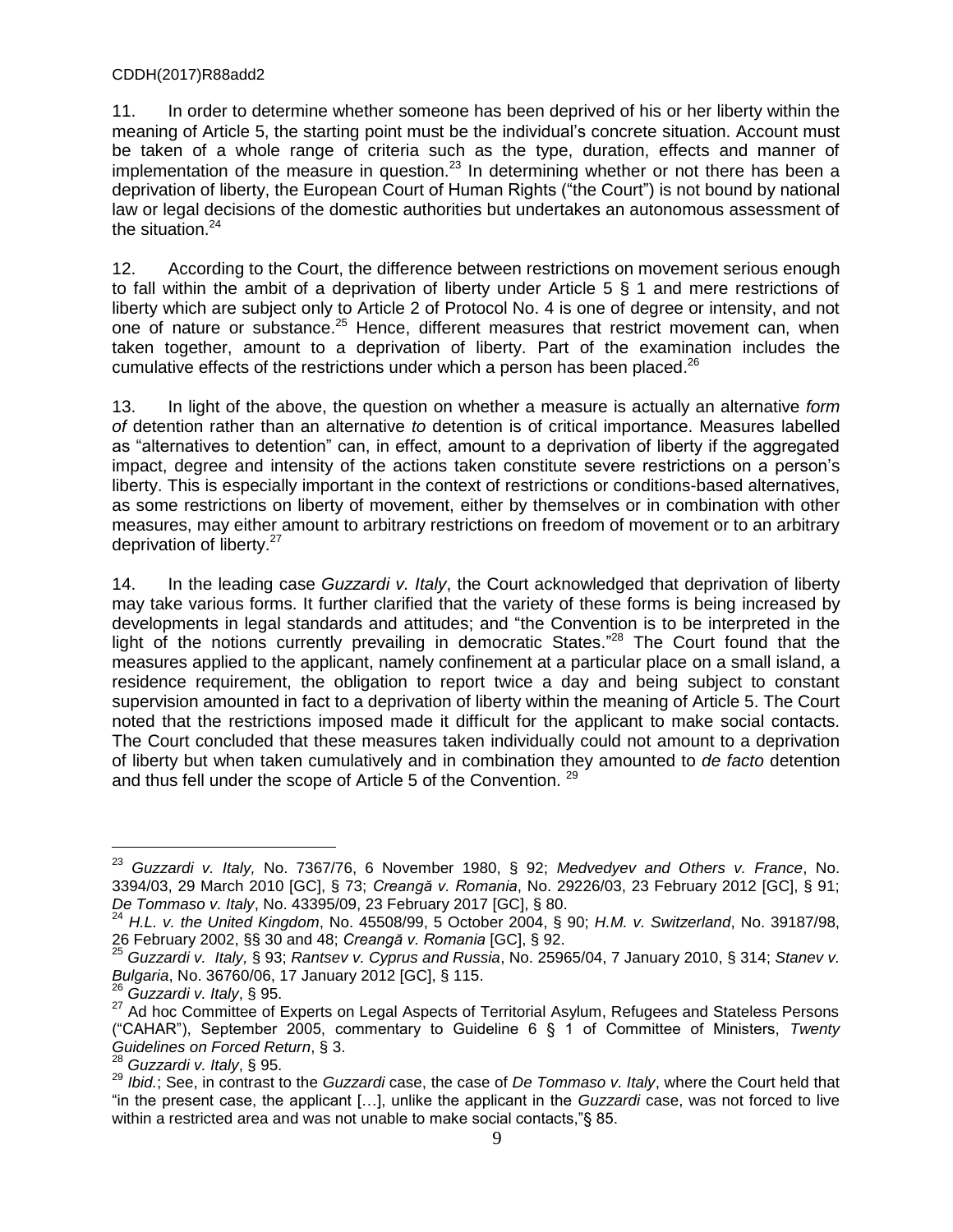15. Furthermore, the Court can look to the specific context and circumstances surrounding restriction other than confinement in a particular place. For example, deprivation of liberty may occur in circumstances where the person deprived of his or her liberty is given the sole option to leave the territory, such as in a transit zone where a person is seeking asylum, whose application has not yet been considered and who has no option but to enter the State which he or she left.<sup>30</sup> In the judgment *Amuur v. France*, the Court maintained that the confinement of the applicants in an international zone together with restrictions on movement with strict and constant police surveillance had turned a mere restriction of movement into a deprivation of liberty when this holding was "prolonged excessively."<sup>31</sup> The Court attached particular attention to the absence of suitable procedural safeguards i.e. speedy review of the restrictions imposed and the fact that the applicants "were left to their own devices" with no access to legal and social assistance, particularly as regard the formalities of their asylum applications.<sup>32</sup> The Court rejected the argument that because the persons could choose to return to their country voluntarily they could also end their detention as this possibility was merely theoretical in the absence of any other country's willingness to take them.<sup>33</sup> Moreover, holding in a transit zone may be considered *de facto* detention and incompatible with Article 5 § 1(f) where there has been an absence of "a formal decision of legal relevance, complete with reasoning."<sup>34</sup>

16. For the purpose of this analysis, immigration detention refers to the deprivation of liberty of persons who may be lawfully deprived of their liberty in accordance with Article 5 § 1(f) and, under certain circumstances,  $5 \S 1(b)$  of the Convention. Any deprivation of liberty will be understood as contemplated by the relevant jurisprudence of the Court.

# **3.1.2. Alternatives to immigration detention**

17. There is no universally agreed-upon definition of "alternatives to detention" or "alternatives to immigration detention." Various terms such as "non-custodial measures," "less restrictive measures," "less coercive measures," "less drastic measures," "less invasive measures," "less onerous measures," "less intrusive measures," "special measures," "more lenient measures" or "alternative measures" are often used when referring to alternatives to detention.<sup>35</sup> "Alternatives to immigration detention" is also not a legal term, but rather refers to a range of different practices which may be utilised to avoid detention<sup>36</sup> and, thus, respect the

<sup>30</sup> *Amuur v. France*, No. 19776/92, 25 June 1996, § 48; *Z.A. and others v. Russia*, Nos. 61411/15 and 3 others, 28 March 2017, § 89 (Referral to the Grand Chamber).

<sup>31</sup> *Amuur v. France*, § 43.

 $32$  *Ibid.*, § 45.

<sup>33</sup> *Ibid.*, § 48.

<sup>34</sup> *Ilias and Ahmed v. Hungary*, No. 47287/15, 14 March 2017, §§ 67-69 (Referral to the Grand Chamber). <sup>35</sup> See, for example, Replies to the CDDH-MIG request for information; *Yoh-Ekale Mwanje v. Belgium*, No. 10486/10, 20 December 2011, § 124; *A.B. and Others v. France*, No. 11593/12, 12 July 2016, § 124; Committee of Ministers, *Twenty Guidelines on Forced Return*, 925th Meeting of the Ministers' Deputies, 4 May 2005, Guideline 6 § 1; UN Human Rights Committee ("CCPRˮ), *General comment No. 35 on Article 9 ( Liberty and security of person)*, CCPR/C/GC/35, 16 December 2014, § 18; *Zeyad Khalaf Hamadie Al-Gertani v. Bosnia and Herzegovina,* Communication No. 1955/2010, Views adopted on 1 November 2013, § 10.4; UNHCR, *Detention Guidelines*, 2012, Guideline 4.3, § 35; Directive 2008/115/EC of the European Parliament and of the Council of 16 December 2008 on common standards and procedures in Member States for returning illegally staying third-country nationals, 24 December 2008, L 348/98, Article 15 § 1.

UNHCR, *Detention Guidelines*, 2012, § 8; International Detention Coalition ("IDC"), There are *Alternatives: A handbook for preventing unnecessary immigration detention (revised edition)*, 2015, p. 7; C. Costello and E. Kaytaz, *Building Empirical Research into Alternatives to Detention: Perceptions of Asylum-Seekers and Refugees in Toronto and Geneva*, UNHCR Legal and Protection Policy Research Series, PPLA/2013/02.REV.1, June 2013, p. 10.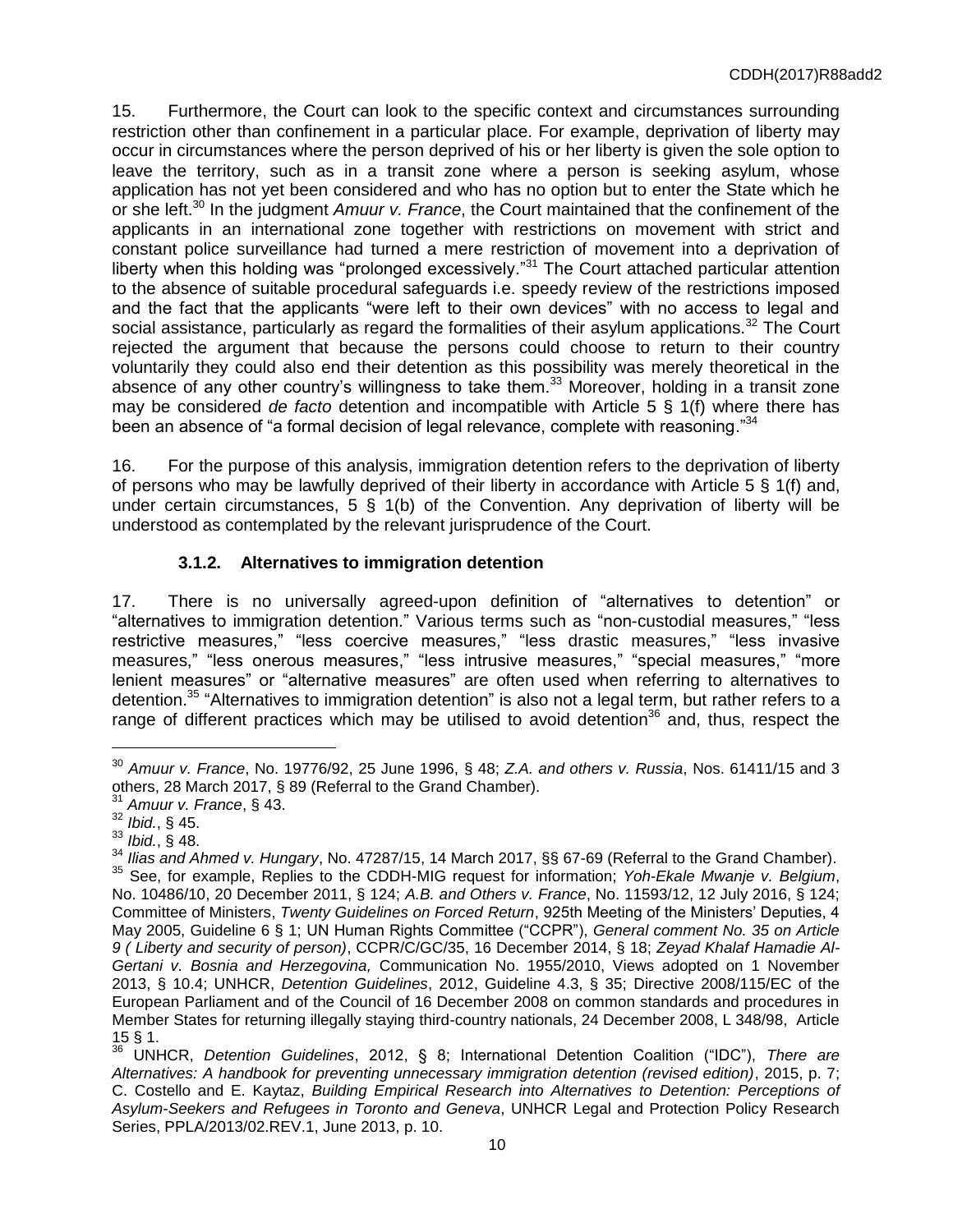principle of necessity and proportionality. Regardless the name used, there is broad consensus that alternatives to immigration detention are non**-**custodial measures that respect fundamental human rights and allow individual options other than detention.<sup>37</sup>

18. Overall, the term has been interpreted and used "in at least two distinct senses. In the narrow sense, it refers to a practice used where detention has a legitimate basis, in particular where a justified ground for detention is identified in the individual case, yet a less restrictive means of control is at the State's disposal which can and even should be used. In the broader sense, [alternatives to detention] refer to any of a range of policies and practices that States use to manage the migration process, which fall short of detention, but typically involve some restrictions."<sup>38</sup>

19. Using the narrow sense, UNHCR has defined alternatives to immigration detention as "any legislation, policy or practice that allows asylum-seekers to reside in the community subject to a number of conditions or restrictions on their freedom of movement."<sup>39</sup> In the broader sense, alternatives to immigration detention have been defined as "any law, policy or practice by which persons are not detained for reasons relating to their migration status," which includes open accommodation on a continuum from the least to the most restrictive measures, as part of the range of alternative options available to States.<sup>40</sup>

20. For the purpose of this analysis, alternatives to immigration detention will be considered across a range of non-restrictive and restrictive options, providing the benefit of consideration of a wider range of practices that Council of Europe member States may consider implementing in order to avoid detention in the context of managing migration.

### **3.2. Scope of the analysis, persons concerned and sources referenced**

21. This paper sets out and analyses the European and international standards relevant to alternatives to detention for persons who may be lawfully deprived of their liberty in accordance with Article 5 § 1(f) and, under certain circumstances, 5 § 1(b) of the Convention, while giving special attention to the particular rights, obligations and nuances regarding vulnerability.<sup>41</sup> In light of the mandate given to the CDDH by the Committee of Ministers, primary consideration is given to the jurisprudence of the Court, as well as other Council of Europe standards. Certain essential elements of effective alternatives to detention are presented, as well as a nonexhaustive list of types of alternatives with reflections on the advantages, challenges and human rights implications of each type. Simultaneously, various legal and practical aspects for member States to consider when developing and implementing alternatives to detention in the context of migration are discussed. In closing, the paper gives an outline of possible future work that the CDDH may envisage.

22. The key sources of information in the analysis are a number of documents issued by the Council of Europe, the UN and the EU. The human rights standards referenced in this Analysis

<sup>37</sup> See, for example, Committee of Ministers, *Twenty Guidelines on Forced Return*, Guideline 6, § 1; Directive 2013/33/EU, Recital (20); UNHCR, *Detention Guidelines*, 2012, § 8; UN Committee on the Rights of the Child ("CRC Committee"), *Report of the 2012 Day of General Discussion on the Rights of All Children in the Context of International Migration*, 28 September 2012, § 79.

<sup>38</sup> C. Costello and E. Kaytaz, *Building Empirical Research into Alternatives to Detention*, 2013, p. 10.

<sup>39</sup> UNHCR, *Detention Guidelines*, 2012, § 8.

<sup>40</sup> IDC, *There are Alternatives,* 2015, p. 7.

<sup>&</sup>lt;sup>41</sup> When referring to vulnerability, terms such as vulnerable persons, vulnerable individuals, vulnerable groups and/or persons in a vulnerable situation are used interchangeably in this Analysis.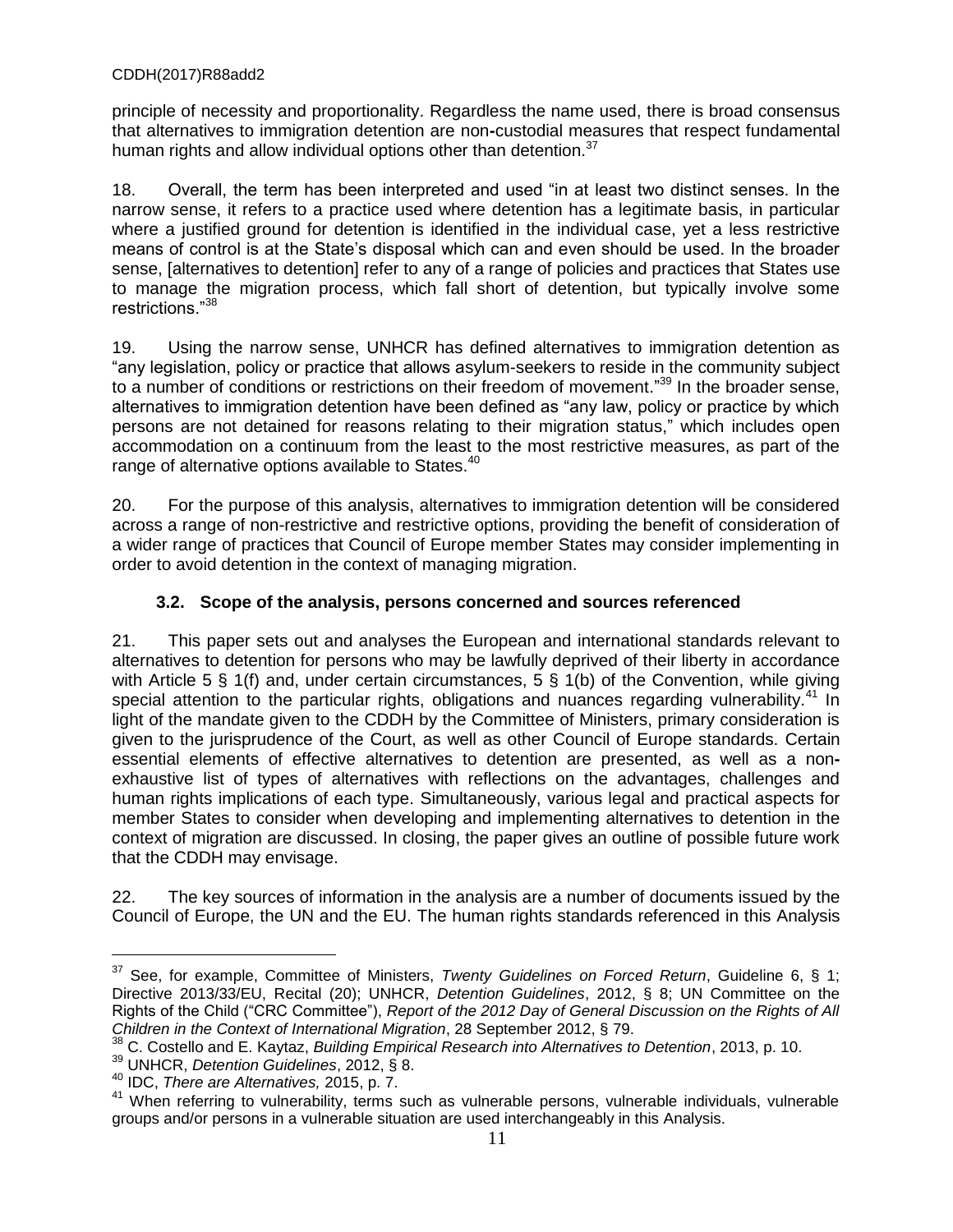are based on legally-binding instruments (i.e. Conventions, Charters, EU secondary legislation, etc.) and non-legally binding guidelines, recommendations, resolutions, reports, etc. For the sake of clarity and precision, each body is mentioned, where appropriate, in the text and referenced in the footnotes. Additional sources, including studies, reports and academic work are also consulted and referenced throughout. Primary sources referenced constitute the replies received to the request for information on alternatives to detention sent out by the CDDH-MIG. These replies give further information on the policies, practices and implementation of alternatives to detention in Council of Europe member States. Finally, the outcomes of the International Conference *"Immigration Detention of Children: Coming to a Close?ˮ*, held on 25- 26 September 2017 in Prague under the Czech Chairmanship of the Council of Europe Committee of Ministers, are referenced where appropriate.<sup>42</sup> The Conference, organised in cooperation with the Council of Europe, was partly inspired by the on-going work of the CDDH-MIG and designed to give further contribution and impetus to the field at large.

# **II. LEGAL ASPECTS: APPLICABLE HUMAN RIGHTS STANDARDS**

# **1. The European Court of Human Rights and other Council of Europe standards**

# **1.1. Right to liberty: Article 5 of the Convention**

# **1.1.1. General conditions**

23. The consideration of alternatives to detention is linked to and derives from the right to liberty and security of person which is enshrined in all core international and regional human rights instruments.<sup>43</sup>

24. As already noted, in the framework of the Council of Europe the right to liberty and security of person is enshrined in Article 5 of the Convention. The Court has emphasised that this provision "enshrines a fundamental human right, namely the protection of the individual against arbitrary interference by the State with his or her right to liberty."<sup>44</sup> The right to liberty is considered of the highest importance "in a democratic society" within the meaning of the Convention<sup>45</sup> and applies to everyone.<sup>46</sup> State Parties have an obligation "not only to refrain from active infringements of the rights in question, but also to take appropriate steps to provide protection against an unlawful interference with those rights to everyone within [their] jurisdiction."<sup>47</sup>

*Exhaustive list of permissible exceptions*

<sup>42</sup> See http://dmcprague2017.justice.cz/

 $43$  See, for example, Article 3 of the Universal Declaration of Human Rights ("UDHR"); Article 9 of the International Covenant on Civil and Political Rights ("the Covenant"); Article 5 of the European Convention on Human Rights and Fundamental Freedoms ("the Convention") and Article 6 of the Charter of Fundamental Rights of the European Union ("EU Charter").

<sup>44</sup> See, for example, *Saadi v. the United Kingdom*, No. 13229/03, 29 January 2008 [GC], § 63; *Khlaifia and Others v. Italy*, No. 16483/12, 15 December 2016 [GC], § 88; *Thimothawes v. Belgium,* No. 39061/11, 4 April 2017, § 56; *Suso Musa v. Malta,* No. 42337/12, 23 July 2013, § 89.

<sup>45</sup> *Medvedyev and Others v. France* [GC], § 76; *Ladent v. Poland*, No. 11036/03, 18 March 2008, § 45.

<sup>46</sup> *Medvedyev and Others v. France* [GC], § 77; *Nada v. Switzerland*, No. 10593/08, 12 September 2012  $[GC]$ , § 224.

<sup>47</sup> *El-Masri v."the former Yugoslav Republic of Macedonia*,*"* No. 39630/09, 13 December 2012 [GC], § 239.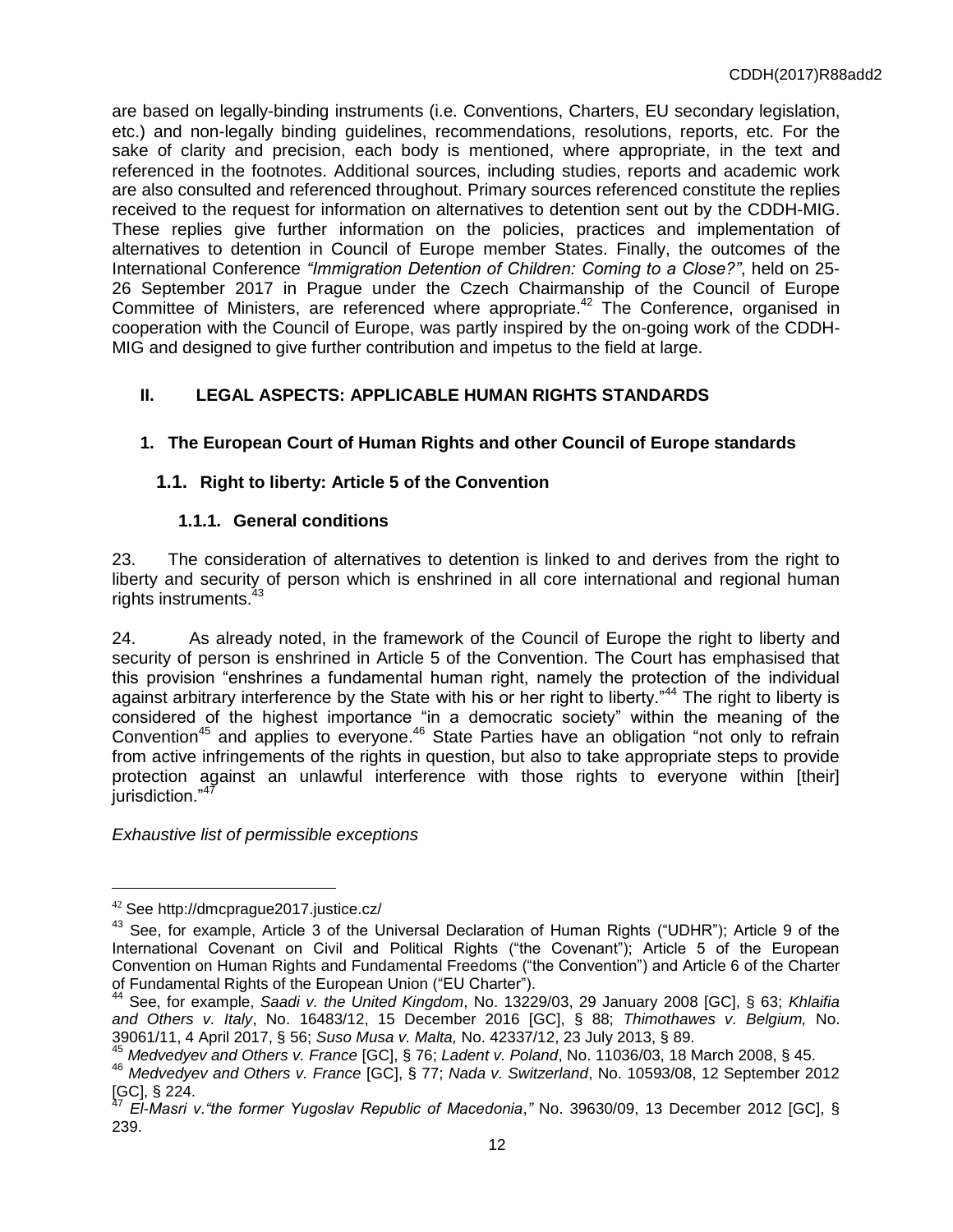25. Article 5 § 1, sub-paragraphs (a) to (f), contains an exhaustive list of permissible exceptions where liberty can be deprived. These exceptions should be interpreted narrowly to be "consistent with the aim of this provision, namely to ensure that no one is arbitrarily deprived of his or her liberty.<sup>48</sup> Any deprivation of liberty that does not fall within one of these permissible exceptions will always be unlawful.<sup>49</sup>

#### *Lawfulness/Conformity with national procedure (references to national law)*

26. The text of the Convention sets two general conditions: the detention must be "lawful" and it must be ordered "in accordance with a procedure prescribed by law" (references to national law). Thus, in *Saadi v. the United Kingdom*, the Grand Chamber of the Court held:<sup>50</sup>

"It is well established in the Court's case-law under the sub-paragraphs of Article 5 § 1 that any deprivation of liberty must, in addition to falling within one of the exceptions set out in sub-paragraphs (a) to (f), be "lawful". Where the "lawfulness" of detention is in issue, including the question whether "a procedure prescribed by law" has been followed, the Convention refers essentially to national law and lays down the obligation to conform to the substantive and procedural rules of national law."

27. The Court has paid particular attention to the *quality* of the domestic law that restricts an individual's liberty, especially in respect of an asylum seeker. Consequently, the relevant law must be compatible with the rule of law<sup>51</sup> and should be "sufficiently accessible, precise and foreseeable in its application in order to avoid all risk of arbitrariness.<sup> $52$ </sup> This is "of fundamental importance with regard to asylum-seekers at airports, particularly in view of the need to reconcile the protection of fundamental rights with the requirements of States' immigration policies."<sup>53</sup>

28. Based on these references to national law, the Court has made clear that if a State's own laws provide for the necessity of detention to be demonstrated then there must be compliance with the necessity requirement in those national laws in order for the detention not to be arbitrary.<sup>54</sup> Similarly, in a case of a prolongation of detention, the Court has held that there must be compliance with relevant rules of domestic law (such as any requirement that the authorities verify that the detained person was frustrating the enforcement of the expulsion, that alternative, less stringent measures were not applicable or if the expulsion order could eventually be enforced or not) in order for the detention not to be arbitrary.<sup>55</sup>

*Protection from arbitrariness*

<sup>48</sup> *Vasileva v. Denmark*, No. 52792/99, 25 December 2003, § 33; *Khlaifia and Others v. Italy* [GC], § 88.

<sup>49</sup> *Khlaifia and Others v. Italy* [GC], § 88.

<sup>50</sup> *Saadi v. the United Kingdom* [GC], § 67.

<sup>51</sup> "A concept inherent in All Articles of the Convention.ˮ *Amuur v. France*, § 50*; Abdolkhani and Karimnia v. Turkey*, No. 30471/08, 22 September 2009, § 130; *Khlaifia and Others v. Italy* [GC], § 91.

<sup>52</sup> *Longa Yonkeu v. Latvia*, No. 57229/09, 15 November 2011, §§ 120, 133-144 (particularly at § 140); *Shamsa v. Poland*, No. 45355/99 and 45357/99, 27 November 2003, § 49; *Baranowski v. Poland*, No. 28358/95, 28 March 2000, § 52; *Amuur v. France*, § 50; *Sadaykov v. Bulgaria*, No. 75157/01, 22 May  $2008, \S 23.$ 

<sup>53</sup> *Amuur v. France*, § 50; *Rashed v. the Czech Republic*, No. 298/07, 27 November 2008, § 73.

<sup>54</sup> *Rusu v. Austria,* No. 34082/02, 2 October 2008, §§ 54-58.

<sup>55</sup> *Nabil and Others v. Hungary*, No. 62116/12, 22 September 2015, §§ 40-43.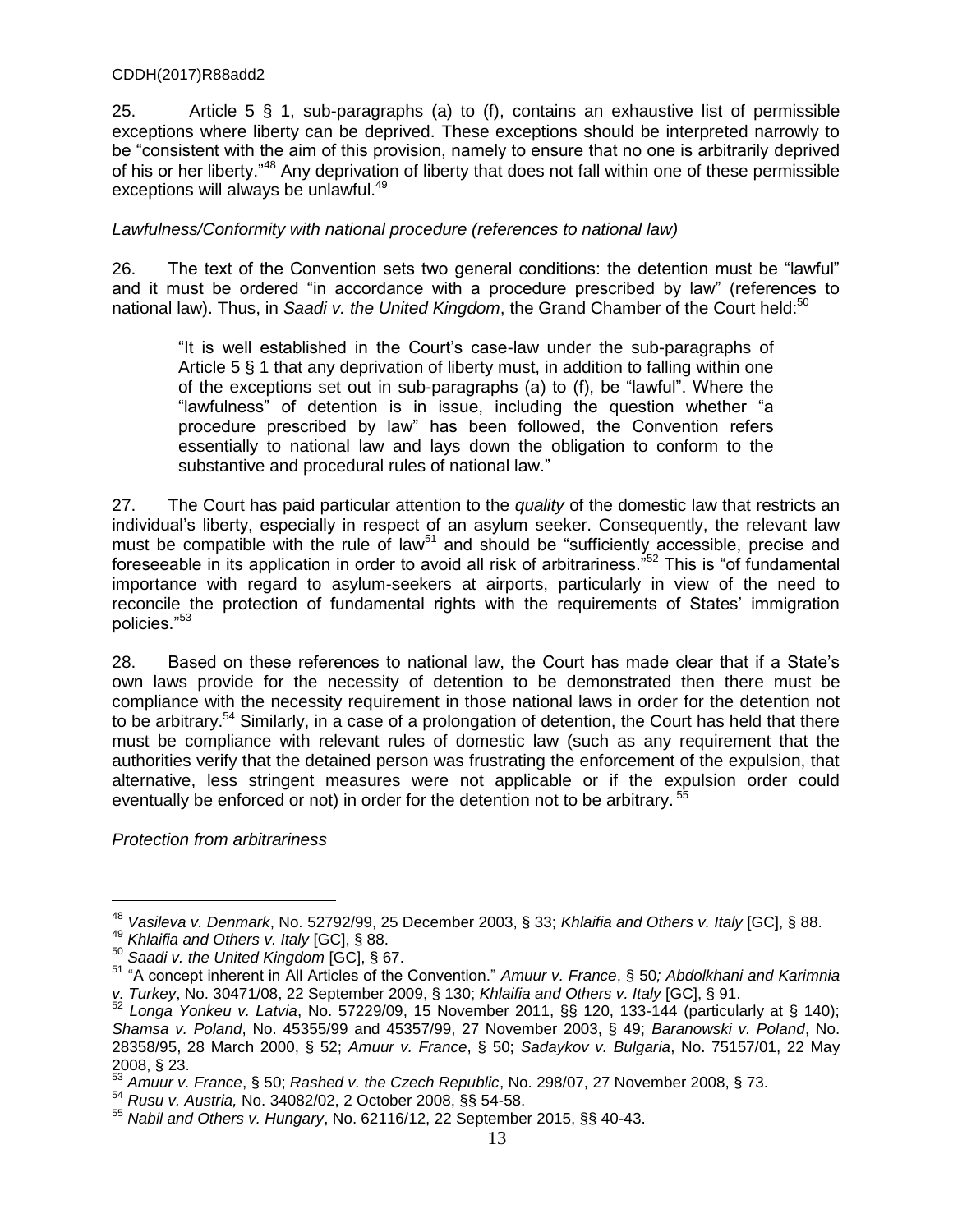29. In the above mentioned case of *Saadi*, the Court, after having underlined the requirement of compliance with national law, has furthermore emphasised that this compliance: 56

"... is not, however, sufficient: Article  $5 \S 1$  requires in addition that any deprivation of liberty should be in keeping with the purpose of protecting the individual from arbitrariness. […] It is a fundamental principle that no detention which is arbitrary can be compatible with Article  $5 \S 1$  and the notion of "arbitrariness" in Article 5 § 1 extends beyond lack of conformity with national law, so that a deprivation of liberty may be lawful in terms of domestic law but still arbitrary and thus contrary to the Convention. […] It is moreover clear from the case-law that the notion of arbitrariness in the context of Article 5 varies to a certain extent depending on the type of detention involved."

# **1.1.2. Detention under Article 5 § 1(f)**

### *General*

30. Particularly relevant in the context of migration is Article 5 § 1(f) of the Convention which permits detention in two different situations: first limb, "to prevent an unauthorised entry into the country;" second limb, detention "of a person against whom action is being taken with a view to his or her deportation or extradition."

31. The Court has held that detention under Article  $5 \S 1(f)$  is not required to be reasonably necessary.<sup>57</sup> Thus, sub-paragraph (f) differs in its level of protection as compared to other subparagraphs, notably sub-paragraph (c). In the case of *Rusu v. Austria*, concerning deportation, the Court stated:<sup>58</sup>

"The applicant's detention falls to be considered under Article 5 § 1(f) of the Convention. The Court reiterates that all that is required under this provision is that "action is being taken with a view to deportation." Article 5 § 1(f) does not demand that the detention of a person against whom action is being taken with a view to deportation be reasonably considered necessary, for example to prevent his committing an offence or fleeing; in this respect Article 5 § 1(f) provides a different level of protection from Article 5 § 1(c) (see Č*onka,* cited above, § 38, and *Chahal v. the United Kingdom*, judgment of 15 November 1996, *Reports* 1996-V, pp. 1862-63, §§ 112-13).ˮ

32. Notwithstanding this differentiation, detention under Article 5 § 1(f) must be consistent with the purpose of Article 5, i.e. the protection from arbitrariness.

33. To avoid being considered arbitrary, detention under Article 5 § 1(f) (both situations<sup>59</sup>) must adhere to the general criteria developed in the Court's case law, that is that the detention:<sup>60</sup>

<sup>56</sup> *Saadi v. the United Kingdom* [GC], § 67.

<sup>57</sup> *Ibid.*, § 72; *Rusu v. Austria,* § 52; *Čonka v. Belgium*, No. 51564/99, 5 February 2002, § 38; *Chahal v. the United Kingdom*, No. 22414/93, 15 November 1996 [GC], §§ 112-113.

<sup>58</sup> *Rusu v. Austria*, § 52.

<sup>59</sup> *Saadi v. the United Kingdom* [GC], § 73.

<sup>60</sup> *Ibid.*, § 74. See also, *Suso Musa v. Malta*, § 93; *Longa Yonkeu v. Latvia*, § 134.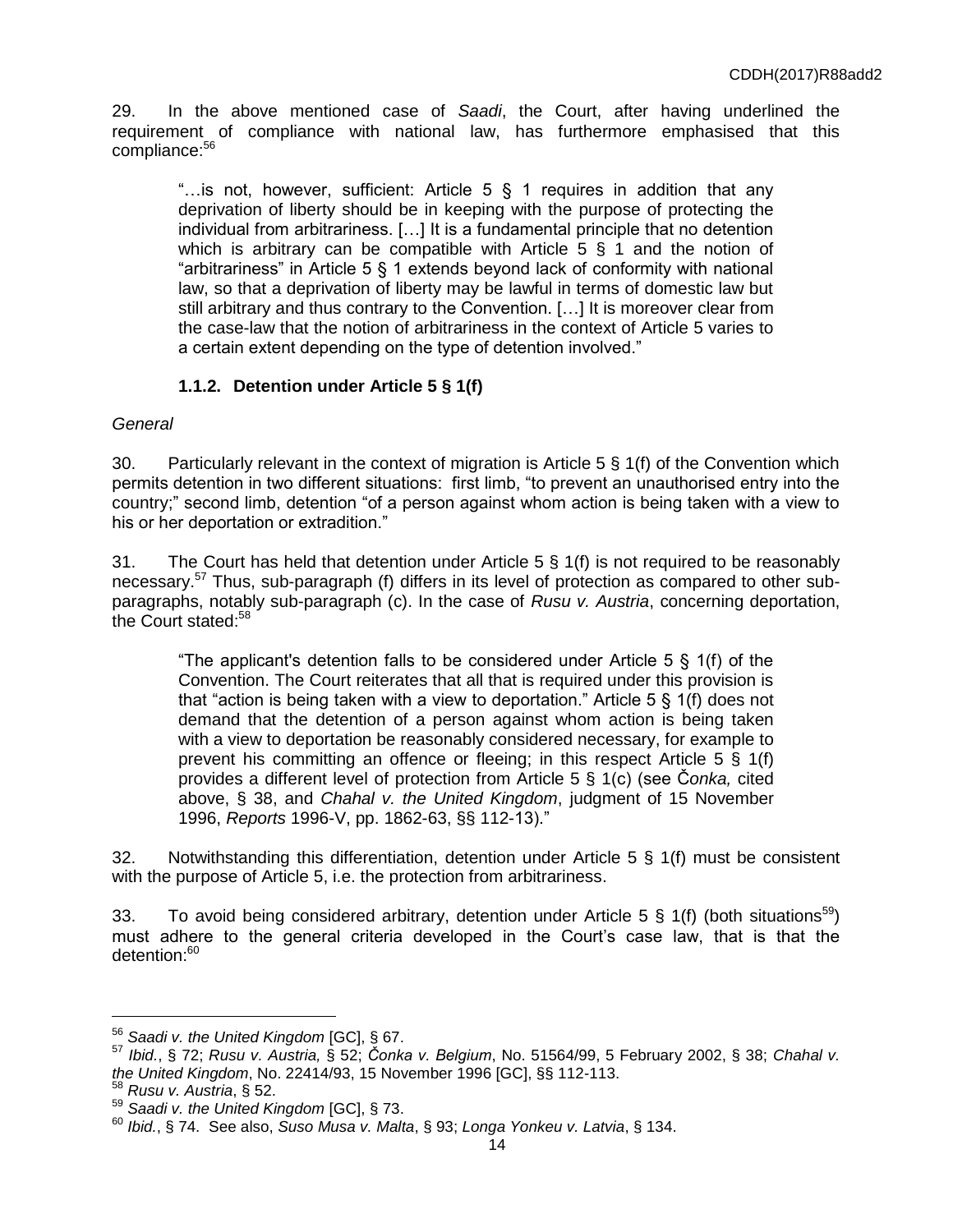- i. must be carried out in good faith;
- ii. must be closely connected to the purpose pursued by detention;
- iii. the place and conditions of detention should be appropriate, also bearing in mind that "the measure is applicable not to those who have committed criminal offences but to aliens who, often fearing for their lives, have fled from their own country;<sup>"61</sup>
- iv. the length of the detention should not exceed that reasonably required for the purpose pursued;
- v. proceedings must be carried out with due diligence; $62$
- vi. there must be a realistic prospect of removal (second limb of sub-paragraph (f)).<sup>63</sup>

#### *Detention to prevent an unauthorised entry*

34. In *Saadi*, the Court made clear that any entry would be "unauthorised" until the State has provided authorisation. The Court has held that the detention of asylum seekers and other migrants prior to formal authorisation to enter falls under, and is in line with, the first limb of Article 5 § 1(f).<sup>64</sup> The reasoning was summarised in the case of Suso Musa v. Malta:<sup>65</sup>

"In *Saadi* (cited above, §§ 64-66) the Grand Chamber interpreted for the first time the meaning of the first limb of Article  $5 \,$  \$ 1(f), namely, "to prevent his effecting an unauthorised entry into the country". It considered that until a State had "authorised" entry to the country, any entry was "unauthorised" and the detention of a person who wished to effect entry and who needed but did not yet have authorisation to do so, could be, without any distortion of language, to "prevent his effecting an unauthorised entry". It did not accept that, as soon as an asylum seeker had surrendered himself to the immigration authorities, he was seeking to effect an "authorised" entry, with the result that detention could not be justified under the first limb of Article 5 § 1(f) (§ 65). It considered that to interpret the first limb of Article  $5 \S 1(f)$  as permitting detention only of a person who was shown to be trying to evade entry restrictions would be to place too narrow a construction on the terms of the provision and on the power of the State to exercise its undeniable right of control referred to above. Such an interpretation would, moreover, be inconsistent with Conclusion No. 44 of the Executive Committee of the United Nations High Commissioner for Refugees' Programme, the UNHCR's Guidelines and the Committee of Ministers' Recommendation (see §§ 34-35 and § 37 of the *Saadi* judgment), all of which envisaged the detention of asylum seekers in certain circumstances, for example while identity checks were taking place or when elements on which the asylum claim was based had to be determined."

<sup>61</sup> *Saadi v. the United Kingdom* [GC], § 74, citing with approval *Amuur v. France*, § 43.

<sup>62</sup> *Chahal v. the United Kingdom* [GC], § 113. See also, *Singh v. the Czech Republic*, No. 60538/00, 25 January 2005, §§ 61-68; *Raza v. Bulgaria*, No. 31465/08, 11 February 2010, §§ 72-75; *M. and Others v. Bulgaria*, No. 41416/08, 26 July 2011, §§ 61-77; *Auad v. Bulgaria*, No. 46390/10, 11 October 2011, §§  $128-135.$ <sup>63</sup>

<sup>63</sup> *Louled Massoud v. Malta*, No. 24340/08, 27 July 2010, § 69.

<sup>64</sup> *Saadi v. the United Kingdom* [GC], §§ 65-66.

<sup>65</sup> *Suso Musa v. Malta*, § 90.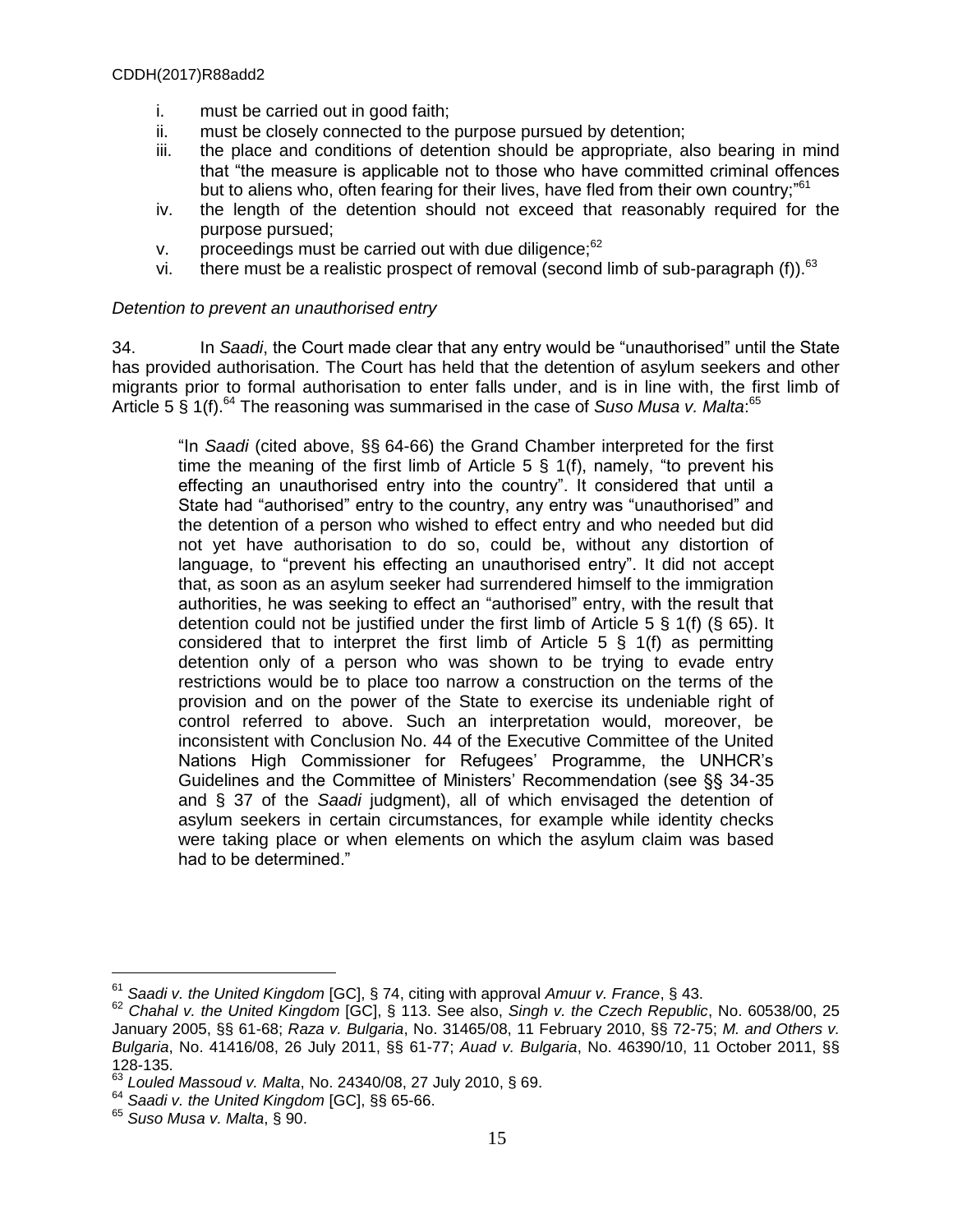35. The issue on whether the first limb of Article 5 § 1(f) ceases to apply depends largely on whether a formal authorisation to stay or enter the State's territory has been granted pursuant to national legislation. Thus, in the case of *Suso Musa v. Malta*, the Court emphasised:<sup>66</sup>

"Indeed, where a State which has gone beyond its obligations in creating further rights or a more favourable position – a possibility open to it under Article 53 of the Convention – enacts legislation (of its own motion or pursuant to European Union law) explicitly authorising the entry or stay of immigrants pending an asylum application […], an ensuing detention for the purpose of preventing an unauthorised entry may raise an issue as to the lawfulness of detention under Article 5 § 1(f). Indeed, in such circumstances it would be hard to consider the measure as being closely connected to the purpose of the detention and to regard the situation as being in accordance with domestic law. In fact, it would be arbitrary and thus run counter to the purpose of Article 5 § 1(f) of the Convention to interpret clear and precise domestic law provisions in a manner contrary to their meaning."

36. In view of the aforementioned, the Court's case law on the first limb of Article 5 § 1(f) suggests that detention of a person may raise an issue of lawfulness of detention under this provision when domestic legislation has authorised entry or stay pending their asylum application.<sup>67</sup>

# *Detention with a view to deportation or extradition*

37. Detention of a person awaiting deportation or extradition falls under the second limb of Article 5  $\frac{6}{5}$  1(f).<sup>68</sup> The deportation of a person cannot be carried out until a decision has been given on his or her asylum application.<sup>69</sup> The Court has maintained that all that is required for detention to be justified is that "action is being taken with a view to deportation."<sup>70</sup> Detention, however, will be compatible with Article 5 § 1(f) only as long as deportation proceedings are actively in progress and pursued with "due diligence."<sup>71</sup> If the prospect of removal becomes no longer feasible<sup>72</sup> or the criterion of "due diligence" is not met,<sup>73</sup> detention will be unlawful. In that sense, the proportionality test for sub-paragraph (f) is different from the one in sub-paragraph (b) (see below, 1.1.3). Thus, in *Saadi*, the Court held:<sup>74</sup>

"where a person has been detained under Article  $5 \S 1(f)$ , the Grand Chamber, interpreting the second limb of this sub-paragraph, held that, as long as a person was being detained "with a view to deportation", that is, as long as "action [was] being taken with a view to deportation", there was no requirement that the detention be reasonably considered necessary, for example to prevent the person concerned from committing an offence or fleeing (see *Chahal*, cited above, § 112). The Grand Chamber further held in

<sup>66</sup> *Ibid.*, § 97.

<sup>67</sup> *Idem.*; See also, *O.M. v. Hungary*, No. 9912/15, 5 July 2016, § 47.

<sup>68</sup> *Chahal v. the United Kingdom* [GC], § 112.

<sup>69</sup> *R.U. v. Greece*, No. 2237/08, 7 June 2011, § 94; *S.D. v. Greece*, No. 53541/07, 11 June 2009, § 62.

<sup>70</sup> *Chahal v. the United Kingdom* [CG], § 112; *Rusu v. Austria*, § 52.

<sup>71</sup> *Chahal v. the United Kingdom* [GC], § 113; *A. and Others v. the United Kingdom,* No. 3455/05, 19 February 2009 [CG], § 164; *Singh v. the Czech Republic*, §§ 61-68; *Raza v. Bulgaria*, §§ 71- 75; *M. and Others v Bulgaria*, §§ 61-77; *Auad v. Bulgaria*, §§127-135.

<sup>72</sup> *Louled Massoud v. Malta*, § 67; *Mikolenko v. Estonia*, No. 10664/05, 8 October 2009, §§ 64-65.

<sup>73</sup> *Auad v. Bulgaria*, §§130-135.

<sup>74</sup> *Saadi v. the United Kingdom* [GC], § 72.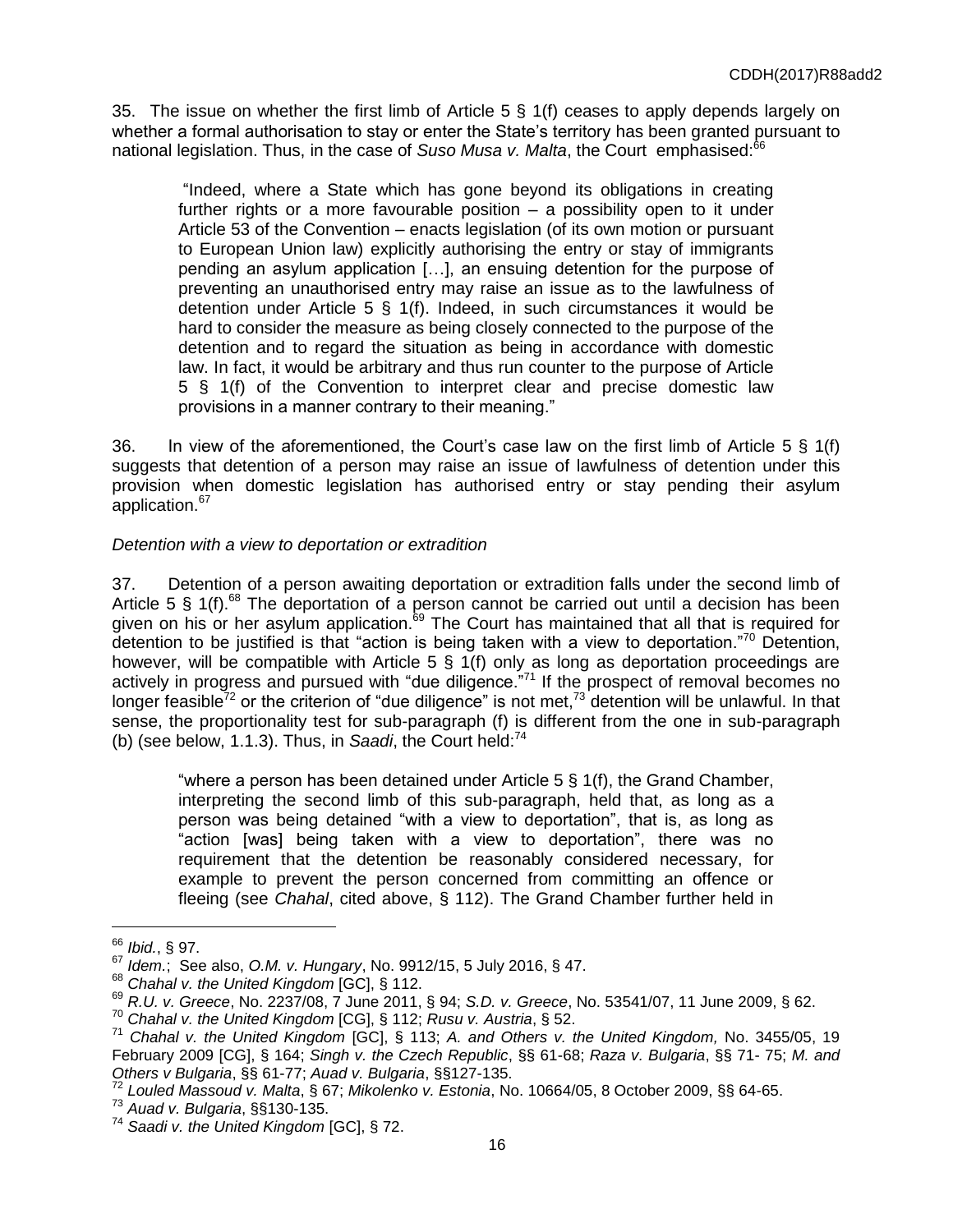*Chahal* that the principle of proportionality applied to detention under Article 5 § 1(f) only to the extent that the detention should not continue for an unreasonable length of time; thus, it held that "any deprivation of liberty under Article 5 § 1(f) will be justified only for as long as deportation proceedings are in progress. If such proceedings are not prosecuted with due diligence, the detention will cease to be permissible ..." (ibid., § 113; see also *Gebremedhin [Gaberamadhien] v. France*, no. 25389/05, § 74, ECHR 2007-II)."

38. As to the assessment of arbitrariness, the Court has considered the availability to States of measures other than protracted detention in the absence of any immediate prospect of the person's removal or the failure of authorities to conduct proceedings with due diligence.<sup>75</sup> Thus, in the case of *Louled Massoud v. Malta*, the Court found:<sup>76</sup>

"…it hard to conceive that in a small island like Malta, where escape by sea without endangering one's life is unlikely and fleeing by air is subject to strict control, the authorities could not have had at their disposal measures other than the applicant's protracted detention to secure an eventual removal in the absence of any immediate prospect of his expulsion."

# **1.1.3. Detention under Article 5 § 1(b)**

39. Article 5 § 1(b), which permits detention for the purpose of "securing the fulfilment of an obligation prescribed by law," may also be relevant in the migration context. According to the Court, for detention to be lawful under Article 5 § 1(b), several criteria must be met:

- i. there must be an unfulfilled obligation incumbent on the person concerned;
- ii. the arrest and detention must be for the purpose of securing the fulfilment of that obligation;
- iii. the arrest and detention must not be punitive in character;
- iv. the obligation incumbent on the person has to be specific and concrete;
- v. the arrest and detention must be truly necessary for the purpose of ensuring its fulfilment:<sup>77</sup>
- vi. the obligation prescribed by law cannot be fulfilled by milder means;
- vii. the principle of proportionality must be applied, namely "a balance must be struck between the importance in a democratic society of securing the immediate fulfilment of the obligation in question and the importance of the right to liberty."<sup>78</sup>

<sup>75</sup> *Louled Massoud v. Malta*, § 68; *Mikolenko v. Estonia*, § 67. See also, *Raza v. Bulgaria*, §§ 73-75 (where the deportation of the applicant in detention was blocked because he lacked the necessary travel documents. The Court attached particular attention to the fact that proceedings had not been actively and diligently pursued while also noting that the authorities had at their disposal measures other than the applicant's protracted detention). Reference has also been made by the Court to the examination of alternatives to immigration detention following the application of an interim measure under Rule 39 of the Rules of the Court: See, for example, *Keshmiri v. Turkey* (No 2), No. 22426/10, 17 January 2012, §§ 34- 35 (the applicant remained in prolonged detention while alternative solutions had not been sought); *Azimov v. Russia*, No. 67474/11, 18 April 2013, §§ 169-174 (the applicant remained in prolonged detention without any review of his continued detention while "alternative solutions" had not been considered); *Ermakov v. Russia*, No. 43165/10, 7 November 2013, § 252 (the applicant's detention was subject to time limits and less strict preventive measures had been considered).

<sup>76</sup> *Louled Massoud v. Malta*, § 68.

<sup>77</sup> *O.M. v. Hungary*, § 42.

<sup>78</sup> *Ibid*., § 43; *Saadi v. the United Kingdom* [GC], § 70.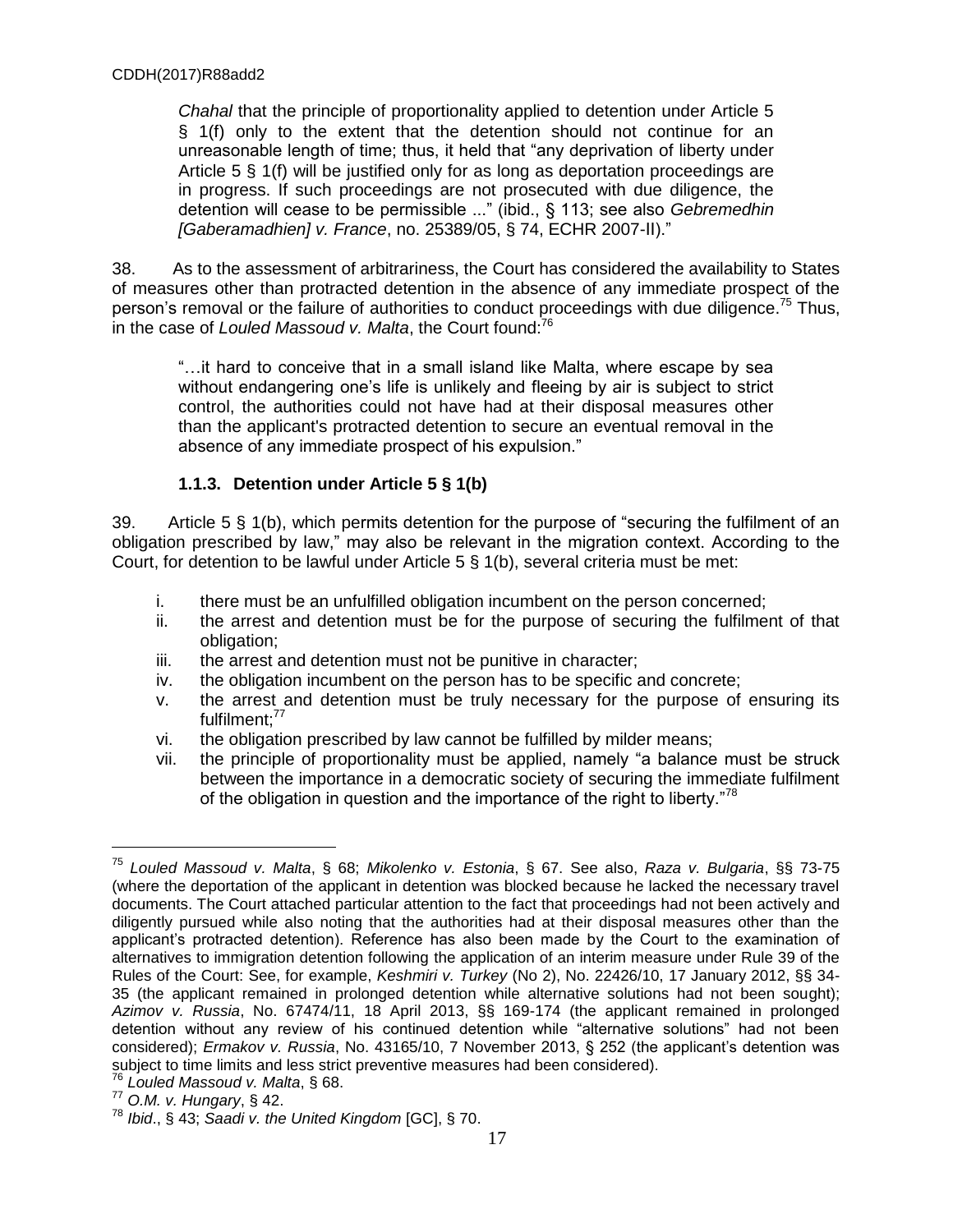40. When assessing the compatibility of an arrest or detention with Article 5 § 1(b), three key factors are taken into account by the Court: "the nature of the obligation arising from the relevant legislation, including its object and purpose; the person being detained and the particular circumstances leading to detention; and the length of the detention."<sup>79</sup> As soon as the obligation in question is fulfilled, the basis for detention under Article 5  $\S$  1(b) comes to an end.<sup>80</sup>

41. In comparison to sub-paragraph (f), sub-paragraph (b) includes an assessment of necessity and proportionality in each case. $8$ 

## **1.2. Procedural safeguards**

#### *Provision of reasons for detention*

42. Central to the ability of a detained person to challenge the lawfulness of detention is compliance with Article 5 § 2 which requires that anyone "who is arrested shall be informed promptly, in a language which he understands, of the reasons for his arrest and of any charge against him." This is to enable the detained person to challenge the detention order under Article 5 § 4. "Arrest" under Article 5 § 2 has been held by the Court to be analogous to "detention."<sup>82</sup> Compliance with Article 5  $\bar{\S}$  2 is compulsory in all situations of detention under Article 5 § 1,<sup>83</sup> with the satisfaction of Article 5 § 2 turning on an assessment of each individual case.<sup>84</sup> Failure to provide reasons for detention can result in detention being unlawful under Article 5  $\S$  1(f).  $85$ 

43. The content of the reasons for detention must include the "essential legal and factual grounds" for arrest.<sup>86</sup> The language used to convey the reasons must be "simple, non-technical language that [the detained person] can understand."87 The person must be informed promptly of the reasons for their arrest or detention.<sup>88</sup>

*Review of detention decisions (Habeas Corpus)*

44. Article 5 § 4 provides that everyone deprived of liberty is "entitled to take proceedings by which the lawfulness of his detention shall be decided speedily by a court and his release ordered if the detention is not lawful." The guarantee applies to detention that is not judicially ordered.<sup>89</sup> Article 5 § 4 contains two chief elements pertinent to the review of a detention decision: firstly, that the review should be conducted "speedily," and secondly, that the review must be accessible and effective in practice. Speedy judicial review of the detention decision must be available throughout a person's detention.<sup>90</sup> Accessibility to, and the effectiveness of,

 $\overline{a}$ 

<sup>90</sup> *Abdolkhani and Karimnia v. Turkey*, § 139.

<sup>79</sup> *O.M v. Hungary,* § 44.

<sup>80</sup> *Ibid*., § 42.

<sup>81</sup> *Saadi v. the United Kingdom* [GC], § 70.

<sup>82</sup> *Shamayev and Others v. Georgia and Russia*, No. 36378/02, 12 April 2005, §§ 413-414.

<sup>83</sup> *Kerr v. the United Kingdom*, No. 40451/98, Partial Decision, 7 December 1999; *Fox, Campbell and Hartley v. the United Kingdom*, Nos. 12446/86, 12245/86 and 12383/86, 30 August 1990, § 40.

<sup>84</sup> *Kerr v. the United Kingdom*; *Murray v. the United Kingdom*, No. 14310/88, 28 October 1994 [GC], § 72; *Čonka v. Belgium*, § 50.

<sup>85</sup> *Lokpo and Touré v. Hungary*, No. 10816/10, 20 September 2011, § 24.

<sup>86</sup> *Kerr v. United Kingdom*; *Abdolkhani and Karimnia v. Turkey,* §§ 136-138; *Rusu v. Austria*, § 36; *Kaboulov v. Ukraine*, No. 41015/04, 19 November 2009, § 143.

<sup>87</sup> *Kerr v. the United Kingdom*; *Čonka v. Belgium*, § 50.

<sup>88</sup> *Saadi v. the United Kingdom* [GC], §§ 81-85 (76 hours held to be in breach of Article 5 § 2); *Murray v. the United Kingdom* [GC], §§ 77-80 (1 hour 15 minutes from arrest held to be in breach of Article 5 § 2). <sup>89</sup> *Shamsa v. Poland*, § 59.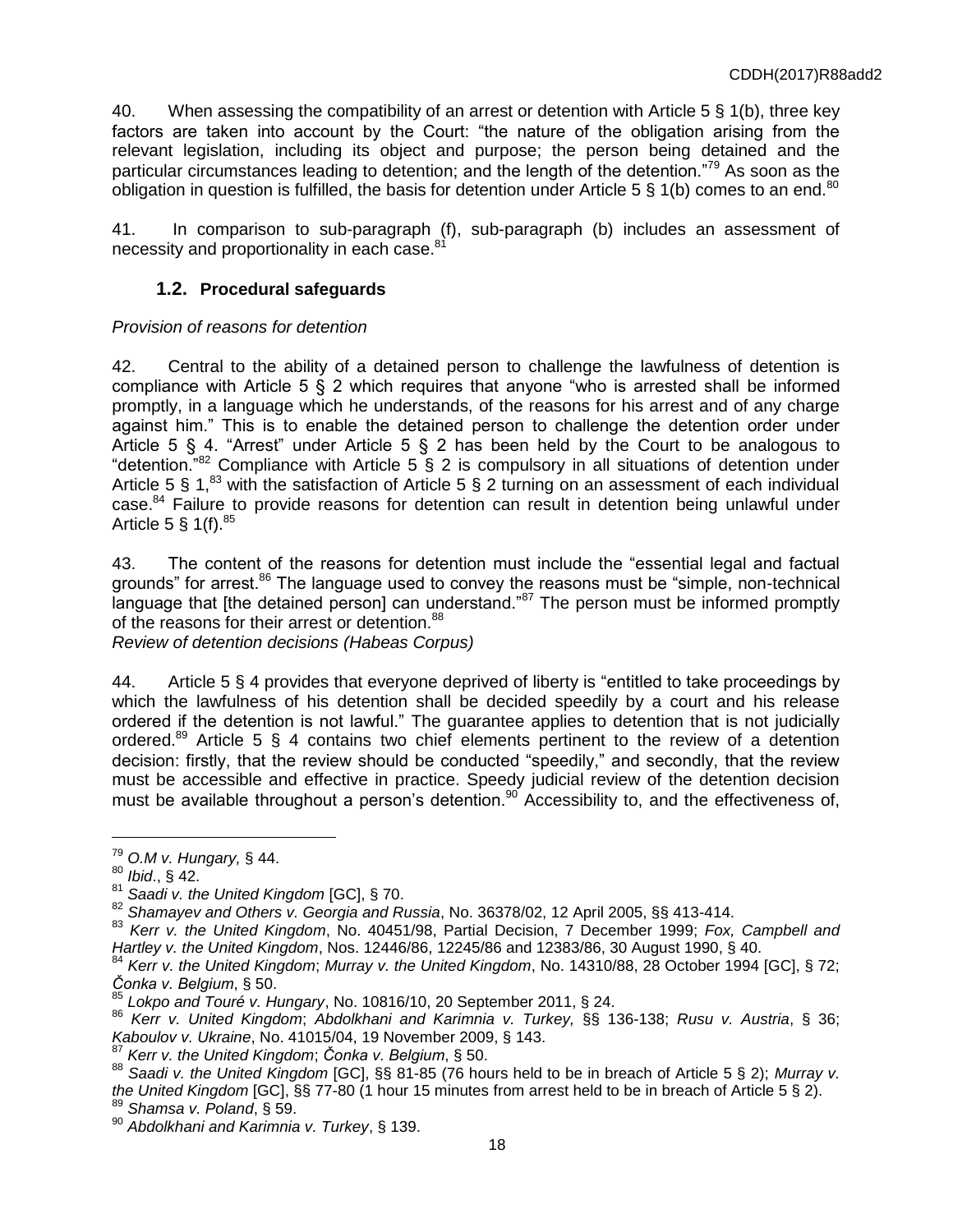the right to challenge the detention decision may be affected by the denial of access to a lawyer or lack of effective access to a lawyer.<sup>91</sup> In guaranteeing Convention rights that are "not theoretical and illusory, but practical and effective," the Court has emphasised the importance of legal assistance to detained persons to enable them to access a remedy,  $92$  including to challenge the detention decision.<sup>93</sup> The Court has held that member States should provide a lawyer to ensure effective access to a remedy where legal representation is compulsory or "by reason of the complexity of the procedure or of the case.<sup>"94</sup> The denial of access to a lawyer, or lack of effective access to a lawyer, can result in a finding that the right to challenge the detention decision under Article 5  $\S$  4 was not accessible and effective in practice.<sup>95</sup>

45. The Committee of Ministers, among others, has reasoned along such lines, emphasising the importance of providing prompt information on the legal and factual reasons of detention in a language which the person understands, including the available remedies to challenge the lawfulness of detention.<sup>96</sup> Access to lawyers and the provision of legal assistance<sup>97</sup> as well as the obligation to review detention decisions *ex officio* and on request has likewise been highlighted.<sup>98</sup>

### **1.3. Obligation to consider alternatives to detention (other Council of Europe bodies)**

46. Whereas in the Court's case law the obligation to consider alternatives to detention is dealt with in the specific context of vulnerable persons,<sup>99</sup> other Council of Europe bodies have clearly highlighted the obligation to consider alternatives to detention in each case. There is a broad consensus that detention will only be permissible if it is in accordance with a procedure prescribed by law; and only, if, after a careful and individual examination of the necessity of deprivation of liberty, it has been established that less coercive measures cannot be applied effectively in each case.<sup>100</sup> Alternatives to detention, feasible in the individual case,<sup>101</sup> should always be sought and found ineffective before any detention order is made.<sup>102</sup>

<sup>91</sup> *Ibid.*, §§ 139-142; *Rahimi v. Greece*, No. 8687/08, 5 April 2011, § 120.

<sup>92</sup> *Čonka v. Belgium*, §§ 44-46.

<sup>93</sup> *Ibid.*, § 55.

<sup>94</sup> *Airey v. Ireland*, No. 6289/73, 9 October 1979, § 26.

<sup>95</sup> *Abdolkhani and Karimnia v. Turkey*, §§ 139-142; *Rahimi v. Greece*, § 120.

<sup>96</sup> Committee of Ministers, *Twenty Guidelines on Forced Return*, Guideline 6 § 2; Committee of Ministers, *Guidelines on human rights protection in the context of accelerated asylum procedures*, adopted by the Committee of Ministers on 1 July 2009 at the 1062<sup>nd</sup> meeting of the Ministers' Deputies, § XI. 5.

<sup>97</sup> Committee of Ministers, *Twenty Guidelines on Forced Return*, Guideline 6 § 2 and 9 § 2; Committee of Ministers, *Guidelines on human rights protection in the context of accelerated asylum procedures*, XI. §§ 5 and 6; Committee of Ministers, *Recommendation Rec(2003)5 of the Committee of Ministers to member states on measures of detention of asylum seekers,* (Adopted by the Committee of Ministers on 16 April 2003 at the 837th meeting of the Ministers' Deputies)*,* § 17. See also, European Committee for the Prevention of Torture and Inhuman or Degrading Treatment or Punishment ("CPT"), factsheet on immigration detention, March 2017.

<sup>98</sup> Committee of Ministers, *Twenty Guidelines on Forced Return*, Guideline 8 § 2; Committee of Ministers, *Recommendation Rec(2003)5,* § 5.

 $^{99}$  See below, 1.4.1; 1.4.3.

<sup>&</sup>lt;sup>100</sup> Committee of Ministers, *Guidelines on human rights protection in the context of accelerated asylum procedures*, § XI. 4; Committee of Ministers, *Recommendation Rec(2003)5,* §§ 4 and 6. Committee of Ministers, *Twenty Guidelines on Forced Return*, Guideline 6 § 1; Parliamentary Assembly, *Resolution 1707 (2010) on Detention of asylum seekers and irregular migrants in Europe*, §§ 9.1.1 - 9.1.7.

<sup>101</sup> Committee of Ministers, *Recommendation Rec(2003)5*, § 6.

<sup>102</sup> *Ibid.,* §§ 4 and 6; Committee of Ministers, *Twenty Guidelines on Forced Return*, Guideline 6 § 1; Parliamentary Assembly, *Resolution 1707 (2010)*, § 9.1.1; Commissioner for Human Rights, Human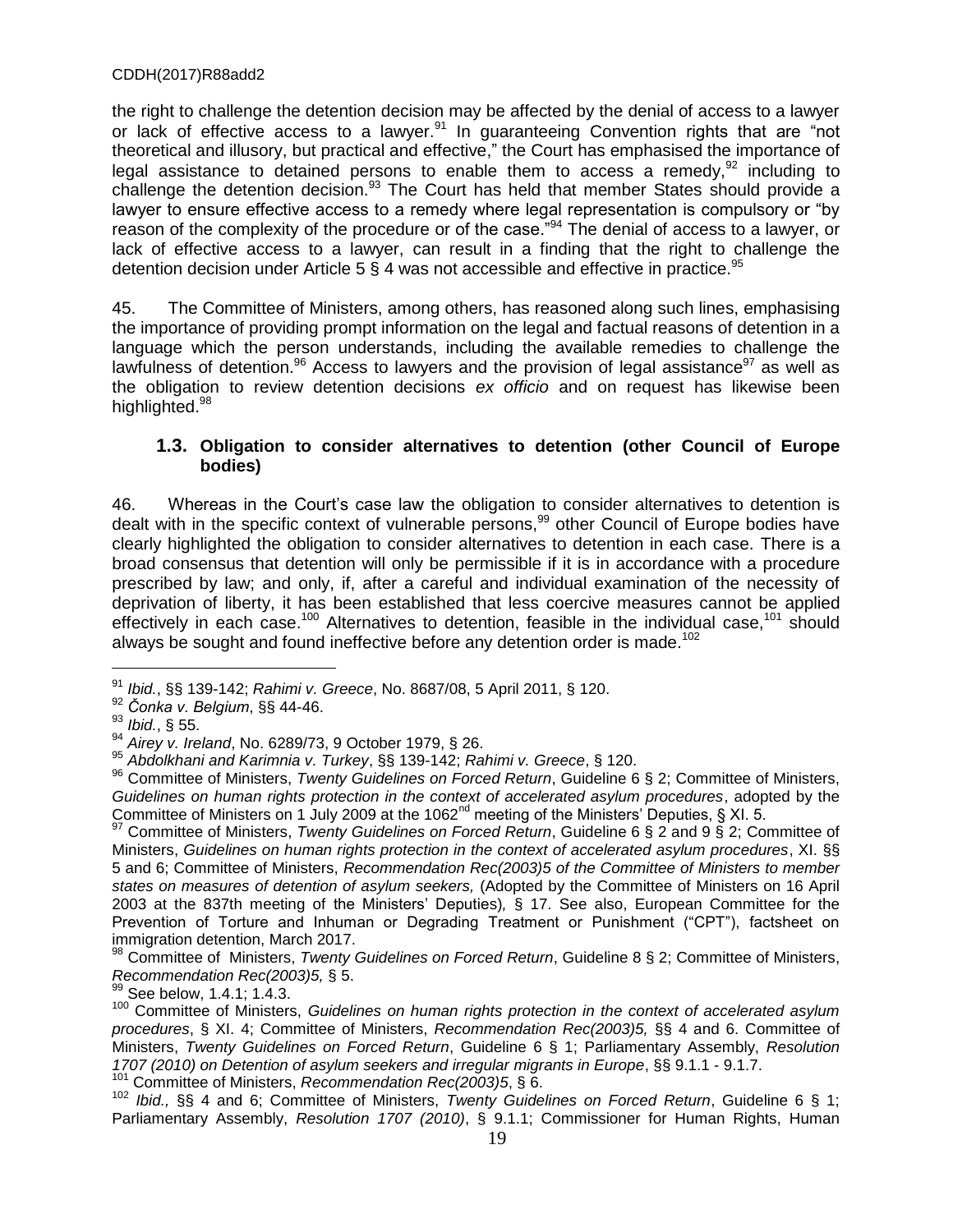47. The Parliamentary Assembly has, *inter alia*, sought to give guidance on the implementation of alternatives to detention. It has encouraged member States to provide for a presumption in favour of liberty under national legislation and to incorporate into national law and practice a proper legal institutional framework to ensure that alternatives are considered first.<sup>103</sup>Additionally, member States have been called upon to provide a clear framework for the implementation of these measures and ensure that their application is subject to human rights safeguards, including the principles of necessity, proportionality and non**-**discrimination.<sup>104</sup> The individual circumstances and particular vulnerabilities of the persons concerned should always be taken into account and alternative measures should be regularly reviewed by an independent judicial body or other competent authority.<sup>105</sup>

48. The above recommendations have been consistently supported and brought to the attention of member States by, *inter alia*, the Commissioner for Human Rights.<sup>106</sup> The Commissioner recently urged States to invest more in alternatives to detention while ensuring that the obligation to provide less coercive measures is clearly set out in domestic legislation and policy. He has likewise called for the establishment of "comprehensive programmes of viable and accessible alternatives, catering to a range of different needs and circumstances."<sup>107</sup>

# **1.4. Positive obligations in relation to vulnerability**

### **1.4.1. The Court's jurisprudence**

#### *General*

 $\overline{a}$ 

49. Vulnerability as a distinct concept was discussed for the first time by the Court in 1981.<sup>108</sup> Since then, the term has been re-emerging in the Court's overall jurisprudence at a growing rate.<sup>109</sup> The Court has repeatedly taken steps to point out that some individuals or groups are more vulnerable than others and require special care and protection. Additionally, the Court has acknowledged that a person may be found in a (particularly) vulnerable situation on account of specific circumstances. Thus, the issue of vulnerability has been raised, *inter alia*, in relation to children; asylum seekers; persons with serious health conditions (including mental health); LGBTI persons; stateless persons; victims of human trafficking; pregnant women; victims of torture, ill-treatment and domestic violence; the elderly and persons with disabilities.<sup>110</sup>

- <sup>104</sup> *Ibid.*, §§ 9.3.2-9.3.3.
- <sup>105</sup> *Ibid.*, § 9.3.3.

Rights Comment, "High time for states to invest in alternatives to migrant detention," 31/01/2017; Commissioner for Human Rights, Document CommDH(2015)12, § 140; CPT, factsheet on immigration detention, March 2017. It should be noted that CPT uses the following wording "alternatives should be developed and used wherever possible."

<sup>103</sup> Parliamentary Assembly, *Resolution 1707 (2010)*, §§ 9.3.1-9.3.2.

<sup>&</sup>lt;sup>106</sup> See, for example, Commissioner for Human Rights, Human Rights Comment, High time for states to invest in alternatives to migrant detention, 31/01/2017; Commissioner for Human Rights, Document CommDH(2016)31, 5 October 2016, § 122; Document CommDH(2011)17, 9 June 2011, § 17.

 $107$  Commissioner for Human Rights, Human Rights Comment, High time for states to invest in alternatives to migrant detention, 31/01/2017.

<sup>108</sup> *Dudgeon v. the United Kingdom*, No. 7525/76, 22 October 1981.

 $109$  Vulnerability was very scarcely discussed by the Court in the 20<sup>th</sup> century, but, in 2012, to name one example, the term appeared in more than 80 judgments.

 $110$  This is a non-exhaustive list and the individuals, groups, situations mentioned above may not always be related to the migration and/or detention context. The information, however, intends to provide an overview of the Court's reference to vulnerability.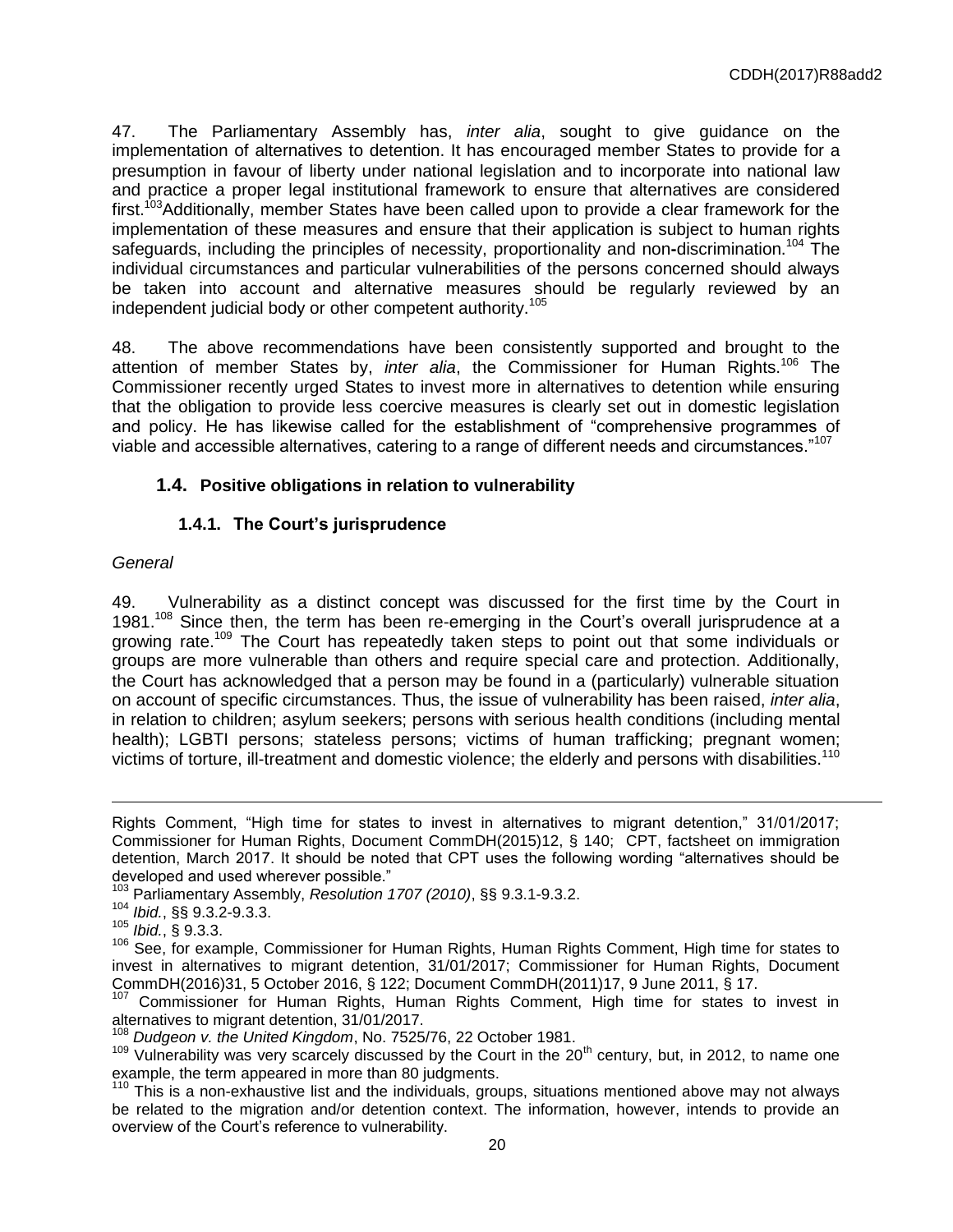#### *The specific context of detention*

50. Vulnerability has also been the particular subject of the Court's focus in cases of detention, especially detention in criminal matters, and the Court has acknowledged that detention *per se* entails an inherent level of suffering and humiliation.<sup>111</sup> Thus, the Court's case law in the context of Article 3 suggests that vulnerability establishes more extensive positive obligations, especially with regard to detention: $112$ 

"In the context of prisoners, the Court has already emphasised in previous cases that a detained person does not, by the mere fact of his incarceration, lose the protection of his rights guaranteed by the Convention. On the contrary, persons in custody are in a vulnerable position and the authorities are under a duty to protect them. Under Article 3 the State must ensure that a person is detained in conditions which are compatible with respect for his human dignity, that the manner and method of the execution of the measure do not subject him to distress or hardship of an intensity exceeding the unavoidable level of suffering inherent in detention and that, given the practical demands of imprisonment, his health and well-being are adequately secured."

51. This case law applies, *a fortiori*, to immigration detention, where the level of distress and hardship may even be stronger than in criminal detention, and where "the measure is applicable not to those who have committed criminal offences but to aliens who, often fearing for their lives, have fled from their own country."<sup>113</sup>

52. The Court's increasing focus on vulnerability has implications for member States. Vulnerable individuals and groups, and/or persons in a vulnerable situation require special protection<sup>114</sup> which narrows the State's margin of appreciation.

53. The Court has likewise emphasised the positive obligations of States arising under Article 3 to take adequate measures to provide care and protection to the most vulnerable in society.<sup>115</sup> When determining whether the minimum level of severity has been reached with regard to Article 3 of the Convention, consideration will be given to all the circumstances of the case such as the duration of treatment in question as well as its mental and physical effect. A person's state of health, age and sex are, in certain cases, among the factors the Court may also take into consideration.<sup>116</sup>

<sup>111</sup> *S.D. v. Greece*, § 47; *Riad and Idiab v. Belgium*, Nos. 29787/03 and 29810/03, 24 January 2008, § 99; *Mahmundi and Others v. Greece,* No. 14902/10, 31 July 2012, § 62.

<sup>112</sup> *Orchowski v. Poland*, No. 17885/04, 22 October 2009, § 120.

<sup>113</sup> *Saadi v. the United Kingdom* [GC], § 74 citing with approval *Amuur v. France*, § 43. In the same vein, the Committee of Ministers, the Parliamentary Assembly and the CPT have, among others, highlighted that asylum seekers and migrants should not be accommodated together with prisoners. Material conditions and a regime appropriate to their legal situations should be provided. See, Committee of Ministers, *Recommendation Rec(2003)5*, § 10; Committee of Ministers, *Twenty Guidelines on Forced Return*, Guideline 10, §§ 1 and 4; Parliamentary Assembly, *Resolution 1707 (2010)*, §§ 9.2.2. and 9.2.5- 9.2.6; CPT, factsheet on immigration detention, March 2017, p. 1.

<sup>114</sup> *M.S.S. v. Belgium and Greece*, No. 30696/09, 21 January 2011 [GC], § 251.

<sup>115</sup> *Rahimi v. Greece*, § 87.

<sup>116</sup> *Mubilanzila Mayeka and Kaniki Mitunga v. Belgium,* No. 13178/03, 12 October 2006, § 48; *Tarakhel v. Switzerland*, No. 29217/12, 4 November 2014 [GC], § 118.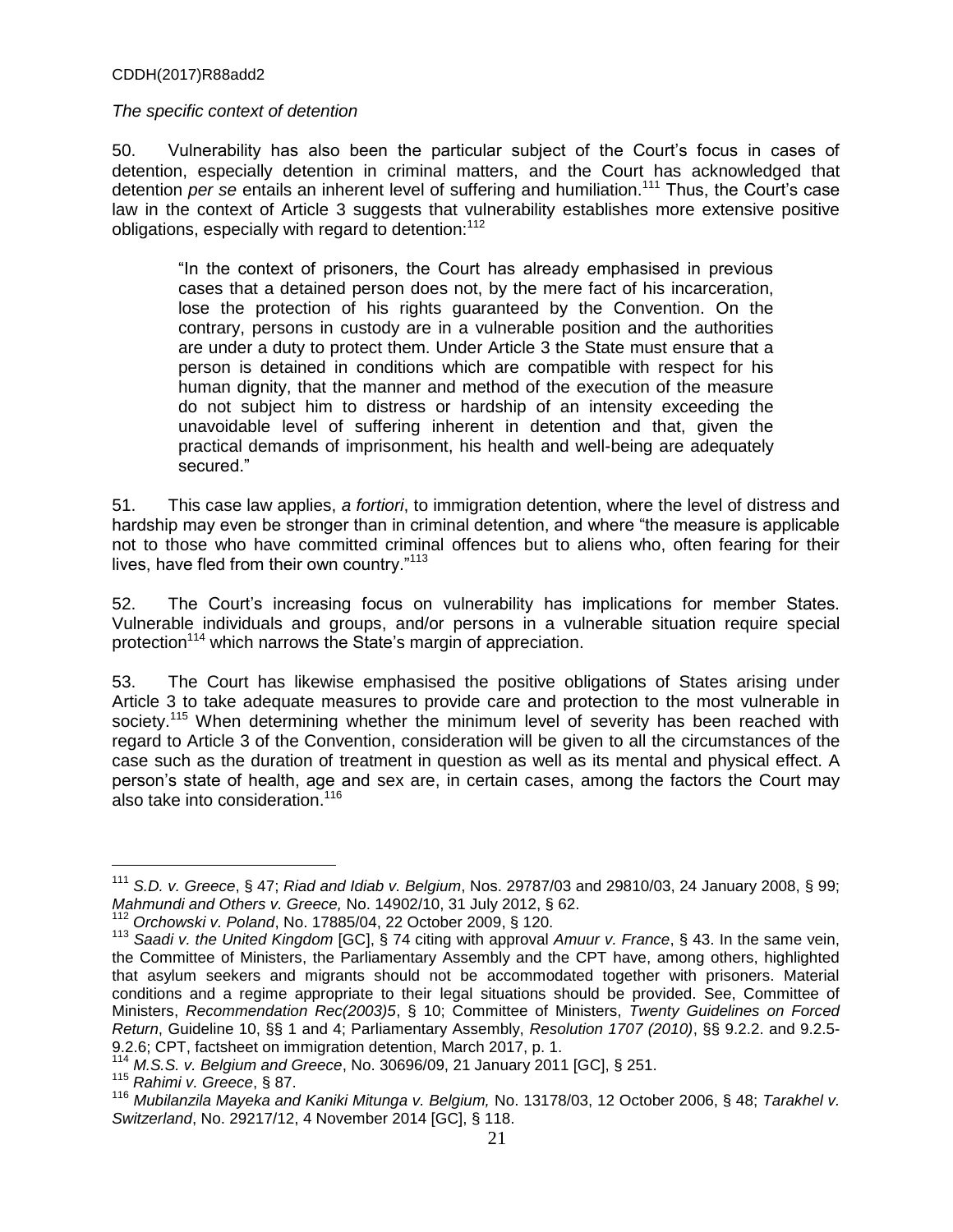54. In the context of Article 5 § 1, the place and conditions of detention can have a bearing on the lawfulness of detention,<sup>117</sup> and a person's "extreme vulnerability" may be a factor in that regard.<sup>118</sup> Indeed, particular vulnerabilities may preclude detention. Thus, in the case of *Thimothawes v. Belgium*, the Court recalled that:<sup>119</sup>

"…qu'elle a déjà estimé que des décisions généralisées ou automatiques de placement en détention des demandeurs d'asile sans appréciation individuelle des besoins particuliers des intéressés pouvaient poser problème au regard de l'article 5 § 1 f). Corrélativement, la Cour a estimé que les autorités compétentes devaient rechercher s'il était possible de leur substituer une autre mesure moins radicale. Cette exigence vise à détecter si les intéressés présentent une vulnérabilité particulière qui s'oppose à la détention (voir, par exemple, s'agissant de mineurs étrangers accompagnés, *Muskhadzhiyeva et autres*, précité*, Kanagaratnam*, précité, § 94, *Popov c. France*, nos 39472/07 et 39474/07, § 119, 19 janvier 2012, et *A.B. et autres c. France*, no 11593/12, § 123, 12 juillet 2016 ; en ce qui concerne des mineurs non accompagnés, *Mubilanzila Mayeka et Kaniki Mitunga c. Belgique*, no 13178/03, §§ 99-104, CEDH 2006-XI, *Rahimi, précité*, §§ 108-110, et *Housein c. Grèce*, no 71825/11, § 76, 24 octobre 2013, et à propos d'étrangers malades : *Yoh-Ekale Mwanje c. Belgique*, no 10486/10, § 124, 20 décembre 2011). Dans certaines affaires, la Cour a mis en cause la politique généralisée de détention de migrants (*Suso Musa c. Malte*, no 42337/12, § 100, 23 juillet 2013, et *Abdullahi Elmi et Aweys Abubakar c. Malte*, nos 25794/13 et 28151/13, § 146, 22 novembre 2016 ; voir également, dans des cas où la preuve de la nécessité de la détention était requise par le droit national, *Rusu*, précité, §§ 57-58, et *Nabil et autres c. Hongrie*, no 62116/12, §§ 40-43, 22 septembre  $2015$ ).

55. On this basis, the Court's jurisprudence on vulnerability arguably narrows the scope of detention in the case of persons who enter the territory of a State unlawfully, with a particular emphasis on asylum seekers and children, who should be treated as particularly vulnerable individuals. In such cases the Court considers that detention will be unlawful if the aim pursued by detention can be achieved by other less coercive measures.<sup>120</sup> Alternatives to detention should be thoroughly considered and detention must in principle be ruled out and only employed when there are very weighty reasons, i.e. as a measure of last resort.

### *Detecting vulnerability*

 $\overline{a}$ 

56. Central to the protection from arbitrary detention and the effective application of alternatives to detention is the identification of vulnerable individuals or groups. In the recent case of *Thimothawes v. Belgium*, although no violation was found, the Court's *obiter* comments suggest that authorities of member States have an obligation to detect whether the persons concerned have a particular vulnerability that precludes their detention.<sup>121</sup> Accordingly, if the

<sup>117</sup> *Aerts v. Belgium,* No. 61/2997/845/1051, 30 July 1998, § 46; *Bizzotto v. Greece*, No. 22126/93, 15 November 1996, § 31; *Ashingdane v. the United Kingdom,* No. 8225/78, 28 May 1985, § 44; *Saadi v. the United Kingdom* [GC], § 74.

<sup>118</sup> *Mubilanzila Mayeka and Kaniki Mitunga v. Belgium*, §§ 102-105 cited with approval in *Muskhadzhiyeva and Others v. Belgium*, No. 41442/07, 19 January 2010, §§ 73-75.

<sup>119</sup> *Thimothawes v. Belgium*, § 73.

<sup>120</sup> *Rahimi v. Greece*, §§ 102**-**110; *Yoh-Ekale Mwanje v. Belgium*, § 124; *Popov v. France*, §§119 and 121.

<sup>121</sup> *Thimothawes v. Belgium*, § 73.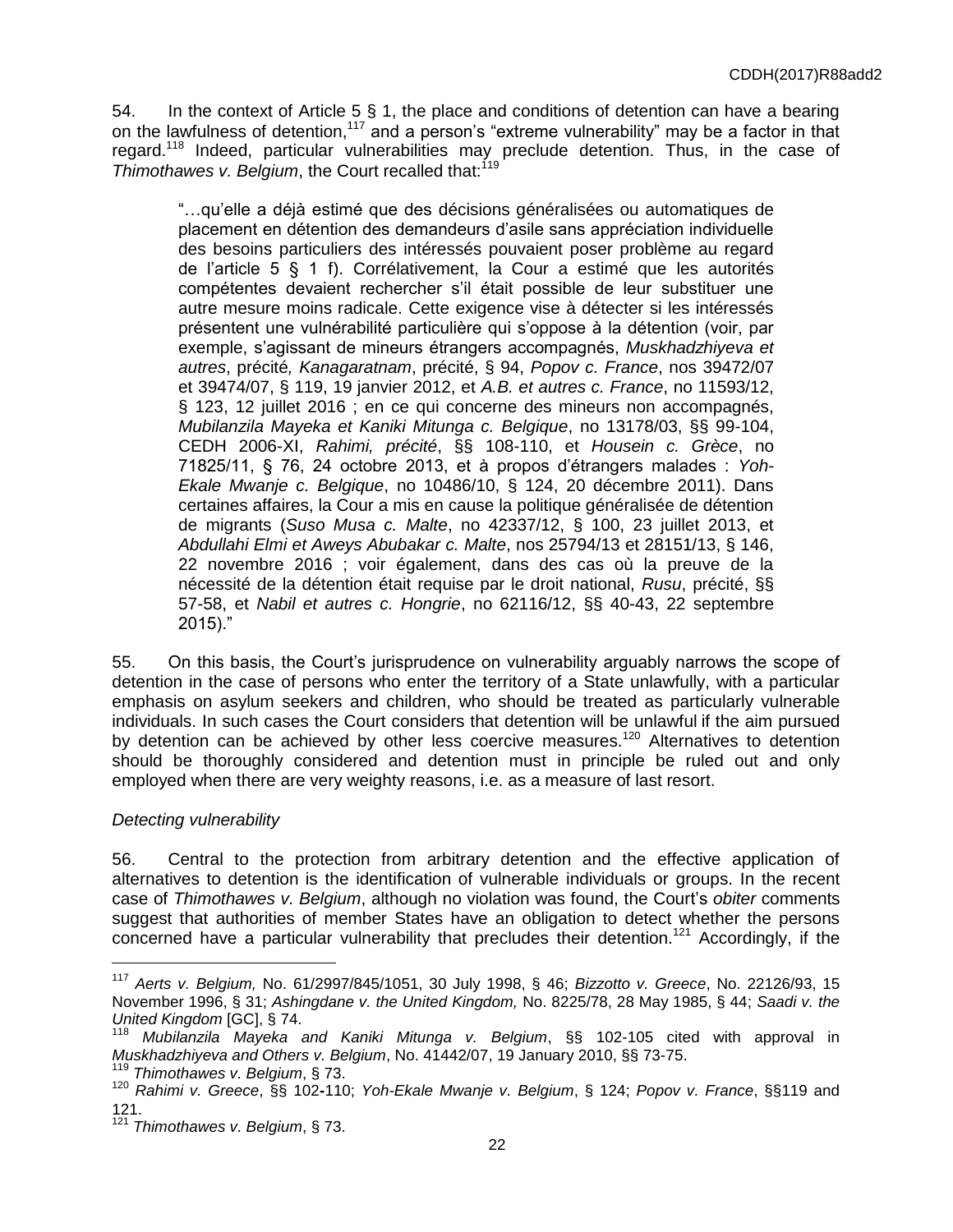$\overline{a}$ 

persons concerned are in such a vulnerable situation, the authorities are to consider substituting their detention for another less radical measure consistent with the Court's case law. To be able to benefit from this protection, persons should have access to vulnerability assessment procedures. Indeed, in the case of *Abdi Mahamud v. Malta*, the absence of information on the existence of such procedures and the lack of active steps taken by the authorities to inform the detained person, coupled with lengthy delays in conducting the vulnerability assessment procedure raised serious concerns as to the Government's good faith. The criterion of good faith was a decisive factor in finding that arbitrary detention of a vulnerable person had occurred given the absence of procedural safeguards to challenge the lawfulness of detention (contrary to Article 5 § 4) and the applicant's placement in inappropriate conditions (contrary to Article  $3)$ .<sup>122</sup>

# **1.4.2. Other Council of Europe bodies**

57. The issue of vulnerability has also been addressed regularly by other Council of Europe bodies and further treaties have been developed to ensure that the specific needs of certain individuals or groups are effectively protected.<sup>123</sup> When referring to vulnerability, non-exhaustive lists have been produced with the common denominator being the requirement to take duly into consideration the "special needs" of the persons or groups concerned, ensuring that they have access to appropriate protection and care. In the migration context, vulnerability has emerged regularly in the varied work of different bodies. When identifying vulnerability as such, consistent references have been made to persons, categories, groups, specific situations as well as to detention *per se*. 124

58. The Committee of Ministers and the Parliamentary Assembly, among others, have acknowledged that the deprivation of liberty may increase the vulnerability of asylum seekers and irregular migrants in particular and have expressed their concern about their vulnerable situation.<sup>125</sup> Similarly, CPT has stressed that persons in immigration detention "are particularly vulnerable to various forms of torture and ill-treatment" at various stages of the process.<sup>126</sup>

<sup>122</sup> *Abdi Mahamud v. Malta*, No. 56796/13, 3 May 2016, §§ 134-135.

<sup>&</sup>lt;sup>123</sup> These include, *inter alia*, the Council of Europe Convention on Action against Trafficking in Human Beings ("the Anti-Trafficking Convention"); the Council of Europe Convention on preventing and combating violence against women and domestic violence ("the Istanbul Convention"); the Council of Europe Convention on Protection of Children against Sexual Exploitation and Sexual Abuse ("the Lanzarote Convention").

 $124$  For example, the Committee of Ministers has referred to "persons with special needs" and lists such categories, including "minors, pregnant women, elderly people, persons with physical or mental disabilities and people who have been seriously traumatised, including torture victims." Committee of Ministers, *Recommendation Rec(2003)5* § 13; CPT has referred to "vulnerable categories of personsˮ and lists, *inter alia*, "victims of torture, victims of trafficking, pregnant women and nursing mothers, children, families with young children, elderly persons and persons with disabilities." CPT, factsheet on immigration detention, March 2017, p. 8; The Parliamentary Assembly has referred to, *inter alia,* "vulnerable persons" including "unaccompanied minors, pregnant women, families with minors, persons with medical or other special needs, the elderly, victims of torture and sexual violence and victims of trafficking.ˮ Parliamentary Assembly, *Resolution 1637 (2008) on* E*urope's boat people: mixed migration flows by sea into southern Europe*, § 9.6; The Commissioner for Human Rights has referred to, *inter alia*, "vulnerable persons" including "children, persons with disabilities and victims of trafficking." Commissioner for Human Rights, Document CommDH(2014)4, 24 March 2014, § 72.

<sup>125</sup> Committee of Ministers, reply to the Parliamentary Assembly *Recommendation 1900 (2010)*, § 2.

<sup>126</sup> CPT, Safeguards for irregular migrants deprived of their liberty, *Extract from the 19th General Report of the CPT, published in 2009*, § 75.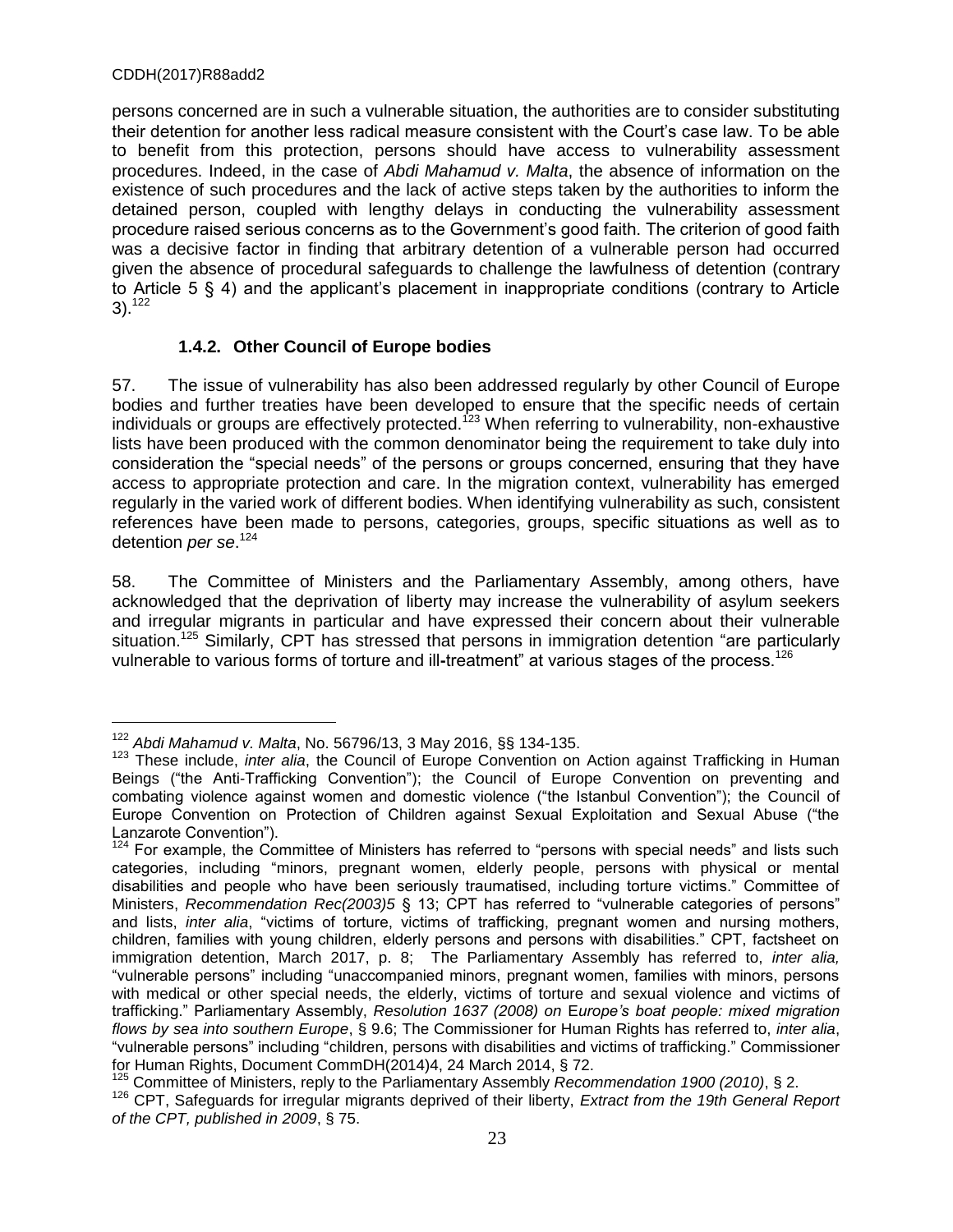59. Both the Parliamentary Assembly and the Commissioner for Human Rights have highlighted that vulnerable persons should not be placed in detention.<sup>127</sup> Specific protection and adequate support should be provided instead, such as in the form of alternatives to detention,  $128$ and their needs should always be taken into account in any decision to limit their personal freedom.<sup>129</sup> In a similar vein, CPT has called for meaningful alternatives to be applied to certain vulnerable categories of persons.<sup>130</sup>

## *Detecting vulnerability*

60. The importance of detecting vulnerability has also been addressed by various Council of Europe bodies. In this regard, the Committee of Ministers has called for asylum seekers to be screened at the outset of detention so that appropriate care and conditions are provided to them.<sup>131</sup> The CPT has likewise emphasised the need to put in place specific screening procedures so that persons in situations of vulnerability are identified and granted access to appropriate care.<sup>132</sup> Further, the Commissioner for Human Rights has encouraged national authorities to ensure an early and prompt identification of all potential vulnerabilities, in order to avoid the detention of vulnerable persons.<sup>133</sup>

# **1.4.3. Specific considerations for persons in a vulnerable situation**

61. The following is a non-exhaustive list of vulnerable individuals and groups, compiled with the objective of identifying the specific duties owed to them according to the Court and/or other Council of Europe bodies.<sup>134</sup>

# *Children*

 $\overline{a}$ 

62. Children are among the most commonly mentioned vulnerable group in the Court's jurisprudence and the issue of the detention of children (either unaccompanied or with family members) has been addressed in particular in relation to Article 3, 5, 8 and 13 of the Convention.

<sup>&</sup>lt;sup>127</sup> These include, among others, unaccompanied minors, families with children, persons with medical or other special needs, pregnant women, the elderly, victims of torture and sexual violence, and victims of trafficking. Parliamentary Assembly, *Resolution 1637 (2008),* § 9.6; Commissioner for Human Rights, Document CommDH(2014)4, 24 March 2014, § 72; Document CommDH(2014)18, 14 October 2014, § 101.

<sup>128</sup> Parliamentary Assembly, *Resolution 1637 (2008),* § 9.6. See also, Commissioner for Human Rights, Document CommDH(2016)16, 16 March 2016, §§ 72 and 80; Document CommDH(2014)21, 16 December 2014, § 165.

<sup>129</sup> Parliamentary Assembly, *Recommendation 1547 (2002) on Expulsion procedures in conformity with human rights and enforced with respect for safety and dignity,* § 13 (h).

<sup>&</sup>lt;sup>130</sup> CPT, factsheet on immigration detention, March 2017.

<sup>131</sup> Committee of Ministers, *Recommendation Rec(2003)5*, § 12.

<sup>&</sup>lt;sup>132</sup> CPT, factsheet on immigration detention, March 2017, p. 8.

<sup>&</sup>lt;sup>133</sup> Commissioner for Human Rights, Document CommDH(2016)16, §§ 72 and 80; Document CommDH(2014)21, § 165; Document CommDH(2016)1, 28 January 2016, § 44.

<sup>&</sup>lt;sup>134</sup> In some of the following categories and/or situations, the Court has noted the vulnerability of certain individuals or groups in its interpretation of the Convention outside of a migration and/or detention context. These considerations may nevertheless provide guidance in the context of both decisions to detain and the placement of individuals in the community with an appropriate level of support. For the sake of precision and accuracy it will be explicitly mentioned when the case is not related to the migration and/or detention context.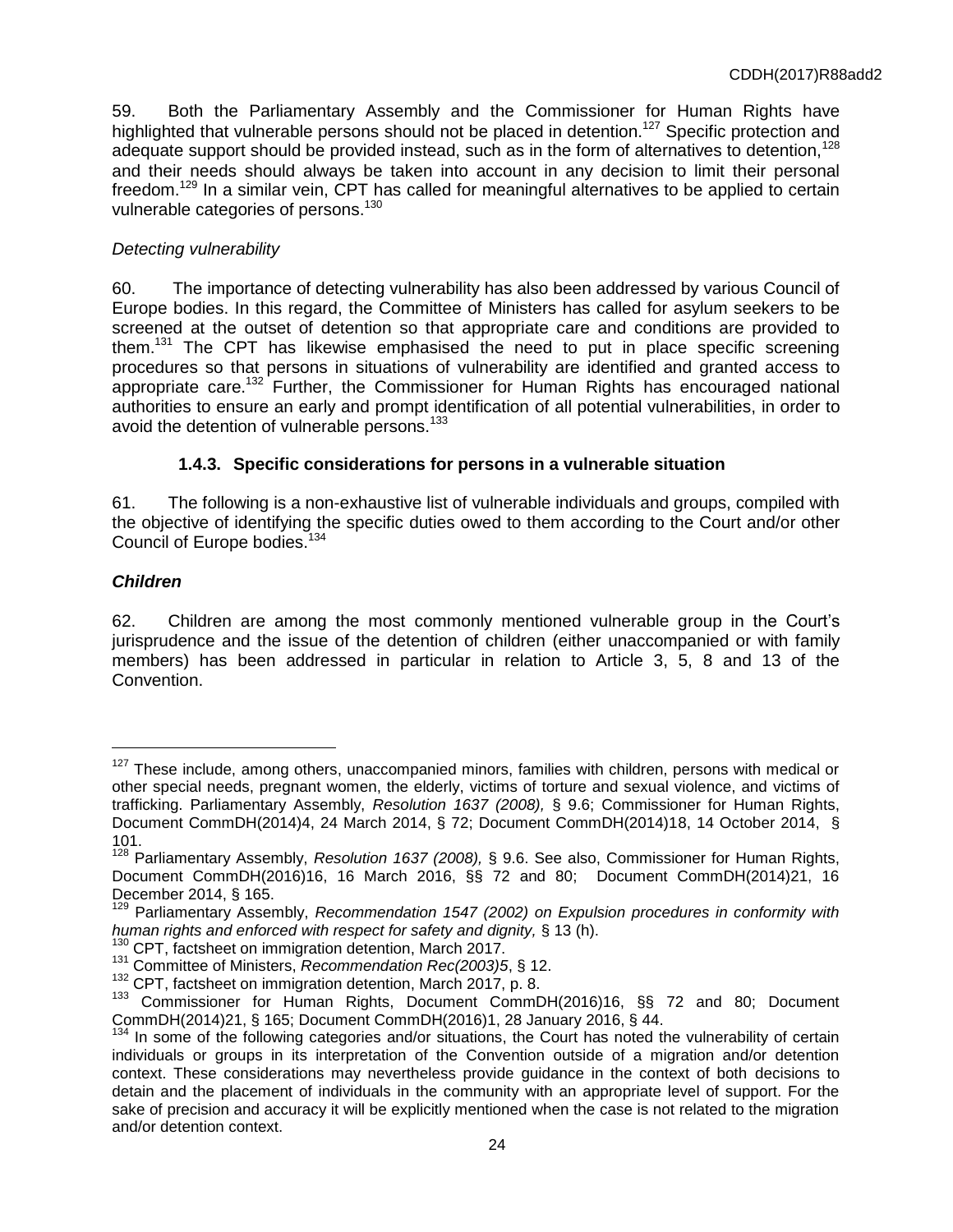63. The Court has, *inter alia*, highlighted the "extreme vulnerability" of children and their specific needs based on their age, lack of independence and status as asylum seekers or migrants.<sup>135</sup> A child's "extreme vulnerability" is such to not only engage States' positive obligations under Article 3 of the Convention but also "takes precedence over considerations relating to the [child's] status as an illegal immigrant."<sup>136</sup> States should take into account the age and personal situation of the child, and take adequate measures and provide care and protection for their specific needs.<sup>137</sup> Reception conditions must be adapted to the child's age "to ensure that they do not create... for them a situation of stress and anxiety with particularly traumatic consequences." Failure to do so can result in a breach of Article 3.<sup>138</sup>

64. The extreme vulnerability of children has consequences not only in the context of protection against arbitrariness under Article 5 § 1(f), but also for the interpretation of what has to be considered as inhuman or degrading treatment under Article 3 of the Convention.<sup>139</sup> Hence, the Court has found violations of Article 3 based on the young age of the child, the detention conditions and the length of detention.<sup>140</sup> Among others, the case of *Popov v. France* illustrates these three elements: $141$ 

"It can be seen from the foregoing that the conditions in which the children were held, for fifteen days, in an adult environment, faced with a strong police presence, without any activities to keep them occupied, added to the parents' distress, were manifestly ill-adapted to their age. The two children, a small girl of three and a baby, found themselves in a situation of particular vulnerability, accentuated by the confinement. Those living conditions inevitably created for them a situation of stress and anxiety, with particularly traumatic consequences.

 Accordingly, in view of the children's young age, the length of their detention and the conditions of their confinement in a detention centre, the Court is of the view that the authorities failed to take into account the inevitably harmful consequences for the children. It finds that the authorities' treatment of the children was not compatible with the provisions of the Convention and

<sup>135</sup> *Tarakhel v. Switzerland* [GC], § 99.

<sup>136</sup> *Mubilanzila Mayeka and Kaniki Mitunga v. Belgium*, § 55; *Muskhadzhiyeva and Others v. Belgium*, §§ 56-58; *Popov v. France*, § 91.

<sup>137</sup> *Mubilanzila Mayeka and Kaniki Mitunga v. Belgium,* § 55; *Rahimi v. Greece,* §§ 86-87; *Muskhadzhiyeva and Others v. Belgium*, § 58; *Popov v. France*, § 91*.*

<sup>138</sup> *Tarakhel v. Switzerland* [GC], § 119.

<sup>139</sup> In several recent French cases, the Court, after having recalled the general principles of interpretation, recalled: "qu'elle a conclu à plusieurs reprises à la violation de l'article 3 de la Convention en raison du placement en rétention d'étrangers mineurs accompagnés (voir *Muskhadzhiyeva et autres c. Belgique*, no 41442/07, 19 janvier 2010 ; *Kanagaratnam c. Belgique*, no 15297/09, 13 décembre 2011; *Popov*, précité) ou non (voir *Mubilanzila Mayeka et Kaniki Mitunga c. Belgique,* no 13178/03, CEDH 2006 XI; *Rahimi c. Grèce*, no 8687/08, 5 avril 2011). Dans les affaires concernant le placement en rétention d'enfants étrangers mineurs accompagnés, elle a notamment conclu à la violation de l'article 3 de la Convention en raison de la conjonction de trois facteurs: le bas âge des enfants, la durée de leur rétention et le caractère inadapté des locaux concernés à la présence d'enfants." *R.M. and Others v. France*, No. 33201/11, 12 July 2016, § 70; *A.B. and Others v. France*, No. 11593/12, § 109; *A.M. and Others v. France,* No. 24587/12, § 46; *R.C. and V.C. v. France*, No. 76491/14, § 34; *R.K. and Others v. France*, No. 68264/14, § 66.

<sup>140</sup> *R.M. and Others v. France*, §§ 71-76. See also, of the same date, *A.B. and Others v. France*, §§ 110- 115; *A.M. and Others v. France,* §§ 47-53; *R.C. and V.C. v. France*, §§ 35-40; *R.K. and Others v. France*,  $\S$ § 67-72.

<sup>141</sup> *Popov v. France*, §§ 102-103.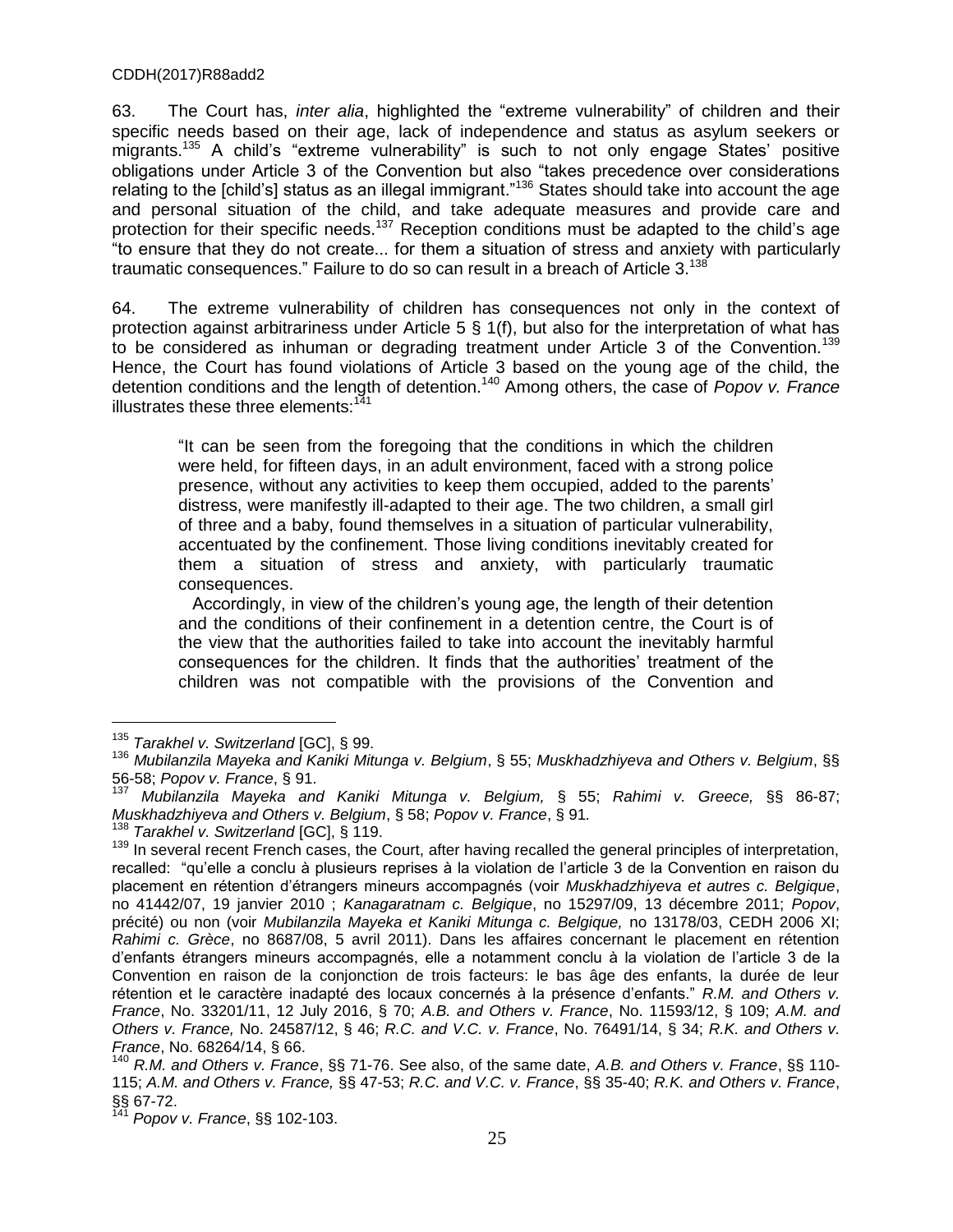exceeded the threshold of seriousness for Article 3 of the Convention to be engaged. There has therefore been a violation of that Article in respect of the children."

65. More recently, the Court has taken a disaggregated approach as to the weight to be attributed to the aspects cited above, i.e. the detention conditions and the young age of the children on the one hand, and the length of their detention on the other hand: $142$ 

"La Cour considère que de telles conditions [sc. mauvaises], bien que nécessairement sources importantes de stress et d'angoisse pour un enfant en bas âge, ne sont pas suffisantes, dans le cas d'un enfermement de brève durée et dans les circonstances de l'espèce, pour atteindre le seuil de gravité requis pour tomber sous le coup de l'article 3. Elle est convaincue, en revanche, qu'au-delà d'une brève période, la répétition et l'accumulation de ces agressions psychiques et émotionnelles ont nécessairement des conséquences néfastes sur un enfant en bas âge, dépassant le seuil de gravité précité. Dès lors, l'écoulement du temps revêt à cet égard une importance primordiale au regard de l'application de ce texte. La Cour estime que cette brève période a été dépassée dans la présente espèce, s'agissant de la rétention d'un enfant de sept mois qui s'est prolongée pendant au moins sept jours dans les conditions exposées ci-dessus."

66. Of great significance in the context of immigration detention is the express reference made by the Court to the Convention on the Rights of the Child ("CRC"). In its reasoning the Court refers regularly to the *best interests of the child as a primary consideration* in all actions concerning children.<sup>143</sup> Moreover, reference is made to the obligation to adopt appropriate measures to ensure that refugee and asylum seeking children benefit from the protection and humanitarian assistance in line with Article 22 of the CRC.<sup>144</sup> This has in turn resulted in stronger safeguards as regards the immigration detention of children. For example, when the Court examined detention under Article 5 § 1(f), in the case of *Rahimi v. Greece,* the fact that his best interests as a child or his individual situation had not been taken into account and that alternatives to detention were not considered gave rise to a doubt by the Court as to whether the authorities had acted in good faith: $145$ 

"Or, en l'occurrence, en ordonnant la mise en détention du requérant, les autorités nationales [...] n'ont pas recherché si le placement du requérant dans le centre de rétention de Pagani était une mesure de dernier ressort et si elles pouvaient lui substituer une autre mesure moins radicale afin de garantir son expulsion. Ces éléments suscitent des doutes aux yeux de la Cour, quant à la bonne foi des autorités lors de la mise en œuvre de la mesure de détention.ˮ

67. Regarding the consequences, especially in the context of children, of the omission to examine whether less restrictive measures would be available and sufficient, the Court has stated on several occasions that such omission can constitute in itself a violation of Article 5 § 1(f). In the case of *Popov v. France*, the Court found:<sup>146</sup>

<sup>142</sup> *R.M. and Others v. France*, § 75.

<sup>143</sup> *Rahimi v. Greece*, § 108; *Popov v. France*, § 140.

<sup>144</sup> *Muskhadzhiyeva and Others v. Belgium*, § 62; *Popov v. France*, § 91.

<sup>145</sup> *Rahimi v. Greece*, § 109.

<sup>146</sup> *Popov v. France*, § 119. See also, *Rahimi v. Greece*, § 109; *Mohamad v. Greece*, No. 70586/11, 11 December 2014, §§ 84-86; *A.B. and Others v. France*, § 124.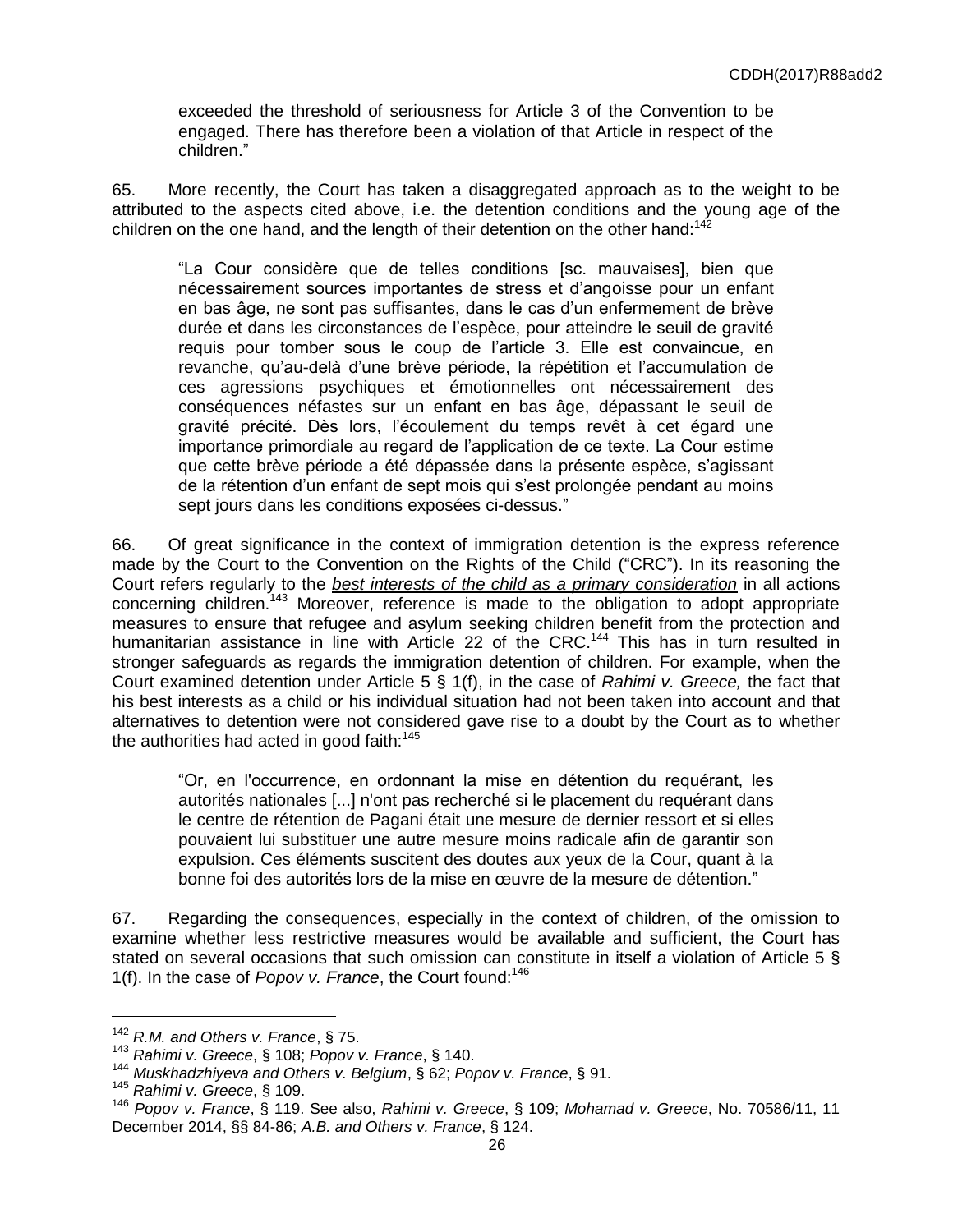"that, in spite of the fact that [the children] were accompanied by their parents, and even though the detention centre had a special wing for the accommodation of families, the children's particular situation was not examined and the authorities did not verify that the placement in administrative detention was a measure of last resort for which no alternative was available. The Court thus finds that the French system did not sufficiently protect their right to liberty."

68. In several recent judgments concerning France, the Court dealt with the issue of detention in the context of a small child or children detained with their parents (or the mother). The Court emphasised that the necessity requirement under Article 5 § 1(f) arises when children are involved.<sup>147</sup> With a view to the dilemma that on the one hand children should not be detained, and, on the other hand, they should not be separated from their parents, the necessity to evaluate alternative measures for the entire family is crucial and the Court sets forth strict criteria in this regard: $148$ 

"However, the Court observes that the situation of children is intrinsically linked to that of their parents, from whom they should not be separated as far as possible. That link, which is in the children's interest, has the consequence that, where the parents are placed in detention, their children are themselves de facto deprived of liberty. That deprivation of liberty stems from the legitimate decision of the parents, having authority over their children, not to entrust them to the care of a third party. The Court can accept that such a situation is not, in principle, incompatible with domestic law. It nevertheless emphasises that the environment in which the children then find themselves is a source of anxiety and tension that may cause them serious harm.

 In those circumstances, the Court finds that the presence in a detention centre of a child accompanying its parents will comply with Article 5 § 1 (f) only where the national authorities can establish that this measure of last resort has been taken after actual verification that no other measure involving a lesser restriction of their freedom could be implemented."

69. In the case of families with children the issue of alternatives has also been addressed in relation to Article 8 of the Convention. Given that detention can also be regarded as an interference with the right to respect for family life, any measure interfering with this right has to be compatible with the conditions set out in Article 8 § 2. Consequently, the authorities have a duty to take into account the children's best interests when assessing whether a measure is proportionate in achieving the aim pursued. In light of the endorsement by the Court of the best interests of the child in the context of detention of migrant children, it has since been concluded that the protection of the best interests of the child calls both for families to be kept together as far as possible, and alternatives to be considered so that detention of children is truly a measure of last resort.<sup>149</sup> Thus, the Court has found detention to be a disproportionate measure to the aim pursued in light of the absence of any real risk of absconding.<sup>150</sup>

<sup>147</sup> *R.M. and Others v. France*, § 83.

<sup>148</sup> *Ibid.*, §§ 85-86. See also, *A.B. and Others v. France*, §§ 122-123; *A.M. and Others v. France,* §§ 66- 67; *R.C. and V.C. v. France*, §§ 54-55; *R.K. and Others v. France*, §§ 84-85.

<sup>149</sup> *Popov v. France*, § 141; *A.B. and Others v. France*, §§ 152-156; *R.K. and Others v. France*, §§ 113- 117.

<sup>150</sup> *Popov v. France*, §§ 145-148; *A.B. and Others v. France*, § 156; *R.K. and Others v. France*, § 117.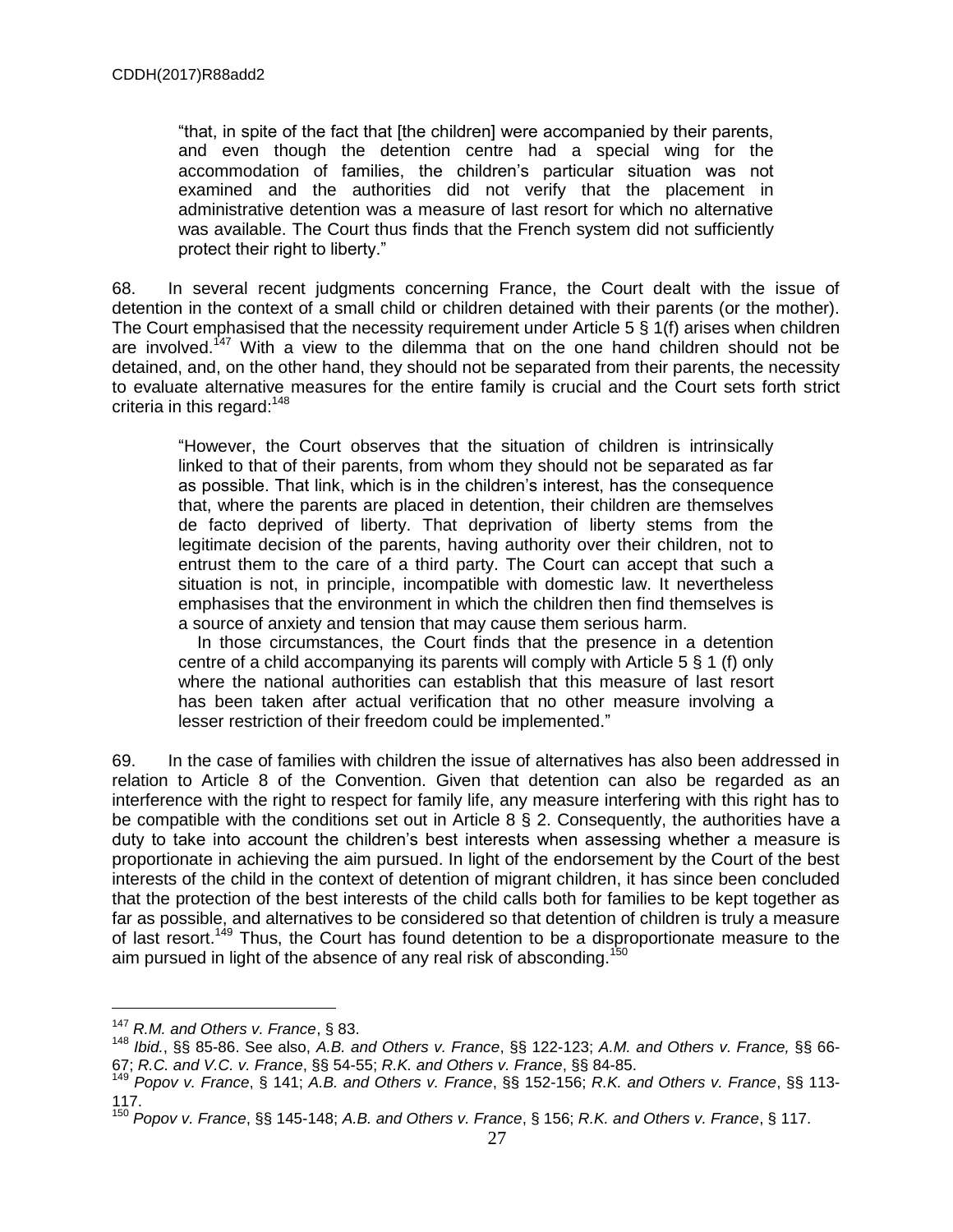70. Overall, the criteria for detaining children in the context of migration are stringent and focus not only on the material conditions that detained children face, which may or may not be inappropriate, but also on the effects that detention *per se* may have on children in any case. Such an approach makes the exhaustive, active consideration and implementation of alternatives to detention even more imperative for States.

71. In summary, the following principles can be drawn from the Court's case law in the context of immigration detention of children:

- $\blacksquare$  The extreme vulnerability of the child takes precedence over immigration status;<sup>151</sup>
- The principle of the best interests of the child must be a primary concern;<sup>152</sup>
- The fact that children are accompanied by their parents or one of their parents does not release the authorities from their positive obligation to protect children under Article  $3;^{153}$
- The fact that a detention facility is certified by the authorities to be suitable for the accommodation of families is not decisive. The Court has regard to the effective conditions;<sup>154</sup>
- An inappropriate environment does not necessarily constitute in itself a violation of Article 3, but in order to avoid the minimum level of severity being reached, it can only be accepted for a very short period of time;<sup>155</sup>
- **Inversely, the detention conditions may be so poor that there is a violation of Article 3** without having regard to the length of detention:<sup>156</sup>
- Administrative detention of children may exceptionally be admissible, after having concretely established that no other alternative could be implemented instead, as a measure of last resort and for a very short period of time, if all appropriate conditions are fulfilled.<sup>157</sup>

72. Other Council of Europe bodies have also highlighted the particular vulnerability of children in the migration context. Among others, the Committee of Ministers has acknowledged that refugee, asylum seeking, migrant and unaccompanied children are a particularly vulnerable group of children in need of "specific protection and assistance."<sup>158</sup> The Parliamentary Assembly has likewise stressed the triple vulnerability of undocumented migrant children i.e. as children, as migrants and as persons in an undocumented situation.<sup>159</sup>

 $\overline{a}$ 

<sup>156</sup> *Rahimi v. Greece*, § 86 (the detention lasted 2 days).

<sup>151</sup> *Mubilanzila Mayeka and Kaniki Mitunga v. Belgium*, § 55; *Popov v. France*, § 91.

<sup>152</sup> *Mubilanzila Mayeka and Kaniki Mitunga v. Belgium*, § 83; *Rahimi v. Greece*, § 108; *Popov v. France*, § 140.

<sup>153</sup> *R.M. v. France*, § 71; *Muskhadzhiyeva and Others v. Belgium*, §§ 57- 58; *Popov v. France*, § 91*.*

<sup>154</sup> *R.M. v. France*, §§ 73-74.

<sup>&</sup>lt;sup>154</sup> R.M. v. France, §§ 73-74.<br><sup>155</sup> R.M. v. France, § 75 (7 days were considered to be too long).

<sup>157</sup> *Popov v. France*, § 119; *Rahimi v. Greece*, § 109; *Mohamad v. Greece*, §§ 84-86; *A.B. and Others v. France*, § 124.

<sup>&</sup>lt;sup>158</sup> Committee of Ministers, Guidelines of the Committee of Ministers of the Council of Europe on child*friendly justice*, adopted by the Committee of Ministers of the Council of Europe on 17 November 2010 and Explanatory memorandum, October 2011, III. Fundamental Principles, D. Protection from discrimination, § 2, as well as §§ 43 and 78 of the Explanatory memorandum.

<sup>159</sup> Parliamentary Assembly, *Recommendation 1985 (2011) on Undocumented migrant children in an irregular situation: a real cause for concern*, § 2.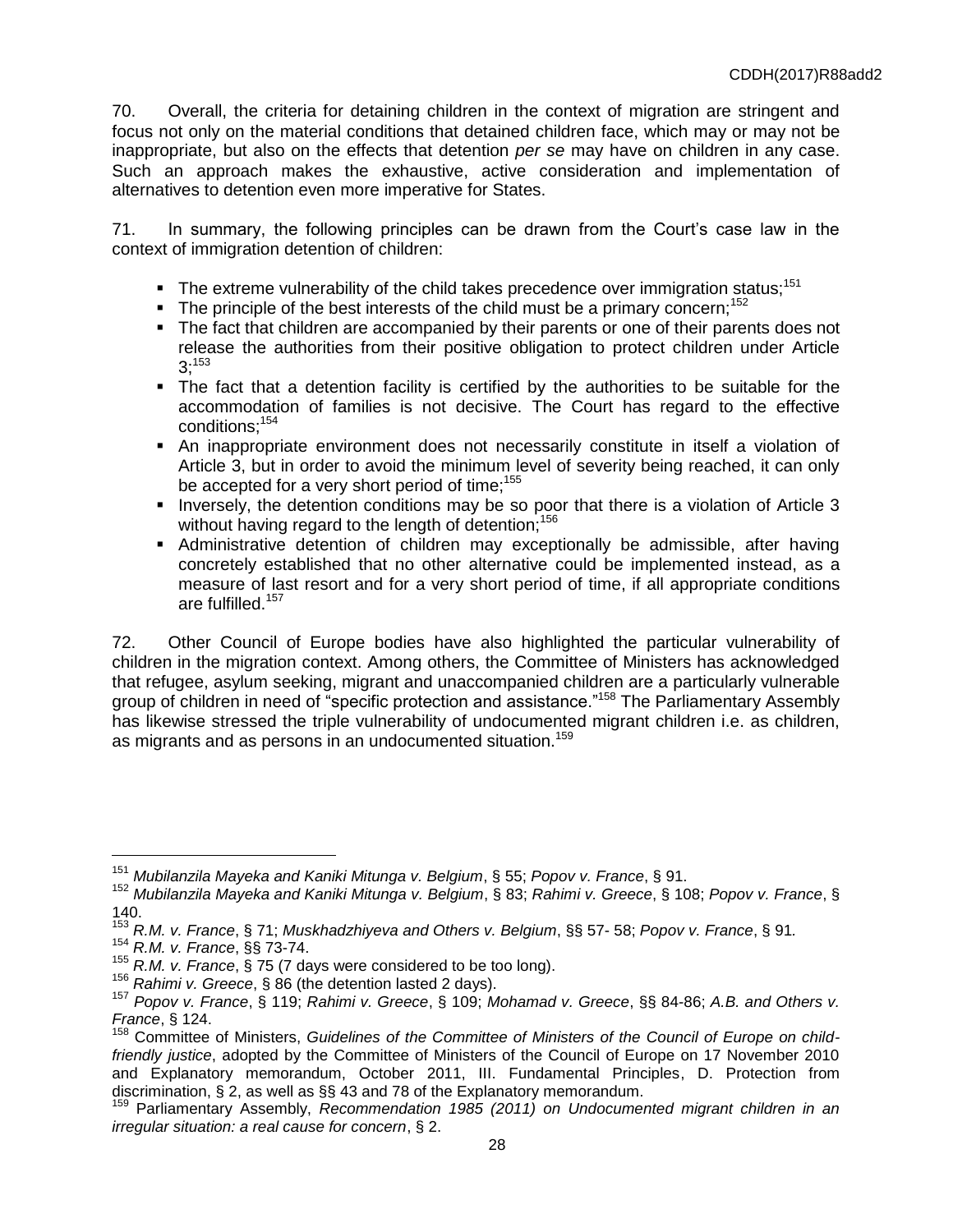73. There is a broad consensus that the best interests of the child should always be a primary consideration in all cases concerning or affecting them.<sup>160</sup> This in turn requires putting in place effective and multidisciplinary procedures to accurately assess the best interests of the child. $161$ 

74. The Committee of Ministers has emphasised that specific attention should be given to the particularly vulnerable group of children seeking asylum while unaccompanied children, whether or not they are asylum seekers, should never be deprived of their liberty "motivated or based solely on the absence of residence status.<sup>"162</sup> The Committee of Ministers has instead called for the adoption of alternative and non-custodial care arrangements, such as residential homes or foster placements.<sup>163</sup> Overall, the Committee of Ministers has held that children should, as a rule, not be detained<sup>164</sup> and has acknowledged that the Council of Europe "has a role to play in bringing to an end the immigration detention of migrant children and in identifying alternatives to that practice." 165

75. In a similar vein, the CPT has maintained that "detention of children, including unaccompanied and separated children, is rarely justified and […] can certainly not be motivated solely by the absence of residence status.<sup>"166</sup> In CPT's view, unaccompanied and separated children, should, as a rule, not be detained<sup>167</sup> while "every effort should be made to avoid resorting to the deprivation of liberty of an irregular migrant who is a minor.<sup> $168$ </sup> In those exceptional circumstances when children are detained, it should be for the shortest time possible. Children and their primary caregivers should be accommodated together in a facility catering for their specific needs while every effort should be made for the immediate release of unaccompanied children and their placement in appropriate care.<sup>169</sup> When children are exceptionally detained, special arrangements should be made that are suitable for them. They should be separated from adults, unless it is considered in the child's best interests not to do  $SO.<sup>170</sup>$ 

76. Other Council of Europe bodies such as the Parliamentary Assembly, the Commissioner for Human Rights, the Special Representative of the Secretary General on Migration and

<sup>&</sup>lt;sup>160</sup> Council of Europe Anti-Trafficking Convention, Article 28, § 3, and § 127 of the Explanatory Report to the Convention; Committee of Ministers, *Guidelines of the Committee of Ministers of the Council of Europe on child-friendly justice*, III. Fundamental Principles, B. Best interests of the child, and § 36 of the Explanatory memorandum; Committee of Ministers, *Guidelines on human rights protection in the context of accelerated asylum procedures*, III.1; Committee of Ministers, *Twenty Guidelines on Forced Return*, Guideline 11 § 5; Parliamentary Assembly, *Recommendation 1985 (2011),* § 1.

<sup>&</sup>lt;sup>161</sup> Committee of Ministers, Guidelines of the Committee of Ministers of the Council of Europe on child*friendly justice*, B. Best interests of the child, and § 36 of the Explanatory memorandum.

<sup>&</sup>lt;sup>162</sup> Committee of Ministers, Guidelines of the Committee of Ministers of the Council of Europe on child*friendly justice*, IV. Child-friendly justice before, during and after judicial proceedings, § 22, as well as § 78 of the Explanatory memorandum.

<sup>163</sup> Committee of Ministers, *Recommendation Rec(2003)5*, § 23.

<sup>164</sup> Committee of Ministers, *Guidelines on human rights protection in the context of accelerated asylum procedures*, § XI.2.

<sup>165</sup> Committee of Ministers, reply to Parliamentary Assembly *Recommendation 2056 (2014) on the alternatives to immigration detention of children*, § 2.

<sup>166</sup> CPT, Safeguards for irregular migrants deprived of their liberty, *Extract from the 19th General Report of the CPT, published in 2009*, § 97; CPT, factsheet on immigration detention, March 2017. <sup>167</sup> *Ibid.*

<sup>&</sup>lt;sup>168</sup> CPT, factsheet on immigration detention, March 2017.

<sup>169</sup> *Ibid.*

<sup>170</sup> *Idem.*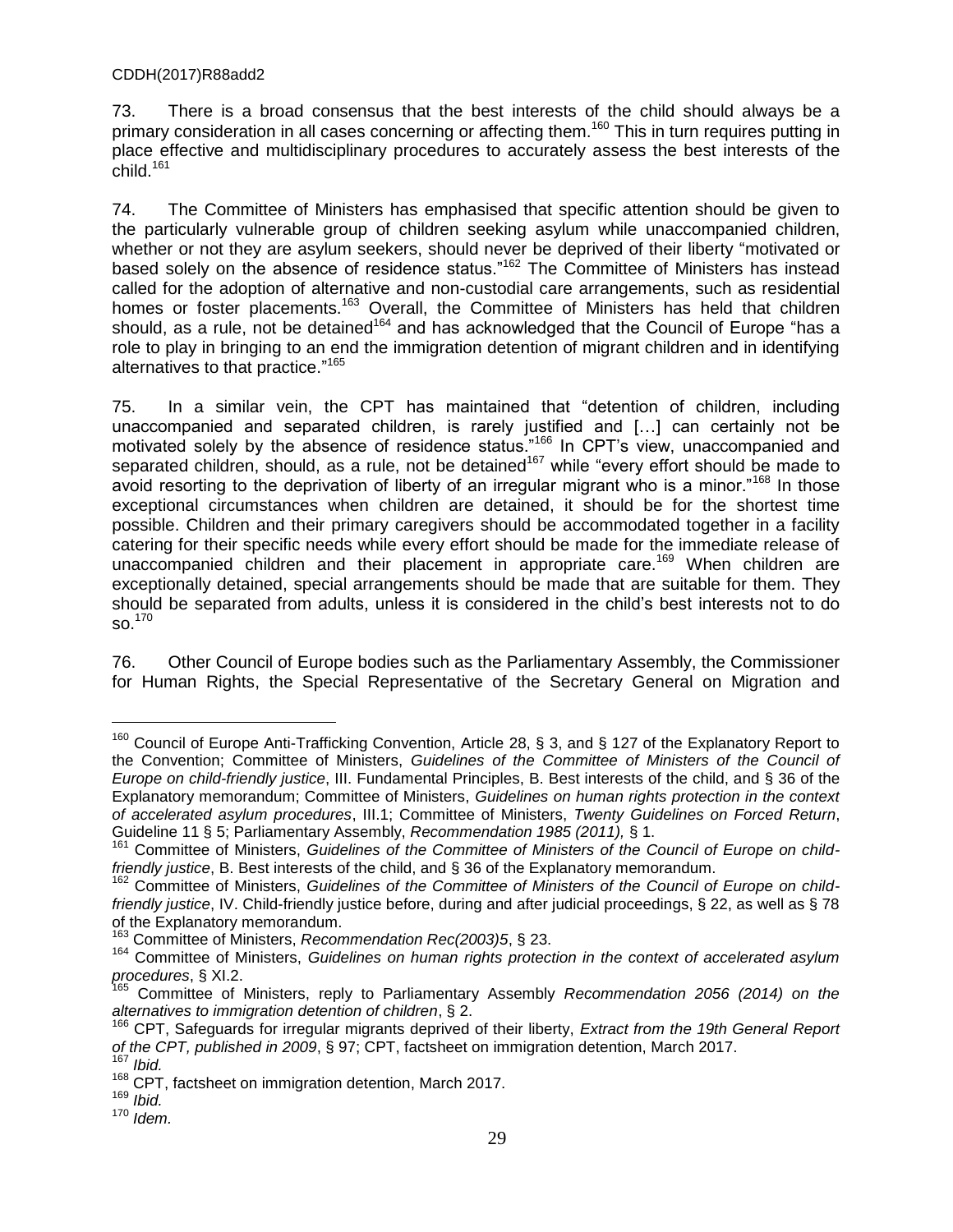Refugees ("SRSG") and the Conference of International Non-Governmental Organisations ("Conf-INGOsˮ) have taken a strong position against the immigration detention of children, whether unaccompanied or with their families.

77. In 2014 the Parliamentary Assembly adopted a recommendation where it held that:<sup>171</sup>

"States which practise the immigration detention of children contravene the principle of the best interests of the child and violate children's rights. They deprive children of their fundamental right to liberty and put them at risk of severe and lifelong physical, mental and developmental harm. They may also violate other fundamental child rights, such as the rights to family, health, education and play."

78. In light of the above, the Parliamentary Assembly has stressed that the Council of Europe has a role to play in promoting alternatives to detention of children.<sup>172</sup> It has also encouraged member States to, *inter alia*: 173

- *acknowledge* that detention on the basis of their or their parent's migration status is never in the best interest of the child;
- *prohibit* by law the detention of children on migration grounds and ensure that this prohibition is fully implemented in practice;
- *adopt* alternatives to detention that respect the best interests of the child and allow children to remain with their family members or guardians in non-custodial, communitybased contexts;
- *develop* and implement non-custodial, community-based alternatives to detention programmes for children and their families.

79. In the same vein, the Commissioner for Human Rights has consistently emphasised that children, whether travelling alone or with their parents, should never be detained as detention is never in their best interests.<sup>174</sup> He has called upon States to expeditiously and completely end the immigration detention of children; to enshrine this prohibition in law;<sup>175</sup> and to put in place alternatives to detention on the model of existing good practices.<sup>176</sup>

80. Similarly, the SRSG has held that children should never be detained for immigration related purposes.<sup>177</sup> To this end, the SRSG has also coordinated an *Action Plan on Protecting* 

<sup>171</sup> Parliamentary Assembly, *Recommendation 2056 (2014),* § 2.

<sup>172</sup> *Ibid.*

<sup>173</sup> Parliamentary Assembly, *Resolution 2020 (2014) on the alternatives to immigration detention of children*, §§ 9.1 -9.2 and 9.7–9.9. In 2015 the Parliamentary Assembly launched a Campaign to end immigration detention of children.

<sup>&</sup>lt;sup>174</sup> See, for example, Commissioner for Human Rights, Human Rights Comment, Protecting Children's Rights: Europe should do more, 18 November 2014; Document CommDH(2015)12, 22 June 2015, § 141; Document CommDH(2016)1, 28 January 2016, §§ 48-49.

<sup>&</sup>lt;sup>175</sup> Commissioner for Human Rights, Human Rights Comment, Protecting Children's Rights: Europe should do more, 18 November 2014; Document CommDH(2016)1, §§ 48-49.

<sup>176</sup> Commissioner for Human Rights, Human Rights Comment, Protecting Children's Rights: Europe should do more, 18 November 2014; Commissioner for Human Rights, Human Rights Comment, "High time for states to invest in alternatives to migrant detention," 31/01/2017.

<sup>177</sup> Thematic Report on migrant and refugee children, Prepared by the Special Representative of the Secretary General on migration and refugees, Information Documents, SG/Inf(2017)13, 10 March 2017; Ambassador Tomáš Boček Special Representative of the Secretary General on migration and refugees, Speeches/Statements, Speech at the High-level meeting on Europe's challenge to ensure a rights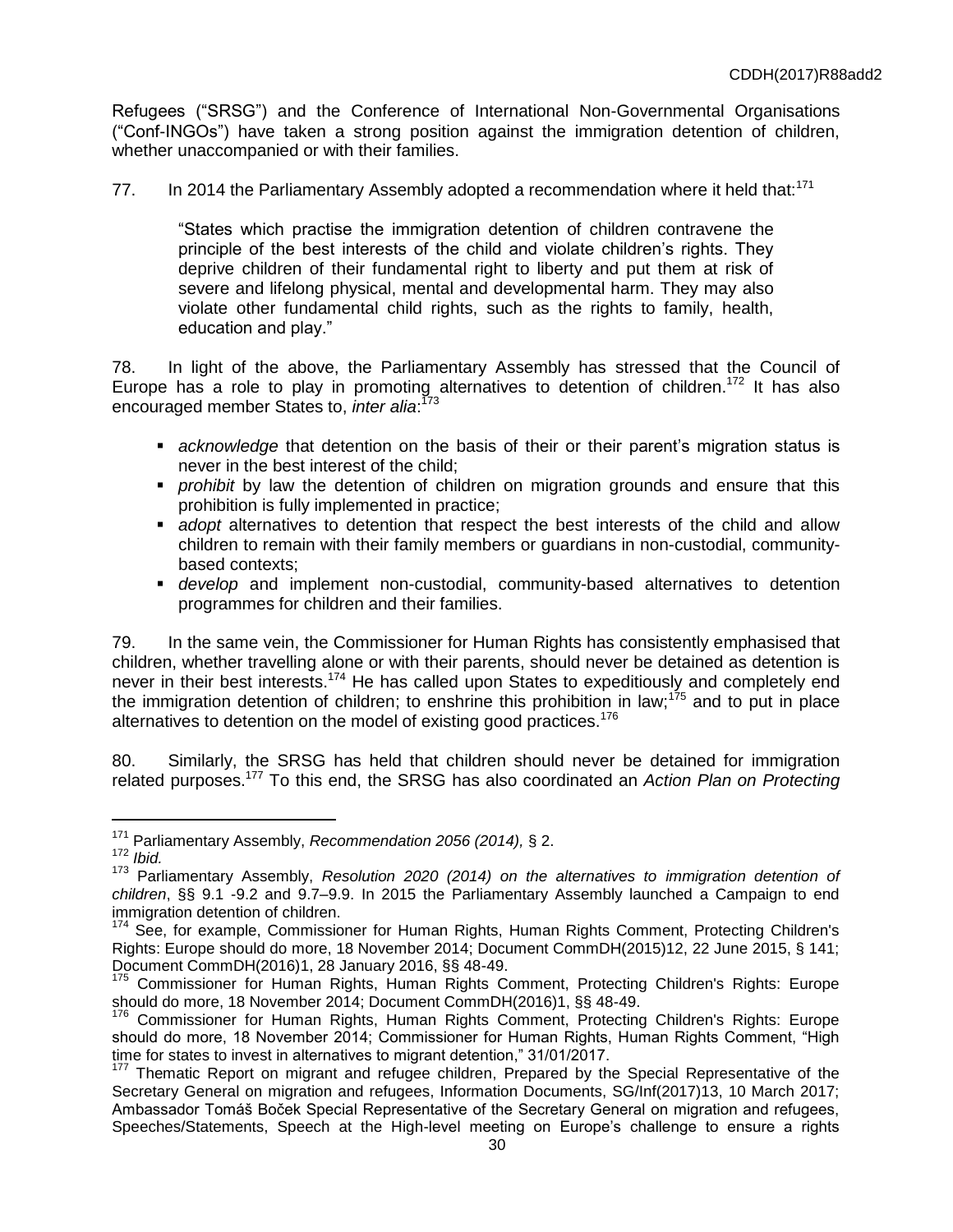*Refugee and Migrant Children*, adopted by the Committee of Ministers, aiming to, *inter alia*, ensure that the immigration detention of children is avoided and guidance on alternatives to detention is provided.<sup>178</sup>

#### *Asylum seekers*

81. In its leading case *M.S.S. v. Belgium and Greece*, the Grand Chamber of the Court ruled that asylum seekers are "a particularly underprivileged and vulnerable population group in need of special protection."<sup>179</sup> In its assessment of the compatibility of the applicant's conditions of detention with Article 3, the Court noted that, "being an asylum seeker, [the applicant] was particularly vulnerable because of everything he had been through during his migration and the traumatic experiences he was likely to have endured previously."<sup>180</sup> The Court likewise held that the applicant's distress in detention "was accentuated by the vulnerability inherent in his situation as an asylum seeker."<sup>181</sup> The Court went on to emphasise that as evidenced by the 1951 Convention Relating to the Status of Refugees and its 1967 Protocol ("1951 Refugee Conventionˮ), the remit and the activities of the UNHCR as well as the standards set out in the EU Reception Conditions Directive, there is "a broad consensus at the international and European level concerning this need for special protection."<sup>182</sup> The reference to the vulnerability of asylum seekers has since then been reiterated in other judgments*.* 183

82. Note should be taken of the fact that the Court has employed the term "particularly vulnerable" (as opposed to "vulnerable") to stress further specific circumstances involving individuals or groups that require special and particular care on the part of the State, such as children and mentally ill persons. Belonging to more than one of these groups can only be interpreted as further intensifying the care required to be afforded by the State to such persons. This is exemplified in cases of asylum seekers who belong to or claim to belong to vulnerable groups in their country of origin (see further below § 85). Recently the Court recalled that the generalised and automatic detention of asylum seekers without an individual assessment of their specific situation may raise an issue of lawfulness under Article 5  $\S$  1(f).<sup>184</sup>

83. The Committee of Ministers has maintained that detention of asylum seekers should be the exception;<sup>185</sup> permissible only if, after an individual and careful examination of the necessity of detention, it has been concluded that alternative and non-custodial measures cannot be

perspective for children in migration, 24 April 2017; Ambassador Tomáš Boček Special Representative of the Secretary General on migration and refugees, Discours lors de la rencontre d'Ombudsmans, Médiateurs et défenseurs des droits de l'enfant organisée par l'ENOC et le Défenseur des Droits, 28 June 2016. The Secretary General of the Council of Europe has likewise emphasised that children should not be detained on migration grounds. *State Of Democracy, Human Rights and the Rule of Law, Populism – How strong are Europe's checks and balances?*, Report by the Secretary General of the Council of Europe, April 2017, p. 108.

 $8$  Council of Europe Action Plan on Protecting Refugee and Migrant Children in Europe, Committee of Ministers, 127<sup>th</sup> Session of the Committee of Ministers (Nicosia, 19 May 2017).

<sup>179</sup> *M.S.S. v. Belgium and Greece* [GC], § 251 (in relation to living conditions in Greece outside a detention context).

<sup>180</sup> *Ibid.*, § 232.

<sup>181</sup> *Ibid.*, § 233.

<sup>182</sup> *Ibid.*, § 251.

<sup>183</sup> See, for example, *Sharifi and Others v. Italy and Greece*, No 16643/09, 21 October 2014, § 172; *Tarakhel v. Switzerland* [GC], § 97.

<sup>184</sup> *Thimothawes v. Belgium,* § 73.

<sup>185</sup> Committee of Ministers, *Guidelines on human rights protection in the context of accelerated asylum procedures*, § XI.1.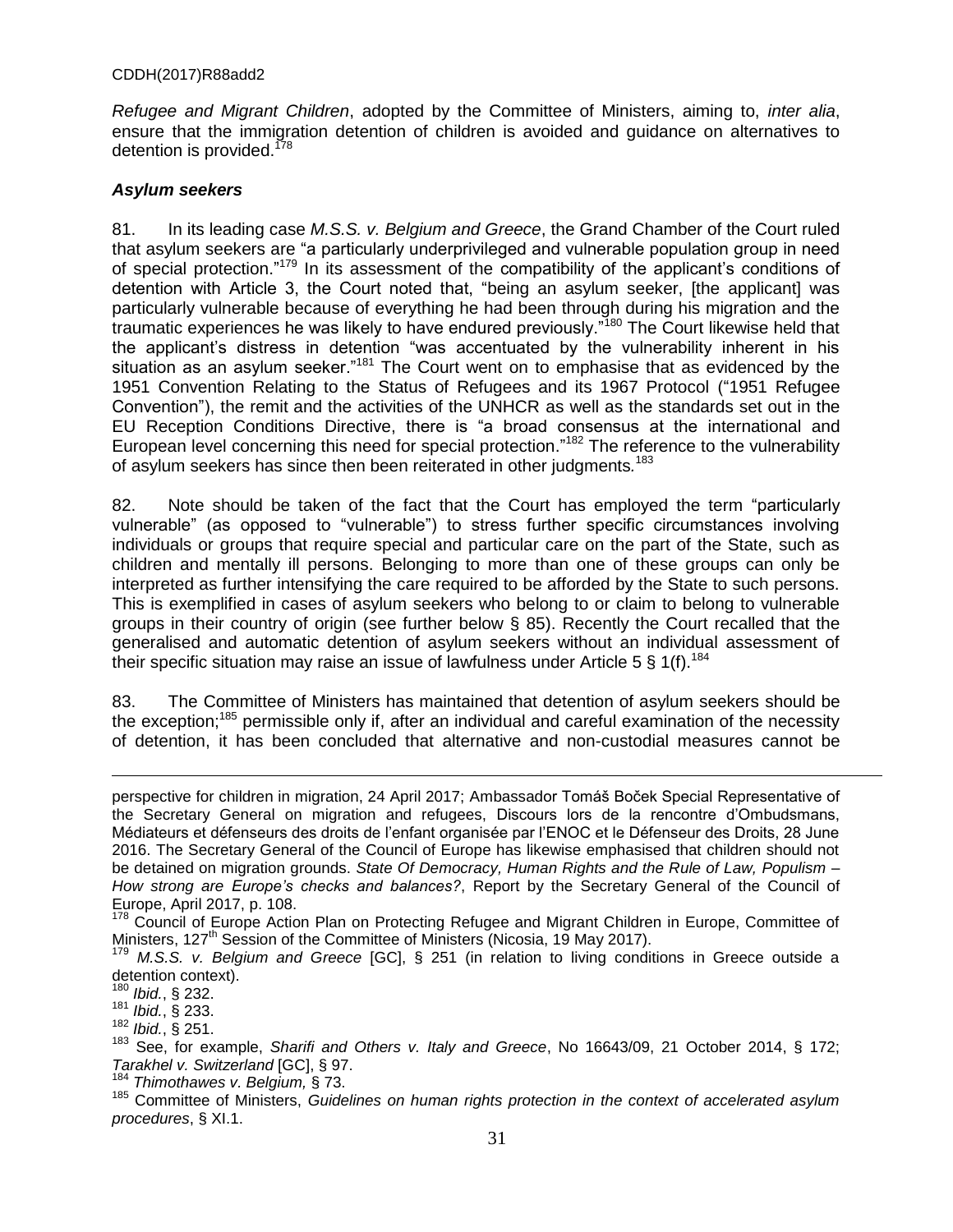applied instead.<sup>186</sup> According to the Commissioner for Human Rights, asylum seekers should, in principle, not be detained and alternatives should always be sought.<sup>187</sup>

## *Persons with serious health conditions*

84. In the context of factors contributing to the minimum level of severity under Article 3, the Court has held that an applicant was in a vulnerable position because of her status as an irregular immigrant, her specific past and her personal emotional circumstances in combination with her fragile health.<sup>188</sup> In the case of *Yoh-Ekale Mwanje v. Belgium*, the Court examined the lawfulness under Article 5 § 1(f) of detention with a view to deportation of a Cameroonian national in an advanced stage of HIV. Based on her vulnerability and the fact that the authorities knew her identity and exact address, as well as that she appeared regularly to the authorities and had taken steps to regularise her situation, the Court considered that alternatives to detention should have been applied instead of detention.<sup>189</sup>

# *LGBTI persons*

85. The vulnerability of LGBT persons was emphasised in the case of *O.M. v. Hungary*, when the Court examined the lawfulness of detention under Article 5 § 1(b). In this regard, the Court noted that the applicant was a vulnerable individual and part of a vulnerable group by virtue of belonging to a sexual minority in his country of origin. The Court cautioned the authorities to "exercise particular care in order to avoid situations which may reproduce the plight that forced these persons to flee their country in the first place.<sup>"190</sup> In its reasoning the Court held that authorities had not reflected adequately on whether a vulnerable person such as the applicant would be safe or unsafe in custody amongst other detained persons, "many of whom had come from countries with widespread cultural or religious prejudice against such persons."<sup>191</sup> To this end, the Court's reasoning highlighted not only the vulnerability of the applicant as an LGBT person, but also the particular context in which the applicant would be detained.

### *Stateless persons*

86. Stateless persons may be found in a vulnerable situation because of their statelessness and the practical difficulties linked to their status. The absence of identity/travel documents, the extensive delays in securing such documents and States' unwillingness to accept the persons concerned may render the prospect of removal unrealistic and subject stateless persons to indefinite and repeated detention.<sup>192</sup> Thus, the obligation "to consider whether removal is a

<sup>186</sup> Committee of Ministers, *Recommendation Rec(2003)5,* §§ 4 and. 6; Committee of Ministers, *Guidelines on human rights protection in the context of accelerated asylum procedures*, § XI.4. See also, Parliamentary Assembly, *Resolution 1707 (2010)*, § 9.1.1

<sup>&</sup>lt;sup>187</sup> Commissioner for Human Rights, Document CommDH(2016)17, § 55; Document CommDH(2014)18, 18 October 2014, § 101.

<sup>188</sup> *Aden Ahmed v. Malta*, No. 55352/12, 23 July 2013, § 97.

<sup>189</sup> *Yoh-Ekale Mwanje v. Belgium*, § 124.

<sup>190</sup> *O.M. v. Hungary*, § 53.

<sup>191</sup> *Ibid.*

<sup>192</sup> For example, the Court has remained aware that the enforcement of an expulsion order against a stateless person may entail "considerable difficulty and even prove impossible because there is no readily available country to which they may be removed.ˮ *Amie and Others v. Bulgaria*, No. 58149/08, 12 February 2013, § 77. In another judgement the Court doubted the Government's argument that detention of a stateless person was justified with a view to deportation given that there was no realistic prospect of removal without giving rise a risk of ill-treatment under Article 3 of the Convention. This was particularly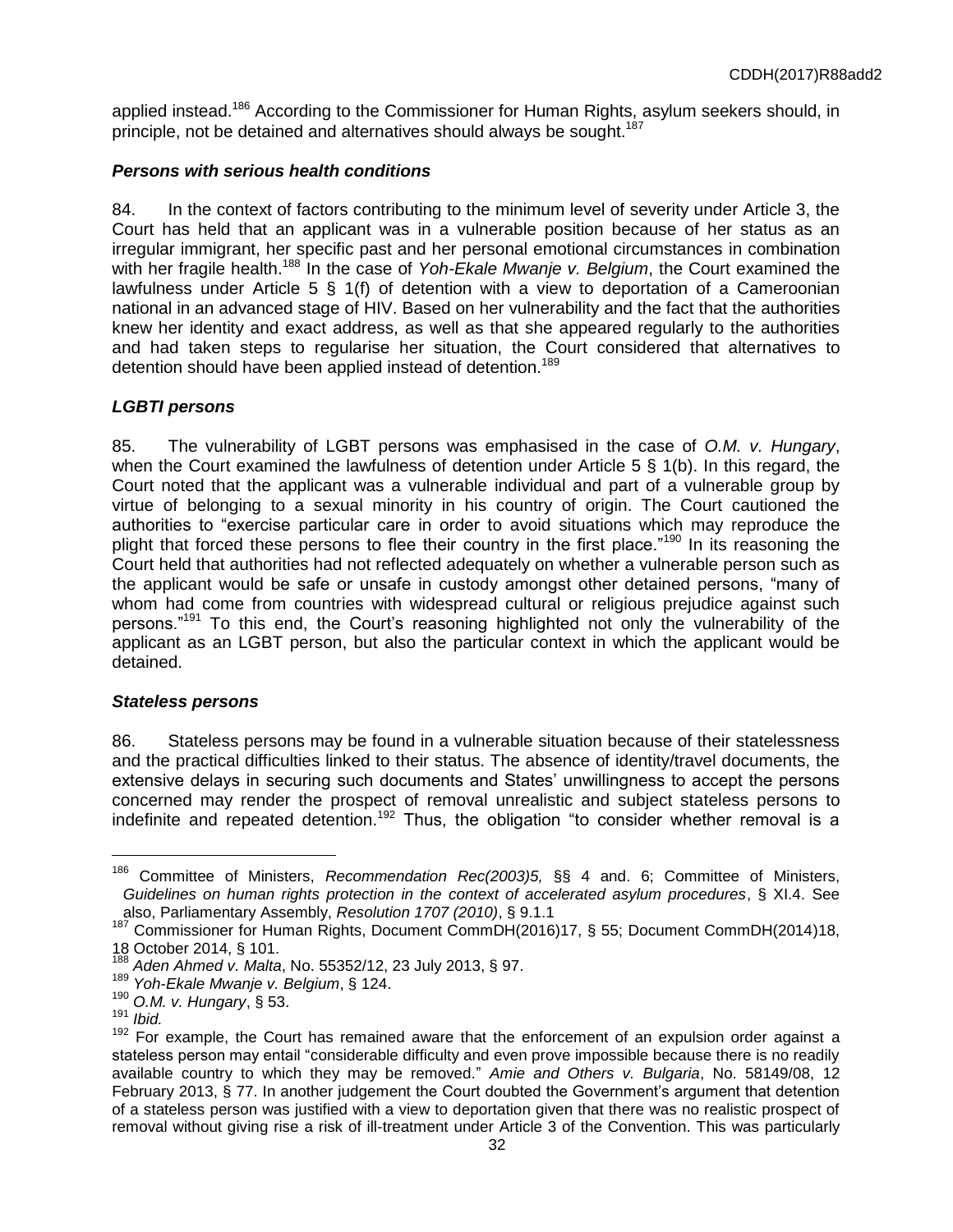realistic prospect and whether detention with a view to removal is from the outset, or continues to be, justified" is of paramount importance with the "necessity of procedural safequards" becoming a decisive factor in this regard.<sup>193</sup> In such circumstances, the criterion of due diligence in conducting the proceedings is central, with failure to do so resulting in a violation of Article 5.<sup>194</sup>

87. In the case of *Kim v. Russia*, when the Court examined the lawfulness of detention of a stateless person awaiting deportation, it expressed its concern about the "applicant's particularly vulnerable situation" and went on the emphasise that as "a stateless person, he was unable to benefit from consular assistance and advice, which would normally be extended by diplomatic staff of an incarcerated individual's country of nationality." This was underscored by the fact that the applicant had no financial assistance and family connections nor any effective remedy or other safeguards to contest the lawfulness and length of his detention.<sup>195</sup>

88. It is also worth noting that the Court remained concerned about the applicant being exposed to a possible risk of a new round of prosecution following his release from detention due to his statelessness, lack of identity documents and fixed residence. Thus, based on Article 46 of the Convention, the Court emphasised that the necessary steps should be taken "to prevent the applicant from being re-arrested and put in detention for the offences resulting from his status of a stateless person.<sup>7196</sup>

# *Victims of human trafficking*

89. Although not expressly noted in the context of Article 5 § 1, the Court has indicated that "trafficking threatens the human dignity and fundamental freedoms of its victims"<sup>197</sup> and has been mindful of the vulnerability of victims of human trafficking.<sup>198</sup> Relying on Article 4 of the Convention and the relevant provisions of, among others, the Council of Europe Convention on Action against Trafficking in Human Beings ("the Anti-Trafficking Convention"), the Court has emphasised, *inter alia*, the positive obligations of States to identify victims of human trafficking, including in detention and to take appropriate measures to effectively protect them.<sup>199</sup>

90. Of significant importance in this context is the aforementioned Anti-Trafficking Convention which stipulates that victims of human trafficking shall not be penalised for their involvement in unlawful activities to the extent that such involvement is a direct consequence of their situation as trafficked persons.<sup>200</sup> State Parties of the Anti-Trafficking Convention have, similarly, a positive obligation to exercise due diligence in identifying victims of human

true since no other State was willing to accept the applicant. *A. and Others v. the United Kingdom* [CG], §  $167.193.7$ 

<sup>193</sup> *Kim v. Russia*, No. 44260/13, 17 July 2014, § 53.

<sup>194</sup> *Auad v. Bulgaria*, § 135; *Kim v. Russia*, § 56.

<sup>195</sup> *Kim v. Russia,* §§ 53-54.

<sup>196</sup> *Ibid.*, §§ 73-74.

<sup>197</sup> *Rantsev v. Cyprus and Russia*, No. 25965/04, 7 January 2010, § 282.

<sup>198</sup> *Breukhoven v. the Czech Republic*, No. 44438/06, 21 July 2011, § 56.

<sup>&</sup>lt;sup>199</sup> The Court referred also to the provisions of the UN Protocol to Prevent, Suppress and Punish Trafficking in Persons, Especially Women and Children ("the Palermo Protocol") and emphasised the positive obligations of States to prevent trafficking, to protect victims or potential victims and to prosecute and punish those responsible. *Rantsev v. Cyprus and Russia,* §§ 283-309.

<sup>200</sup> Council of Europe Anti-Trafficking Convention, Article 26.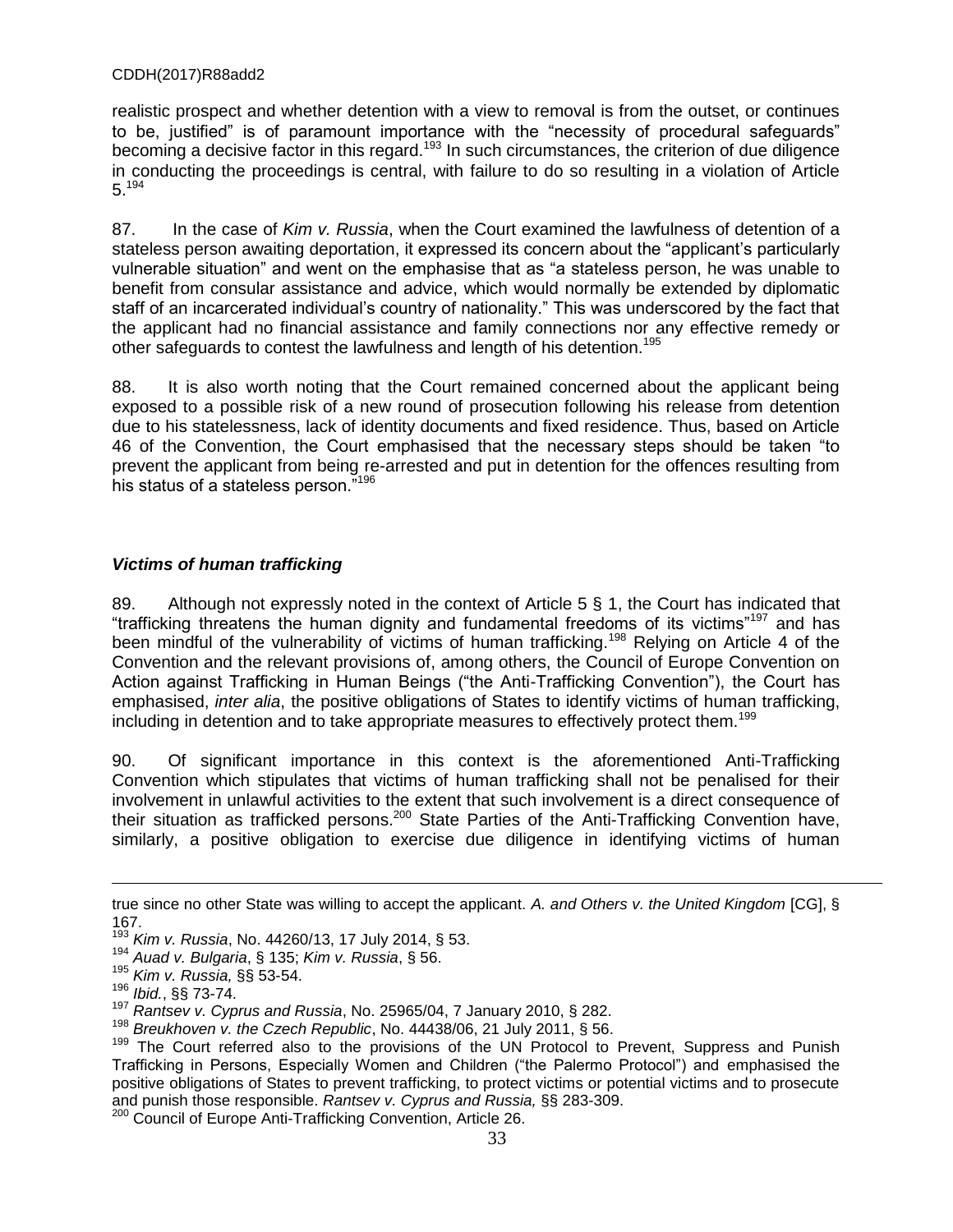trafficking, before and during detention.<sup>201</sup> Persons identified as victims of trafficking shall be offered a recovery and reflection period of at least 30 days, during which they shall be entitled to assistance, including appropriate accommodation, psychological and material assistance, access to emergency medical treatment, counselling and information, in particular as regards their legal rights and the services available to them.<sup>202</sup> A renewable residence permit should be made available to victims of human trafficking based on the specific situations delineated in the relevant provision of the Anti-Trafficking Convention.<sup>203</sup>

## *Pregnant women*

91. The Court has acknowledged that women in an advanced stage of pregnancy are in a particularly vulnerable position.<sup>204</sup> In the migration context, the detention of an eight months pregnant woman in inappropriate conditions without specific supervision of her particular situation led the Court to conclude that the minimum level of severity under Article 3 had been attained.<sup>205</sup>

92. The Commissioner for Human Rights has taken a clear position against the detention of pregnant women.<sup>206</sup>

# *Victims of torture, ill-treatment and/or domestic violence*

93. Although not expressly noted in the context of migration [Article 5 §1], the Court has highlighted that authorities have an obligation to take into account the particular vulnerability of victims of torture and ill-treatment.<sup>207</sup> Additionally, the Court also considers that victims of domestic violence fall within the group of "vulnerable individuals" entitled to State protection.<sup>208</sup> The Court has emphasised that the vulnerability of victims of domestic violence is highlighted in various international instruments which stress the need to take active measures to protect them.<sup>209</sup>

94. The need to provide special protection to victims of domestic violence is further supported by the Council of Europe Convention on preventing and combating violence against women and domestic violence ("the Istanbul Convention"). The Istanbul Convention sets out a common framework for preventing and combating violence against women. States Parties are required to adopt measures to protect the rights of victims on the basis of equality and without discrimination on any ground, which includes migrant, refugee, or other status.<sup>210</sup> In addition, any measure taken should duly consider and address the "specific needs of persons made vulnerable by particular circumstances.<sup>"211</sup> Specific provisions in the Istanbul Convention also address the particular situation of refugee, migrant and asylum seeking women.<sup>212</sup> These

<sup>201</sup> *Ibid.*, Article 10, §§ 1 and 2, and § 127 of the Explanatory Report to the Council of Europe Anti-Trafficking Convention.

<sup>&</sup>lt;sup>202</sup> Council of Europe Anti-Trafficking Convention, Article 13 and Article 12, §§ 1 and 2.

<sup>203</sup> *Ibid.*, Article 14.

<sup>204</sup> *Nechiporuk and Yonkalo v. Ukraine*, No. 42310/04, 2011, § 156.

<sup>205</sup> *Mahmundi and Others v. Greece*, § 70.

<sup>206</sup> Commissioner for Human Rights, CommDH(2016)17, § 55; CommDH(2014)18, § 101.

<sup>207</sup> *Gisayev v. Russia*, No.14811/04, 2011, § 116 (vulnerability was mentioned under Article 3).

<sup>208</sup> *Opuz v. Turkey*, No. 33401/02, 9 June 2009, § 160 (vulnerability was mentioned under Article 3).

<sup>209</sup> *E.M. v. Romania*, No. 43994/05, 30 October 2012, § 58.

<sup>210</sup> Council of Europe, Istanbul Convention, Article 4, §§ 3 and 4.

<sup>211</sup> *Ibid.*, Article 12 § 3.

 $212$  See in particular, Chapter VII – Migration and asylum, Articles 59-61 of the Council of Europe Istanbul Convention.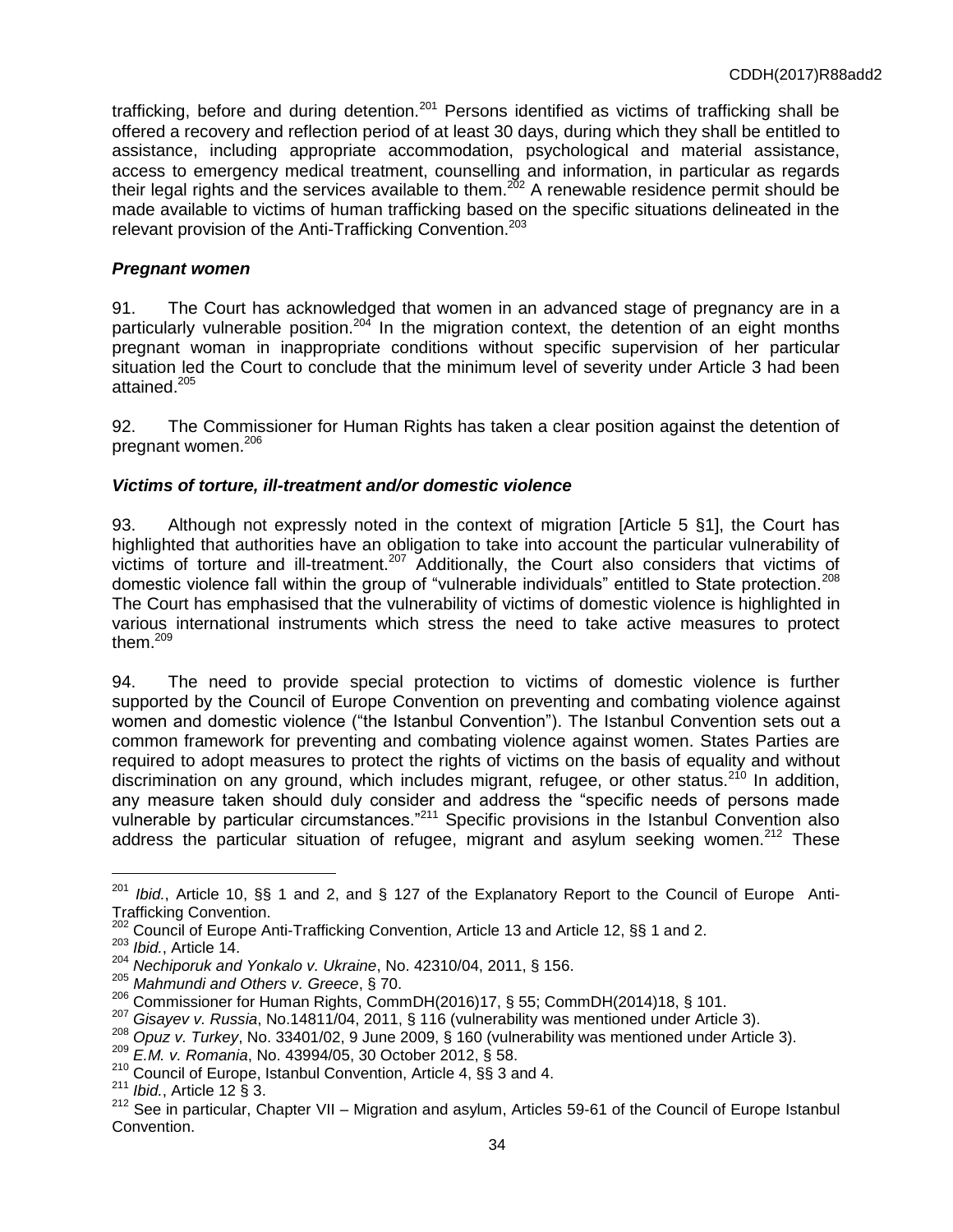include, *inter alia*, the possibility of granting migrant victims an autonomous residence permit; ensuring that gender-based violence against women is recognised as a form of persecution within the meaning of the 1951 Refugee Convention; the development of gender-sensitive reception and asylum procedures as well as gender guidelines and support services in the asylum process.<sup>213</sup> Additionally, it provides a series of general measures, including on prevention, protection and specialised support services.<sup>214</sup>

### **1.5. Ensuring dignity and respect for other fundamental rights whilst placed in the community**

95. When alternatives to detention are implemented, other Articles of the Convention may also be particularly relevant. Certain types of alternatives may in themselves, or in combination with other measures, constitute, in particular, restrictions on the right to move freely and to choose one's residence, the right to physical or psychological integrity and/or the right to respect for private and family life. $215$ 

# **1.5.1. Restrictions on the freedom of movement**

96. The right to freedom of movement is enshrined in Article 2 of Protocol No. 4 and applies to those who are lawfully within the territory. The provision complements the protection given by Article 5 of the Convention, in the sense that it applies to any restriction of liberty. In this context, it is important to note that a combination of restrictions can, under certain circumstances, amount to a *deprivation* of liberty. In this case, Article 5 of the Convention comes into play.<sup>216</sup>

97. To be compatible with Article 2 of Protocol No. 4, any restriction on the freedom of movement has to be considered as necessary in a democratic society in the pursuit of the legitimate aims contained in paragraph 3 of Article 2. Article 2 may be relevant where a person has been granted a right to enter or remain pending his or her asylum application. In *De Tommaso v. Italy*, the Court reiterated: 217

"…that Article 2 of Protocol No. 4 guarantees to any person a right to liberty of movement within a given territory and the right to leave that territory, which implies the right to travel to a country of the person's choice to which he or she may be admitted (see *Khlyustov v. Russia*, no. 28975/05, § 64, 11 July 2013, and *Baumann v. France*, no. 33592/96, § 61, ECHR 2001-V). According to the Court's case-law, any measure restricting the right to liberty of movement must be in accordance with law, pursue one of the legitimate aims referred to in the third paragraph of Article 2 of Protocol No. 4 and strike a fair balance between the public interest and the individual's rights (see *Battista v. Italy*, no. 43978/09, § 37, ECHR 2014; *Khlyustov*, cited above, § 64; *Raimondo*, cited above, § 39; and *Labita*, cited above, §§ 194-195)."

<sup>&</sup>lt;sup>213</sup> Council of Europe, Istanbul Convention, Articles 59-60.

<sup>&</sup>lt;sup>214</sup> These include, for example, timely information on available support services and legal measures in a language that the person understands; access to services facilitating recovery from violence including, where necessary, legal and psychological counselling, financial assistance, housing, education, health care and social services; shelter, etc. Council of Europe, Istanbul Convention, Articles 19-23.

<sup>215</sup> CAHAR, commentary to Guideline 6 § 1 of Committee of Ministers, *Twenty Guidelines on Forced Return*, § 3.

 $216$  See Part. I, 3.1.1, Immigration detention.

<sup>217</sup> *De Tommaso*, § 104. In this case, the Court came to the conclusion that the restrictions were not sufficiently foreseeable in law. § 124.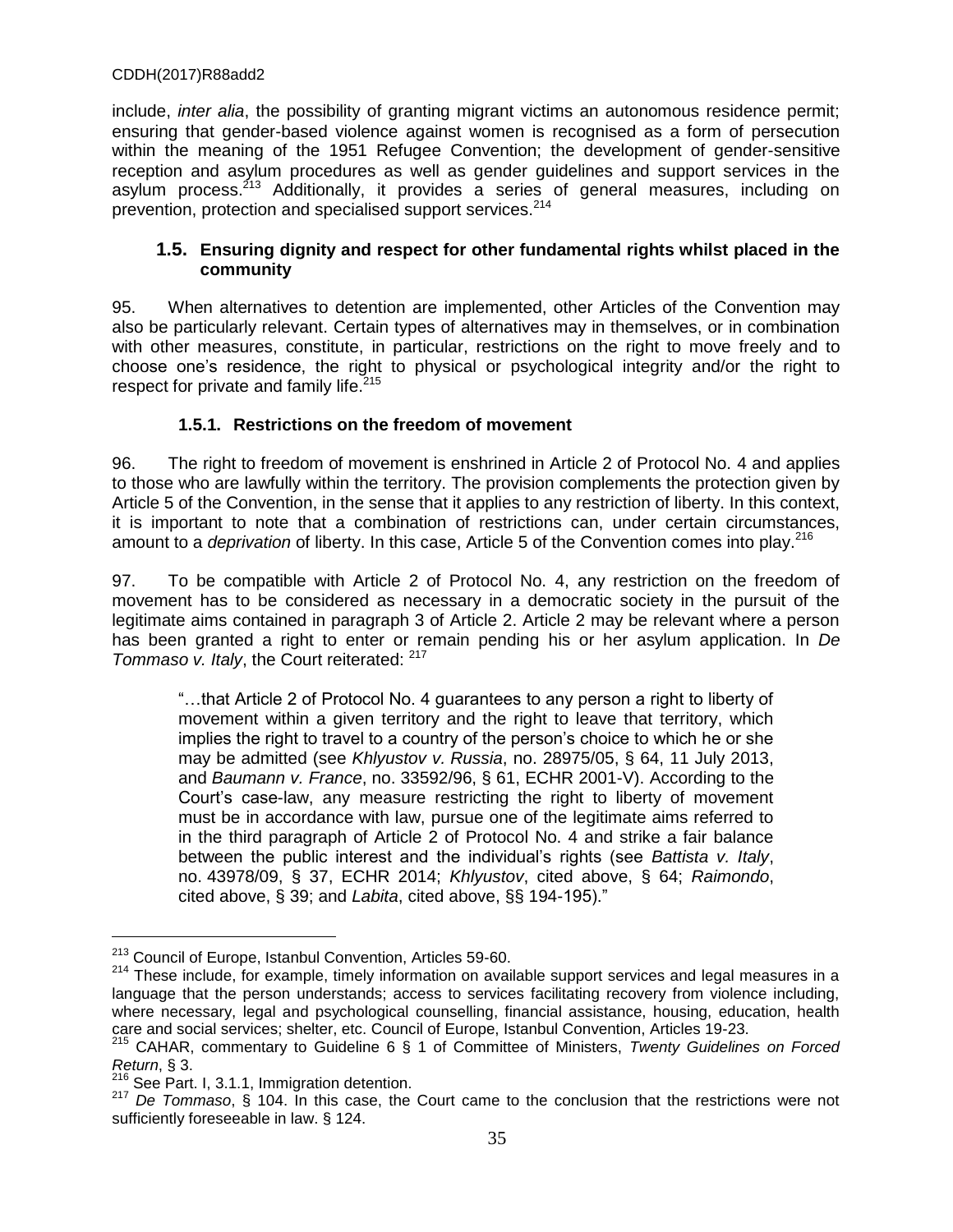### **1.5.2. Living conditions**

98. The maintenance of human dignity for those placed in the community through ensuring that, *inter alia*, their basic needs are met, is also essential to avoid a breach of Article 3 of the Convention. Article 3 applies to all persons under the jurisdiction of member States, regardless of immigration status. In the aforementioned seminal judgment of *M.S.S. v. Belgium and Greece*, the Court held that a breach of Article 3 had occurred on account of the living conditions in Greece reaching the minimum level of severity whilst the applicant, an asylum seeker, was at liberty in the community. To this end, the Court considered that the authorities:<sup>218</sup>

"…have not had due regard to the applicant's vulnerability as an asylum-seeker and must be held responsible, because of their inaction, for the situation in which he has found himself for several months, living on the street, with no resources or access to sanitary facilities, and without any means of providing for his essential needs. The Court considers that the applicant has been the victim of humiliating treatment showing a lack of respect for his dignity and that this situation has, without doubt, aroused in him feelings of fear, anguish or inferiority capable of inducing desperation. It considers that such living conditions, combined with the prolonged uncertainty in which he has remained and the total lack of any prospects of his situation improving, have attained the level of severity required to fall within the scope of Article 3 of the Convention."

99. Special consideration is required in this regard for families with children. Important in the Court's assessment of the "special protection" required under Article 3 have been cases concerning children in light of their "specific needs and their extreme vulnerability."<sup>219</sup> Furthermore, any failure or inaction from the authorities to take appropriate measures to protect and care for a child, especially unaccompanied, while in the community may amount to a degrading treatment.<sup>220</sup> Indeed, the Court has held that the authorities' indifference had caused profound anxiety and concern to an unaccompanied child, especially in the absence of any steps taken to appoint a legal guardian to him, leaving him to his own devices.<sup>221</sup> Overall, the Court considers that reception conditions must be adapted to the child's age "to ensure that they do not "create…for them a situation of stress and anxiety with particularly traumatic consequences." Failure to do so results in a breach of Article  $3,^{222}$  while families with children should be kept together.<sup>223</sup>

100. Particularly relevant in this context is the European Social Charter ("the Charter") and its interpretation by the European Committee of Social Rights ("ECSR"). The ECSR has concluded that certain fundamental rights linked to the right to life and human dignity should be enjoyed by all persons within the territory of a State Party, regardless of their migration or residency status.<sup>224</sup> These provisions include the right to social and medical assistance,<sup>225</sup> the right of

<sup>218</sup> *M.S.S. v. Belgium and Greece* [GC], § 263.

<sup>219</sup> *Tarakhel v. Switzerland* [CG], §119. The Court considered the minimum level of severity to be reached under Article 3 of the Convention if a family of two parents and their six children were to be transferred from Switzerland to Italy.

<sup>220</sup> *Rahimi v. Greece*, §§ 87-94.

<sup>221</sup> *Ibid.*, §§ 88-94.

<sup>222</sup> *Tarakhel v. Switzerland* [CG], §119.

<sup>223</sup> *Ibid.*, § 122

<sup>&</sup>lt;sup>224</sup> European Committee of Social Rights("ECSR"), *International Federation of Human Rights Leagues (FIDH) v. France*, Complaint No. 14/2003, 3 November 2004, §§ 30 and 32.

<sup>225</sup> Article 13 of the Charter. See, ECSR*, Conference of European Churches (CEC) v. the Netherlands,* Complaint No. 90/2013, 1 July 2014.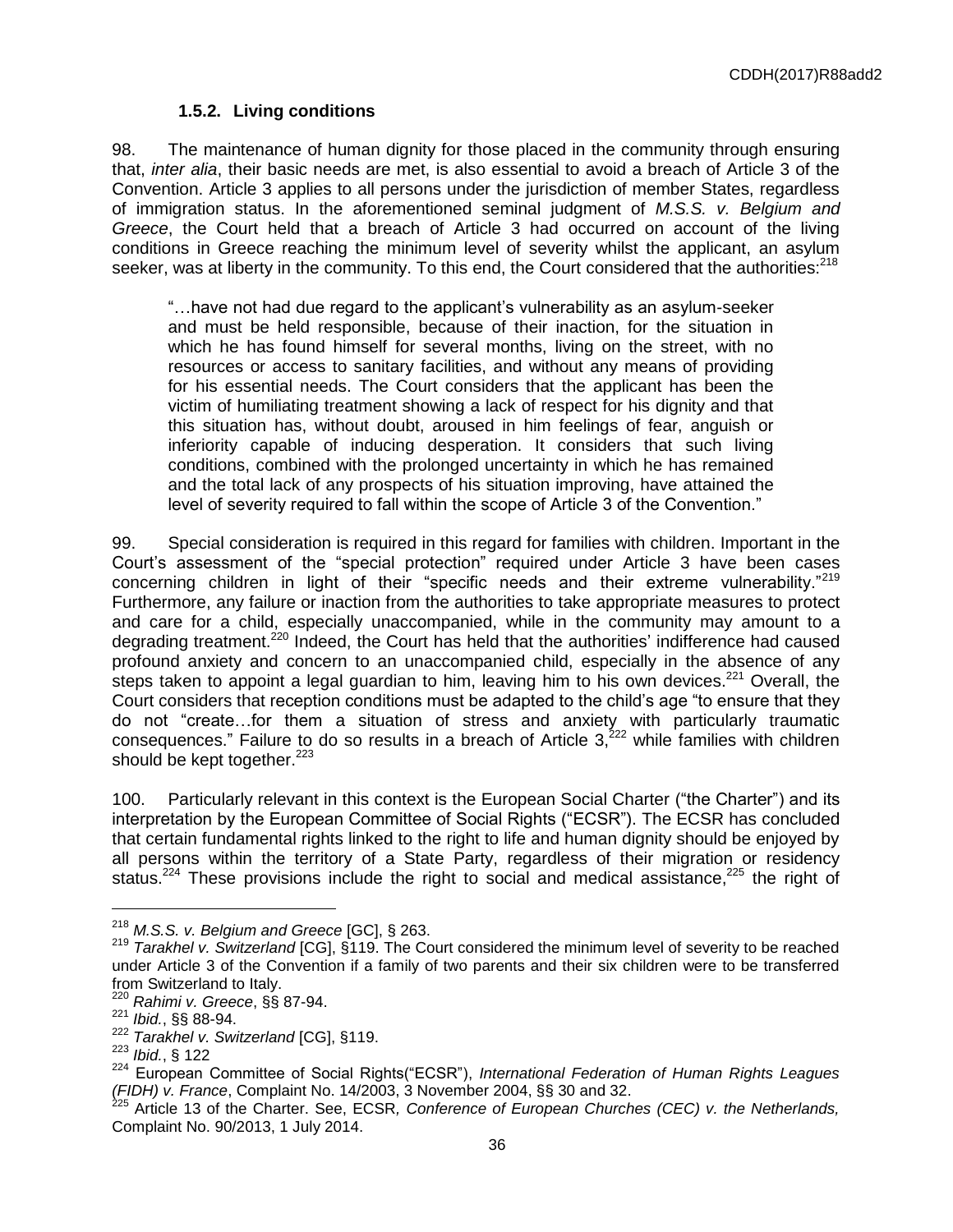children and young persons to social, legal and economic protection  $226$  and the right to housing.<sup>227</sup>

101. With regard to the rights of refugees under the Charter, the ECSR has reiterated the obligation of States Parties to "ensure that everyone within their territory is treated with dignity and without discrimination." Accordingly, this obligation is not limited to ensuring respect for civil rights but also requires supporting "physical and mental integrity" and recognising the "fundamental human needs of community and belonging."<sup>228</sup> It has concluded that "the rights guaranteed by the Charter are to be enjoyed to the fullest extent possible by refugees."<sup>229</sup>

102. Recognising that respect of dignity is a basic human rights requirement,  $230$  the Committee of Ministers has held that the "right to the satisfaction of basic human material needs should contain as a minimum the right to food, clothing, shelter and basic medical care" while noting that this right "should be open to all citizens and foreigners, whatever the latters' position under national rules on the status of foreigners, and in the manner determined by national authorities.<sup>"231</sup> As regards children, the Committee of Ministers has held that they should receive special attention taking into account their well-being, personal situation, specific needs with full respect for their physical and psychological integrity regardless of, *inter alia*, their legal status.<sup>232</sup>

103. The Commissioner for Human Rights has emphasised that the basic needs of persons in alternatives should be covered so as to protect their human dignity and ensure positive engagement with migration procedures.<sup>233</sup>

# **2. Other international standards (United Nations and European Union)**

# **2.1. Right to liberty**

104. Within the UN system, the International Covenant on Civil and Political Rights ("the Covenantˮ) guarantees the right to liberty and security of person to everyone regardless of, *inter alia*, legal status, nationality or statelessness, including refugees, asylum seekers, stateless persons and irregular migrants. <sup>234</sup> The Covenant does not contain an explicit list of permissible

<sup>226</sup>Article 17 of the Charter. See, ECSR, *Defence for Children International (DCI) v. Belgium*, Complaint No. 69/2011, 23 October 2012.

<sup>227</sup> Article 31 of the Charter. See, ECSR, *European Federation of National Organisations working with the Homeless (FEANTSA) v. the Netherlands*, Complaint No. 86/2012, 2 July 2014.

<sup>&</sup>lt;sup>228</sup> ECSR, Statement of interpretation on the rights of refugees under the European Social Charter, (elaborated during the  $280<sup>th</sup>$  session of the European Committee of Social Rights in Strasbourg, 7-11 September 2015), § 3.

*Ibid.,* § 4.

<sup>230</sup> Committee of Ministers, *Guidelines of the Committee of Ministers of the Council of Europe on childfriendly justice*, III. Fundamental principles, C. Dignity, § 1, as well as § 39 of the Explanatory memorandum.

<sup>231</sup> Committee of Ministers, *Recommendation No. R (2000) 3 of the Committee of Ministers to member states on the Right to the Satisfaction of Basic Material Needs of Persons in Situations of Extreme Hardship*, (Adopted by the Committee of Ministers on 19 January 2000 at the 694th meeting of the Ministers' Deputies), §§ 2 and 4.

<sup>&</sup>lt;sup>232</sup> Committee of Ministers, Guidelines of the Committee of Ministers of the Council of Europe on child*friendly justice*, III. Fundamental principles, C. Dignity, § 1.

<sup>&</sup>lt;sup>233</sup> Commissioner for Human Rights, Human Rights Comment, High time for states to invest in alternatives to migrant detention, 31/01/2017.

<sup>234</sup> The Covenant, Article 9. See further, CCPR, *General comment No. 35*, § 3; CCPR, *General comment No. 31 [80], The Nature of the General Legal Obligation Imposed on States Parties to the Covenant*, Adopted on 29 March 2004 (2187th meeting), CCPR/C/21/Rev.1/Add. 13, § 10; *Situation of migrants in*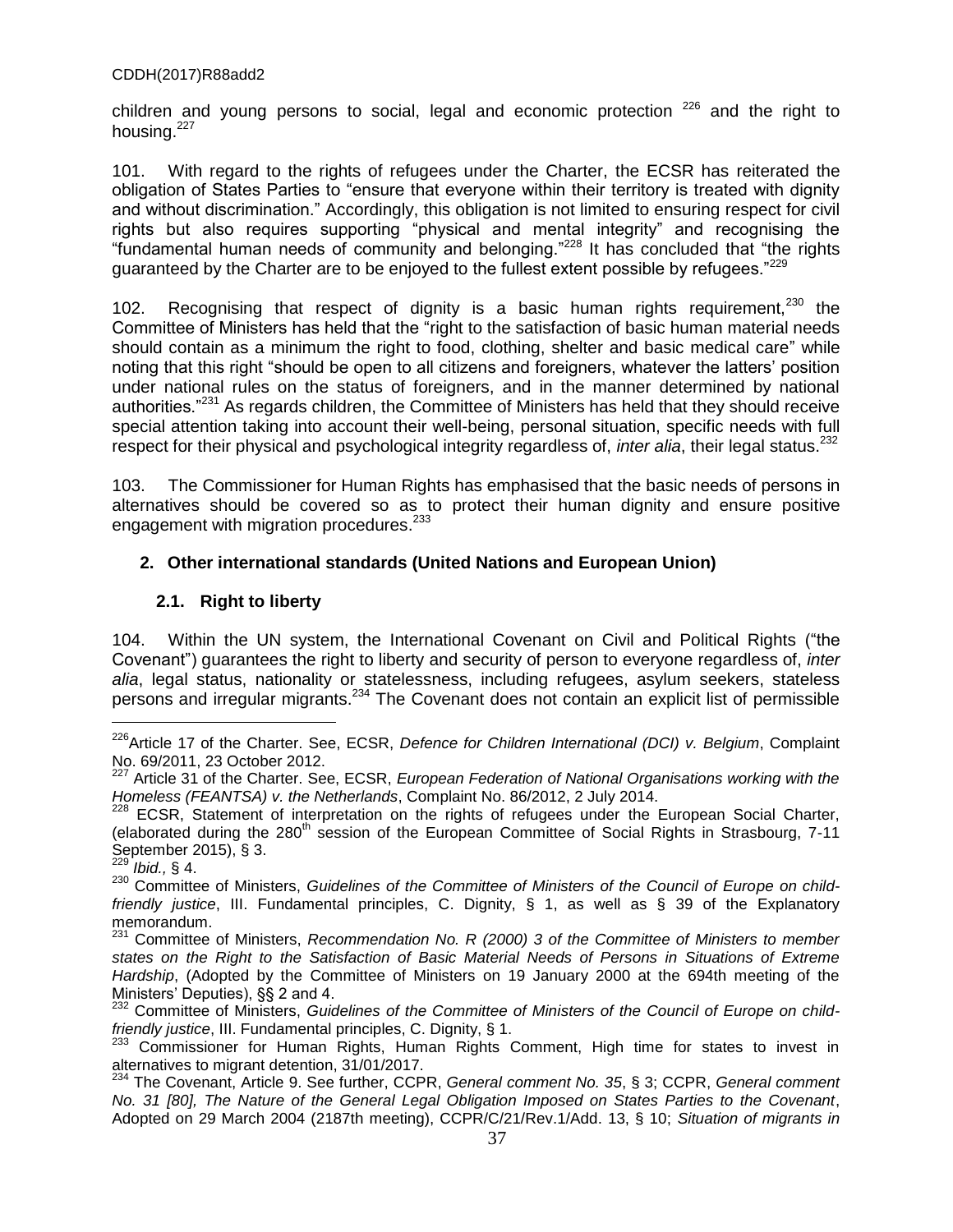grounds for detention.<sup>235</sup> It expressly prohibits any arbitrary arrest or detention. Similarly, any deprivation of liberty that is unlawful is also expressly prohibited.<sup>236</sup>

105. The notion of lawfulness requires that detention should be based on "grounds and in accordance with a procedure" laid down in national law.<sup>237</sup> This has been interpreted as requiring that the reasons for detention and the procedures for carrying out such detention should be "clearly defined and exhaustively enumerated in legislation"<sup>238</sup> including being sufficiently precise to avoid any overly broad or arbitrary interpretation or application.<sup>239</sup> If such reasons and procedures are not exhaustively elaborated in national law and sufficiently precise then detention becomes unlawful.

106. Regarding the notion of "arbitrariness," the UN Human Rights Committee ("CCPR") has concluded that: $24\bar{0}$ 

" [it] is not to be equated with "against the lawˮ, but must be interpreted more broadly to include elements of inappropriateness, injustice and lack of predictability. This means that remand in custody pursuant to lawful arrest must not only be lawful but reasonable in all the circumstances. Further, remand in custody must be necessary in all the circumstances, for example, to prevent flight, interference with evidence or the recurrence of crime."

107. The CCPR has also indicated the importance of proportionality under Article 9 § 1 of the Covenant:<sup>241</sup>

"…remand in custody could be considered arbitrary if it is not necessary in all the circumstances of the case, for example to prevent flight or interference with evidence: the element of proportionality becomes relevant in this context."

108. In the migration context, detention is not considered arbitrary *per se* under Article 9 § 1 of the Covenant, $242$  and the CCPR has noted that irregular entry "may indicate a need for investigation and there may be other factors particular to the individuals, such as the likelihood of absconding and lack of cooperation, which may justify detention for a period.<sup>7243</sup> However, the absence of such specific factors pertaining to the individual could render detention arbitrary even when entry was irregular.<sup>244</sup> Consequently, any use of immigration detention must be an exceptional measure of last resort, subject to the principles of reasonableness, necessity and

<sup>243</sup> *A. v. Australia*, § 9.4.

*transit - Report of the Office of the United Nations High Commissioner for Human, A/HRC/31/35, 27* January 2016, § 42.

<sup>235</sup> CCPR, *General comment No. 35*, § 14.

<sup>&</sup>lt;sup>236</sup> The Covenant, Article 9 § 1.

<sup>237</sup> CCPR, *General comment No. 35*, § 11.

<sup>238</sup> *Report of the Working Group on Arbitrary Detention*, A/HRC/13/30, 18 January 2010, § 59; CCPR, *General comment No. 35*, §§ 11 and 23.

<sup>239</sup> CCPR, *General comment No. 35*, § 22.

<sup>240</sup> CCPR, *Van Alphen v. the Netherlands*, Communication No. 305/1988, CCPR/C/39/D/305/1988, 23 July 1990, § 5.8.

<sup>241</sup> CCPR, *A v. Australia*, Communication No. 560/1993, CCPR/C/59/D/560/1993, 30 April 1997, § 9.2. See also, CCPR, *General comment* No. 35, § 12.

<sup>242</sup> CCPR, *General comment No. 35*, § 18.

<sup>244</sup> *Ibid.*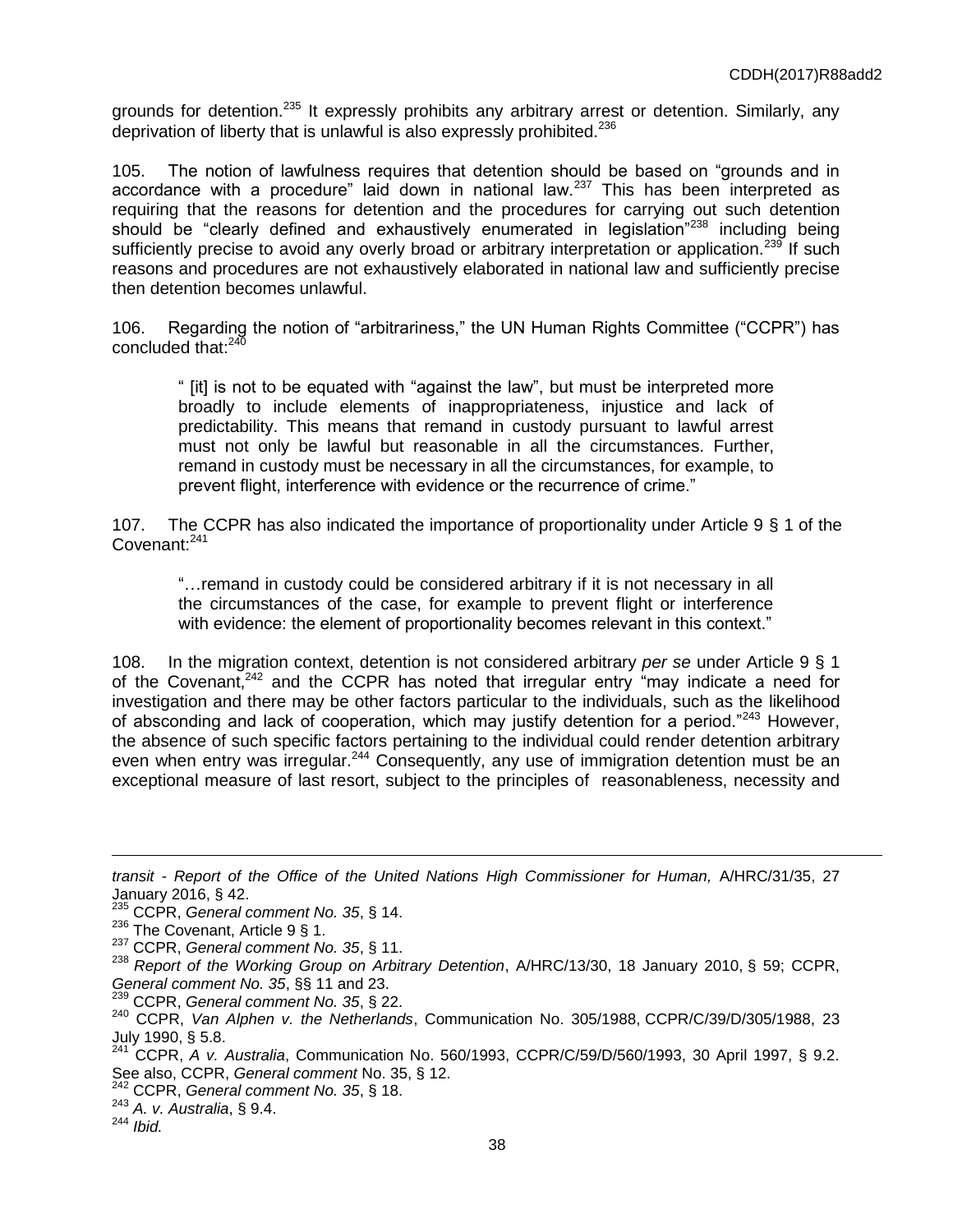proportionality based on an individual assessment in each case, including due consideration for the effects that such detention may have on the mental and physical health of the individual. $^{245}$ 

109. The above has been reiterated by the Working Group on Arbitrary Detention ("WGAD") and the Special Rapporteur on the human rights of migrants, among others, who have held that the administrative detention of migrants should always be the last resort in line with the principle of proportionality.<sup>246</sup> According to the CCPR, the State must assess whether there is "justification for detention" based on each person's individual circumstances, and ensure that the imposition of detention is the last possible recourse and a proportionate response to the risk an individual poses. 247

110. Particularly relevant on the issue of protection from arbitrary detention of refugees and asylum seekers is the 1951 Refugee Convention which prevents State Parties from penalising refugees and asylum seekers for unauthorised entry or presence in their territory when "coming directly from a territory where their life or freedom was threatened in the sense of Article 1," and "provided they present themselves without delay to the authorities and show good cause for their illegal entry or presence.<sup>"248</sup> Furthermore, the 1951 Refugee Convention requires that any restriction to the freedom of movement of individuals with such a profile must be necessary and only "applied until their status in the country is regularized or they obtain admission into another country.<sup>7249</sup> Moreover, refugees lawfully in the territory have the right to freedom of movement and choice of residence.<sup>250</sup> Given the declaratory nature of refugee status,<sup>251</sup> asylum seekers are "considered lawfully in the territory for the purposes of benefiting from this provision. $^{252}$ 

111. Similarly, Article 12 § 1 of the Covenant also provides for persons lawfully in the territory the right of liberty of movement and free choice of residence. This right may only be restricted when provided by law and is necessary to protect national security, public order (*ordre public*), public health or morals or the rights and freedoms of others, and is consistent with the other

<sup>245</sup> CCPR, *General comment No. 35*, § 18.

<sup>246</sup> *Report of the Working Group on Arbitrary Detention*, A/HRC/13/30, January 18, 2010, § 59; *Report to the Seventh Session of the Human Rights Council - Report of the Working Group on Arbitrary Detention*, A/HRC/7/4, 10 January 2008, § 80 (b); *Report of the Special Rapporteur on the human rights of migrants*, François Crépeau, A/HRC/20/24, 2 April 2012, § 68.

<sup>247</sup> *Danyal Shafiq v. Australia*, Communication No. 1324/2004, CCPR/C/88/D/1324/2004, Views adopted on 31 October 2006, § 7.3; *C. v. Australia,* Communication No. 900/1999, CCPR/C/76/D/900/1999, Views adopted on 28 October 2002, §§ 8.2 and 8.4.

 $248$  1951 Refugee Convention, Article 31 § 1. Further, it should be noted that under Article 5 of the UN Protocol against the smuggling of migrants by land, sea and air supplementing the UN Convention against Transnational Organised Crime, migrants who have been the object of smuggling shall not be subject to criminal prosecution.

For a more comprehensive discussion on Article 31 (1) of the 1951 Refugee Convention, see, Commentary on the Refugee Convention 1951, Articles 2-11, 13-37, Published by the Division of International Protection of the United Nations High Commissioner for Refugees, 1997, pp. 97-104; Dr C. Costello (with Y. Ioffe and T. Büchsel), *Article 31 of the 1951 Convention Relating to the Status of Refugees, Legal and Protection Policy Research Series*, PPLA/2017/01, July 2017, pp.10-43; Guy S. Goodwin-Gill, *Article 31 of the 1951 Convention Relating to the Status of Refugees: Non-Penalization, Detention, and Protection*, a paper prepared at the request of the Department of International Protection for the UNHCR Global Consultations, October 2001.

<sup>1951</sup> Refugee Convention, Article 31 § 2.

<sup>250</sup> *Ibid.*, Article 26.

<sup>251</sup> UNHCR, *Handbook and Guidelines on Procedures and Criteria for Determining Refugee Status under the 1951 Convention and the 1967 Protocol Relating to the Status of Refugees*, HCR/1P/4/ENG/REV, December 2011, p. 9.

<sup>252</sup> UNHCR, *Detention Guidelines*, 2012, Guideline 2, § 13.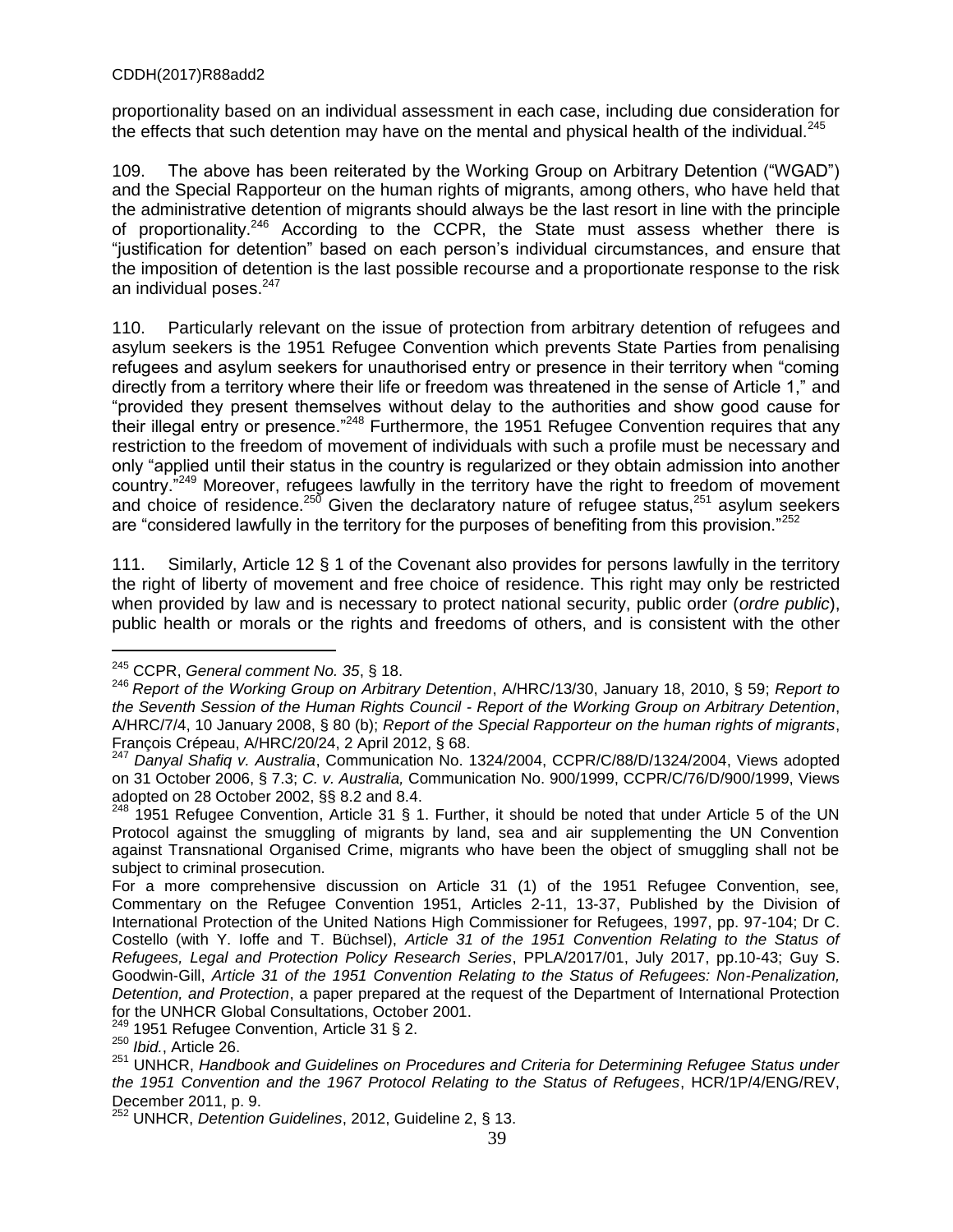rights recognised in the Covenant.<sup>253</sup> The CCPR has indicated that "an alien who entered a State illegally, but whose status has been regularized, must be considered to be lawfully within the territory for the purposes of Article 12."<sup>254</sup>

112. The UNHCR *Detention Guidelines* reiterate that detention of asylum seekers "should be avoided" and only used as a measure of last resort when it proves "necessary in the individual case, reasonable in all circumstances and proportionate to a legitimate purpose."<sup>255</sup> The "availability, effectiveness and appropriateness of alternatives to detention" should be duly examined in each individual case to ensure "that detention of asylum**-**seekers is a measure of last, rather than first, resort."<sup>256</sup> Failure to consider alternatives could also render detention arbitrary.<sup>257</sup>

113. Appropriate screening and assessment procedures should be established to ensure that asylum seekers are not wrongfully detained when assessing a risk of absconding.<sup>258</sup> Detention should not be used to deter future asylum seekers or dissuade those who have already lodged a claim from pursuing it.<sup>259</sup> Additional guidance on the application of alternative measures has been provided by UNHCR with a specific focus on refugees and asylum seekers and other persons in need of international protection.<sup>260</sup>

114. At the EU level, the right to liberty and security is guaranteed under Article 6 of the EU Charter of Fundamental Rights ("EU Charter") and corresponds to Article 5 § 1 of the Convention.<sup>261</sup> The Court of Justice of the European Union ("CJEU") has emphasised the importance of the right to liberty enshrined in Article 6 § 1 of the EU Charter and has stressed that the "gravity of the interference" with this right caused by detention requires that "limitations on the exercise of the right must apply only in so far as is strictly necessary.<sup>"262</sup> Overall, under EU law, immigration status of a person is never a sole reason for detention, as there are stringent and exhaustive grounds under relevant legislative acts for recourse to detention, with even more safeguards provided for children.

115. In light of Article 31 of the 1951 Refugee Convention, EU law prohibits detention of persons for the sole reason of requesting international protection.<sup>263</sup> Similarly, detention of persons under Regulation (EU) No 604/2013 for the sole reason of being subject to the procedure is not permitted.<sup>264</sup>

116. Detention of asylum seekers and persons in Dublin procedures should be for the shortest time possible and subject to the principle of necessity and proportionality with regard to

 $\overline{a}$ 

EU Charter, Article 52 §§ 2 and 3 and Article 53.

 $253$  The Covenant, Article 12 § 3.

<sup>254</sup> CCPR, *General Comment No. 27*, *Freedom of Movement (Art. 12)*, 2 November 1999, § 4. See also, *Celepli v. Sweden,* Communication No. 456/1991, Views adopted on 18 July 1994, § 9.2.

<sup>255</sup> UNHCR, *Detention Guidelines*, 2012, Introduction, § 2. and Guideline 4, § 18.

<sup>256</sup> *Ibid.*, Guideline 4.3, § 35.

<sup>257</sup> *Ibid.*, Guideline 4, § 18.

<sup>258</sup> *Ibid.*, § 22. See also UNHCR, *UNHCR and IDC (2016), Vulnerability Screening Tool - Identifying and addressing vulnerability: a tool for asylum and migration systems*, 2016

<sup>259</sup> *Ibid.*, Guideline 4, § 32.

<sup>260</sup> UNHCR, *Detention Guidelines*. See also, UNHCR, *Options Paper 1: Options for governments on care arrangements and alternatives to detention for children and families*, 2015; UNHCR, *Options Paper 2: Options for governments on open reception and alternatives to detention*, 2015.

<sup>262</sup> Judgment of 15 February 2016, *N*., C‑601/15 PPU, EU:C:2016:84, § 56.

 $^{263}$  Directive 2013/32/EU, Article 26 § 1; Directive 2013/33/EU, Recital (15) and Article 8 § 1.

<sup>264</sup> Regulation (EU) No 604/2013, Recital (20) and Article 28 § 1.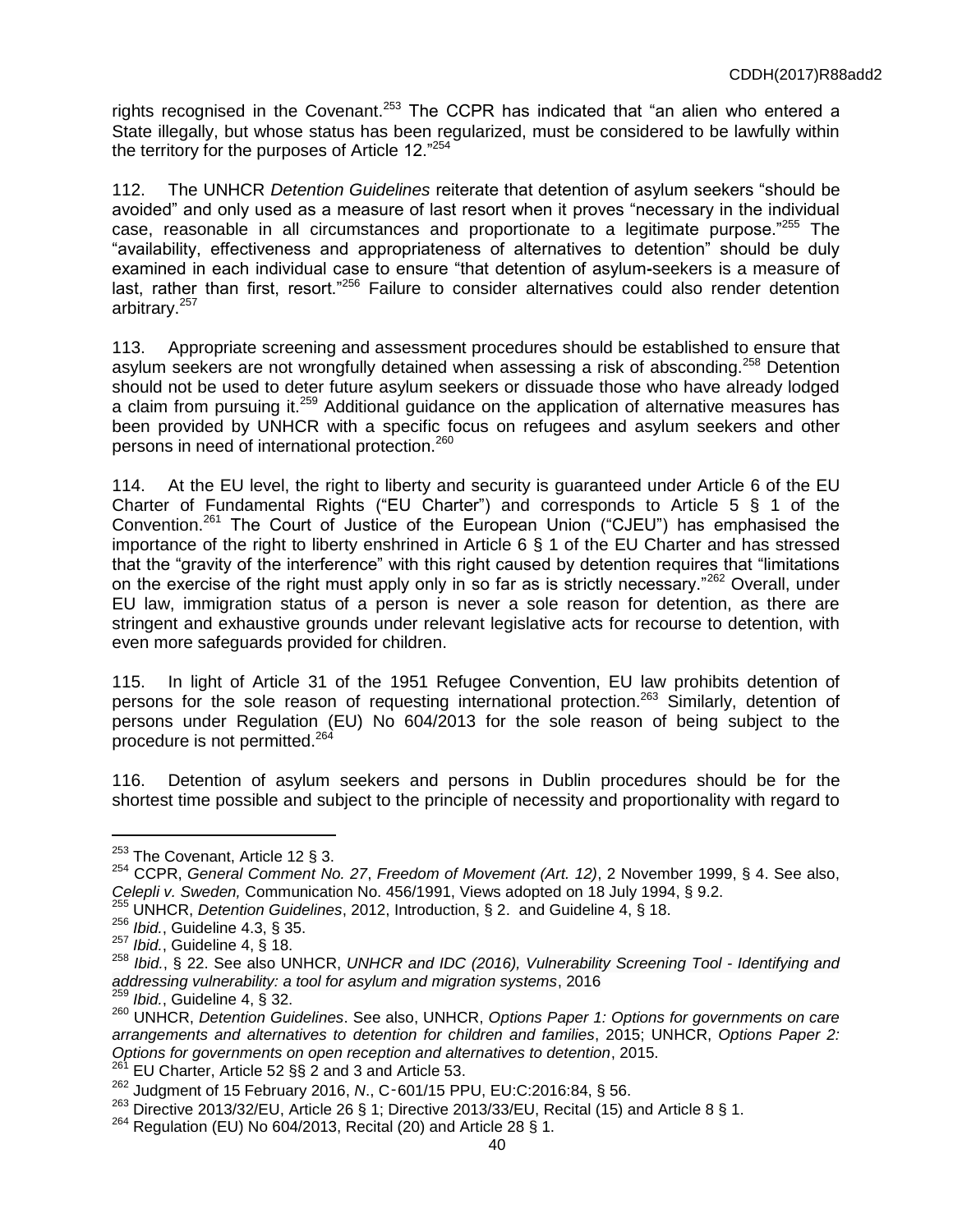both the manner and the purpose. Detention should be resorted to only if, on the basis of an individualised assessment, it has been established that alternatives cannot be applied effectively in each case.<sup>265</sup> According to Directive 2013/32/EU, asylum seekers are given a right to remain on the territory of member States pending the examination of their application until a decision has been made at first instance, or until their appeal of the first instance decision has been exhausted, provided that it has been lodged within the prescribed time limits.<sup>266</sup>

117. Asylum seekers have the right to move freely within the territory of the host member State or within an area assigned to them by that member State.<sup>267</sup> If asylum seekers are within an assigned area, then "the unalienable sphere of private life" must not be affected and there must be "sufficient scope for guaranteeing access to all benefits" under Directive 2013/33/EU.<sup>268</sup>

118. Under secondary EU law, detention of persons in return procedures is subject to the principle of necessity and proportionality. Alternatives should be examined and found ineffective in each individual case before any decision to detain is taken.<sup>269</sup> Detention should be for the shortest time possible and only "maintained as long as removal arrangements are in progress and executed with due diligence." A person may only be kept in detention in order to prepare the return and/or carry out the removal process, in particular when there is a risk of absconding or the person concerned avoids or hampers the preparation of return or the removal process. If the prospects of removal are unrealistic because of legal or other considerations then detention ceases to be justified.<sup>270</sup>

119. In the recent judgment *Al Chodor*, the CJEU interpreted Article 28 § 2 read together with Article 2 (n) of Regulation (EU) No 604/2013, which permits the detention of a person subject to a Dublin procedure in case there is a significant risk of absconding.<sup>271</sup> Referring in particular to the principle of the *quality* of the law as developed in the relevant case-law of the Court, namely the criteria of clarity, predictability, accessibility and protection against arbitrariness, the CJEU held that the objective criteria for assessing the risk of absconding should be established in a binding provision of general application.<sup>272</sup> If such objective criteria are not provided for in domestic legislation, detention under Article 28 § 2 taken together with Article 2 (n) of Regulation (EU) No 604/2013 will be unlawful. $273$ 

# **2.2. Obligation to consider alternatives to detention**

120. Given that detention is an exceptional measure of last resort, States have a legal obligation, in line with the principles of necessity and proportionality, first, to examine carefully

<sup>265</sup> Directive 2013/33/EU, Recitals (15) and (16) and Article 8 §2; Regulation (EU) No 604/2013, Recital (20) and Articles 28 §§ 2 and 3.

 $^{266}$  Directive 2013/32/EU, Article 9 § 1 and Article 46 § 5.

<sup>267</sup> Directive 2013/33/EU, Article 7 § 1.

<sup>268</sup> *Ibid.*

 $269$  Directive 2008/115/EC, Recital (16) and Article 15 § 1.

<sup>&</sup>lt;sup>270</sup> Directive 2008/115/EC, Article 15 § 4. See also, Judgment of 30 November 2009, Grand Chamber, *Kadzoev,* C-357/09 PPU, EU:C:2009:741, § 64.

<sup>271</sup> According to Article 2 (n) of Regulation (EU) No 604/2013, the risk of absconding is defined as "the existence of reasons in an individual case, which are based on objective criteria defined by law, to believe that an applicant or a third-country national or a stateless person who is subject to a transfer procedure may abscond." An almost similar definition is also provided in Article 3 § 7 of Directive 2008/115/EC.

<sup>272</sup> Judgment of 15 March 2017, *Salah Al Chodor and Others*, C-528/15, EU:C:2017:213, § 45. <sup>273</sup> *Ibid.*, § 46.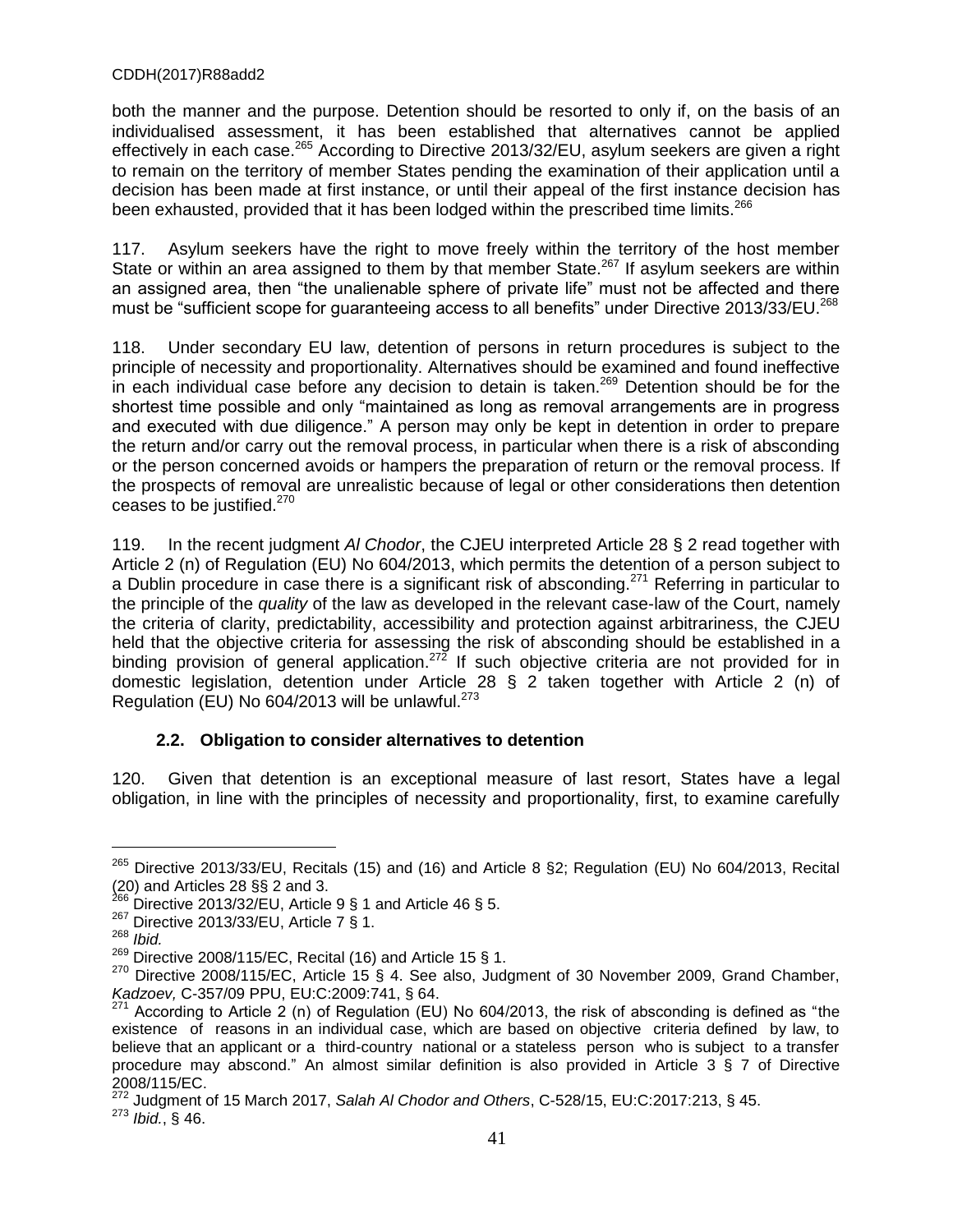alternative measures and, second, only then resort to detention if it has been established that alternatives are not sufficient to achieve the aim pursued.<sup>274</sup>

121. The CCPR has confirmed this obligation in a number of views where it found a violation of Article 9 § 1 of the Covenant where States failed to demonstrate that "in the light of the individuals' particular circumstances, there were no less invasive means of achieving the same ends." $275$  Similarly, the WGAD has stated that "alternative and non-custodial measures [...] should always be considered before resorting to detention."<sup>276</sup> This includes, in the context of removal, "where the chances of removal within a reasonable delay are remote, the Government's obligation to seek for alternatives to detention becomes all the more pressing."<sup>277</sup> Overall, the obligation to examine alternatives to immigration detention has been confirmed by a broad range of UN human rights bodies.<sup>278</sup>

122. At the EU level, the obligation to consider alternatives is linked to the principle of proportionality in primary law and is clearly established in specific provisions of EU secondary law. Thus, detention of asylum seekers, including those in Dublin procedures as well as persons in return procedures is permissible only if it has been established on the basis of an individual assessment in each case that other less coercive alternatives cannot be applied effectively.<sup>279</sup>

123. The obligation to consider alternatives was reaffirmed by the CJEU in the case of *El Dridi* where it was stressed that removal should be carried out using a gradation of measures based on an individual assessment, starting from the least coercive measure possible, namely voluntary return, and only when each measure has proven ineffective, move to more restrictive ones, with detention being the last.<sup>280</sup> In a similar vein, when referring to the supervising powers of the judicial authority, the CJEU concluded that:<sup>281</sup>

" 'supervision' undertaken by a judicial authority dealing with an application for extension of the detention of a third-country national must permit that authority to decide, on a case**-**by**-**case basis, on the merits of whether the detention of the third-country national concerned should be extended, whether detention may be replaced with a less coercive measure or whether the person concerned should be released, that authority thus having power to take into account the facts stated and evidence adduced by the administrative authority which has brought the matter before it, as well as any facts, evidence and

<sup>&</sup>lt;sup>274</sup> For EU members States the obligation to consider alternatives to detention is established in: Directive 2013/33/EU, Recital (20) and Article 8 § 2; Directive 2008/115/EC, Recital (16) and Article 15 §1; Regulation (EU) No 604/2013, Recital (20) and Article 28 § 2.

<sup>275</sup> *C. v. Australia*, § 8.2; *Saed Shams and Others v. Australia*, Communications Nos. 1255,1256,1259,1260,1266,1268,1270,1288/2004, Views adopted on 20 July 2007, § 7.2; *Zeyad Khalaf Hamadie Al-Gertani v. Bosnia and Herzegovina,* § 10.4; *F.K.A.G. et al. v. Australia*, Communication No. 2094/2011, CCPR/C/108/D/2094/2011, Views adopted on 26 July 2013, § 9.4.

<sup>276</sup> *Report of the Working Group on Arbitrary Detention: addendum: report on the visit of the Working Group to the United Kingdom on the issue of immigrants and asylum seekers*, E/CN.4/1999/63/Add.3, 18 December 1998, § 33.

<sup>277</sup> WGAD, *Opinion No. 45/2006*, A/HRC/7/4/Add.1, 16 January 2008, § 25.

<sup>278</sup> These include, among others, the WGAD, the UNHCR, the Committee on the Elimination of Racial Discrimination, the Special Rapporteur on the human rights of migrants and the Office of the High Commissioner for Human Rights.

<sup>279</sup> Directive 2013/33/EU, Recitals (15) and (20) as well as Article 8 § 2; Directive 2008/115/EC, Recital (16) and Article 15 §1; Regulation (EU) No 604/2013, Recital (20) and Article 28 § 2.

<sup>280</sup> Judgment of 28 April 2011, *El Dridi*, C-61/11 PPU, EU:C:2011:268, §§ 39 and 41.

<sup>281</sup> Judgment of 5 June 2014, *Mahdi*, C-146/14 PPU, EU:C:2014:1320, § 64.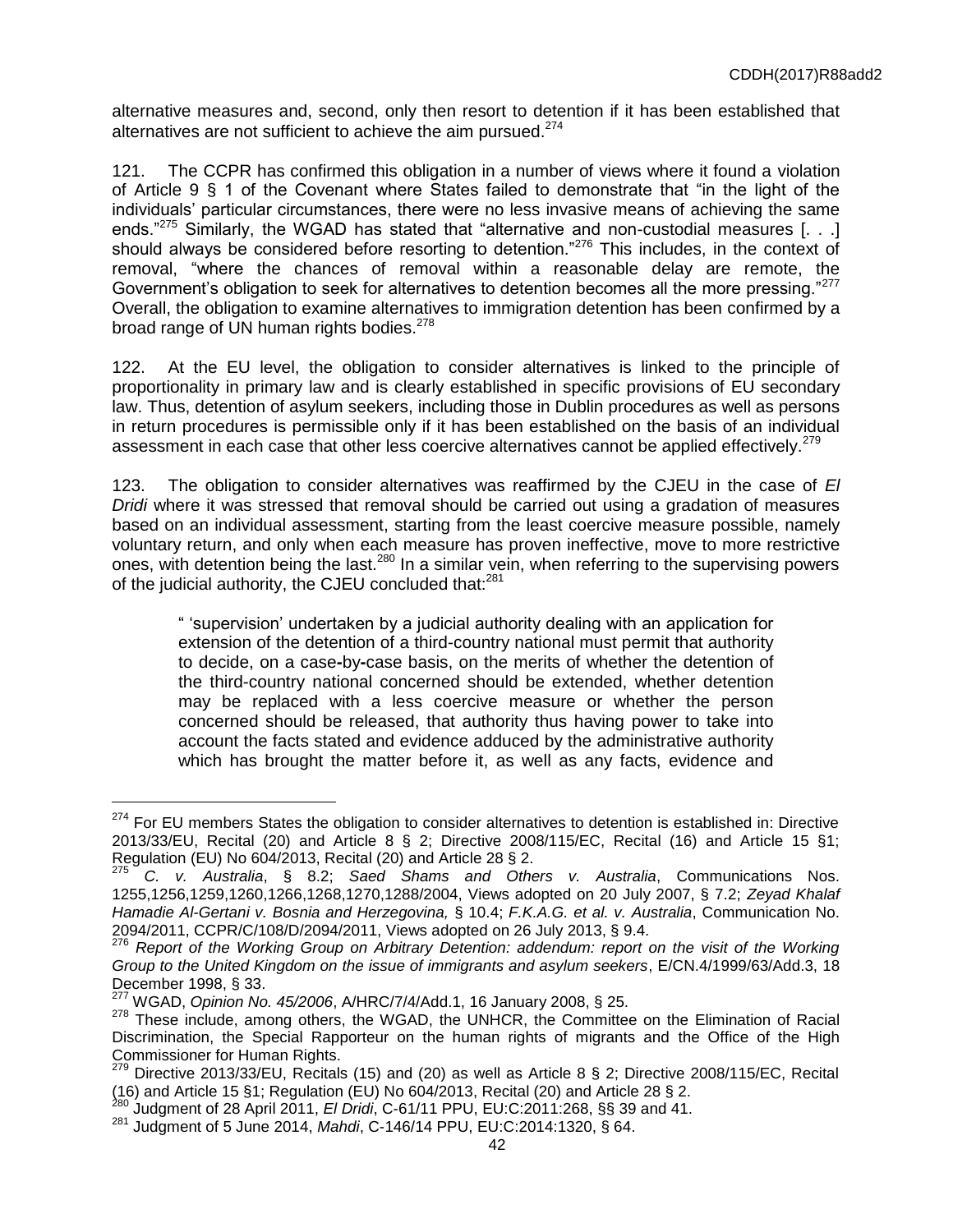observations which may be submitted to the judicial authority in the course of the proceedings."

# **2.3. Procedural safeguards**

# *Provisions of reason for detention*

124. The right to be informed of the reasons for arrest and detention stem from Article 9 § 2 of the Covenant. The reasons must be specific "to enable [the detained person] to take immediate steps to secure his release if he believes that the reasons given are invalid or unfounded."<sup>282</sup> By analogy, the requirement for the communication of a detention order promptly, together with reasons is also found in the UN Body of Principles for the Protection of All Persons under Any Form of Detention or Imprisonment ("UNBOP").<sup>283</sup> Notice of the detained person's rights and how to exercise them should be given to the person in a language he or she understands.  $284$ Similarly, according to the WGAD, the person should be informed of the detention order in writing, including the grounds of detention.<sup>285</sup> The information given to the person should also set out means by which to seek a judicial remedy to decide promptly on the lawfulness of detention and, where appropriate, order the person's release.<sup>286</sup> The UNHCR has also provided for asylum seekers to be informed of the reasons for their detention, their rights in relation to the detention order (including review procedures), "in a language and in terms which they understand."<sup>287</sup>

125. Under EU secondary legislation, the detention of applicants for international protection is to be ordered in writing by judicial or administrative authorities, setting out the reasons in fact and in law upon which the order is based.<sup>288</sup> Detained applicants for international protection must be immediately informed in writing in a language they understand or are reasonably supposed to understand of the reasons for detention.<sup>289</sup> In addition, they are to be informed of the procedures contained in national law for challenging the detention order.<sup>290</sup> These guarantees are applicable for those applicants in a Dublin situation.<sup>291</sup>

126. For those subject to a return decision and detained, EU secondary legislation provides that the detention shall be ordered in writing with reasons being given in fact and in law.<sup>292</sup> Member States are required to immediately inform the detained person about the possibility to take proceedings in order to subject the lawfulness of detention to speedy judicial review.<sup>293</sup>

*Legal assistance*

<sup>282</sup> *Adolfo Drescher Caldas v. Uruguay*, Communication No. 43/1979, CCPR/C/OP/2, 1990, § 13.2.

 $283$  Principle 11 § 2.

<sup>&</sup>lt;sup>284</sup> UNBOP, Principles 13 and 14.

 $285$  WGAD, Deliberation No. 5 concerning the situation regarding immigrants and asylum-seekers, Principle 8.

<sup>286</sup> *Ibid.*

<sup>287</sup> UNHCR, *Detention Guidelines*, 2012, Guideline 7, § 47 (i).

 $^{288}$  Directive 2013/33/EU, Article 9 § 2.

*Ibid.*, Article 9 § 4.

<sup>290</sup> *Ibid.*

 $291$  Regulation (EU) No 604/2013, Article 28, § 4.

 $292$  Directive 2008/115/EC, Article 15 § 2 second paragraph.

<sup>293</sup> *Ibid.*, Article 15 § 2 (b).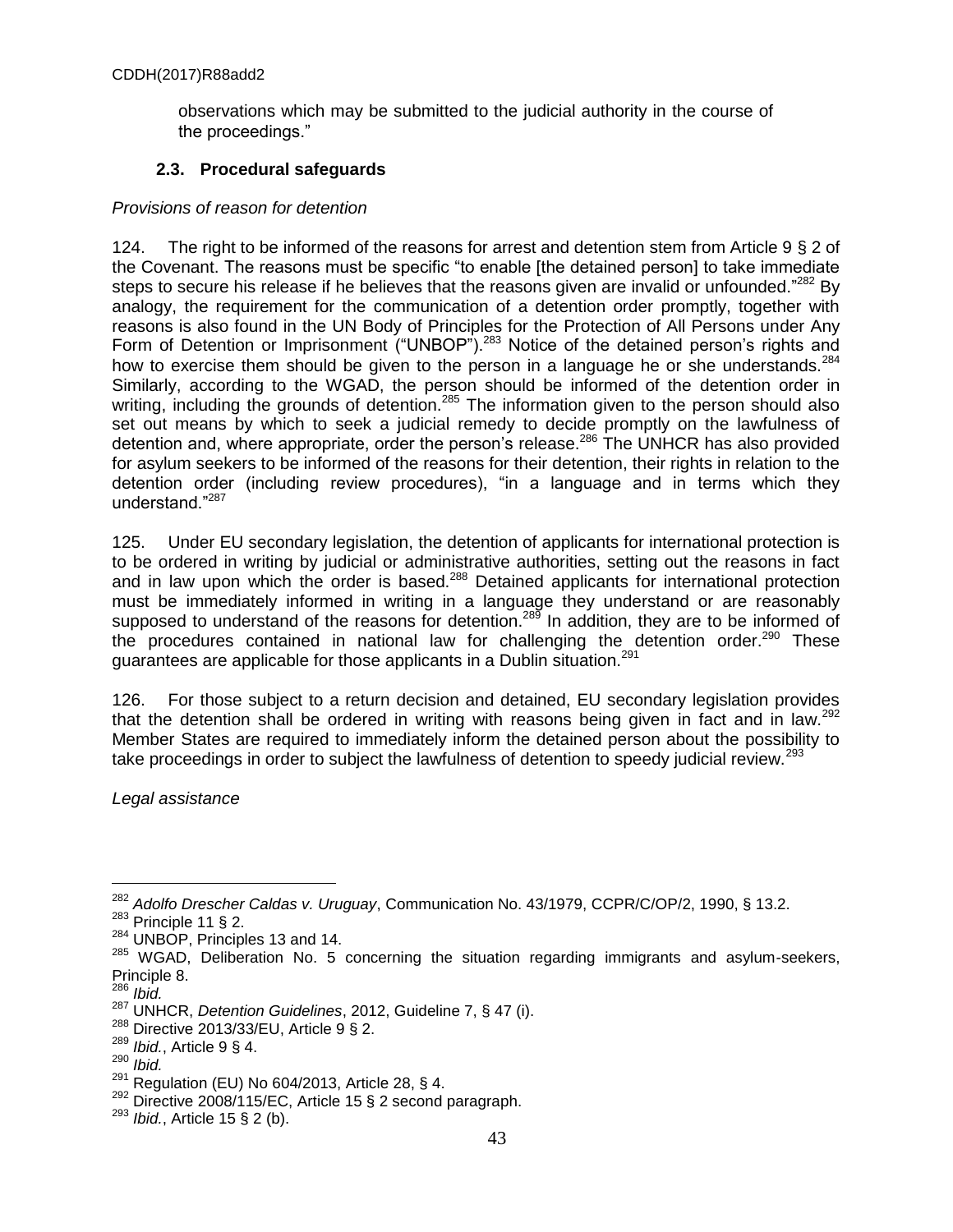127. Prompt and regular access to lawyers is seen as an important precaution against inhuman or degrading treatment, in light of Article 7 the Covenant.<sup>294</sup> UNBOP expressly provides for a detained person to firstly, have the right to the assistance of legal counsel; secondly to be informed of this right promptly after his arrest; and thirdly to be provided "reasonable facilities" to exercise his right to legal counsel.<sup>295</sup> The person has the right to be assigned legal counsel by a judicial or other authority if the person does not have a legal counsel of his own choice "in all cases where the interests of justice so require and without payment if the person does not have sufficient means to pay.<sup>296</sup>

128. The UNHCR has indicated that asylum seekers should be informed of their right to legal counsel, with free assistance provided where it is also available to nationals similarly situated. Access to legal assistance should be made available "as soon as possible after arrest or detention to help the detainee understand his/her rights."<sup>297</sup>

129. Under EU secondary legislation, detained applicants for international protection are to be informed of the possibility to request free legal assistance and representation.<sup>298</sup> Procedures for accessing legal assistance must be laid down in national law.<sup>299</sup> Member States are required to provide free legal assistance and representation to persons detained on judicial review of detention ordered by administrative authorities,<sup>300</sup> subject to some member State discretion including the means of the applicant and monetary and time limits.<sup>301</sup> The scope of that legal assistance is to include "at least the preparation of the required procedure documents and participation in the hearing before the judicial authorities on behalf of the applicant." $302$  These guarantees also apply to those applicants for international protection in a Dublin situation.<sup>303</sup>

130. For those subject to a return decision and detained, they have a right to establish contact with legal representatives "on request" and "in due time."<sup>304</sup>

### *Judicial review*

131. Article 9 § 4 of the Covenant provides for the judicial review of the lawfulness of a deprivation of liberty "without delay" and to order the release of the person if detention is not lawful. CCPR has outlined the scope of judicial review with the scrutiny of the lawfulness of detention not just against national law but the Covenant itself, as well as the ability for the court to order release. $305$ 

132. The UNHCR has indicated that, in order for the detention decision to be reviewed, detained asylum seekers should be brought before a judicial or other independent authority, with the review ideally being automatic and taking place within 24-48 hours of the initial decision

<sup>&</sup>lt;sup>294</sup> CCPR, General Comment No. 20: Article 7 (Prohibition of Torture, or Other Cruel, Inhuman or *Degrading Treatment or Punishment)*, 10 March 1992, § 11.

 $^{295}$  UNBOP, Principle 17 § 1.

<sup>296</sup> *Ibid.*, Principle 17 § 2.

<sup>297</sup> UNHCR, *Detention Guidelines*, 2012, Guideline 7, § 47 (ii).

<sup>298</sup> Directive 2013/33/EU, Article 9 § 4.

<sup>299</sup> *Ibid.*, Article 9 § 10.

<sup>&</sup>lt;sup>300</sup> *Ibid.*, Article 9 §§ 6 and 3.<br><sup>301</sup> *Ibid.*, Article 9 §§ 7, 8 and

*Ibid.*, Article 9 §§ 7, 8 and 9.

<sup>302</sup> *Ibid.*, Article 9 § 6.

<sup>303</sup> Regulation (EU) No 604/2013, Article 28 § 4.

<sup>304</sup> Directive 2008/115/EC, Article 16 § 2.

<sup>305</sup> *A. v. Australia*, § 9.5; *C. v. Australia*, § 7.4; *Omar Sharif Baban v. Australia*, Communication No. 1014/2001, CCPR/C/78/D/1014/2001, Views adopted on 6 August 2003, § 7.2.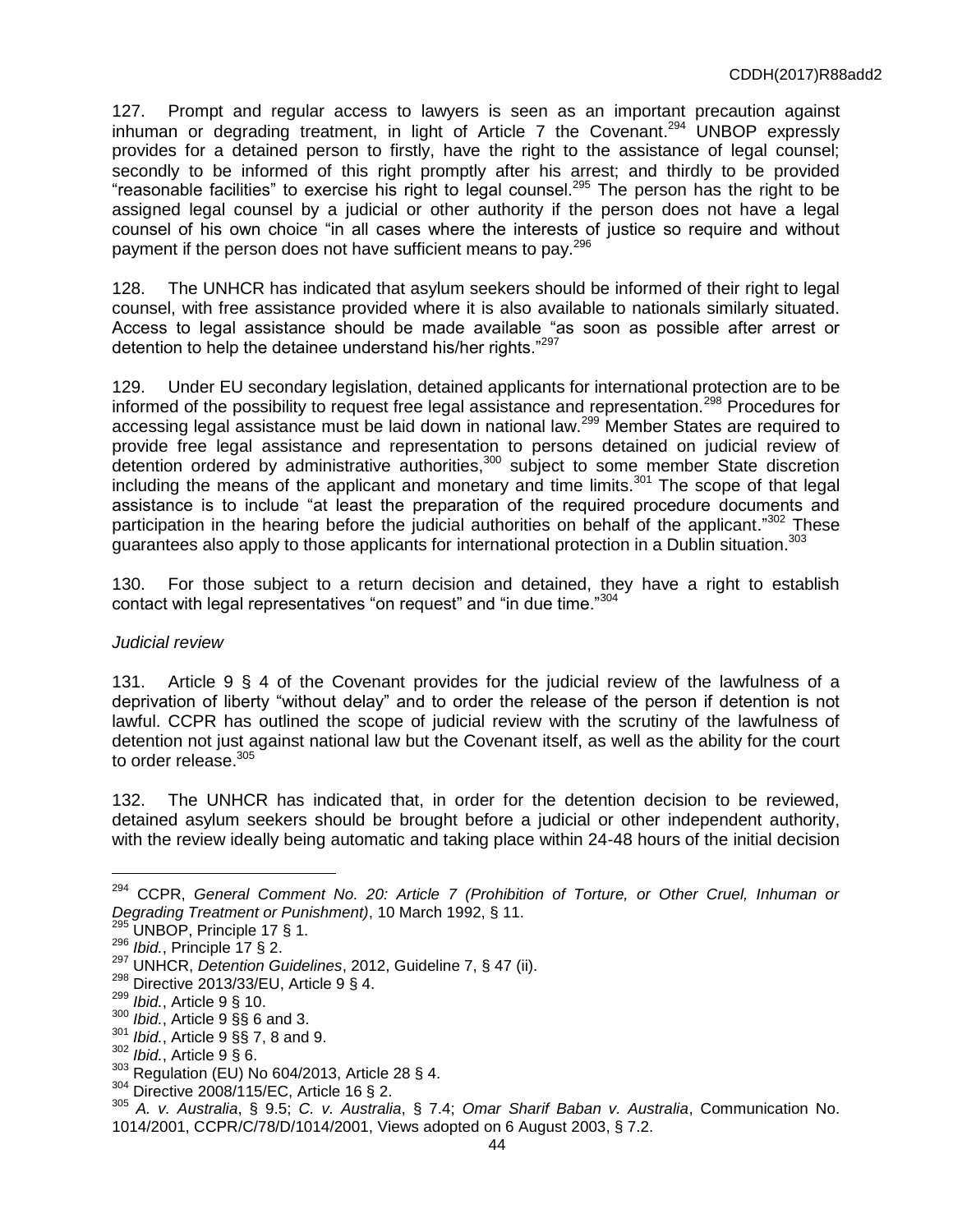to detain.<sup>306</sup> Regular periodic reviews of the necessity for detention being continued should take place before a court or independent body in the period after the initial review of detention.<sup>307</sup> The UNHCR has also indicated that the right for the detained person (or through a representative) "to challenge the lawfulness of detention before a court of law at any time needs to be respected" – regardless of whether an initial or periodic review has been provided for. $308$ 

133. Under EU secondary legislation, in circumstances where the detention has been ordered by administrative authorities, detained applicants for international protection are entitled to speedy judicial review of the lawfulness of their detention *ex officio* and/or at the detained applicant's request. An *ex officio* review is to be decided upon as speedily as possible from when detention commences. When conducted at the detained applicant's request, the review is to be decided upon "as speedily as possible after the launch of the relevant proceedings." Member States are obliged to define in national law "the period within which the judicial review ex officio and/or the judicial review at the request of the applicant shall be conducted." If the judicial review finds that the detention is unlawful, the person must be immediately released.<sup>309</sup>

134. The judicial review of detention decisions for detained applicants for international protection is to occur "at reasonable intervals of time, *ex officio* and/or at the request of the applicant concerned, in particular whenever it is of a prolonged duration, relevant circumstances arise or new information becomes available which may affect the lawfulness of detention."<sup>310</sup> The above guarantees also apply to those in a Dublin situation.<sup>311</sup>

135. For those subject to a return decision and detained by administrative authorities, member States are required to give detained persons either the a right to "speedy judicial review of the lawfulness of their detention to be decided upon as speedily as possible from the beginning of detention,"<sup>312</sup> or alternatively, the right to initiate their own proceedings for the speedy judicial review of the lawfulness of detention "to be decided upon as speedily as possible after the launch of the relevant proceedings."<sup>313</sup> Detention in every case is to be "reviewed at reasonable intervals of time" either on application or *ex officio*, with prolonged detention period subject to judicial supervision.<sup>314</sup>

# **2.4. Positive obligation to avoid detention for persons in a vulnerable situation**

136. Not only must consideration of the use of detention and alternatives to detention respect States' obligations *not* to violate individual rights, they must also *protect* individuals or groups who are known to be particularly vulnerable to rights violations within detention.

137. Under EU law, member States must take into account the specific situation and special needs of vulnerable persons seeking international protection or subject to a return decision.<sup>315</sup>

- <sup>313</sup> *Ibid.*, Article 15 § 2 (b).
- <sup>314</sup> *Ibid.*, Article 15 § 3.

<sup>306</sup> UNHCR, *Detention Guidelines*, 2012, Guideline 7, § 47 (iii).

<sup>307</sup> *Ibid.*, § 47 (iv).

 $308$  *Ibid.*,  $\frac{3}{5}$  47 (v).

<sup>309</sup> Directive 2013/33/EU, Article 9 § 3.

<sup>310</sup> *Ibid.*, Article 9 § 5.

 $311$  Regulation (EU) No 604/2013, Article 28 § 4.

<sup>312</sup> Directive 2008/115/EC, Article 15 § 2 (a).

<sup>315</sup> Directive 2013/33/EU, Article 21 and Article 22 § 1 third paragraph; Directive 2008/115/EC, Article 14 § 1 (d). Article 21 of Directive 2013/33/EU provides a non-exhaustive list of vulnerable persons such as " minors, unaccompanied minors, disabled people, elderly people, pregnant women, single parents with minor children, victims of human trafficking, persons with serious illnesses, persons with mental disorders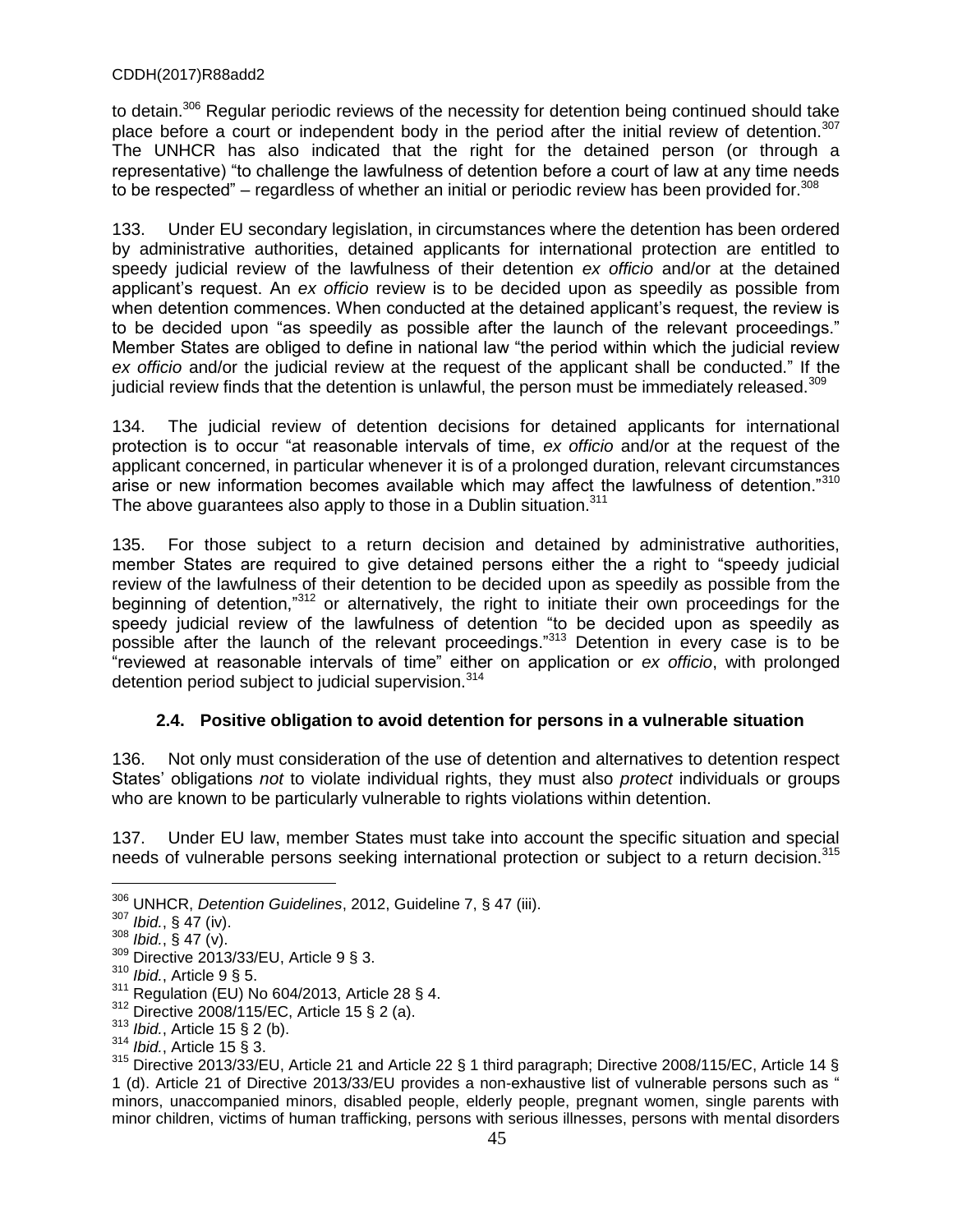When it comes to applicants for international protection in particular, EU member States have an obligation to assess within a reasonable period of time whether they have special reception needs.<sup>316</sup> Member States are required to indicate the nature of such needs and ensure that they are taken into account throughout the duration of an asylum procedure, while adequate support and appropriate monitoring of their situation is provided.<sup>317</sup> Directive 2013/33/EU further notes that "[t]he health, including mental health, of applicants in detention who are vulnerable persons shall be of primary concern to national authorities."<sup>318</sup> Those subjected to torture, rape or other serious acts of violence are to receive the necessary treatment for damage caused by such acts, in particular access to appropriate medical and psychological treatment or care.  $319$ Additionally, EU law requires from member States to take additional measures to ensure that the standards of living and material conditions for vulnerable persons seeking international protection are met in their "specific situation."320

138. The following is a brief overview of the legal aspects of alternatives to immigration detention for some of these particularly vulnerable individuals and groups.

# *Children*

139. According to CCPR, detention of children should be an exceptional measure of last resort, to be applied for the shortest time possible and their best interests should be a primary consideration with "regard to the duration and conditions of detention.ˮ Particular attention should be paid to the extreme vulnerability and need for care of unaccompanied minors. $321$ 

140. Although Article 37 (b) of the CRC provides for the deprivation of liberty of children as a last resort, that provision is subject to important principles and considerations including the principles of non-discrimination, the best interests of the child and maintenance of family unity that significantly reduce the instances where children may be deprived of their liberty on account of their or their parents' immigration status.

# *Non discrimination*

141. The rights enshrined in the CRC apply to all children within the jurisdiction of the State Parties on the basis of non-discrimination.<sup>322</sup>Accordingly, the CRC Committee has indicated that $^{.323}$ 

"the enjoyment of rights stipulated in the Convention are not limited to children who are citizens of a State party and must therefore, if not explicitly stated otherwise in the Convention, also be available to all children – including asylum-seeking, refugee and migrant children, irrespective of their nationality, immigration status or statelessness."

and persons who have been subjected to torture, rape or other serious forms of psychological, physical or sexual violence, such as victims of female genital mutilation." An almost similar non-exhaustive list of vulnerable persons is also provided in Article 3 § 9 of Directive 2008/115/EC.

Directive 2013/33/EU, Article 22.

<sup>317</sup> *Ibid.*

<sup>318</sup> *Ibid.*, Article 11 § 1.

*Ibid.*, Article 25 § 1

<sup>320</sup> *Ibid.*, Article 17 § 2.

<sup>321</sup> CCPR, *General comment No. 35*, §18.

<sup>322</sup> CRC, Article 2.

<sup>323</sup> CRC Committee, *General comment No. 6(2005): Treatment of Unaccompanied and Separated Children Outside their Country of Origin*, CRC/GC/2005/6, 17 May-3 June 2005, § 12.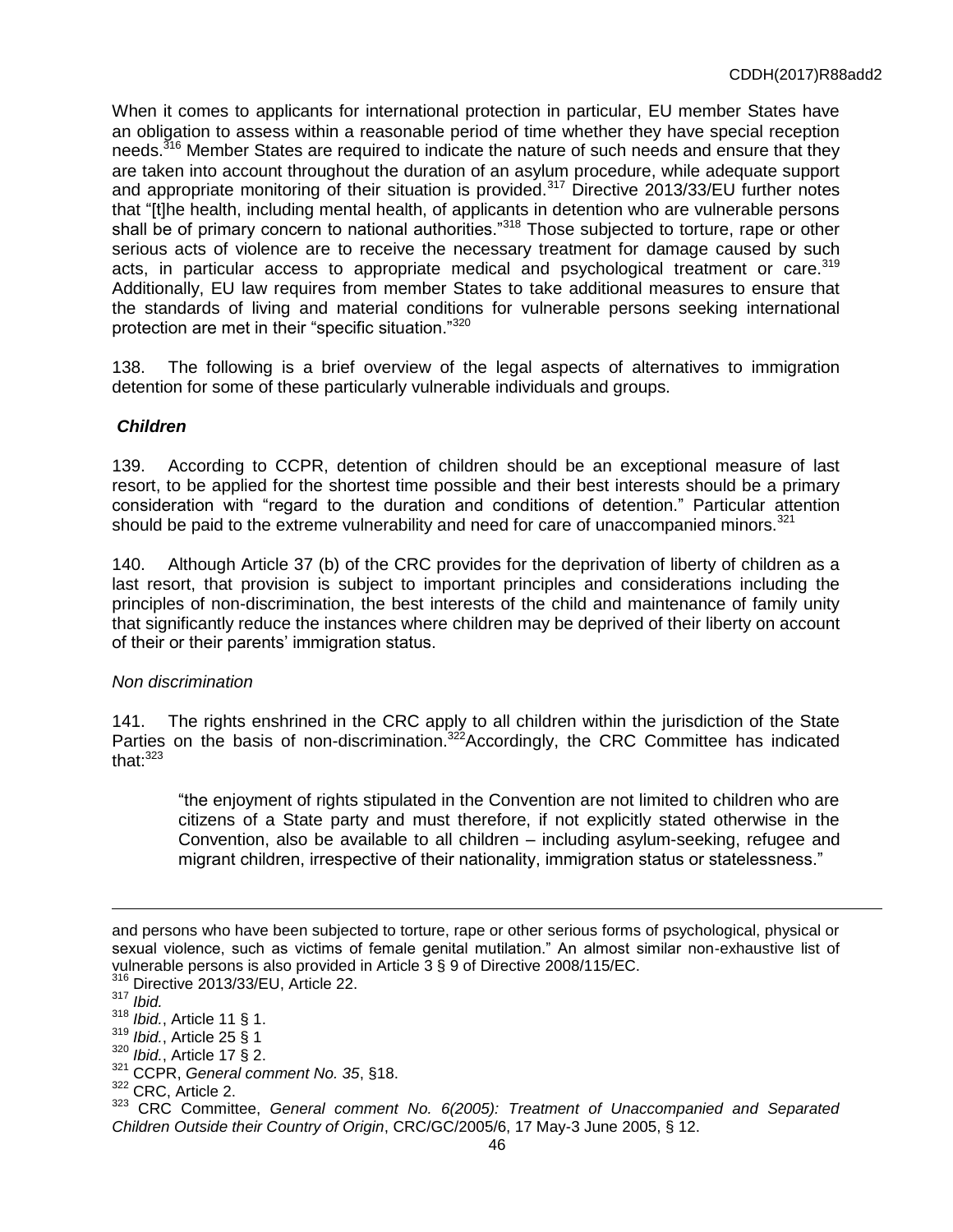$\overline{a}$ 

*Best interests of the child as a primary consideration*<sup>324</sup>

142. Although emphasising the that there is no hierarchy of rights in the CRC, the CRC Committee identified the best interests of the child as one of the four general principles of the CRC<sup>325</sup> and noted that it has three dimensions:<sup>326</sup> *firstly*, a "substantive right" in itself;<sup>327</sup> secondly, a "fundamental, interpretative legal principle;<sup>328</sup> *thirdly*, a " rule of procedure.<sup>329</sup>

143. In light of the above, State Parties are required to conduct an individual assessment of the best interests of the child "at all stages of and decisions on any migration process affecting children<sup>"330</sup> and any decision taken should justify how the right has been taken into consideration. This assessment should take into account the particular circumstances of each child including due consideration for the "different kinds and degrees of vulnerability" in the specific case.<sup>31</sup>

144. Given the particular vulnerability of children to ill-treatment in places of detention, the Special Rapporteur on torture and other cruel, inhuman, or degrading treatment or punishment concluded:<sup>332</sup>

"Within the context of administrative immigration enforcement, it is now clear that the deprivation of liberty of children based on their or their parents' migration status is never in the best interests of the child, exceeds the requirement of necessity, becomes grossly disproportionate and may constitute cruel, inhuman or degrading treatment of migrant children."

<sup>&</sup>lt;sup>324</sup> The CRC Committee has clarified that the "expression "primary consideration" means that the child's best interests may not be considered on the same level as all other considerations. This strong position is justified by the special situation of the child: dependency, maturity, legal status and, often, voicelessness [...]." The CRC Committee went on to emphasise that "the right of the child to have his or her best interests taken as a primary consideration" has "high priority and [is] not just one of several considerations. Therefore, a larger weight must be attached to what serves the child best." CRC Committee, *General comment No. 14 (2013) on the right of the child to have his or her best interests taken as a primary consideration (art. 3, para. 1),* adopted by the Committee at its sixty-second session (14 January–1 February 2013), §§ 37 and 39.

The other three general principles include, Article 2 on non-discrimination; Article 6 on the right to liberty, survival and development; and Article 12 on the rights of the child to express his or her views freely. CRC Committee, *General comment No. 12 (2009): The right of the child to be heard*, 20 July 2009, CRC/C/GC/12, § 2; CRC Committee, *General comment No. 5 (2003): General measures of implementation of the Convention on the Rights of the Child*, 27 November 2003, CRC/GC/2003/5, § 12. <sup>326</sup> CRC Committee, *General comment No. 14*, § 6.

<sup>&</sup>lt;sup>327</sup> Meaning that every child should have his/her interest assessed and, when different interests are being considered, taken as a primary consideration and that this right will be implemented in all decisions and actions concerning children, including "inaction or failure to take action."

<sup>&</sup>lt;sup>328</sup> Whereby the choice of interpretation that most effectively serves the child's interest should be chosen in the event that a legal provision is open to more than one interpretation.

<sup>329</sup> Meaning that any decision that will affect a child individually or a specific group of children should include an evaluation of the (positive or negative) impact it will have on the child or the group of children concerned.

<sup>330</sup> CRC Committee, *Committee on the Rights of the Child, Report of the 2012 Day of General Discussion*  on the Rights of All Children in the Context of International Migration, 28 September 2012, § 72.<br><sup>331</sup>, A shild'e situation of vulnershillty includes, inter elig. "dischillty, helenging to a minerity gravit

A child's situation of vulnerability includes, *inter alia*, "disability, belonging to a minority group, being a refugee or asylum seeker, victim of abuse, living in a street situation, etc.ˮ CRC Committee, *General comment No. 14*, § 75.

<sup>332</sup> *Report of the Special Rapporteur on torture and other cruel, inhuman or degrading treatment or punishment*, Juan E. Méndez, A/HRC/28/68, 5 March 2015, § 80.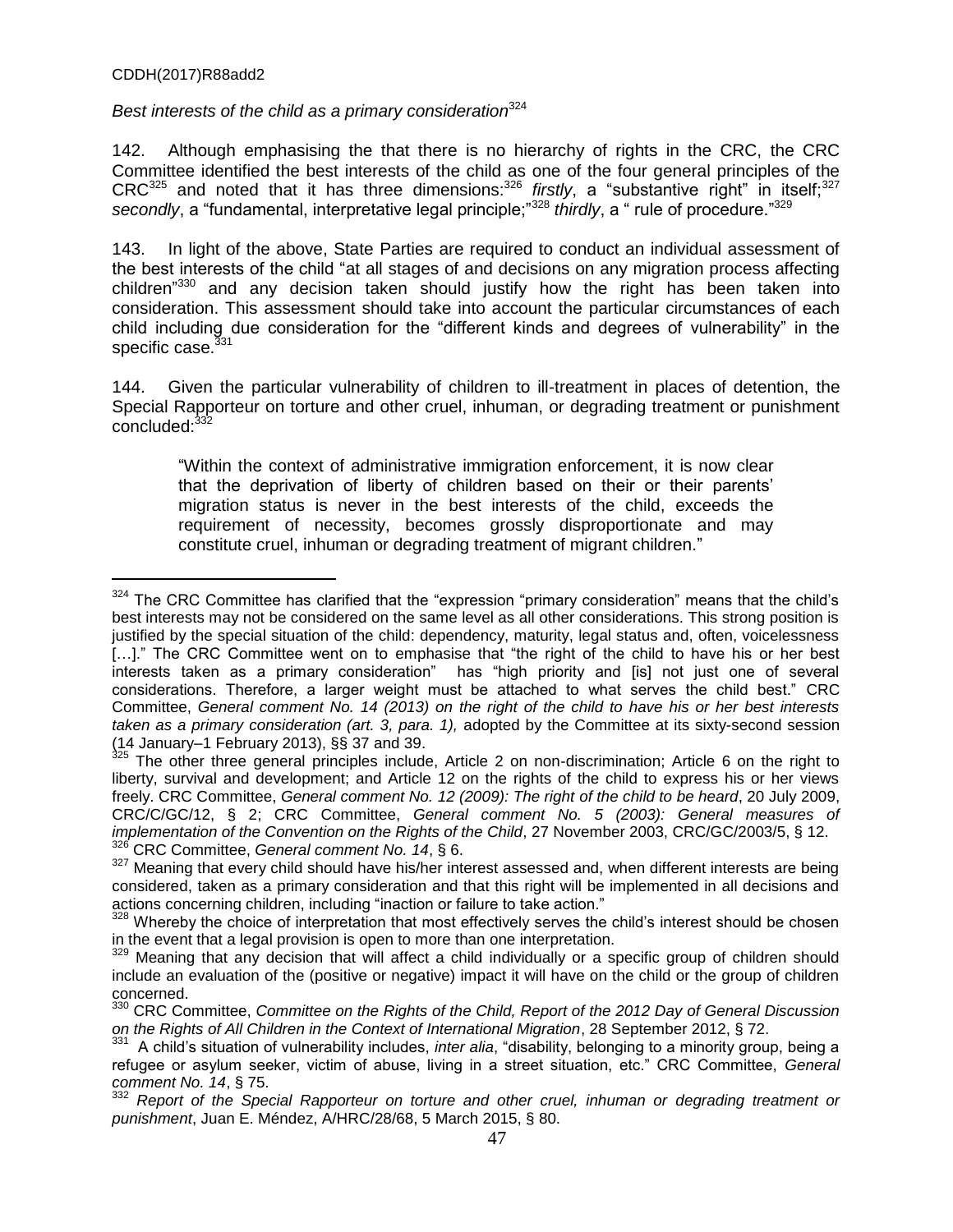145. In line with the advisory opinion of the Inter-American Court of Human Rights of 2014 which held that "the deprivation of liberty of children based exclusively on migratory reasons exceeds the requirement of necessity […] [and] can never be understood as a measure that responds to the child's best interest,"<sup>333</sup> the Special Rapporteur further concluded that:<sup>334</sup>

"the principle of *ultima ratio* that applies to juvenile criminal justice is not applicable to immigration proceedings. The deprivation of liberty of children based exclusively on immigration-related reasons exceeds the requirement of necessity because the measure is not absolutely essential to ensure the appearance of children at immigration proceedings or to implement a deportation order. Deprivation of liberty in this context can never be construed as a measure that complies with the child's best interests. Immigration detention practices across the globe, whether *de jure or de facto*, put children at risk of cruel, inhuman or degrading treatment or punishment. […]"

146. Also relevant in this context is Article 22 which requires from States parties to take appropriate measures to ensure that refugee and asylum seeking children enjoy to the fullest the rights enshrined in the CRC and benefit from the additional protection afforded to them through other international instruments to which States are Parties. Additionally, Article 20 is also of relevance for unaccompanied and separated children and requires that special protection and assistance is provided to this group, including placement in alternative care.

147. Further guidance on the protection of children in the context of migration has been provided by the CRC in various General Comments and the Days of General Discussion. Thus, in 2005 the CRC Committee looked specifically at the treatment of *unaccompanied and*  separated children, characterised as a "particular vulnerable group of children.<sup>335</sup> Referring to the best interests of the child, the CRC Committee held that unaccompanied and separated children should not, as a general rule, be placed in detention and further maintained that:<sup>336</sup>

"Detention cannot be justified solely on the basis of the child being unaccompanied or separated, or on their migratory or residence status, or lack thereof."

148. The Day of General Discussion in 2012 dedicated to "*The rights of all children in the context of international migrationˮ* marked a turning point regarding the immigration detention of children, including families. Then, the CRC Committee concluded that:<sup>337</sup>

"Children should not be criminalized or subject to punitive measures because of their or their parents' migration status. The detention of a child because of their or their parent's migration status constitutes a child rights violation and always contravenes the principle of the best interests of the child. In this light,

<sup>333</sup> Inter-American Court of Human Rights, Advisory Opinion OC-21/14 of 19 August 2014, § 154.

<sup>334</sup> *Report of the Special Rapporteur on torture and other cruel, inhuman or degrading treatment or punishment, Juan E. Méndez,* A/HRC/28/68, 5 March 2015, § 80.

<sup>335</sup> CRC Committee, *General comment No. 6,* § 4. Note should be taken of the fact that the CRC Committee warned States Parties that when applying the standards contained in the aforementioned comment "they must be cognizant of their evolutionary character and therefore recognize that their obligations may develop beyond the standards articulated herein."

<sup>336</sup> *Ibid.*, § 61.

<sup>337</sup> CRC Committee, *Committee on the Rights of the Child, Report of the 2012 Day of General Discussion on the Rights of All Children in the Context of International Migration*, § 78.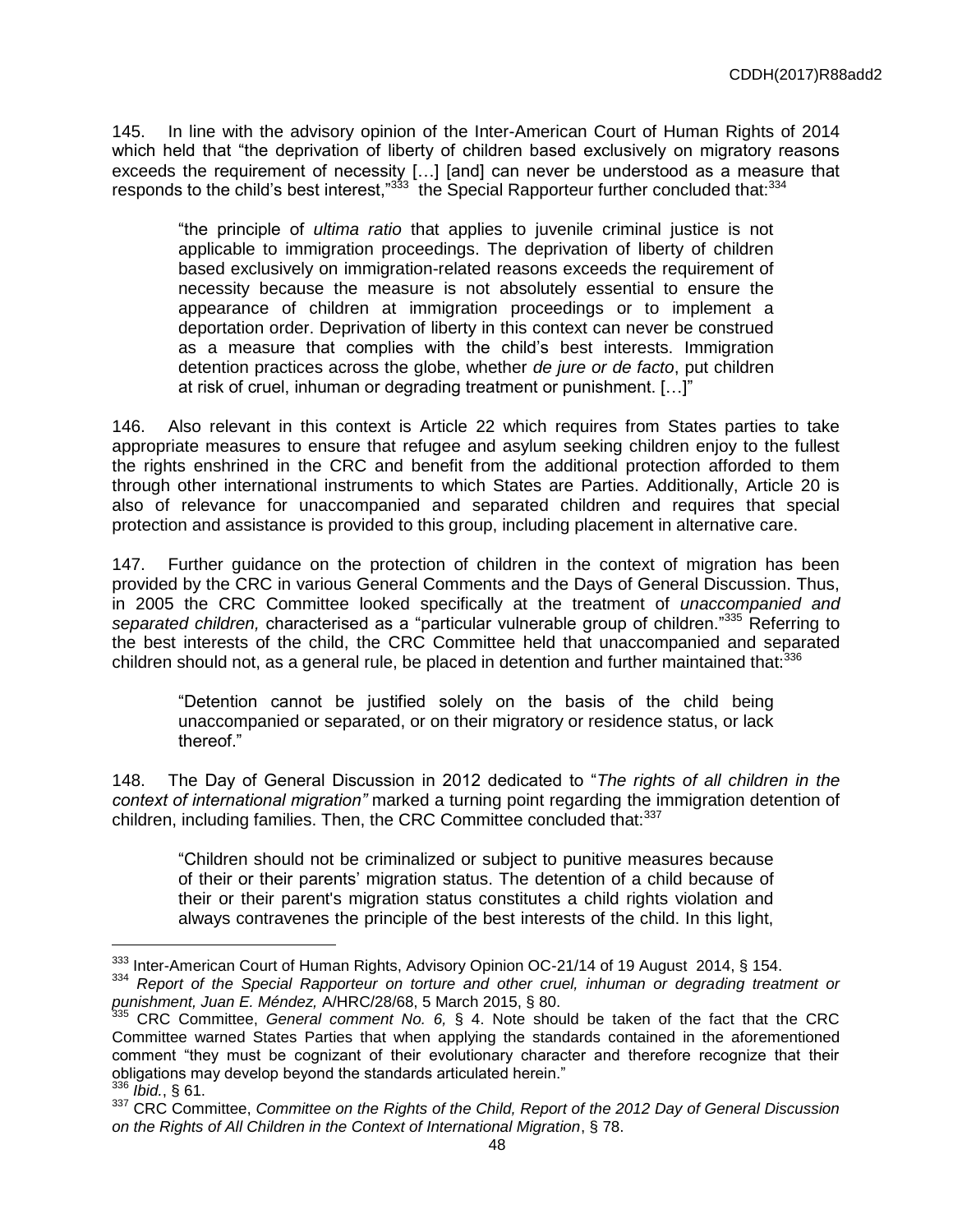States should expeditiously and completely cease the detention of children on the basis of their immigration status."

149. The position against the immigration detention of children has since then been regularly reaffirmed. For example, recently while referring to unaccompanied and separated adolescents, the CRC Committee called upon State Parties to prioritise the "assessment of protection needs over the determination of immigration status," to address their particular vulnerability and prohibit immigration-related detention.<sup>338</sup>

150. The unequivocal position against the immigration detention of children has been endorsed by various international and regional human rights bodies which have consistently held that children should not be detained for purposes of immigration enforcement or control.<sup>339</sup> UNHCR's latest position is that children should not be detained for immigration-related purposes, irrespective of their legal or migratory status or that of their parents, and that detention is never in their best interests.<sup>340</sup> Instead, appropriate care arrangements and alternatives to detention need to be in place to ensure adequate reception of children and their families. <sup>341</sup> The best interests of the child should be a primary consideration in every decision concerning them.

151. States have also recently committed to working towards ending the practice of detaining children for migration-related purposes.<sup>342</sup>

### *Maintenance of family unity*

 $\overline{a}$ 

152. The CRC provides that a child is never to be separated from his or her parents against his/her will unless it is in the best interests of the child and is in accordance with the applicable laws and procedures. $343$  Accordingly, when the best interests of the child warrant the maintenance of family unity, then the right to liberty is also applicable to that child's parents.<sup>344</sup> Rather than resorting to the immigration detention of children, the CRC Committee, together with other bodies, have called upon States to implement non**-**custodial, community**-**based

<sup>338</sup> CRC Committee, *General comment No. 20 (2016) on the implementation of the rights of the child during adolescence*, CRC/C/GC/20, 6 December 2016, § 77.

<sup>339</sup> See, Inter-Agency Working Group (IAWG) to End Child Immigration Detention, *Summary of normative standards and recommendations on ending child immigration detention*, August 2016.

<sup>340</sup> UNHCR, *UNHCR's position regarding the detention of refugee and migrant children in the migration context*, January 2017.

<sup>341</sup> See examples that have been compiled in UNHCR's *Options Paper 1: Options for governments on care arrangements and alternatives to detention for children and families* and *Options Paper 2 on Options for governments and open reception and alternatives to detention*. In the joint UNHCR/UNICEF Safe and Sound report, UNHCR noted that "detention has negative lasting effects. It undermines the human dignity of individuals and can cause unnecessary suffering and has potentially serious consequences for health and well-being. Detention of children is particularly serious due the devastating effect it may have on their physical, emotional and psychological development. Children should, in principle, not be detained." UNHCR, *Safe & Sound: what States can do to ensure respect for the best interests of unaccompanied and separated children in Europe*, October 2014

<sup>342</sup> General Assembly, *New York Declaration for Refugees and Migrants*, § 33.

<sup>&</sup>lt;sup>343</sup> CRC, Article 9 § 1. The CRC Committee has reminded State Parties that "parents" is analogous to "biological, adoptive or foster parents or, where applicable, the members of the extended family or community as provided for by local custom." CRC Committee, *General comment 14*, § 59.

<sup>344</sup> *Report of the Special Rapporteur on torture and other cruel, inhuman or degrading treatment or punishment,* Juan E. Méndez A/HRC/28/68, 5 March 2015, § 80.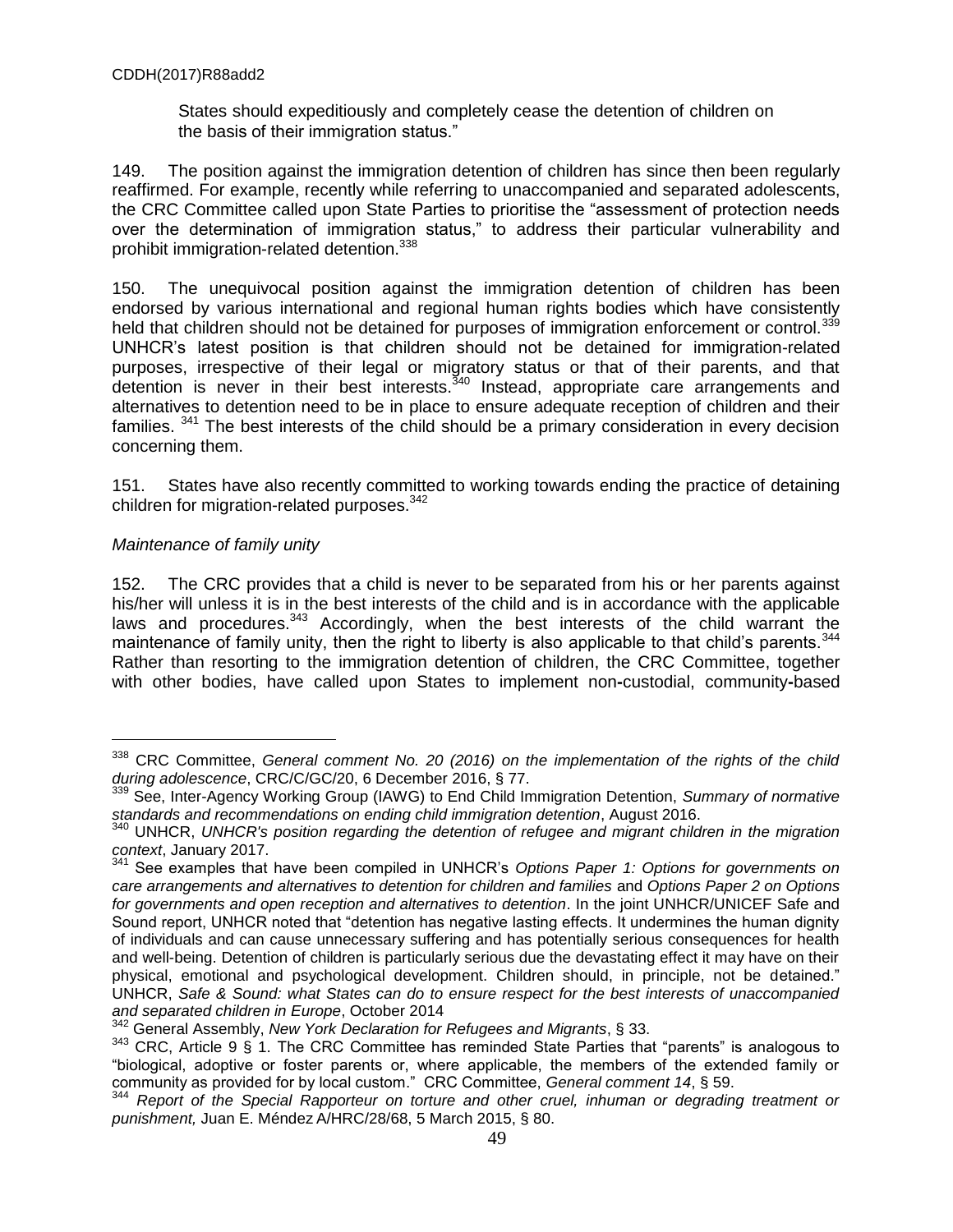alternatives to detention for the entire family, such as those found in the UN Guidelines for the Alternative Care of Children: 345

"To the greatest extent possible, and always using the least restrictive means necessary, States should adopt alternatives to detention that fulfil the best interests of the child, along with their rights to liberty and family life through legislation, policy and practices that allow children to remain with family members and/or guardians if they are present in the transit and/or destination countries and be accommodated as a family in non-custodial, communitybased contexts while their immigration status is being resolved."<sup>346</sup>

153. According to the EU Charter and the relevant EU secondary legislation, primary consideration should be given to the best interests of the child in all actions concerning them, as well as the right to family unity and family life.<sup>347</sup> Under EU law, the immigration detention of children is a measure of last resort, for the shortest period of time and after it has been established that alternative measures cannot be applied effectively prior to any resort to detention,<sup>348</sup> with a special provision for unaccompanied children to be detained "only in exceptional circumstances."<sup>349</sup> EU law provides for strict safeguards guaranteeing *a priori* best interests determination of children in the context of migration. The best interests of the child shall be a primary consideration in all actions concerning them. Hence, under EU law there should not be cases of detention against the best interests of the child. All efforts shall be made to release detained children seeking asylum and place them in accommodation suitable for minors.<sup>350</sup> Similarly, a heightened obligation exists for unaccompanied children asylum seekers whereby all efforts are to be made for their release "as soon as possible" and for them to "be provided with accommodation in institutions provided with personnel and facilities which take into account the needs of persons of their age. $1351$ 

154. The European Parliament has echoed the CRC Committee recommendation, calling on member States to "cease, completely and expeditiously, the detention of children on the basis of their immigration status, to protect children from violations as part of migration policies and

<sup>345</sup> General Assembly, *Guidelines for the Alternative Care of Children: resolution / adopted by the General Assembly*, A/RES/64/142, 24 February 2010.

<sup>346</sup> CRC Committee, *Committee on the Rights of the Child, Report of the 2012 Day of General Discussion on the Rights of All Children in the Context of International Migration*, 28 September 2012, § 79.

 $347$  EU Charter, Articles 7 and 24 § 2; Directive 2013/33/EU, Recital (9) and Article 23 §§ 1 and 2; Directive 2008/115/EC, Recital (22) and Article 5 (a) and (b), as well as Article 17 § 5; Regulation (EU) No 604/2013, Recitals (13) and (16), Article 6 §§ 1 and 3. See further, Directive 2011/95/EU of the European Parliament and of the Council of 13 December 2011 on standards for the qualification of third-country nationals or stateless persons as beneficiaries of international protection, for a uniform status for refugees or for persons eligible for subsidiary protection, and for the content of the protection granted (recast), 29 December 2011, L337/9, Recital (18), Article 20 § 5 and Article 23. On the best interest of the child see also, Directive 2013/32/EU of the European Parliament and of the Council of 26 June 2013 on common procedures for granting and withdrawing international protection (recast), 29 June 2013, L 180/60, Recital  $(33)$  and Article 25 § 6.<br> $348$  Directive 2013/23/E

Directive 2013/33/EU, Recital (15) and Articles 8 § 2 and 11 § 2; Directive 2008/115/EC, Recital (16), Article 15 § 1; Regulation (EU) No 604/2013, Recital (20) and Article 28 § 2.

<sup>349</sup> Directive 2013/33/EU, Article 11 § 3. Recently the European Commission encouraged EU member States to "ensure that a range of alternative care options for unaccompanied children, including foster/family-based care are provided.ˮ European Commission, *Communication from the Commission to the European Parliament and the Council, The protection of children in migration*,COM(2017) 211 final, 12 April 2017, p. 9.

*Ibid.*, Recital (15) and Articles 8 § 2 and 11 § 2.

<sup>351</sup> *Ibid*., Article 11 § 3.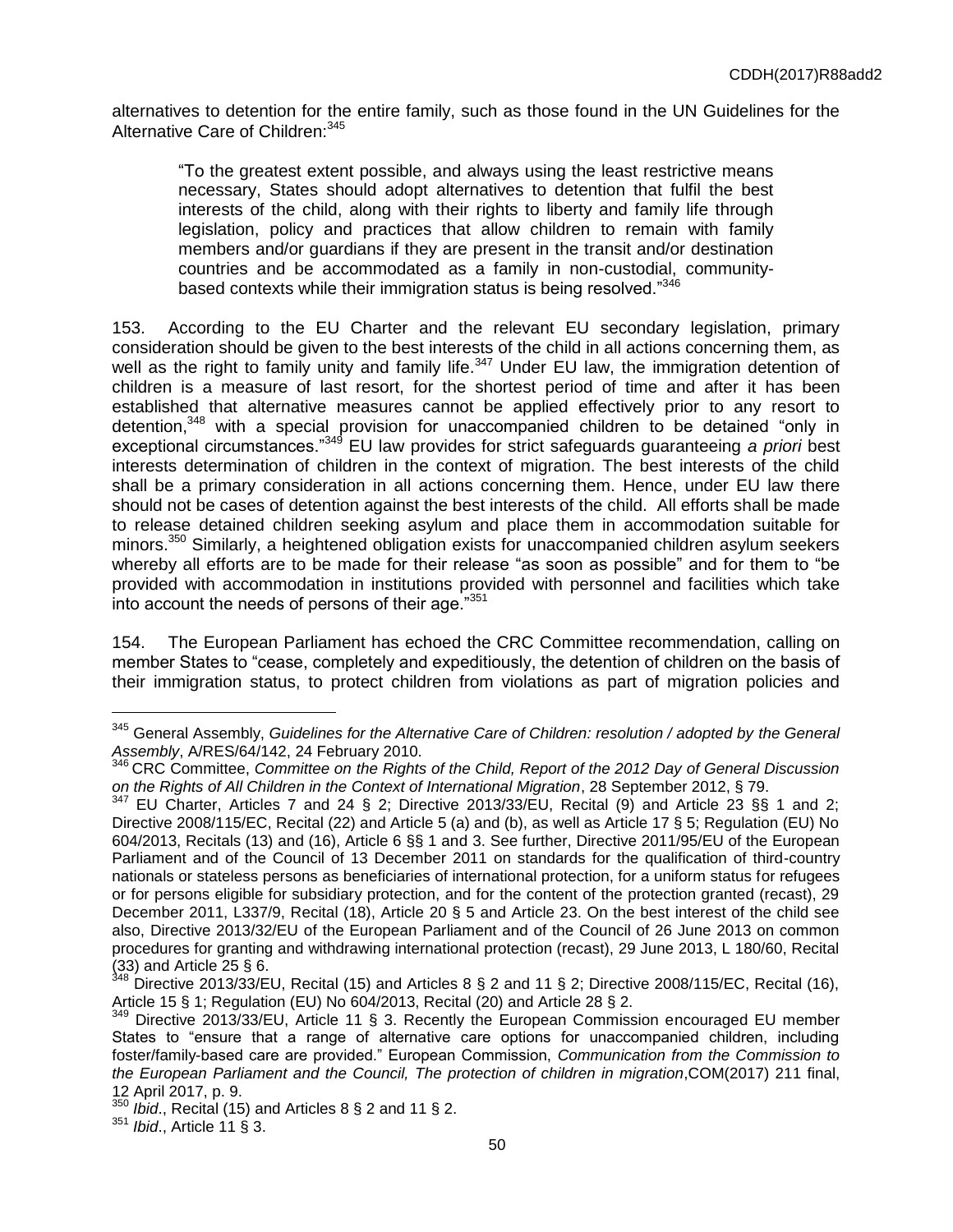procedures and to adopt alternatives to detention that allow children to remain with family members and/or guardians."<sup>352</sup>

### *Stateless persons*

155. In light of the complexities related to their status, including lack of identity and travel documents which in turn lead to lack of legal residence in any country, stateless persons are especially at risk of prolonged and repeated detention.<sup>353</sup> Lack of necessary immigration permits or being undocumented cannot, therefore, be used as a general justification for detention of stateless persons.<sup>354</sup> Similarly, the routine detention of persons seeking protection based on their statelessness is arbitrary. Particularly important in this context are appropriate statelessness determination procedures to ensure that stateless persons are properly identified.<sup>355</sup> According to the UNHCR, "identification of statelessness should be considered as part of the identification of other vulnerabilities."356 UNHCR has further clarified that although the 1954 Convention relating to the Status of Stateless Persons "does not prescribe any mechanism to identify stateless persons as such," it is implicit in the aforementioned Convention that "States must identify stateless persons within their jurisdictions so as to provide them appropriate treatment in order to comply with their Convention commitments."<sup>357</sup> Release of stateless persons in the community or referral to appropriate alternatives to detention should be the given priority.<sup>358</sup>

### *Survivors of torture or trauma*

156. Victims of trauma or torture and other serious physical, psychological or sexual violence require special attention and should in principle not be detained. Factors such as depression, anxiety, aggression, physical, psychological or other emotional consequences should be weighed when assessing the necessity to detain them.<sup>359</sup> Initial and periodic assessments of detainee's physical and mental health should be carried out due to the serious impact of detention.<sup>360</sup> Appropriate treatment needs to be provided,<sup>361</sup> and effective rehabilitation services and programmes that take into account the victim's culture, personality, history and background should be made accessible regardless of, *inter alia*, identity or status.<sup>36</sup>

# *Victims or potential victims of human trafficking*

157. Victims or potential victims of human trafficking should not, under any circumstances be detained punished or prosecuted for the illegality of their entry or residence, or for their

<sup>353</sup> UNHCR, *Handbook on Protection of Stateless Persons*, 30 June 2014, § 112.

<sup>&</sup>lt;sup>352</sup> European Parliament resolution of 4 February 2014 on undocumented women migrants in the European Union (2013/2115(INI)), 4 February 2014, § 29. See also, European Parliament resolution of 12 September 2013 on the situation of unaccompanied minors in the EU (2012/2263(INI)), § 13.

<sup>354</sup> *Ibid*.

<sup>355</sup> UNHCR, *Stateless Persons in Detention: A tool for their identification and enhanced protection*, June 2017, p. 7.

<sup>356</sup> *Ibid*., p. 4.

<sup>357</sup> UNHCR, *Handbook on Protection of Stateless Persons*, 30 June 2014, § 8.

<sup>358</sup> UNHCR, *Stateless Persons in Detention: A tool for their identification and enhanced protection*, June  $2017, p. 4.$ <sup>359</sup>

<sup>359</sup> UNHCR, *Detention Guidelines*, 2012, Guideline 9. 1, § 49.

<sup>360</sup> *Ibid.*, § 50.

<sup>361</sup> *Ibid.*

<sup>362</sup> Committee against Torture ("CATˮ), *General Comment No. 3 (2012) - Implementation of article 14 by States parties*, CAT/C/GC/3, 13 December 2012, § 15.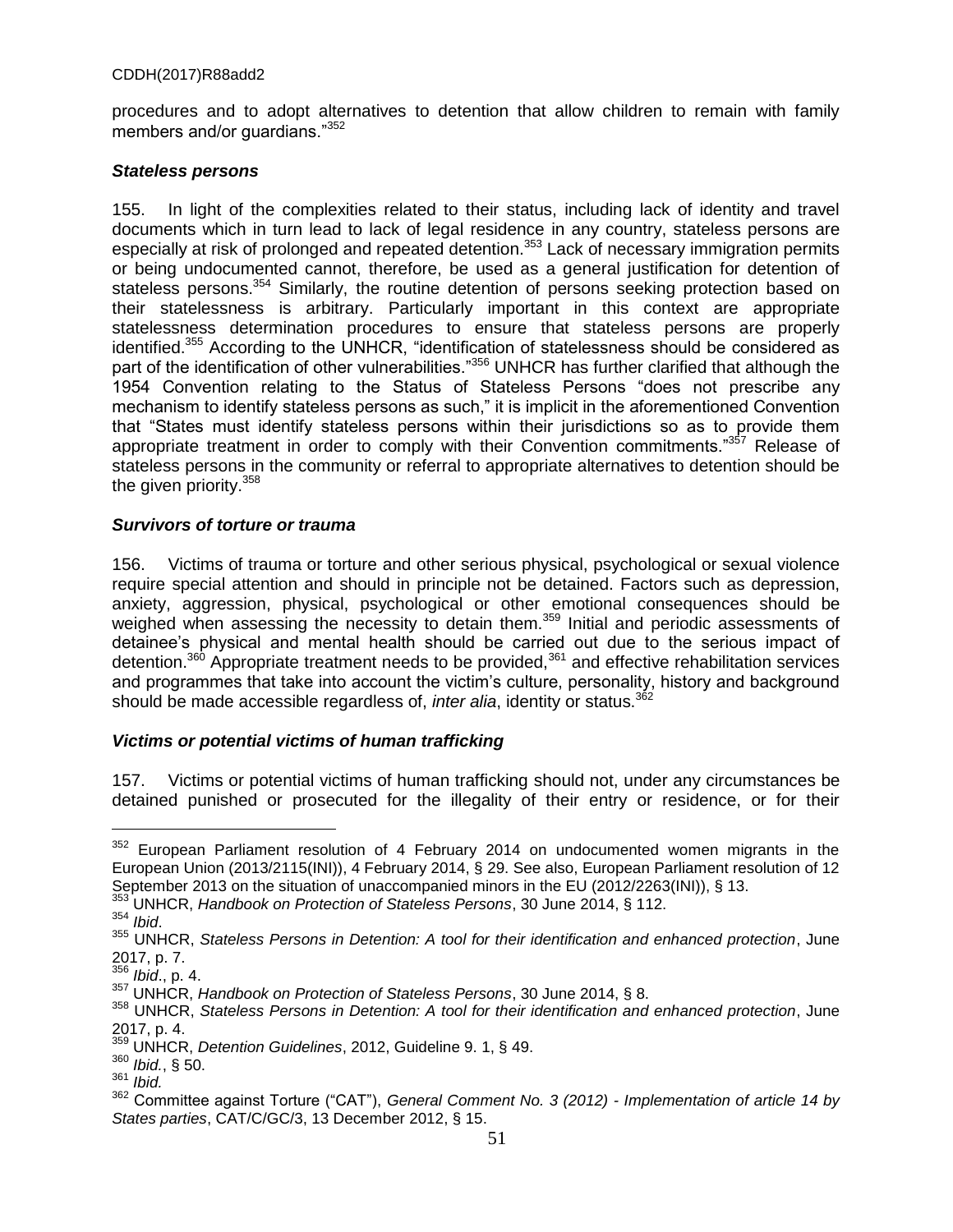involvement in unlawful activities as a direct consequence of their situation as trafficked persons. $363$  Appropriate protection and support should be provided to them,  $364$  including alternatives to detention such as safe houses and other care arrangements, especially for children.<sup>365</sup>

158. Under EU law, victims of human trafficking can be detained subject to provisions on special guarantees for vulnerable persons, but member States should protect them from prosecution or penalisation related to their involvement in criminal activities which they have been compelled to commit as a direct consequence of being subject to trafficking.<sup>366</sup> Member states also have an obligation to establish appropriate mechanisms to ensure the early identification of victims.<sup>367</sup> Special assistance and support, such as safe and appropriate accommodation, material assistance, necessary medical treatment, including psychological assistance, counselling and information, translation and interpretation should be provided to them.<sup>368</sup> A residence permit can be issued to persons who are victims of human trafficking or who have been the subject of an action to facilitate illegal immigration, who cooperate with the competent authorities.<sup>369</sup>

### *Persons with disabilities or other special needs*

159. The Convention on the Rights of Persons with Disabilities ("CRPD") prohibits the unlawful or arbitrary detention of a person with a disability and a person's disability must "in no case justify a deprivation of liberty."<sup>370</sup> Further, the Committee on the Rights of Persons with Disabilities ("CRPD Committee") has emphasised that restrictive detention of asylum seekers and migrants with disabilities is not in line with the CRPD and recommended that the EU issue guidelines to its agencies and member States in this regard.<sup>371</sup> Similarly, UNHCR has held that asylum seekers with long term physical, mental, intellectual and sensory impairments should, as a rule, not be detained. $372$  A swift and systematic identification and registration of such persons is needed to avoid arbitrary detention and alternatives tailored to their specific needs, such as telephone reporting, should be made available to them. $373$ 

<sup>&</sup>lt;sup>363</sup> Office of the United Nations High Commissioner for Human Rights ("OHCHR"), Recommended Principles and Guidelines on Human Rights and Human Trafficking, E/2002/68/Add.1, 20 May 2002, Guideline 2, § 6 and Guideline 4, § 5. See further, *Report of the Special Rapporteur on trafficking in persons, especially women and children*, A/HRC/32/41, 3 May 2016, §§ 64 (h) and 66 (d) (e); *Report of the Special Rapporteur on the human rights of migrants, François Crépeau*, A/HRC/20/24, 2 April 2012, § 72 (i).

<sup>364</sup> See, for example, Article 6 of the Palermo Protocol; OHCHR, Recommended Principles and Guidelines on Human Rights and Human Trafficking, E/2002/68/Add.1, Guideline 6.

<sup>365</sup> UNHCR, *Detention Guidelines*, 2012, Guideline 9. 5, § 62.

<sup>366</sup> Directive 2011/36/EU of the European Parliament and of the Council of 5 April 2011 on preventing and combating trafficking in human beings and protecting its victims, and replacing Council Framework Decision 2002/629/JHA, 15 April 2011, L 101/1, Recital (14) and Article 8.

<sup>367</sup> Directive 2011/36/EU, Article 11 § 4.

<sup>368</sup> *Ibid.*, Articles 11 §§ 1, 2 and 5.

<sup>&</sup>lt;sup>369</sup> Council Directive 2004/81/EC of 29 April 2004 on the residence permit issued to third-country nationals who are victims of trafficking in human beings or who have been the subject of an action to facilitate illegal immigration, who cooperate with the competent authorities, 6 August 2004, L 261/19.  $370$  CRPD, Article 14 § 1 (b).

<sup>371</sup> CRPD, Concluding observations European Union, CRPD/C/EU/CO/1, 2 October 2015, § 35.

<sup>372</sup> UNHCR, *Detention Guidelines*, 2012, Guideline 9.5, § 63.

<sup>373</sup> *Ibid.* See also UNHCR, *UNHCR and IDC (2016), Vulnerability Screening Tool - Identifying and addressing vulnerability: a tool for asylum and migration systems*, 2016.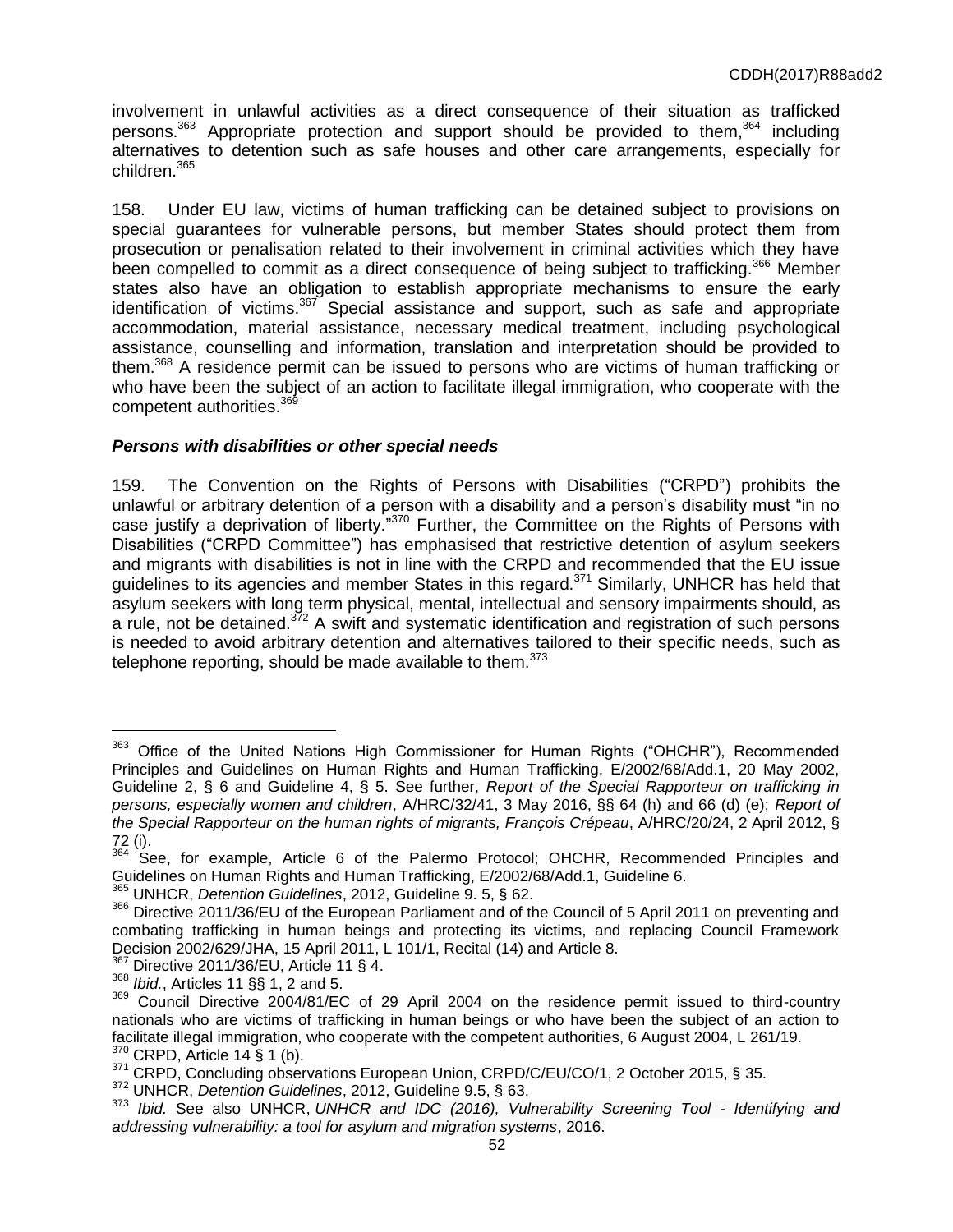# *Pregnant women and nursing mothers*

160. The Committee on the Elimination of Discrimination against Women ("CEDAW") and UNHCR have, among others, stressed that pregnant women and nursing mothers should not, as a general rule, be detained.<sup>374</sup> Alternative arrangements that take into account their particular needs, including safeguards against sexual and gender**-**based violence and exploitation should be applied instead.<sup>375</sup>

# *Elderly persons*

161. Alternative arrangements that take into account the particular circumstances of elderly persons, including their physical and mental well-being should be provided.<sup>376</sup>

# *LGBTI*

162. LGBTI people should be released from detention and referred to alternatives, when their security is not guaranteed in detention.<sup>377</sup>

# **2.5. Alternatives must always rely upon the least restrictive measure possible**

163. At the UN level, the CRC Committee, the UNHCR and the Special Rapporteur on the human rights of migrants have, *inter alia*, highlighted that when alternatives to immigration detention are applied in an individual case, the principle of minimum intervention must be respected and the least intrusive measure possible should be applied, based on an individualised assessment which takes into account the particular needs, vulnerabilities and circumstances of the person concerned.<sup>378</sup>

164. Similarly, according to the Special Rapporteur on the human rights of migrants when restrictions on personal liberty are deemed unavoidable, consistent with the principles of reasonableness, necessity, and proportionality, they should be considered along "a sliding scale of measures from least to most restrictive, allowing for an analysis of proportionality and necessity for every measure."<sup>379</sup>

165. In the EU context, the CJEU in its leading judgment *El Dridi*, further confirmed that Directive 2008/115/EC establishes an "order in which the various, successive stages" of the removal procedure are to take place.<sup>380</sup> This order is congruous with a "gradation which goes from the measure which allows the person concerned the most liberty [...] to measures which

<sup>374</sup> CEDAW, *General recommendation No. 32 on the gender-related dimensions of refugee status, asylum, nationality and statelessness of women,* 14 November 2014, CEDAW/C/GC/32, § 34; UNHCR, *Detention Guidelines*, 2012, Guideline 9.3, § 58. See also, *Report of the Special Rapporteur on the human rights of migrants, François Crépeau,* A/HRC/20/24, § 72 (g).

<sup>375</sup> UNHCR, *Detention Guidelines*, 2012, Guideline 9. 3, § 58.

<sup>376</sup> *Ibid.*, Guideline 9.6, § 64.

<sup>377</sup> *Ibid*., Guideline 9.7, § 65.

<sup>378</sup> *Report of the Special Rapporteur on the human rights of migrants, Jorge Bustamante*, A/65/222, 4 August 2010, §§ 92 (a) and 95; CRC Committee, *Report of the 2012 Day of General Discussion on the Rights of All Children in the Context of International Migration*, § 79; UNHCR, *Detention Guidelines*, 2012, Guideline 4.3, § 39.

<sup>379</sup> *Report of the Special Rapporteur on the human rights of migrants, François Crépeau,* A/HRC/20/24, 2 April 2012, §§ 53 and 73.

<sup>380</sup> Judgment of 28 April 2011, C-61/11 PPU, EU:C:2011:268, § 34.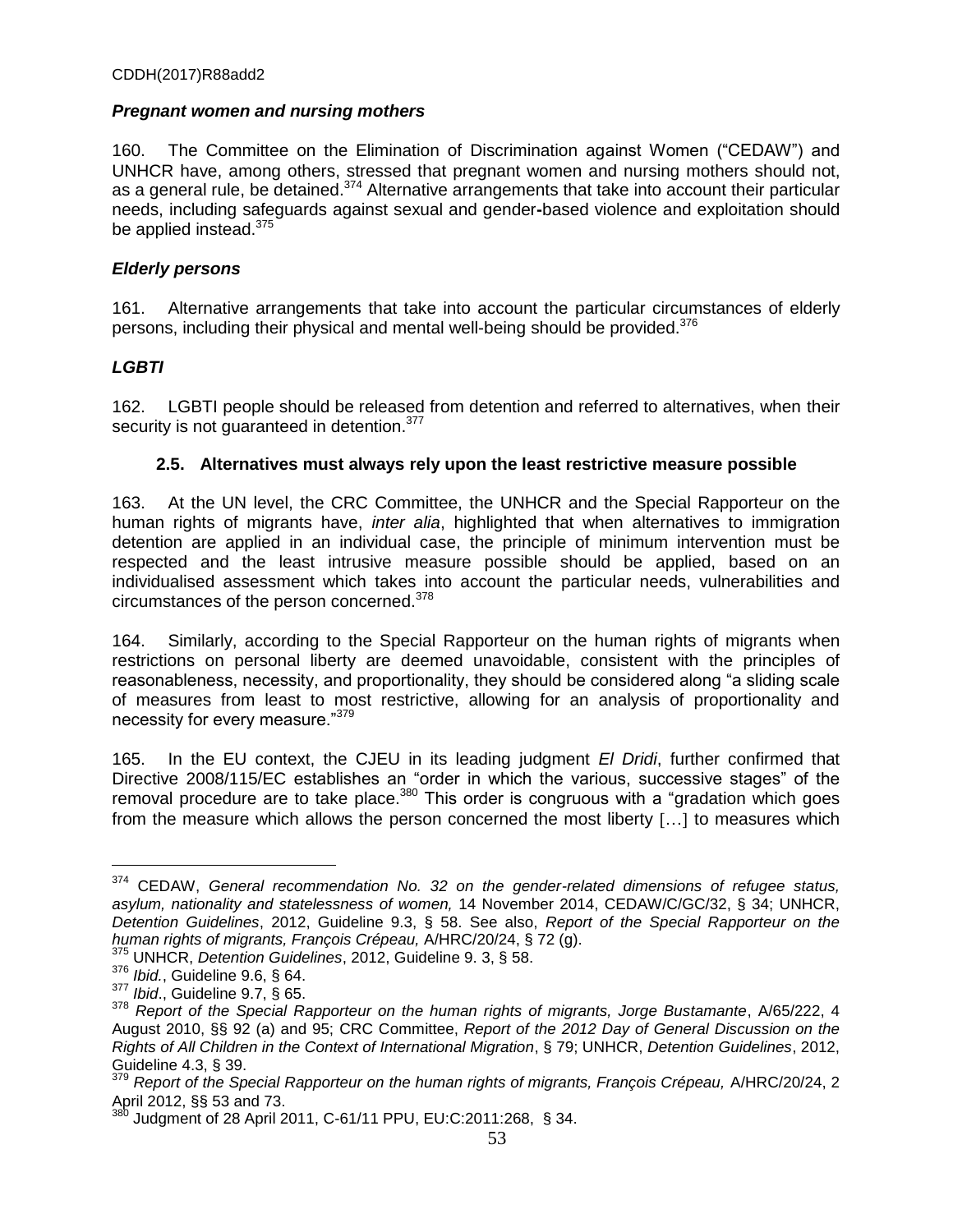restrict that liberty the most."<sup>381</sup> Therefore, member States are required to use "the least coercive measure possible" based on an individual assessment in each case. It is essential that the principle of proportionality is observed throughout the stages of the return procedure.<sup>382</sup>

166. The UNHCR has further clarified that the level and appropriateness of any community placement (as an alternative to detention) should "balance the circumstances of the individual with the risks to the community."<sup>383</sup> Further, the individual and/or his/her family should be matched to an appropriate community as part of the assessment of alternatives to detention as well as the required level and availability of support services.<sup>384</sup> Finally, persons subject to restrictions or conditions on their personal liberty in the context of alternatives to detention should receive information on the conditions governing the application of such alternatives, including their obligations and rights as well as the consequences of non-compliance.<sup>385</sup> Detention should not be automatically imposed following a failure of an alternative measure.<sup>386</sup>

### **2.6. Alternatives must never amount to deprivation of liberty or arbitrary restrictions on liberty of movement**

167. Both the UNHCR and the Special Rapporteur on the human rights of migrants have emphasised that alternatives *to* detention should never become alternatives *forms of* detention nor alternatives to unconditional release.<sup>387</sup> This is especially important in the context of restrictions or conditions-based alternatives, as some restrictions on liberty of movement, either by themselves or in combination with other measures, may either amount to arbitrary restrictions on freedom of movement or to an arbitrary deprivation of liberty.

# **2.7. Alternatives must be established in law and subject to judicial review**

168. The UNHCR has emphasised that alternatives for asylum seekers should both be available in practice, and properly governed by laws and regulations to avoid the arbitrary imposition of restrictions on liberty or freedom of movement.<sup>388</sup> Legal regulations should specify the types of alternatives available, the criteria for their use as well as the authorities responsible for their implementation and enforcement.<sup>389</sup> The Special Rapporteur on the human rights of migrants has similarly emphasised that States should provide for a presumption in favour of liberty in national legislation<sup>390</sup> and ensure that a broad range<sup>391</sup> of human rights-based<sup>392</sup> alternatives is available and established in law.

<sup>381</sup> *Ibid.*, § 41.

<sup>382</sup> *Ibid.*, §§ 41-43.

<sup>383</sup> UNHCR, *Detention Guidelines*, 2012, Guideline 4, § 20.

<sup>384</sup> *Ibid.*

<sup>385</sup> *Report of the Special Rapporteur on the human rights of migrants, François Crépeau*, A/HRC/20/24, 2 April 2012, § 66.

Ibid., § 55. See, by analogy, UN Standard Minimum Rules on Non-Custodial Measures ("Tokyo Rules"), rule 14.3.

<sup>387</sup> UNHCR, *Detention Guidelines*, 2012, Guideline 4.3, § 38; *Report of the Special Rapporteur on the human rights of migrants, François Crépeau,* A/HRC/20/24, 2 April 2012, § 73; *Report of the Working Group on Arbitrary Detention*, A/HRC/13/30, 18 January 2010, § 65. See further, O. Field and A. Edwards, *Alternatives to Detention of Asylum-Seekers and Refugees*, UNHCR Legal and Protection Policy Research Series, POLAS/2006/03, April 2006, §13.

<sup>388</sup> UNHCR, *Detention Guidelines*, 2012, Guideline 4.3, § 36.

<sup>389</sup> *Ibid*.; see also by analogy Tokyo Rules, rule 10.2.

<sup>390</sup> *Report of the Special Rapporteur on the human rights of migrants, François Crépeau*, A/HRC/20/24, 2 April 2012,  $\frac{8}{9}$  68.

<sup>391</sup> *Report of the Special Rapporteur on the human rights of migrants, Jorge Bustamante*, A/65/222, 4 August 2010, § 94.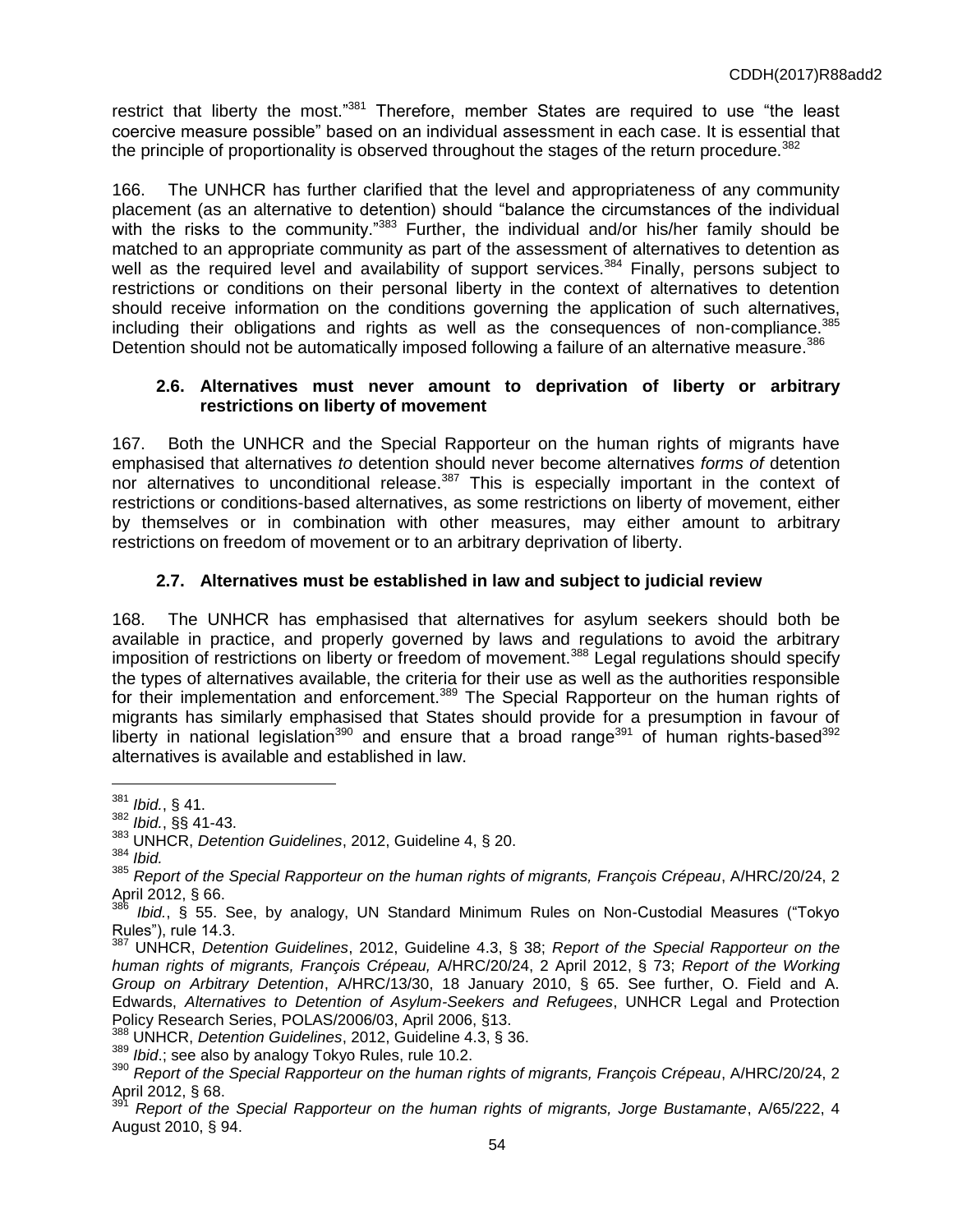169. Both the UNHCR and the Special Rapporteur on the human rights of migrants have maintained that alternatives which impose restrictions on personal liberty or freedom of movement should be reviewed regularly in individual cases by an independent body or other competent authority to ensure their on-going necessity and proportionality.<sup>393</sup> Additionally, individuals subject to restrictions on liberty or freedom of movement should have the possibility to challenge these restrictions before a judicial or other competent and independent authority with timely access to effective complaint mechanisms and remedies.<sup>394</sup>

170. Under Directive 2013/33/EU, EU member States have the obligation to establish rules on alternatives to detention in national law for asylum seekers.<sup>395</sup> As regards persons in return procedures, it is arguable that a combined reading of Recital (16) and Article 15 § 1 of Directive 2008/115/EC requires each member State to provide in its national legislation for alternatives to detention.<sup>396</sup>

### **2.8. Alternatives must ensure human dignity and respect for other fundamental rights**

171. When persons are detained or benefit from alternatives to detention they remain holders of other human rights. Applying alternatives to detention is an important step in reducing the risk of their other rights being violated. However, the UNHCR and the Special Rapporteur on the human rights of migrants, among others, as well as civil society organisations in the field have acknowledged that lack of effective access to fundamental rights, including adequate material support and accommodation, in the context of alternatives to detention, can lead to marginalisation or destitution, and undermine the effectiveness of alternative measures.<sup>397</sup>

172. Recently the Committee on Economic, Social and Cultural Rights ("CESCR") reiterated that all persons, irrespective of nationality or legal status, should benefit from the "essential minimum content of each right" enshrined in the Covenant on the Economic, Social and Cultural Rights ("ICESCR") in all circumstances.<sup>398</sup> These include (but are not limited to) the right to an adequate standard of living i.e. food, water, clothing and housing, as well as the enjoyment of the highest attainable standard of physical and mental health, including access to preventive,<br>curative and palliative health services.<sup>399</sup> essential drugs. and education.<sup>400</sup> The curative and palliative health services,<sup>399</sup> essential drugs, and

<sup>399</sup> *Ibid.*, §§ 9 and 12.

 $\overline{a}$ 

<sup>400</sup> *Ibid.*, §§ 6 and 9.

<sup>392</sup>*Ibid.*; *Report of the Special Rapporteur on the human rights of migrants, François Crépeau*, A/HRC/20/24, 2 April 2012, § 73.

<sup>393</sup> UNHCR, *Detention Guidelines*, 2012, Guideline 4.3, § 37; *Report of the Special Rapporteur on the human rights of migrants, Jorge Bustamante,* A/65/222, 4 August 2010, § 92 (b).

<sup>394</sup> UNHCR, *Detention Guidelines*, 2012, Guideline 4.3, § 37; *Report of the Special Rapporteur on the human rights of migrants, François Crépeau,* A/HRC/20/24, 2 April 2012, § 55.

 $395$  Directive 2013/33/EU, Article 8 § 4.

<sup>396</sup> European Commission, *Annex to the Commission Recommendation establishing a common "Return Handbook" to be used by Member States' competent authorities when carrying out return related tasks,*  C(2017) 6505, Brussels, 27 September 2017, p. 67.

<sup>397</sup> UNHCR, *Detention Guidelines*, 2012, Guideline 4.3, § 41; *Report of the Special Rapporteur on the human rights of migrants, François Crépeau,* A/HRC/20/24, 2 April 2012, § 66; Jesuit Refugee Service ("JRS"), Alternatives to Detention of Asylum Seekers, Working paper, October 2008, p. 7.

<sup>398</sup> Committee on Economic, Social and Cultural Rights ("CESCRˮ), *Duties of States towards refugees and migrants under the International Covenant on Economic, Social and Cultural Rights,* E/C.12/2017/1, 13 March 2017, § 9.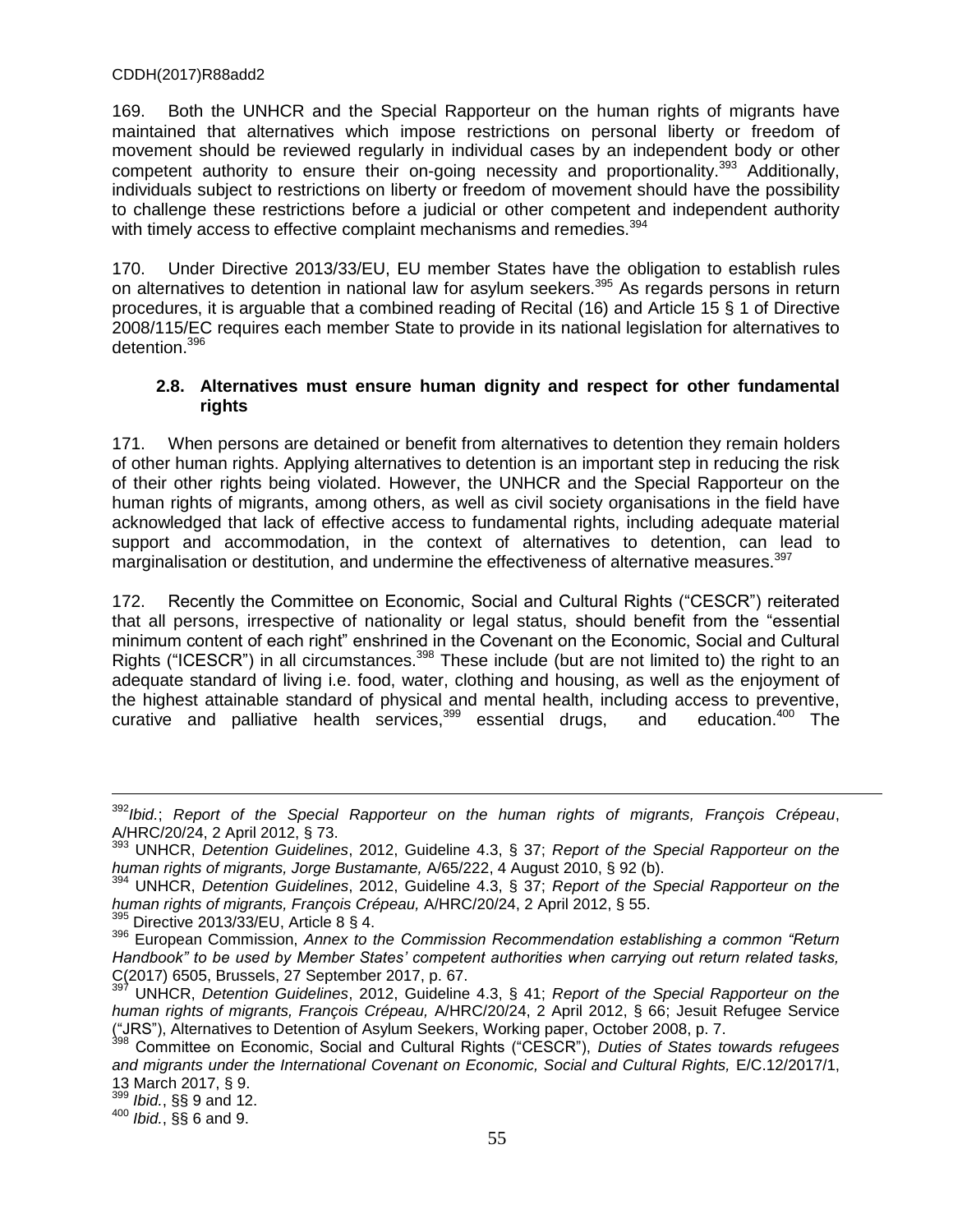aforementioned have also been supported by, among others, the Special Rapporteur on the human rights of migrants.<sup>401</sup>

173. In the EU context, Article 1 of the EU Charter guarantees the right to dignity which is contemplated in EU secondary legislation.<sup>402</sup> Article 3 provides for the right to the physical and mental integrity of the person. Article 4 prohibits torture or inhuman or degrading treatment or punishment.

174. As in the case of *M.S.S. v. Belgium and Greece*, the obligations incumbent upon member States in their implementation of EU law to ensure that reception conditions do not amount to inhuman and degrading treatment or punishment were highlighted by the CJEU in *N.S.* The CJEU held that member States cannot transfer an applicant in a Dublin situation to another member State: 403

"where they cannot be unaware that systemic deficiencies in the asylum procedure and in the reception conditions of asylum seekers in that Member State amount to substantial grounds for believing that the asylum seeker would face a real risk of being subjected to inhuman or degrading treatment within the meaning of Article 4 of the Charter."

175. With regard to asylum seekers, EU law requires that member States provide information on any established benefits and obligations with which applicants must comply relating to reception conditions, as well as information on any organisations or group of persons that provide legal assistance and organisations that might assist or inform them about available reception conditions, including health care.<sup>404</sup> Further, EU law compels member States to make available to asylum seekers and other persons in need of international protection "material reception conditions" and provide "an adequate standard of living [...] which quarantees their subsistence and protects their physical and mental health." 405

176. In *Saciri*, the CJEU held that, firstly, in light of Article 1 of the EU Charter, the provision of material reception conditions must be immediate upon making an application for asylum even if the asylum seeker is in a Dublin situation;<sup>406</sup> secondly, where material reception conditions are provided to an asylum seeker in the form of financial allowances, these must be such as to ensure a dignified standard of living, adequate for their health, "capable of ensuring their subsistence by enabling them to obtain housing, if necessary, on the private rental market," and to maintain family unity;<sup>407</sup> and thirdly, where material reception conditions are provided through the bodies of the general public assistance system, those bodies are required to meet the standards set out in Directive 2013/33/EU, with no derogations from those standards on account

<sup>401</sup> *Report of the Special Rapporteur on the human rights of migrants, François Crépeau,* A/HRC/20/24, 2 April 2012, § 66.

<sup>402</sup> Directive 2013/33/EU, Recital (35); Directive 2013/32/EU, Recital (60); Directive 2011/95/EU, Recital (16); Directive 2008/115/EC, Recital (24).<br><sup>403</sup> ludament of City T

<sup>403</sup> Judgment of 21 December 2011, Grand Chamber, Joined cases C-411/10 and C-493/10, *N.S. and Others*, EU:C:2011:865, § 94.

 $404$  Directive 2013/33/EU, Article 5 § 1. See, in relation to the inadequacy of the information given and in light of the inadequacy of that information, it was not on the applicant to improve his situation: *M.S.S. v. Belgium and Greece* [GC], § 257.

 $405$  Directive 2013/33/EU, Article 17 § 2.

<sup>406</sup> Judgment of 27 February 2014, *Saciri and Others*, C-79/13, EU:C:2014:103, § 35. See further in relation to the application of Directive 2013/33/EU to those in a Dublin situation: Judgment of 27 September 2012, *Cimade and GISTI*, C-179/11, EU:C:2012:594.

<sup>407</sup> *Saciri and Others*, § 46.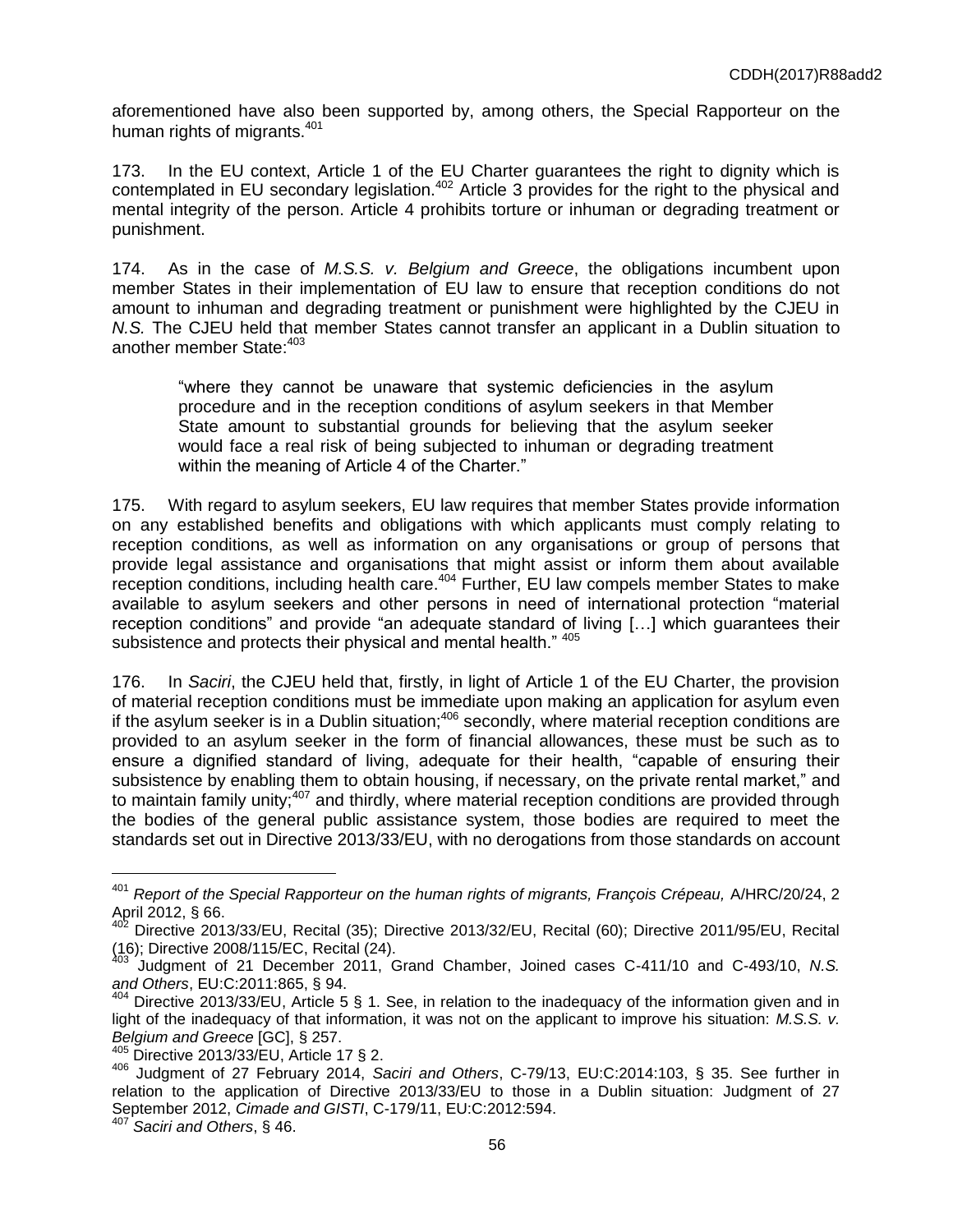of overcrowding of the reception systems.<sup>408</sup> Entitlement to adequate reception conditions applies also to those in a Dublin situation.<sup>409</sup>

177. Specific modalities for material reception conditions are provided for in the case of asylum seekers,<sup>410</sup> including in premises used for housing applicants during an examination of their application and in accommodation centres which guarantee an adequate standard of living.<sup>411</sup> Amongst other obligations, member States are obliged under EU law to take appropriate measures to prevent assault and gender-based violence (including sexual assault and harassment), as well as to take into consideration gender and age-specific concerns and the situation of vulnerable persons. Provision is made for the schooling and education of children, $412$  and the possibility to allow applicants to access vocational training.  $413$ 

178. Under Directive 2008/115/EC, persons in return procedures are entitled to emergency health care and essential treatment of illness.<sup>414</sup> Member States are, simultaneously, obliged to ensure the dignity of persons in return procedures consistent with their obligations under Article 1 of the EU Charter.<sup>415</sup>

# **III. PRACTICAL ASPECTS: EFFECTIVE ALTERNATIVES TO IMMIGRATION DETENTION**

# **1. Essential elements of effectiveness**

179. Although the need for alternatives to immigration detention has been consistently emphasised by the Council of Europe, the EU, and UN experts and treaty bodies, there remains limited guidance on how to *effectively* develop and implement such alternatives to immigration detention.

180. However, there have been at least four seminal global studies on alternatives to immigration detention seeking to identify what can be called "essential elements" of effective alternatives in terms of cost, compliance, and respect for individual rights and well-being.<sup>416</sup> In

<sup>408</sup> *Ibid.*, §§ 49-51.

<sup>409</sup> *Cimade and GISTI*.

<sup>&</sup>lt;sup>410</sup> Directive 2013/33/EU, Article 18.<br><sup>411</sup> Ibid. Article 18.8.1. See in the sea

<sup>&</sup>lt;sup>411</sup> *Ibid.*, Article 18 § 1. See in the context of Article 18 § 3 and § 14.<br><sup>412</sup> Ibid. Article 14.

Ibid., Article 14.

<sup>413</sup> *Ibid.*, Article 16.

<sup>414</sup> Directive 2008/115/EC, Article 14 § 1 (b).

<sup>415</sup> *Ibid.*, Recital (24).

<sup>416</sup> a) In 2002, UNHCR commissioned global research into the use of alternatives to detention for asylum seekers and refugees. See, O. Field and A. Edwards, *Alternatives to Detention of Asylum-Seekers and Refugees*, 2006.

b) Later, the IDC and the UNHCR undertook additional global comparative research on alternatives to immigration detention which were both published in 2011. See, IDC, *There are Alternatives: A handbook for preventing unnecessary immigration detention*, 13 May 2011; and A. Edwards, *Back to Basics: The Right to Liberty and Security of Person and 'Alternatives to Detention of Refugees,' Asylum-Seekers, Stateless Persons and Other Migrants*, UNHCR Legal and Protection Policy Research Series, PPLA/2011/01.Rev.1, April 2011. These researches contributed to the first Global Roundtable on Alternatives to Detention.

c) In 2013, a comparative study looking at programmes in Canada and Switzerland was also commissioned by the UNHCR. See, C. Costello and E. Kaytaz, *Building Empirical Research into Alternatives to Detention*, 2013.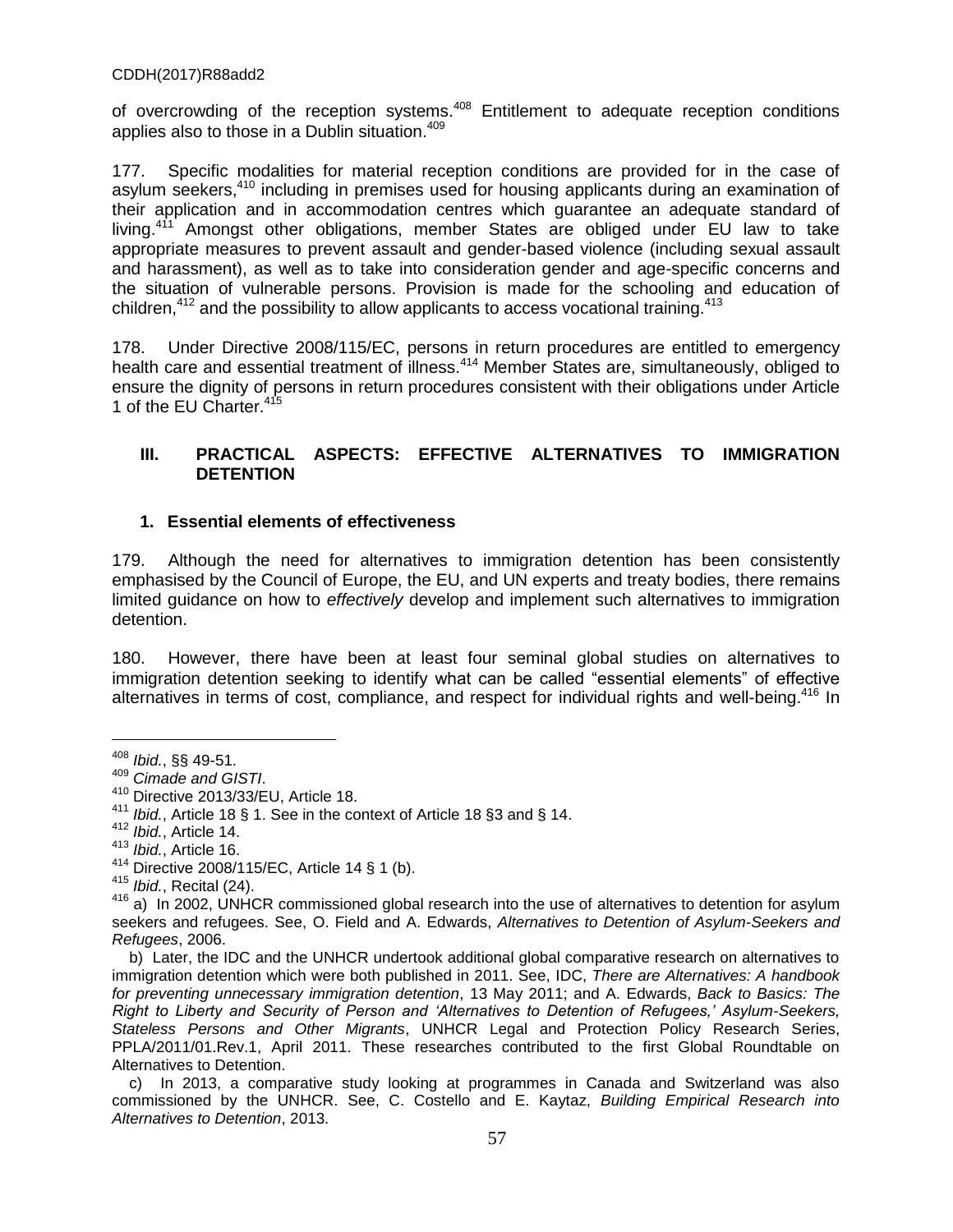addition to this global comparative research, there have also been a number of regional European studies of alternatives to immigration detention, mostly attempting to document the various alternative practices in use in European member States.<sup>417</sup> Overall, there is a broad consensus to evaluate the effectiveness of alternatives to detention based on the following three criteria:<sup>418</sup>

- i. Ensuring compliance with immigration procedures, including:
	- Prompt and fair case resolution
	- Facilitating voluntary and enforced returns
	- Reducing absconding
	- Minimising any risks of offending during immigration processes;
- ii. Respecting human rights and meeting basic needs;
- iii. Promoting cost-effectiveness.

 $\overline{a}$ 

181. These criteria should not be considered in isolation from one another but rather as mutually supportive. The legitimate aim of States to ensure compliance with immigration procedures is clearly a fundamental part of the effectiveness of alternatives. Without this crucial element, alternatives cannot be deemed effective. Similarly, States are more likely to implement alternatives on the scale necessary if they can be shown to meet their legitimate objectives in a cost-effective way. This section will explore some of the key processes, approaches and procedures by which the objective of compliance can be met through alternatives to detention, as evidenced by research.

182. In seeking to identify the essential elements of effective alternatives to immigration detention, the key findings are remarkably similar across the existing studies, and appear consistent whether looking to develop alternatives in the context of arrival, during processing of migration or asylum claims, or to facilitate safe and dignified return. Due to this noteworthy

d) From 2011 to 2015, the IDC undertook an additional programme of global research to better identify and describe the various models of alternatives to immigration detention. See, IDC, *There are Alternative,*  2015.

<sup>417</sup> See, for example, A. Bloomfield, E. Tsourdi and J. Pétin, *Alternatives to Immigration and Asylum Detention in the EU*, Odysseus Network, January 2015; European Agency for Fundamental Rights ("FRAˮ), "Alternatives to detention for asylum seekers and people in return procedures," October 2015; European Migration Network ("EMN"), Synthesis Report – The Use of Detention and Alternatives to *Detention in the Context of Immigration Policies*, November 2014; JRS, *From Deprivation to Liberty: Alternatives to detention in Belgium, Germany and the United Kingdom*, December 2011; FRA, *Detention of third country nationals in return procedures*, 30 November 2010; European Council on Refugees and Exiles ("ECREˮ), *Research Paper on Alternatives to Detention; Practical Alternatives to the Administrative Detention of Asylum Seekers and Rejected Asylum Seekers*, September 1997.

 $418$  This formulation adapts to that of the EMN study, which defined effectiveness as "(i) reaching prompt and fair decisions on the immigration status of applications for international protection as well as persons subject to return; (ii) maximising cost-effectiveness; (iii) ensuring respect for fundamental rights; and (iv) reducing the risk of absconding." EMN, Synthesis Report, November 2014, p. 36; IDC has identified effectiveness as "reduc[ing] the use of detention… costs, compliance rates, effective and timely case resolution… uphold[ing] health, wellbeing and human rights.ˮ IDC, *There are Alternatives*, 2015, p. 9. The 2006 global research commissioned by the UNHCR refers to effectiveness exclusively in terms of State priorities of "preventing absconding and/or improving compliance with asylum procedures." O. Field and A. Edwards, *Alternatives to Detention of Asylum-Seekers and Refugees*, 2006, p. 45. The 2011 study commissioned by the UNHCR highlights differing perspectives on the concept, identifying rates of absconding and return as priorities for governments and release from detention for human rights groups, whilst emphasising human rights concerns. A. Edwards, *Back to Basics*, 2011, footnote 323, p. 52.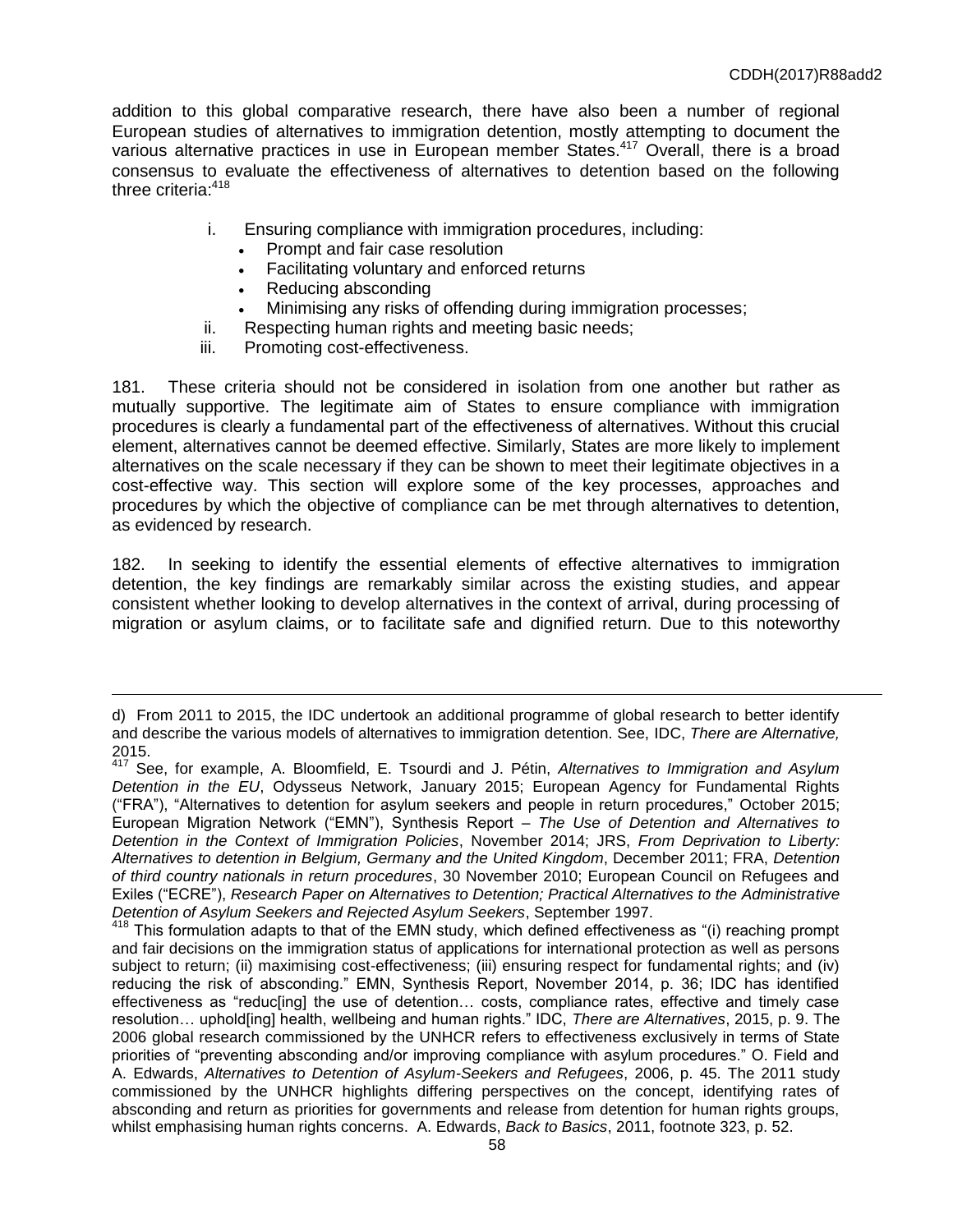similarity, each of the essential elements will be discussed in greater detail below, but in brief, effective alternative programmes: 419

- **Understand the individual circumstances and use screening and assessment to make** informed decisions about management and placement options;
- Ensure individuals are well**-**informed and provide clear, concise and accessible information about their rights, duties, and consequences of non**-**compliance;
- **Provide meaningful access to legal advice and support from the beginning and** continuing throughout relevant asylum or migration procedures;
- **Build trust and respect through a spirit of fairness and cooperation, rather than an** exclusive focus on control or punishment;
- Support individuals through personalised case management services;
- Safeguard the dignity and fundamental rights of individuals, ensuring that basic needs can be met.

# **1.1. Screening and assessment**

183. Screening and assessment procedures are considered "fundamental" elements of effective alternatives to immigration detention<sup>420</sup> because they assist decision makers in understanding the individual circumstances of each person for whom alternatives to detention are being considered. Thus, they help authorities to make informed decisions about the most appropriate management and placement options.

184. Screening and assessment consist of two different but mutually supportive procedures. Screening is the process of obtaining basic information such as an individual's identity, nationality, asylum or migration status, health status, or any particular vulnerability indicators.<sup>421</sup> Assessment involves a more in-depth evaluation of an individual's particular circumstances, including risks, needs or vulnerability factors identified during screening. It is used to evaluate the appropriate solutions to respond to these needs. $422$ 

185. It is important that screening occurs at a very early stage, and especially before detention, whether at the border or upon identification within the territory.<sup>423</sup> Assessment may occur at the same time as screening or at a later stage, and should continue at regular intervals throughout the asylum or migration process, including during detention.<sup>424</sup> Additionally, identification of possible international protection needs and effective mechanisms of referral to asylum procedures, including from within detention facilities, needs to be ensured. Screening and assessment procedures should be as transparent and structured as possible and properly monitored, to reduce the risk of arbitrary detention or arbitrary restrictions on freedom of movement.<sup>425</sup>

<sup>&</sup>lt;sup>419</sup> While many of the cited regional and global comparative studies came up with their own lists of "essential elements" of successful alternatives, the list provided here seeks to consolidate and synthesise they key elements from across each of these studies.

<sup>&</sup>lt;sup>420</sup> UNHCR, Second Global Roundtable on Reception and Alternatives to Detention, Toronto, Canada, 20-22 April 2015, Summary of deliberations, § 5; Executive Committee of the High Commissioner's Programme, Alternatives to detention, 3 June 201 5, § 3.

<sup>421</sup> IDC, *There are Alternatives*, 2015, p. 36.

<sup>422</sup> *Ibid.*

<sup>423</sup> UNHCR, Second Global Roundtable on Reception and Alternatives to Detention, Toronto, Canada, 20-22 April 2015, Summary of deliberations, § 6.

*Ibid.*, § 10.

<sup>425</sup> *Ibid.*, § 11.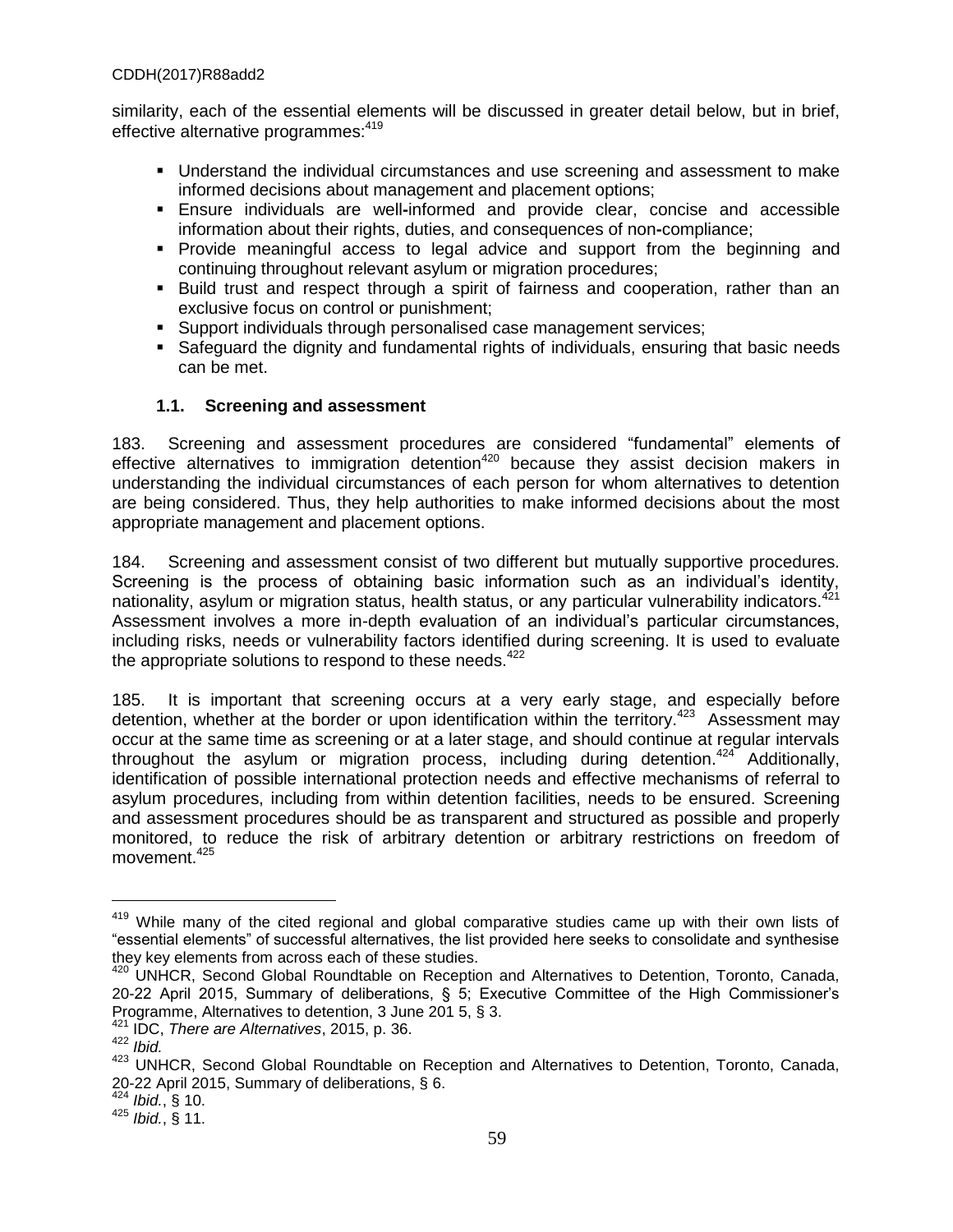186. Successful screening and assessment systems approach migrants as a highly diverse population with different needs and motivations, requiring individually tailored responses. This requires *a range of placement and support options* that correspond to individual profiles and particular circumstances.<sup>426</sup>

# **1.2. Access to information**

187. One of the essential elements for ensuring effective alternatives to immigration detention is the provision of clear, concise and accessible information about an individual's rights and duties, including any consequences for non-compliance. Doing so not only enhances trust in the system<sup>427</sup> but maximises understanding both on the part of the person concerned and by the authorities assessing their migration or asylum case, thus raising the quality of decisions, including fewer decisions being overturned on appeal.<sup>428</sup>

188. Accurate information provision reduces the rate of absconding and facilitates a more cooperative return process. $429$  Individuals are naturally in a better position to comply with migration authorities if they understand their legal position, the judicial and bureaucratic procedures in which they are engaged, and the potential options they may have.<sup>430</sup> Migration officials themselves have noted that this contributes to increased appearance rates and helps to combat misinformation that may have been provided by smugglers or other unscrupulous individuals during the migration journey.<sup>431</sup>

189. For individuals to truly be well-informed, information should be provided *in multiple formats and in a manner that is easily accessible*. This includes ensuring that information is provided both written and orally in a language the individual understands, and that officials check to ensure that the information was understood.<sup>432</sup> It may require – free of charge if necessary – the provision of *translators or interpreters*. Translated written materials and the provision of qualified interpreters have been noted not only to improve communication with those going through asylum or migration procedures, but to improve the communication between lawyers, caseworkers and immigration officials working on the case.<sup>433</sup>

190. Information on an individual's rights, duties and consequences for non-compliance should also be provided from the very beginning of the asylum or migration process, with a focus on *early engagement*, and continue throughout the migration or asylum process, as necessary. For example, individuals should have a clear understanding of the asylum or migration process at the beginning stages of the procedure, but also the reasons of why a particular alternative to detention scheme has been chosen, the reasons why any restrictions or negative consequences for non-compliance have been deemed necessary, or any other relevant information as circumstances change throughout the process. Such knowledge has been found to be a key factor in strengthening the efficiency of alternative to detention

<sup>426</sup> A. Bloomfield, E. Tsourdi and J. Pétin, *Alternatives to Immigration and Asylum Detention in the EU*, 2015, p. 120.

<sup>427</sup> *Ibid.*, p. 111.

<sup>428</sup> *Ibid.*, p. 99.

<sup>429</sup> *Ibid.*

<sup>430</sup> IDC, *There are Alternatives,* 2015, p. 31.

<sup>431</sup> O. Field and A. Edwards, *Alternatives to Detention of Asylum-Seekers and Refugees*, 2006, p. 232. <sup>432</sup> *Ibid.*

<sup>433</sup> IDC, *There are Alternatives,* 2015, p. 32.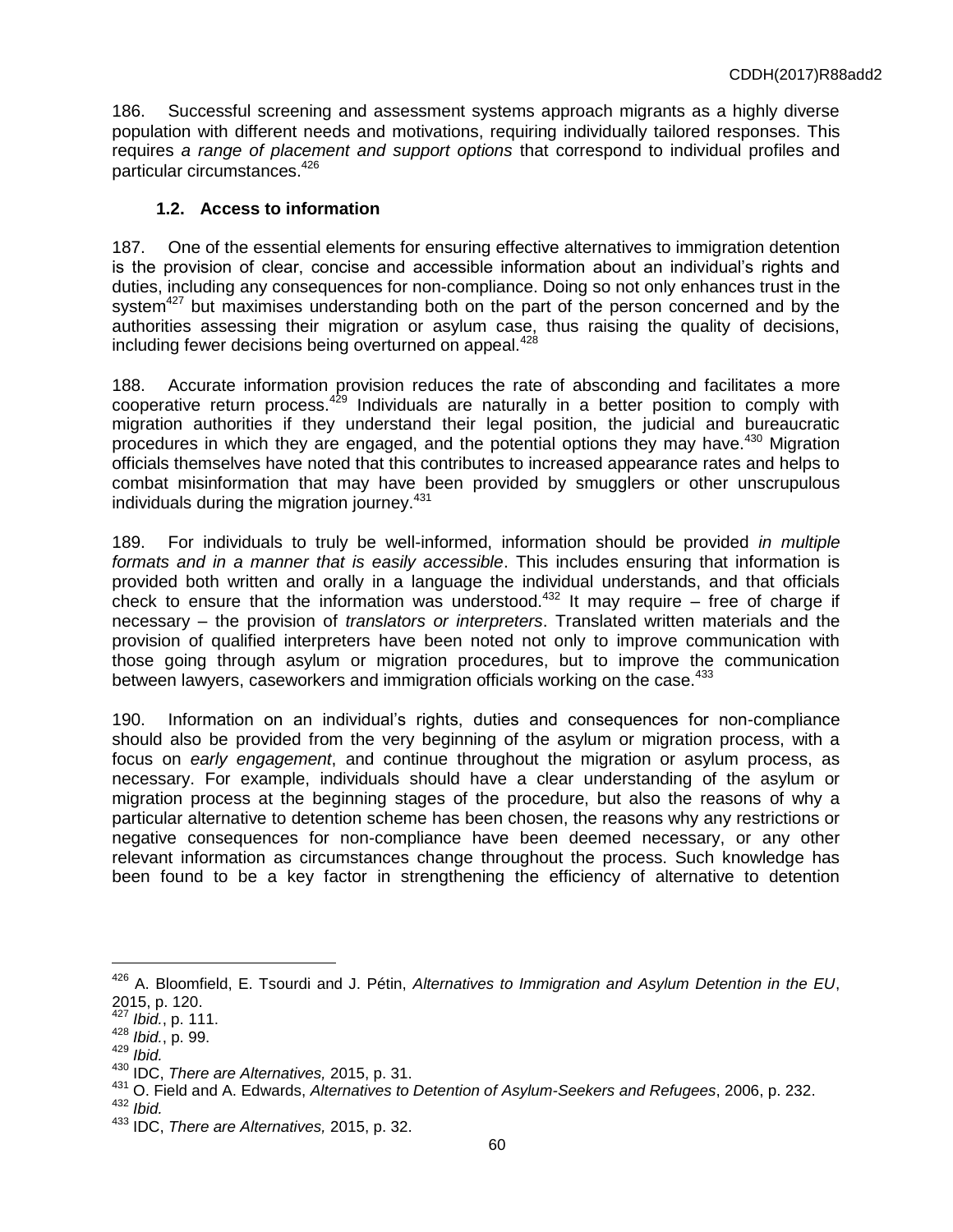systems<sup>434</sup> and to better prepare individuals for voluntary return should their asylum or migration claim fail, leading to improved voluntary return rates.<sup>435</sup>

# **1.3. Provision of legal assistance**

191. A second essential element of effective alternatives to immigration detention is the provision of legal advice and support throughout the asylum or migration process. Meaningful access to legal advice is a critical ingredient to the effective functioning of alternatives to immigration detention and helps to ensure compliance with asylum and migration procedures, including return. The provision of legal assistance has been called "highly significant" to the proper functioning of alternative to detention programmes by some practitioners,<sup>436</sup> and in several countries the provision of free legal advice and support has been found to "significantly increase rates of compliance and appearance."<sup>437</sup> Legal assistance also helps individuals to pursue *all of the legal options available to them*, and has thus been found to improve voluntary return rates, as individuals are more likely to understand the reasons why they may have no legal right to remain.<sup>438</sup>

192. Ideally, the provision of legal advice and support could be *free and automatic*, but when it is not available as a right in administrative immigration proceedings, a number of successful alternative to detention programmes rely on non-governmental organisations, legal aid clinics, law firms, or local communities to ensure that all individuals going through asylum or migration proceedings are able to meaningfully access legal assistance.<sup>439</sup>

# **1.4. Building trust in asylum and migration procedures**

193. At the heart of the essential elements of effective alternatives to immigration detention and a cross-cutting theme across each of the other essential elements— is the need to *build trust and respect* in the asylum or migration process *through a spirit of fairness and mutual cooperation*. Individuals who perceive the asylum and migration processes as fair have been found to be much more likely to cooperate with the authorities.<sup>440</sup> Indeed, this is consistent with "[t]he vast social scientific literature seeking to understand when and why individuals comply with the law in other fields," which demonstrates that "compliance is more likely to emerge through persuasion, and measures to encourage cooperation, than through harsh treatment."<sup>441</sup>

194. Even in the context of return, global comparative research into alternatives to immigration detention has found that individuals "are more likely to accept and comply with a negative decision on their visa application, status determination or other immigration process if they trust they have been through a fair process; they have been informed and supported through that process; and they have explored all options to remain in the country legally."<sup>442</sup>

<sup>434</sup> A. Bloomfield, E. Tsourdi and J. Pétin, *Alternatives to Immigration and Asylum Detention in the EU*, 2015, p. 109.

<sup>435</sup> A. Edwards, *Back to Basics,* 2011, p. 83.

<sup>436</sup> O. Field and A. Edwards, *Alternatives to Detention of Asylum-Seekers and Refugees*, 2006, p. 232.

<sup>437</sup> *Ibid.*, § 156.

<sup>438</sup> A. Edwards, *Back to Basics*, 2011, p. 83.

<sup>439</sup> IDC, *There are Alternatives*, 2015, p. 32.

<sup>440</sup> C. Costello and E. Kaytaz, *Building Empirical Research into Alternatives to Detention*, 2013, p. 15. <sup>441</sup> *Ibid.*, p. 8.

<sup>442</sup> IDC, *There are Alternatives*, 2015, p. 44.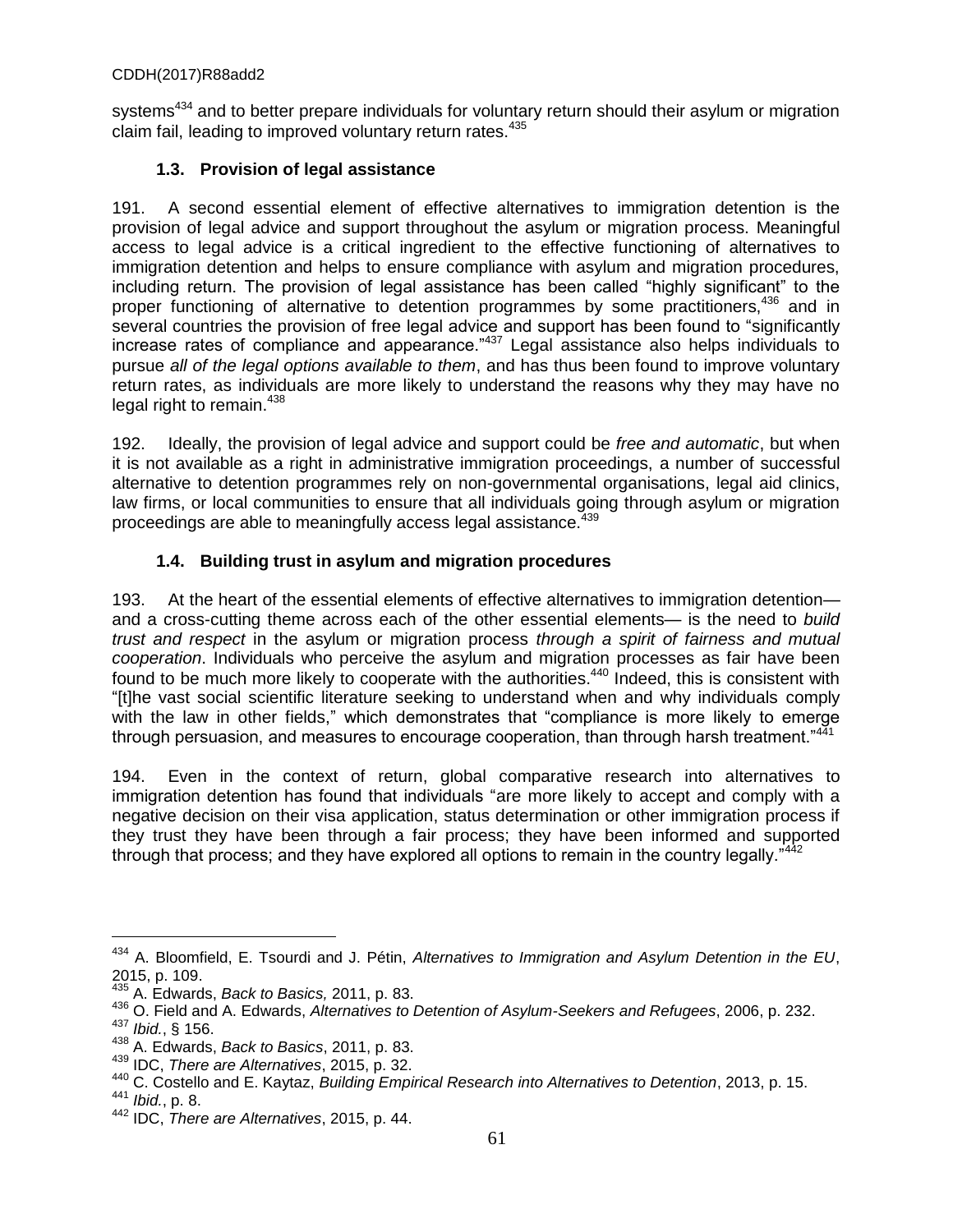195. One critical aspect of building trust in and respect for the asylum or migration process is to ensure *procedural fairness*, by which is meant "not merely that [the] government follows preordained rules and procedures, but also that it acts in a manner perceived by individuals themselves to be fair."<sup>443</sup> Procedural fairness is therefore rooted in the *perceived legitimacy* that the asylum and migration process has in the eyes of the persons concerned.<sup>444</sup> Relevant indicators influencing individuals' perceptions of fairness and legitimacy include whether they felt they were heard in procedures, inconsistency of treatment, delays in decision-making, and the lack of availability or accessibility of legal advice.<sup>445</sup> When individuals believe their case has not been heard properly or that the process has been unfair they are more likely to appeal a negative decision, to abscond and to seek other avenues to remain in the country, or to undertake secondary movement.<sup>446</sup>

196. Authorities can promote a sense of procedural fairness and legitimacy by ensuring that many of the other key aspects of effective alternatives to immigration detention are respected and implemented in practice, such as the early provision of clear and accessible information, free access to legal advice and support, and the provision of case management support.<sup>447</sup>

197. Meanwhile, widespread or arbitrary use of detention has been shown to weaken trust in immigration procedures, undermining individuals' predisposition to comply.<sup>448</sup> So, too, do alternatives to immigration detention that focus predominantly on control or punishment for noncompliance rather than *promoting compliance* through support and active engagement with the individual.<sup>449</sup>

# **1.5. Provision of case management services**

198. The provision of individualised case management support has been broadly acknowledged as an essential element across a wide range of effective alternatives to immigration detention.<sup>450</sup> The role of case managers or coaches in working to build trust and promote constructive engagement with the asylum or migration process as early as possible, including by ensuring access to information and legal advice, has proven to be a key factor of whether individuals chose to engage or abscond from migration processes.<sup>451</sup>

199. Tailored individual support in the return context has also been highlighted as a key strategy for empowering returnees to successfully depart in safety and dignity. This should apply to all individuals in both the asylum and migration process, covering advice on possibilities for legal stay as well as on voluntary return.<sup>452</sup> In particular, the systematic provision of case management services at an early stage, and not only once forced removal decisions have been

<sup>443</sup> C. Costello and E. Kaytaz, *Building Empirical Research into Alternatives to Detention*, 2013, p. 8. <sup>444</sup> *Ibid.*

<sup>445</sup> *Ibid.*, pp. 22-24.

<sup>446</sup> IDC, *There are Alternatives*, 2015, p. 44.

<sup>447</sup> *Ibid.*, p. 45.

<sup>448</sup> C. Costello and E. Kaytaz, *Building Empirical Research into Alternatives to Detention*, 2013, p. 22.

<sup>449</sup> J. Phelps, "Alternatives to detention in the UK: from enforcement to engagement," *Forced Migration Review*, 44, September 2013.

<sup>450</sup> UNHCR, *Detention Guidelines*, 2012, § 41; IDC, *There are Alternatives,* 2015, p. 47; O. Field and A. Edwards, *Alternatives to Detention of Asylum-Seekers and Refugees*, 2006, p. 59; A. Edwards, *Back to Basics,* 2011, p v.; A. Bloomfield, E. Tsourdi and J. Pétin, *Alternatives to Immigration and Asylum Detention in the EU*, 2015, p. 99.

<sup>451</sup> C. Costello and E. Kaytaz, *Building Empirical Research into Alternatives to Detention*, 2013, pp. 7 and 28; A. Edwards, *Back to Basics*, 2011, p. 86.

<sup>&</sup>lt;sup>452</sup> Return Handbook, p. 68.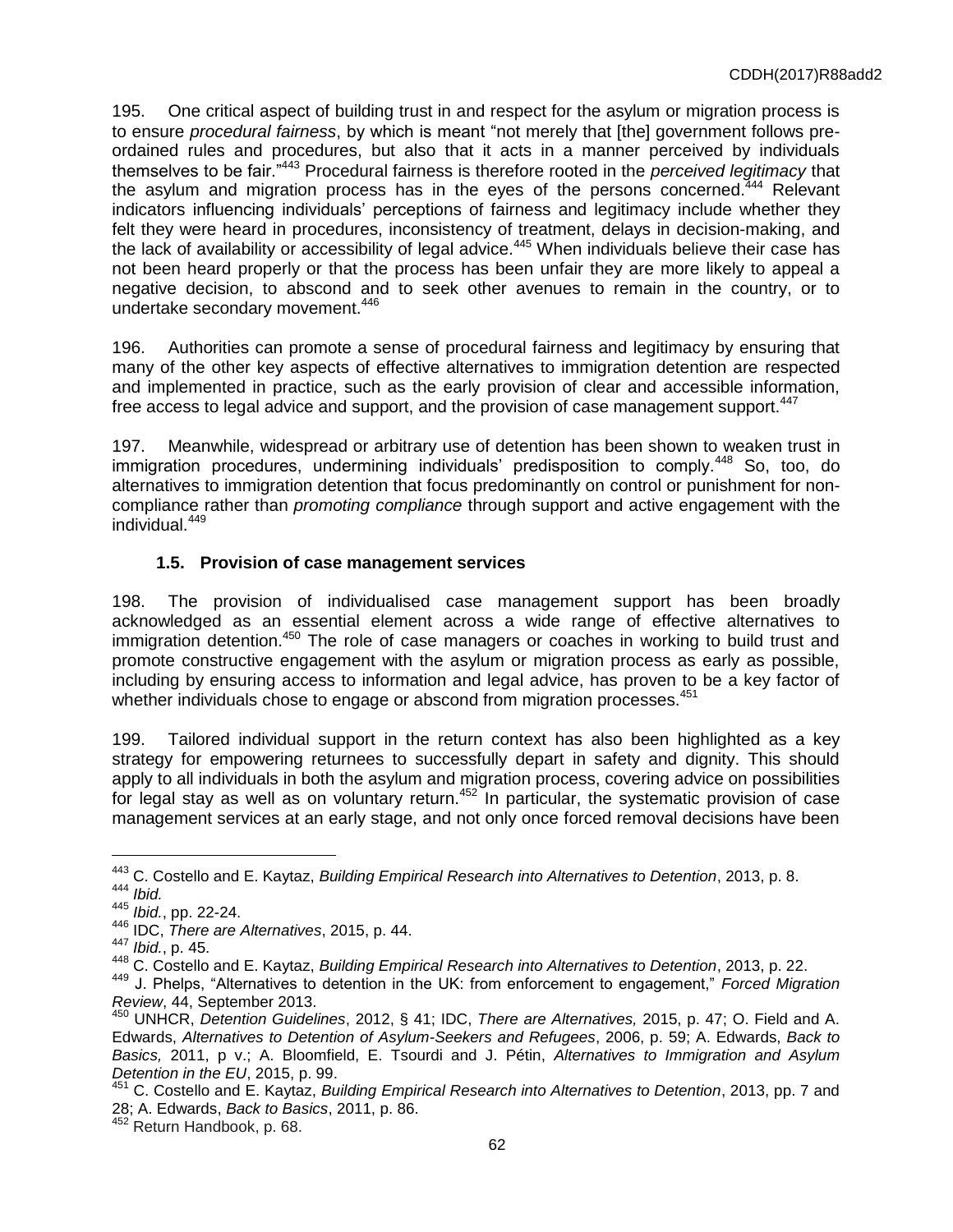taken, is a key element.<sup>453</sup> Where individuals are engaged only at the end of the process, with the focus exclusively on return, levels of compliance have been disappointing.<sup>454</sup>

200. The case manager is meant to engage with the individual and all key stakeholders, including immigration authorities, health professionals, legal professionals and family members to help determine the individual's vulnerabilities, strengths and risks, and what kind of support they may need, including appropriate alternative to detention options.<sup>455</sup>

# **1.6. Safeguarding dignity and fundamental rights**

201. Finally, a critical element of effective alternatives to immigration detention is ensuring the dignity of individuals, including an adequate standard of living and access to other fundamental rights, such as health, education, and family. Basic subsistence is important not only as a fundamental right, but also as a practical measure as it contributes to the individual's ability to comply with immigration procedures, including in preparation for return.<sup>456</sup> Persons in stable accommodation, with access to essential welfare, education, and health**-**care needs, are better supported and encouraged to maintain contact with the authorities.

202. Meanwhile, restricting access to these fundamental rights has not been statistically correlated with increased rates of independent departure or theories of deterrence, $457$  and absconding rates may actually increase due to a lack of perceived legitimacy and trust building when such fundamental rights are not respected.<sup>458</sup>

# **2. Types of alternatives to immigration detention**

203. Given the differences in the definition of alternatives to immigration detention and the varied national contexts and practices, there is no definitive or exhaustive list of types of alternative measures in the context of migration. A wide range of existing schemes has been identified in the course of research<sup>459</sup> and non-exhaustive lists have been produced by a range of bodies, including the Council of Europe Committee of Ministers<sup>460</sup> and the Parliamentary Assembly,<sup>461</sup> the EU,<sup>462</sup> and various UN bodies, in particular the UNHCR<sup>463</sup> and the Special Rapporteur on the human rights of migrants.<sup>464</sup>

204. There is a need to approach alternatives to detention from a "sliding scale" approach, and also to explore a broader range of available options, both restrictive and non**-**restrictive, that incorporate the essential elements of effective alternatives identified in the existing comparative studies. There is also a need for better understanding of the benefits and drawbacks of each of

<sup>453</sup> *Ibid.*

<sup>454</sup> As for example in Glasgow 'Family Return Project' in the United Kingdom. See, A. Edwards, *Back to Basics,* 2011, p. 76.

<sup>455</sup> IDC, *There are Alternatives*, 2015*,* p. 50.

<sup>456</sup> A. Edwards, *Back to Basics*, 2011, p. 84.

<sup>457</sup> IDC, *There are Alternatives*, 2015, p. 28. See also, A. Edwards, *Back to Basics*, 2011, p. 54.

<sup>458</sup> A. Bloomfield, E. Tsourdi and J. Pétin, *Alternatives to Immigration and Asylum Detention in the EU*, 2015, p. 73.

 $459$  See footnotes 418 and 419.

<sup>460</sup> Committee of Ministers, *Twenty Guidelines on Forced Return*, Guideline 6 § 1.

<sup>461</sup> Parliamentary Assembly, *Resolution 1707 (2010)*, §§ 9.3.4.1 - 9.3.4.6.

<sup>462</sup> Directive 2013/33/EU, Article 8 § 4.

<sup>463</sup> UNHCR, *Detention Guidelines*, 2012, § 40.

<sup>464</sup> *Report of the Special Rapporteur on the human rights of migrants, François Crépeau,* A/HRC/20/24, 2 April 2012, § 56.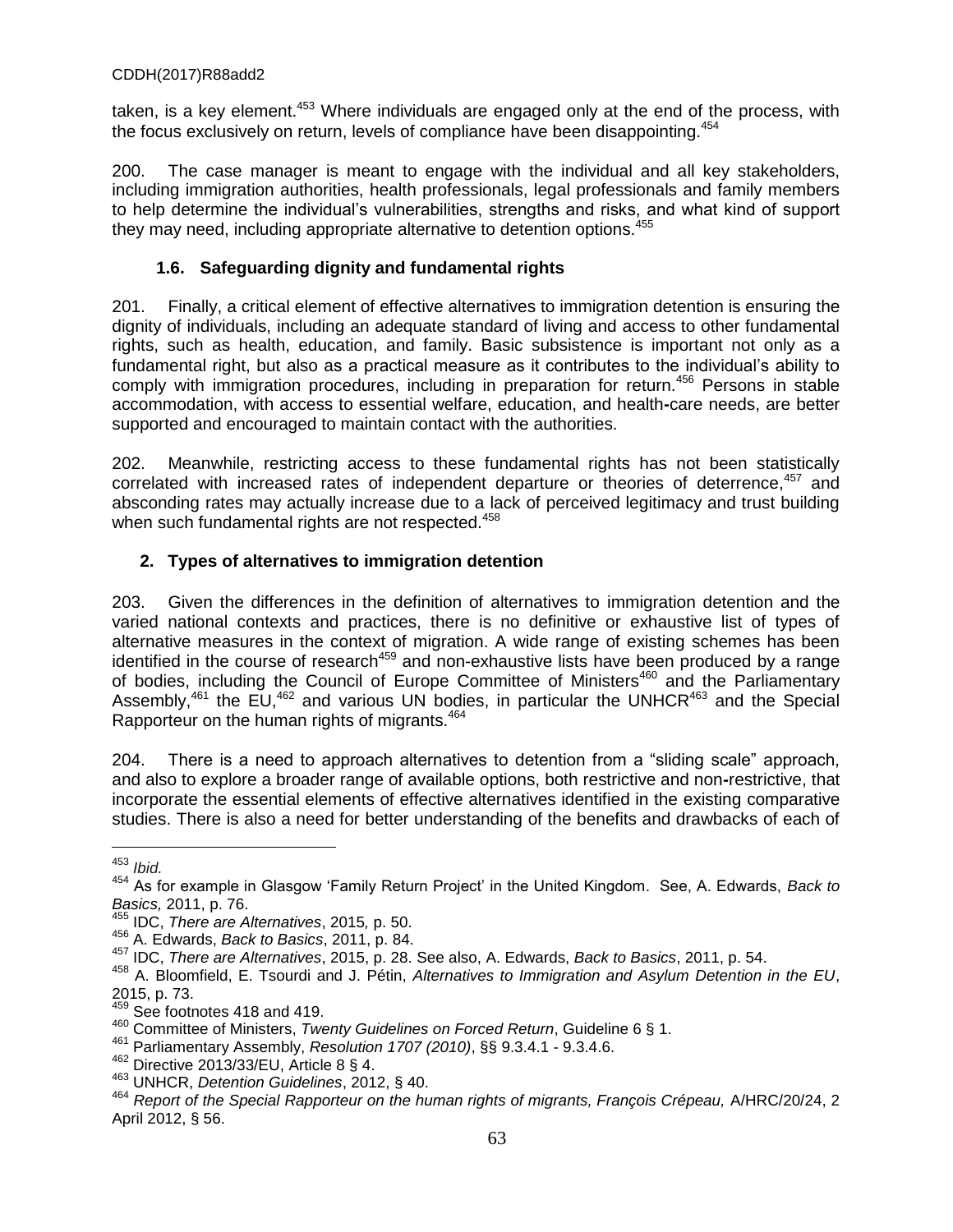the various approaches to ensure that they are specifically tailored to the individual strengths, needs, and vulnerabilities of the person concerned, as well as the particular national/regional context, thereby promoting compliance.

205. In the spirit of providing a useful overview, the following section highlights some of the central aspects at stake on a broad spectrum of possible alternative measures in different settings. The measures are approximately and roughly listed in an order of the least to the most restrictive options. No attempt is made to create a typology of alternatives to immigration detention and it is recognised that it may often be appropriate and important to make use of multiple or overlapping models depending upon the needs and risks associated with each individual case.<sup>465</sup> Simultaneously, it should be noted that the information on the advantages, challenges and human rights implications of each type of alternatives is primarily based on a variety of secondary sources and existing research in the field, as well as replies to the CDDH-MIG request for information. <sup>466</sup> Particular types listed may not necessarily be regarded by *all* member States or international instances as alternatives to detention, nor may the advantages and challenges listed necessarily reflect the views of particular authorities. Rather, a wide collection of sources and research is brought together in concise form to put forth certain significant findings that may be of use.

<sup>465</sup> It is worth noting that "Release on one's own recognizance " also known as "non-detention" or "unconditional releaseˮ is characterised by some actors in the field as the "ultimate" alternative to detention and the starting point for any consideration of alternatives to detention. Edwards, *Back to Basics*, 2011, p. 53. *Release on one's own recognizance* requires simply that an individual is made aware of the relevant asylum or migration procedure, including the consequences of non-compliance, and is then expected to ensure his/her active participation in the relevant asylum or migration process. This might include such undertakings as appearing at immigration hearings or interviews, and respecting normal visa or residency requirements. However, FRA argues that alternatives to detention must be distinguished from unconditional release. FRA, "Alternatives to detention for asylum seekers and people in return procedures," p. 1.

 $466$  The information on the advantages, challenges and human rights implications of the types of alternatives to immigration detention listed in this Analysis is based mainly on the following sources: Replies to the CDDH-MIG request for information; UNHCR, *Baseline Report - Detention situation as of end 2013. Beyond Detention: A Global Strategy to support governments to end the detention of asylumseeker and refugees*, 2014-2019, August 2016, pp. 24-28; UNHCR, *Options Paper 1: Options for governments on care arrangements and alternatives to detention for children and families*, 2015, pp. 10- 15; UNHCR, *Options Paper 2: Options for governments on open reception and alternatives to detention*, 2015, pp. 6-10; UNHCR, *Detention Guidelines,* 2012, Annex A, pp. 41-44; UNHCR, *Global Roundtable on Alternatives to Detention of Asylum-Seekers, Refugees, Migrants and Stateless Persons: Summary Conclusions*, July 2011, §§ 29-37; *Report of the Special Rapporteur on the human rights of migrants, François Crépeau*, A/HRC/20/24, 2 April 2012, §§ 57-65; UN General Assembly, *Guidelines for the Alternative Care of Children*, A/RES/64/142, 18 December 2009; FRA, "Alternatives to detention for asylum seekers and people in return procedures," 2015, pp. 1-2; IOM, *International Migration Law Information Note on International Standards on Immigration Detention and Non-Custodial Measures*, IOM Submission to the Working Group on Arbitrary Detention, November 2016, pp. 7-8; A. Bloomfield, E. Tsourdi and J. Pétin, *Alternatives to Immigration and Asylum Detention in the EU*, 2015, pp. 89-103; IDC, *There are Alternatives*, 2015, pp. 65-91; A. Edwards, *Back to Basics*, 2011, pp. 53-81; JRS, *From Deprivation to Liberty: Alternatives to detention in Belgium, Germany and the United Kingdom*, 2011; Heaven Crawley, *Ending the detention of children: developing an alternative approach to family returns*, Centre for Migration Policy Research (CMPR), June 2010, pp. 5-12; Amnesty International, *Irregular migrants and asylum-seekers: Alternatives to immigration detention*, 2009, pp. 11-15; IDC, "Case management as an alternative to immigration detention: the Australian Experience," June 2009; JRS, "Alternatives to Detention of Asylum Seekers," Working paper, October 2008, pp. 6-11; Van der Vennet, Laetitia, *Détention des enfants en famille en Belgique: analyse de la théorie et de la pratique, Plate-forme Mineurs en Exil*, 2015, pp. 95-96.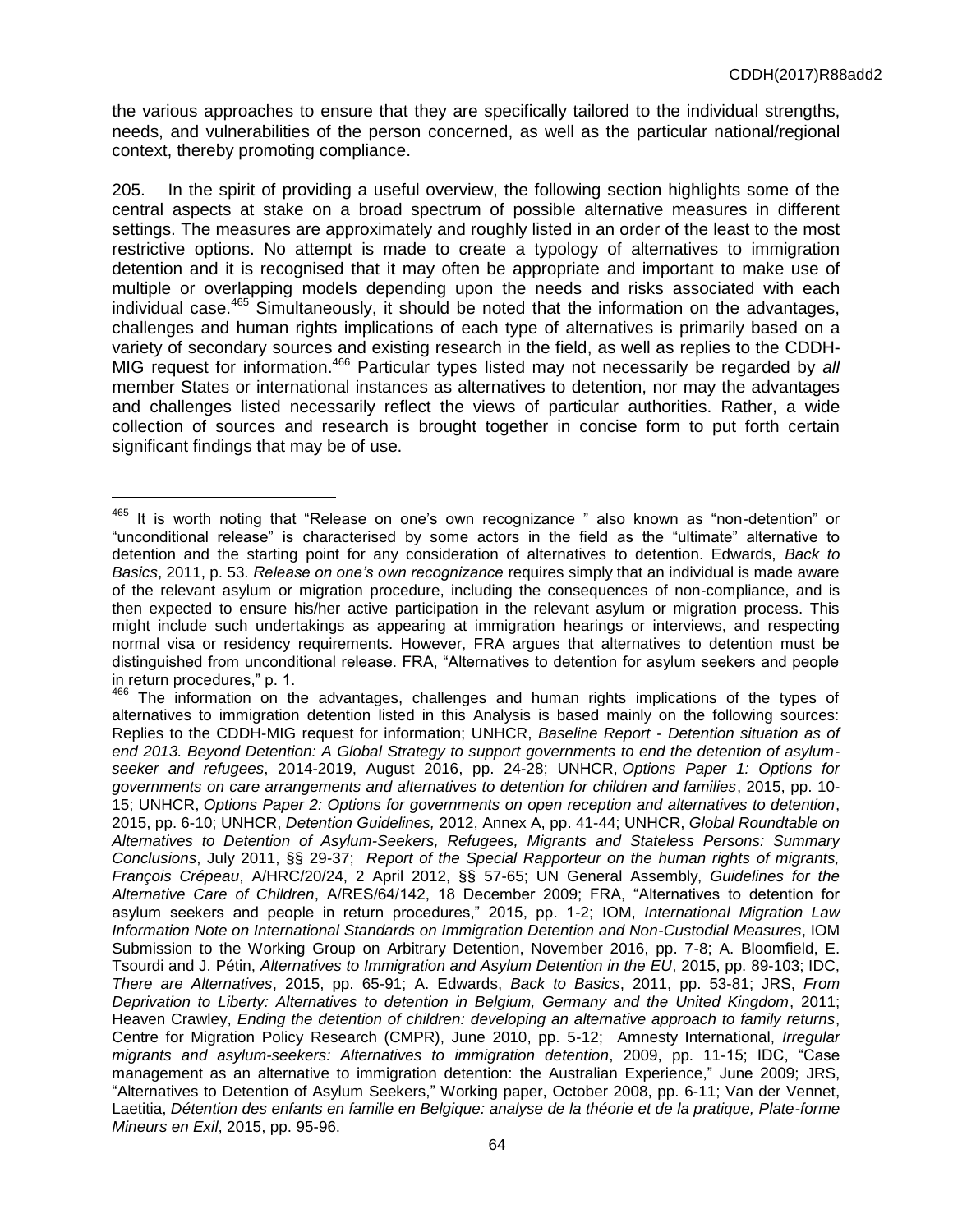206. In this context, it is important to highlight that the ways in which alternatives are implemented may be just as significant as the actual type(s) chosen. While certain advantages and challenges of each type can be noted, the concrete process of engagement and practical implementation of alternatives may, ultimately, better determine the outcome rather than any intrinsic nature of the measure in question. Here, again, the essential elements of effectiveness come into play in the implementation process. Similarly, it is important to recognise that there is no "one size fits all" in the field. The design and implementation of alternatives needs to be based on the particular national and/or regional context as well as the diversity of the individuals concerned.<sup>467</sup>

# **2.1. Registration with authorities**

207. When individuals enter a country without proper travel or visa documents, they may be asked to register with authorities and thereafter be provided with a piece of temporary documentation such as an "alien registration card." Such documents may contain a photograph of the individual and a statement of why the person is temporarily admitted to the territory of the State. Registration may be conducted upon arrival, or later, at the municipality of their residence for example. Such programmes have long been available in many countries and modern biometric advances have significantly reduced the ability of such temporary registration documents to be forged.

208. If deemed necessary, individuals may be asked to surrender existing travel or identity documents with the registration authorities.

# *Advantages*

- Fully respects the right to liberty;
- A practical and readily available alternative for most persons arriving without documentation;
- Allows authorities to establish a central database with the information of the registered cases;
- Ensures that valid identity and travel documents are not lost or destroyed during the asylum or migration process.

# *Challenges and human rights implications*

- May hamper access to basic human rights, such as education, housing and health care services if the documents are not recognised by officials in these other sectors;
- Concerns regarding forged documents;
- May lead to arrest and detention if all government authorities fail to respect or trust the registration and identification documents;
- Confiscating identity documents should not be taken lightly, as it may lead to even more precarious situations for the persons concerned.

# **2.2. Temporary residence permits**

209. Temporary residence permits are a broad term covering any status granted or permits issued by a State which offer a right to legal stay. This might include "bridging visas," long**-**term visas, temporary humanitarian visas, or expired residence permits based on a still valid international protection status, among others.<sup>468</sup> Such documents can be granted for the

<sup>467</sup> See, for example, A. Edwards, *Back to Basics*, 2011, p. 52; A. Bloomfield, E. Tsourdi and J. Pétin, *Alternatives to Immigration and Asylum Detention in the EU*, 2015, p. 119.

<sup>468</sup> Return handbook, 2015, p. 26.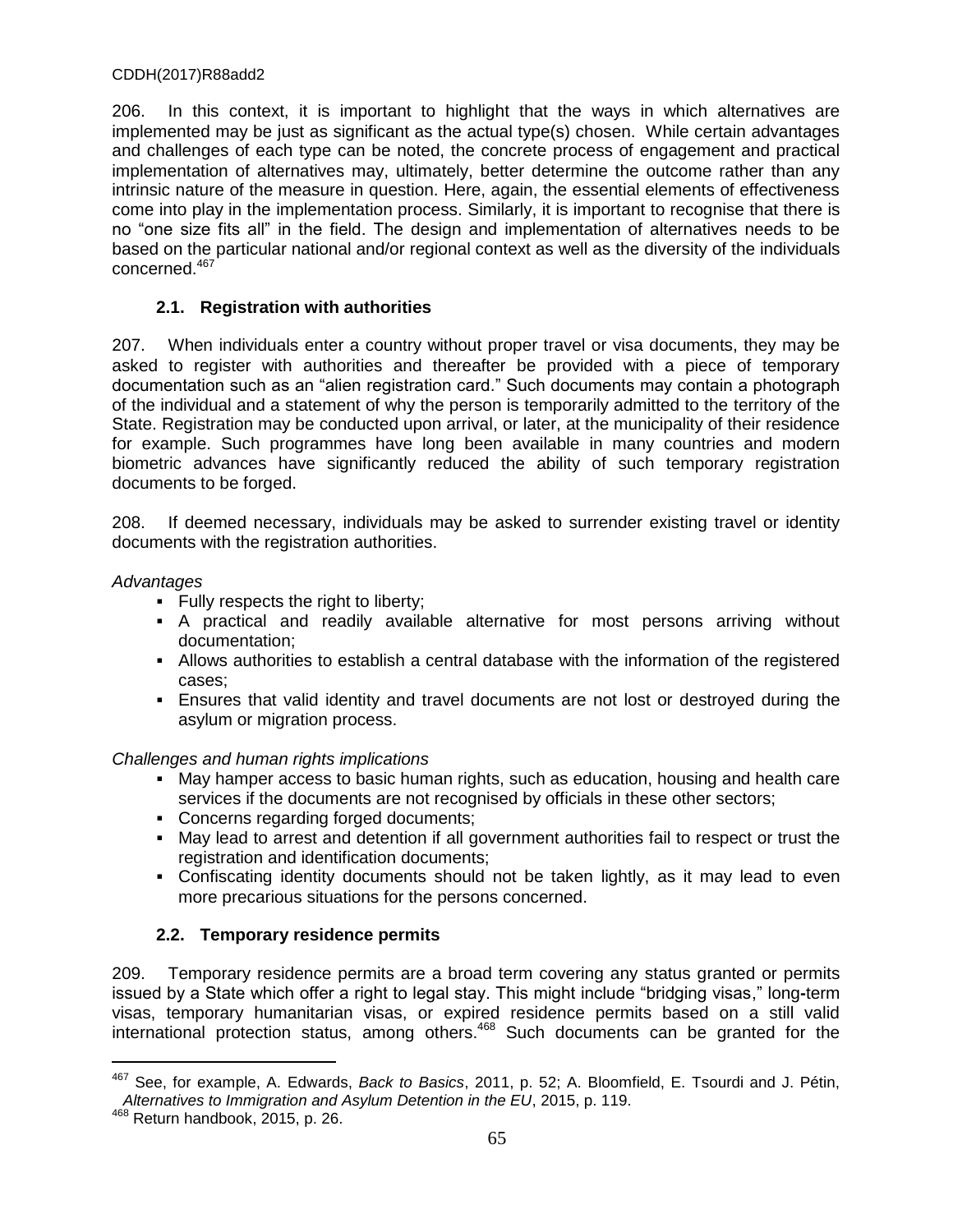duration of the period that an individual is engaged in an on-going asylum or migration process, or during preparation for return. They can be periodically renewed. The issuance of temporary residence permits may be dependent upon an individual being able to establish a place of residence and they may or may not have restrictions on the ability to work or to access health, educational or social services.

# *Advantages*

- Fully respects the right to liberty;
- **Provides more comprehensive protection from arrest and detention than simple** registration with authorities;
- May allow work rights and better access to health, education and other fundamental rights associated with temporary residence.

### *Challenges and human rights implications*

If not associated with comparable work rights or social support, may leave individuals destitute.<sup>469</sup>

# **2.3. Case management or case worker support**

210. Case management or case worker support is an individualised comprehensive support mechanism for individuals undergoing immigration procedures with the objective of achieving case resolution.<sup>470</sup> A common feature of this measure is the presence of a case manager responsible for assisting the individual (or families) throughout the immigration procedure, from initial claim until return or grant of status. The role of the case manager, who can be either a state or a civil society representative, is to ensure access to information, legal aid and representation in relation to immigration procedures. This can also entail basic survival mechanisms such as facilitating access to welfare services, health care, work or education.<sup>471</sup>

211. Case management is usually comprised of three key components: a) individual *assessment* to identify the needs and risks of the person; b) development of *case plans* to effectively address these needs; and c) *referral* which involves continuous monitoring to ensure that any changes are properly addressed. $472$ 

### *Advantages*

- Can be used as a cross**-**cutting strategy in conjunction with many of the other alternative to detention models or approaches;
- Can increase trust and compliance with the decision**-**making process;
- Promotes integration in the community if the case is resolved and facilitates return if the case is refused;
- Facilitates exchange of information between the authorities and the individual and can lead to higher quality of decisions for both the authorities and the individual;
- Can be used effectively to manage higher risk individuals, particularly where there are histories of absconding or failure to engage with asylum or migration procedures;
- Is particularly suitable for vulnerable individuals and groups with higher support needs.

<sup>&</sup>lt;sup>469</sup> In Australia, people on Bridging Visas have faced destitution, without the right to work, claim benefits or to access free health care, and community organisations and families of migrants have been known to incur high levels of debt to cover health care costs. See, for example, IDC, "Case management as an alternative to immigration detention: the Australian Experience," 2009, p. 4.

<sup>470</sup> IDC, *There Are Alternatives*, 2015, pp. 12-13, section 2.5, 2.5.3 and p.47ff, section 7, particularly at p.52, section 7.2.

<sup>&</sup>lt;sup>471</sup> Return Handbook, 2015, p. 68.

<sup>472</sup> IDC, "Case management as an alternative to immigration detention: the Australian experience," p. 5.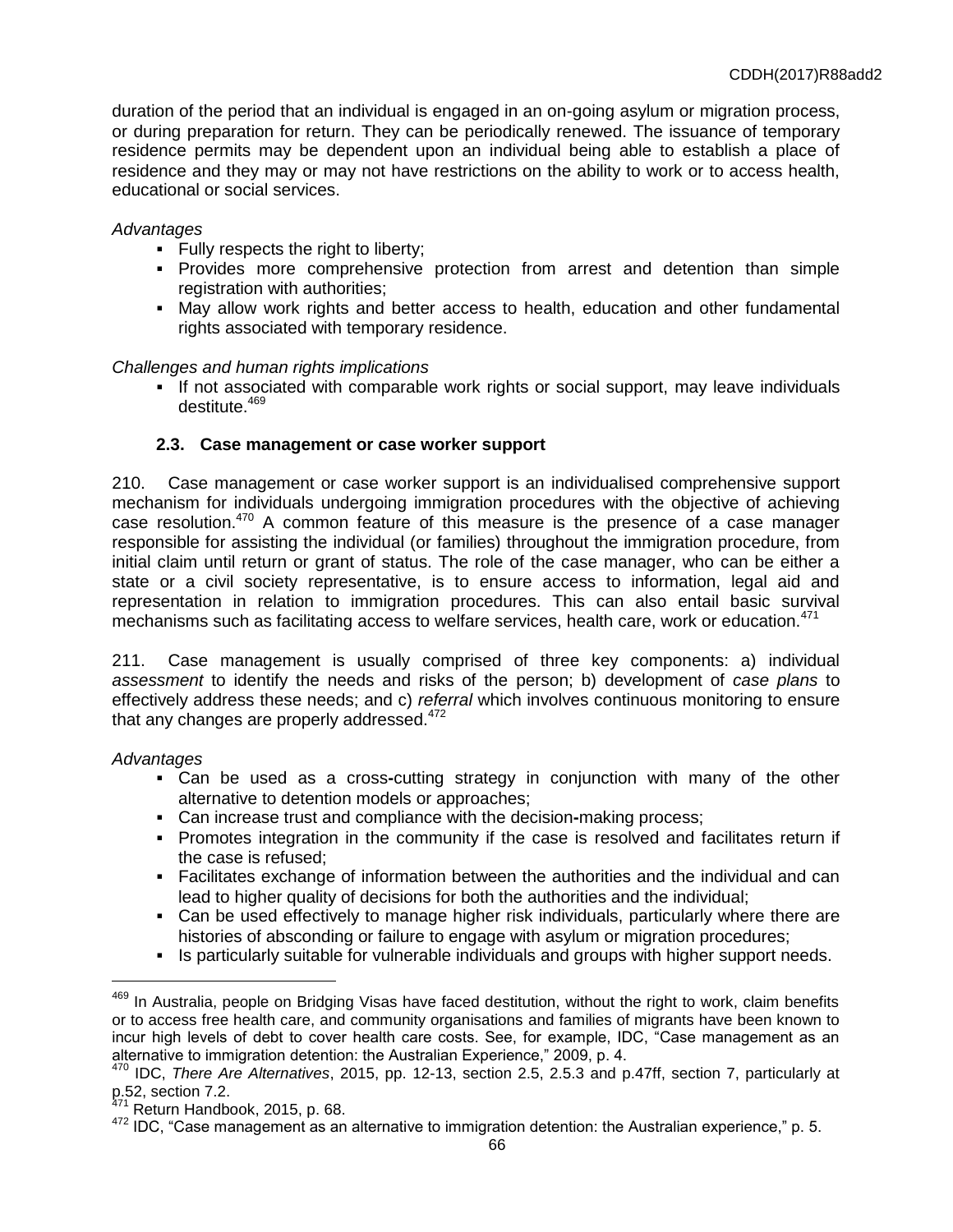# *Challenges and human rights implications*

- Relatively expensive compared to other alternatives but remains cheaper than detention;
- Requires the engagement and/or training of qualified case management professionals;
- Can diminish trust in the asylum or migration process if the role and professional ethics of the case manager are not clearly defined to avoid any confusion between their role and the role of an enforcement authority;
- Can weaken compliance if case management support is only provided at a later stage, following a negative asylum or migration decision.

# **2.4. Alternative family-based accommodation**

212. Alternative family-based accommodation is a general name for a range of alternative care options for unaccompanied or separated children that may include either formal or informal settings such as kinship care, foster care and other family-based or family-like settings that are not "residential" in nature.<sup>473</sup> Such arrangements help ensure that children are with the support and protection of a *legal guardian* or other recognised responsible adult or competent public body at all times.<sup>474</sup>

213. **Kinship care** is defined as "family-based care within the child's extended family or with close friends of the family known to the child, whether formal or informal in nature."<sup>475</sup> Kinship care can include care provided by blood relations, legal kin or fictive kin. Blood relations mean there is a genetic relationship between the child and kin caregiver, as for example a maternal grandmother caring for her grandchildren. Legal kin are adults who marry into a family but have no genetic or biological relation, such as a step-grandmother. Fictive kin are adults unrelated by either birth or marriage, who nonetheless have an emotionally significant relationship with the child that would take on the characteristics of a family relationship (e.g. members of an ethnic community).<sup>476</sup>

214. **Foster care** is defined as "situations where children are placed by a competent authority for the purpose of alternative care in the domestic environment of a family other than the children's own family that has been selected, qualified, approved and supervised for providing such care."  $477$ 

215. Other **family-like care settings** include any short or long term care arrangement other than kinship care or foster care whereby a child is placed in the domestic environment of a family where the carers have been selected and prepared to provide such care, and may receive financial or other support or compensation for doing so.<sup>478</sup>

*Advantages*

 $\overline{a}$ 

**Fully respects the right to liberty;** 

<sup>473</sup> See generally, Better Care Network et al, Discussion Paper: Identifying Basic Characteristics of Formal Alternative Care Settings for Children, March 2013.

<sup>&</sup>lt;sup>474</sup> See, for example, UNICEF, UNHCR and Save the Children, Separated Children in Europe Programme, *SCEP Statement of Good Practice*, 4th Revised Edition, March 2010.

<sup>475</sup> General Assembly, *Guidelines for the Alternative Care of Children*, A/RES/64/142, 18 December 2009, § 29 (c)(i).

 $476$  Better Care Network et al, Discussion Paper, March 2013, pp. 7-8.

<sup>477</sup> General Assembly, *Guidelines for the Alternative Care of Children*, A/RES/64/142, 18 December 2009, § 29 (c)(ii).

<sup>&</sup>lt;sup>478</sup> Better Care Network et al, Discussion Paper, March 2013, p. 9.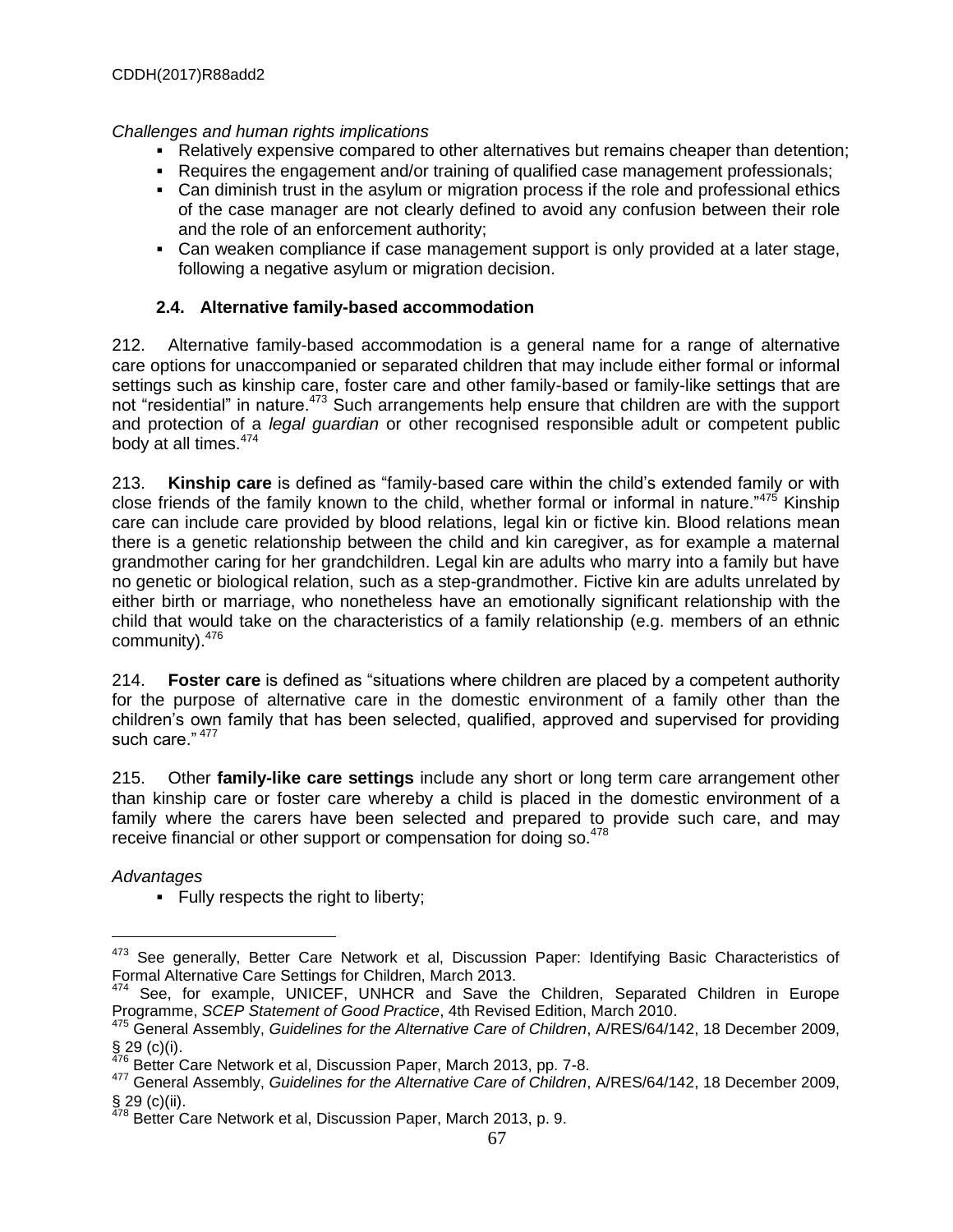- Ensures that children are at all times provided care and support, and not detained;
- Respects the principle of the best interests of the child.

# *Challenges and human rights implications*

 Where family members are present, children should never be separated from their parents/families and placed in alternative family care unless it is deemed in the best interests of the child to do so – otherwise, this may violate the child's and parents' right to family life.

# **2.5. Residential accommodation**

216. Residential accommodation, or residential care facilities, are small group living arrangements in specially designed or designated facilities typically organised to resemble, as much as possible, a family or small-group situation. Residential facilities are generally expected to take on a temporary care role while efforts are made to identify a more stable communitybased or family**-**based arrangement.

217. Residential accommodation can include "any non-family-based group setting, such as places of safety for emergency care, **transit centres** in emergency situations, and all other short and long-term residential care facilities, including **group homes**." <sup>479</sup>

218. **Shelters** are a particular form of residential accommodation that may include heightened security due to the safety and/or security of the inhabitants – for example, shelters may be used in the case of trafficking victims or domestic workers fleeing abusive employers. They are not intended to be long-term solutions, but may be appropriate until a more permanent solution can be found in the individual case.

# *Advantages*

 $\overline{a}$ 

- **Provides heightened protection, support and care;**
- Ensures that individuals in particularly vulnerable situations are not detained.

*Challenges and human rights implications*

- Relatively expensive, specialised environments which are limited to those in particular situations of vulnerability or need;
- Should be limited to cases where such a setting is specifically appropriate, necessary and constructive for the individual concerned and in the best interests of any children involved;
- Safeguards must be in place to prevent against such arrangements becoming closed facilities or alternative *forms* of detention.

# **2.6. Open centres or semi-open centres**

219. Open or semi-open centres, including in the form of asylum reception centres,  $480$ although they may also be available for migrants, provide temporary accommodation for asylum seekers and refugees both as individuals and families. Individuals may be required to remain in these facilities until their claims are processed, making them a form of directed residence. Once

<sup>479</sup> General Assembly, *Guidelines for the Alternative Care of Children*, A/RES/64/142, 18 December 2009,  $\S$  29 (c)(iv).

In this context, it is important overall to note that such centres for asylum seekers may not be understood as alternatives to detention but a form of a reception arrangement. See UNHCR's definition of alternatives to immigration detention, § 19 above.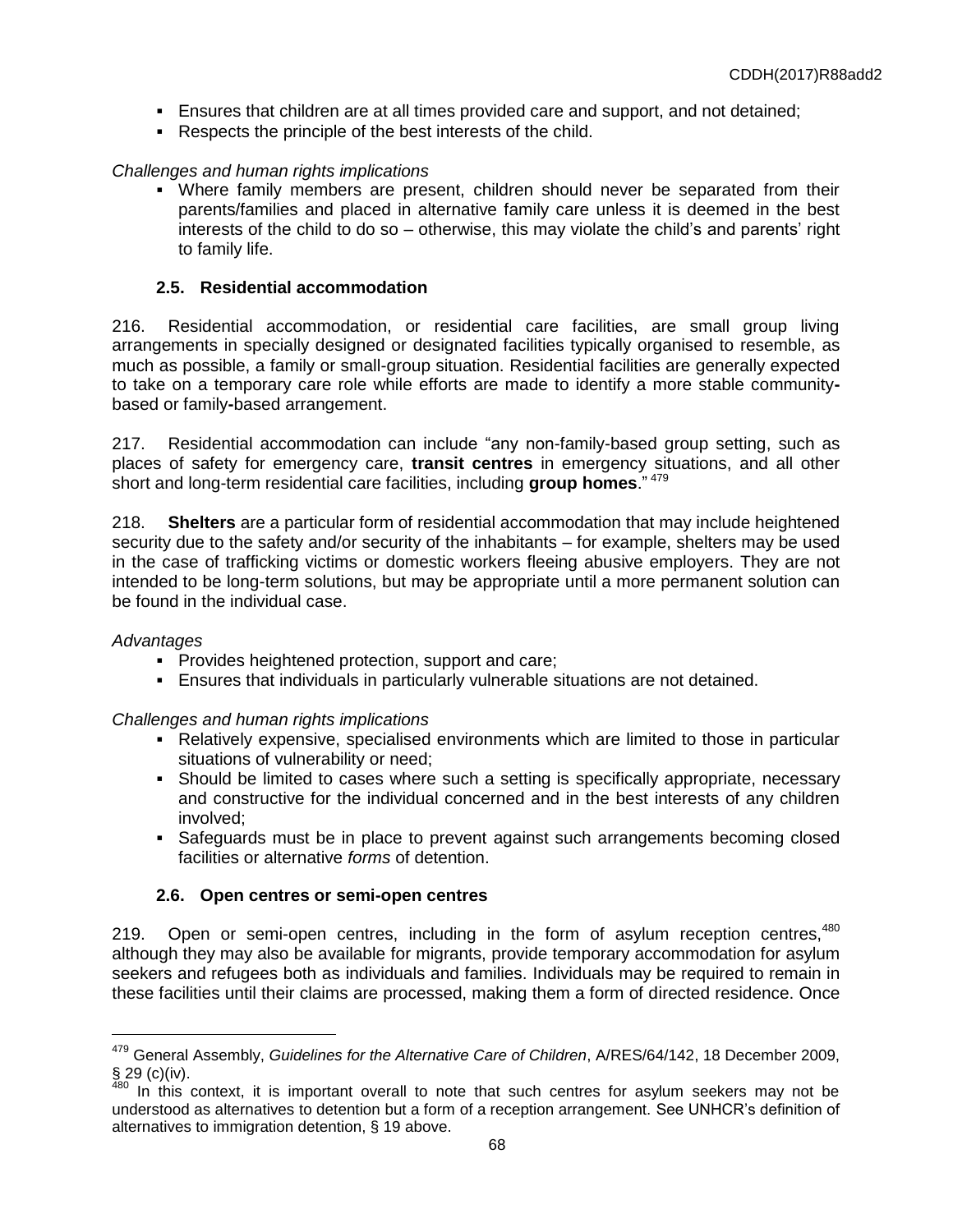recognised as refugees, persons may often remain in such centres for a transition period in order to arrange for more permanent accommodation. Reception centres provide housing, food and basic health care for inhabitants, but the level and quality of these services often vary from one facility to another, both within a country and across different countries.

### *Advantages*

- Provides immediate housing, support and registration which is useful especially in situations of large arrivals;
- Allows for relatively efficient processing of large numbers of asylum applicants.

### *Challenges and human rights implications*

- Reception centres may sometimes become alternative *forms* of detention and in practice they may arbitrarily amount to *de facto* detention;
- The costs associated with hosting large numbers of persons in reception centres can be prohibitive and may lead to reception conditions which fall below minimum standards.

# **2.7. Regular reporting**

220. Reporting conditions are among the most frequently applied alternatives to immigration detention in Europe,<sup>481</sup> and consist of an obligation to present oneself regularly to the competent authorities including police, immigration officers or other contracted agencies, such as child protection or welfare agencies.<sup>482</sup> Reporting can also be undertaken by telephone ("telephonic reporting") to avoid lengthy or expensive travel. The frequency of reporting can vary from daily to monthly (or less) and can also be scheduled to coincide with other official immigration appointments so as to lessen the reporting burden on those engaged in asylum or migration procedures.

### *Advantages*

 $\overline{a}$ 

- Simple to implement;
- Does not require an extensive infrastructure;
- Ensures regular contact between the authorities and the individual;
- Ensures availability of the person concerned for interviews and other relevant procedures.

### *Challenges and human rights implications*

- If the frequency or criteria for reporting are overly onerous  $-$  for example, requiring travel of long distances, or without reimbursement for the costs of transportation – it can set individuals up to fail and discourage compliance;
- May interfere with other rights, such as liberty of movement or the rights to private and family life;<sup>483</sup>
- May increase sentiments of anxiety and fear of detention, especially when reporting is conducted at police stations or other locations associated with enforcement.

<sup>481</sup> EMN, *Synthesis Report*, 2014, p. 34; *Communication from the Commission to the Council and the European Parliament on EU Return Policy*, COM(2014) 199 final, 28.3.2014, p. 15.

<sup>482</sup> A. Bloomfield, E. Tsourdi and J. Pétin, *Alternatives to Immigration and Asylum Detention in the EU*, 2015, pp. 89-90.

<sup>483</sup> Interferences may, *inter alia*, include attendance to other immigration appointments, ability to care for dependent persons, employment etc.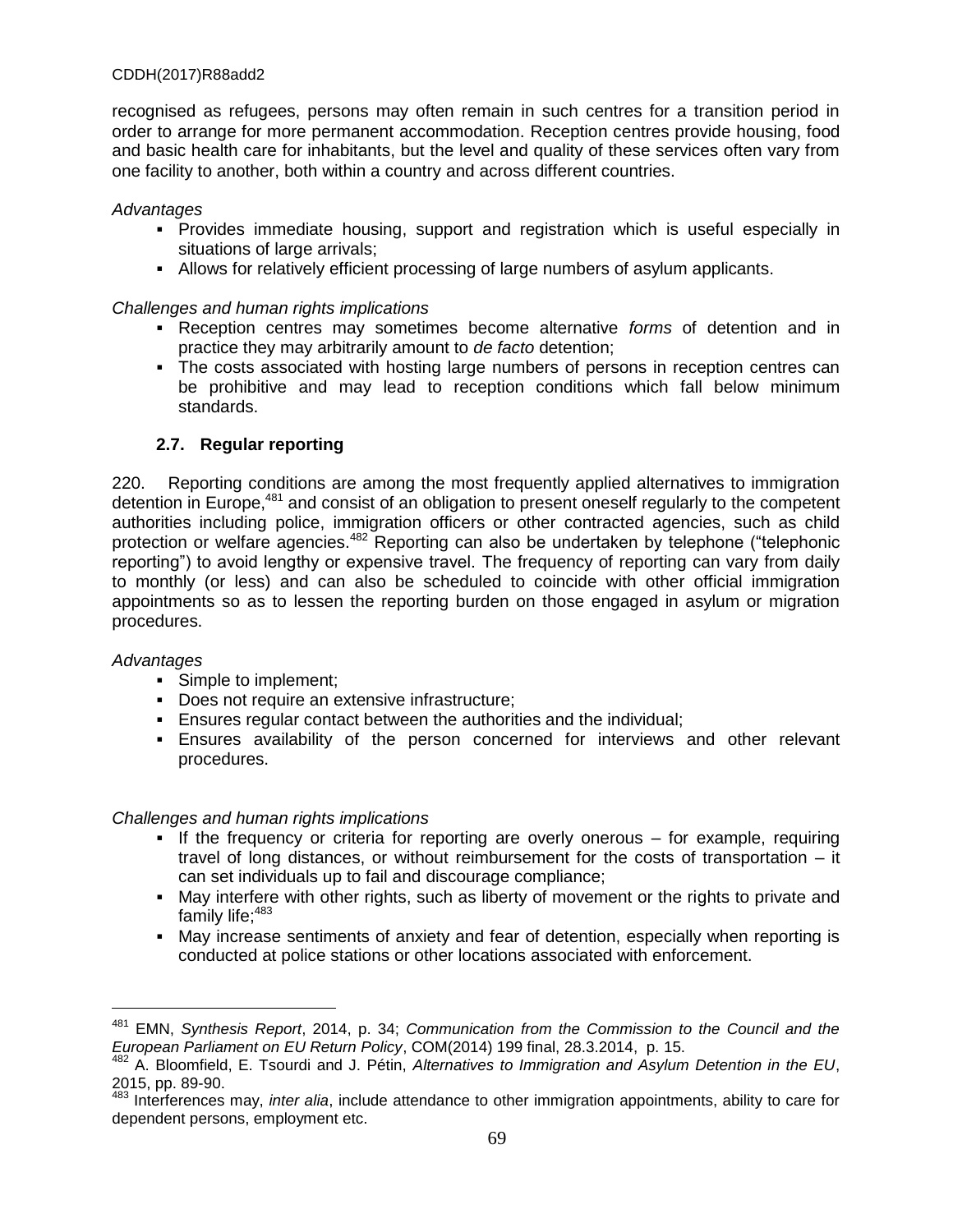# **2.8. Designated residence**

221. Designated residence is also widely used in Europe<sup>484</sup> and entails the authorities designating a particular region or location where the individual is required to live. This measure may take various forms, including residence within a particular geographical area in the country, at a private address of the person or a guarantor, at an open or semi-open reception or asylum centre, or in a State-funded or State-run facility. In some cases, overnight absences from the place of designated residence are only permitted with prior approval of the migration authority, while other regimes allow for more flexibility and self-selection of the address or place of designated residence.<sup>485</sup>

222. Designated residence should be distinguished from registration with the authorities and/or release on one's own recognizance, which impose no restrictions on where an individual may reside within the boundaries of the State, so long as they remain in good standing with the relevant asylum or migration procedure. Designated residence should also be distinguished from open or semi-open centres where individuals are not required to reside, but may choose to reside of their own volition.

223. Designated residence may be used in conjunction with many of the other alternative placement options, such as supported accommodation, residential care or open centres for example, when the place of designated residence is the same as the location of the alternative placement.

# *Advantages*

- Can be a relatively low-cost alternative;
- Can allow persons to live in the community near family and other support networks;
- Can make use of existing reception and alternative placement options within the community;
- Designated residence in a specific region can facilitate burden-sharing and fair allocation of resources between different regions in a given country.

# *Challenges and human rights implications*

- When combined with curfews or other practical limitations on freedom of movement or is situated in physically remote or isolated locations, designated residence may amount to an alternative *form* of detention or interfere with other rights;
- Persons may face destitution and/or serious psychological and social consequences if they do not have any means to support themselves, work or access to financial or other kind of State mechanisms for survival.

# **2.9. Supervision**

224. Community supervision arrangements involve the individual being allowed to reside freely in the community subject to supervision by the State or a designated representative, such as a non-governmental organisation, community or religious organisation. The supervision may take place via periodic home visits or check-ins by the State authorities or their designated representative, and may also include providing support for access to work, accommodation, education, legal assistance and/or other services or direct provision of goods.

<sup>484</sup> EMN, *Synthesis Report*, 2014, p. 34.

<sup>485</sup> A. Bloomfield, E. Tsourdi and J. Pétin, *Alternatives to Immigration and Asylum Detention in the EU*, 2015, p. 96.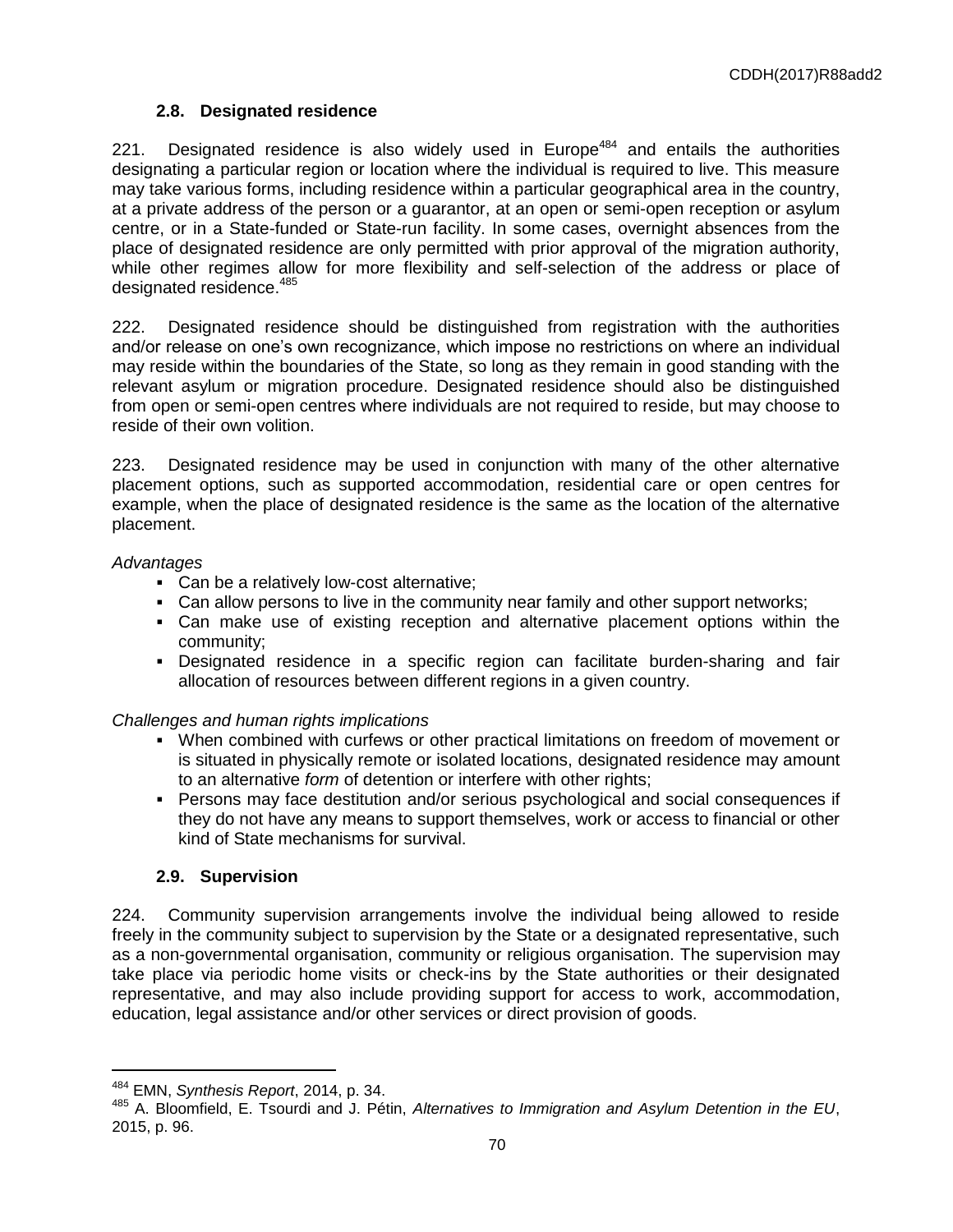225. Supervision should be distinguished from reporting obligations, where the responsibility is on the individual to report to a designated State agency. It should also be distinguished from case management, which is provided by a neutral party, whereas supervision will be conducted by the State itself, or a designated representative, usually with an enforcement function.

### *Advantages*

- Allows for direct observation of an individual's location and activities;
- Substantially increases the level of communication and contact between authorities and individuals going through asylum or migration procedures;
- Can facilitate access to social and legal support.

# *Challenges and human rights implications*

- A resource-intensive alternative measure for the State or designated supervising agent;
- Can be an intrusive measure to ensure compliance. $486$

# **2.10. Return counselling**

226. Voluntary return counselling allows individuals and families to be released from detention or not be detained in order to explore voluntary return, usually with intensive support, including financial incentives,<sup>487</sup> from State representatives or civil society organisations.<sup>488</sup> This involves, for example, advice and support around formal voluntary return programmes, such as those run by the International Organisation for Migration ("IOM") or other national or international programmes,<sup>489</sup> which provide pre**-**departure assistance, transit assistance and post**-**return support for arrival and reintegration. Such advice can address migrants' fears of destitution upon arrival or of being precluded from applying for a visa to return legally in the future.<sup>490</sup>

# *Advantages*

 $\overline{a}$ 

- A humane alternative to detention and deportation;
- Allows a dignified and sustainable return and facilitates reintegration in the country of origin;
- May be cost*-*effective for governments;
- Less sensitive and problematic than forced return and detention.

# *Challenges and human rights implications*

- Should be part of a broader system of early intervention, case management and legal support in order to be most effective;
- It can lead to lower levels of trust and increase risk of absconding if the focus is exclusively on return. 491

<sup>486</sup> It may, for example, include unannounced and/or frequent visits to the place of residence of the person concerned.

<sup>487</sup> IDC, *There are Alternatives*, 2015, p. 53.

<sup>488</sup> Replies to the CDDH-MIG request for information; EMN, *Synthesis Report*, 2014, p. 36.

<sup>489</sup> Replies to the CDDH-MIG request for information.

<sup>490</sup> IDC, *There are Alternatives*, 2015, p. 53.

<sup>491</sup> In Belgium, the 'return houses' have seen rapidly increasing rates of absconding as the increasing numbers of families accommodated have reduced the individualised support provided. Van der Vennet, Laetitia, *Détention des enfants en famille en Belgique: analyse de la théorie et de la pratique, Plate-forme Mineurs en Exil,* 2015, pp. 95-96.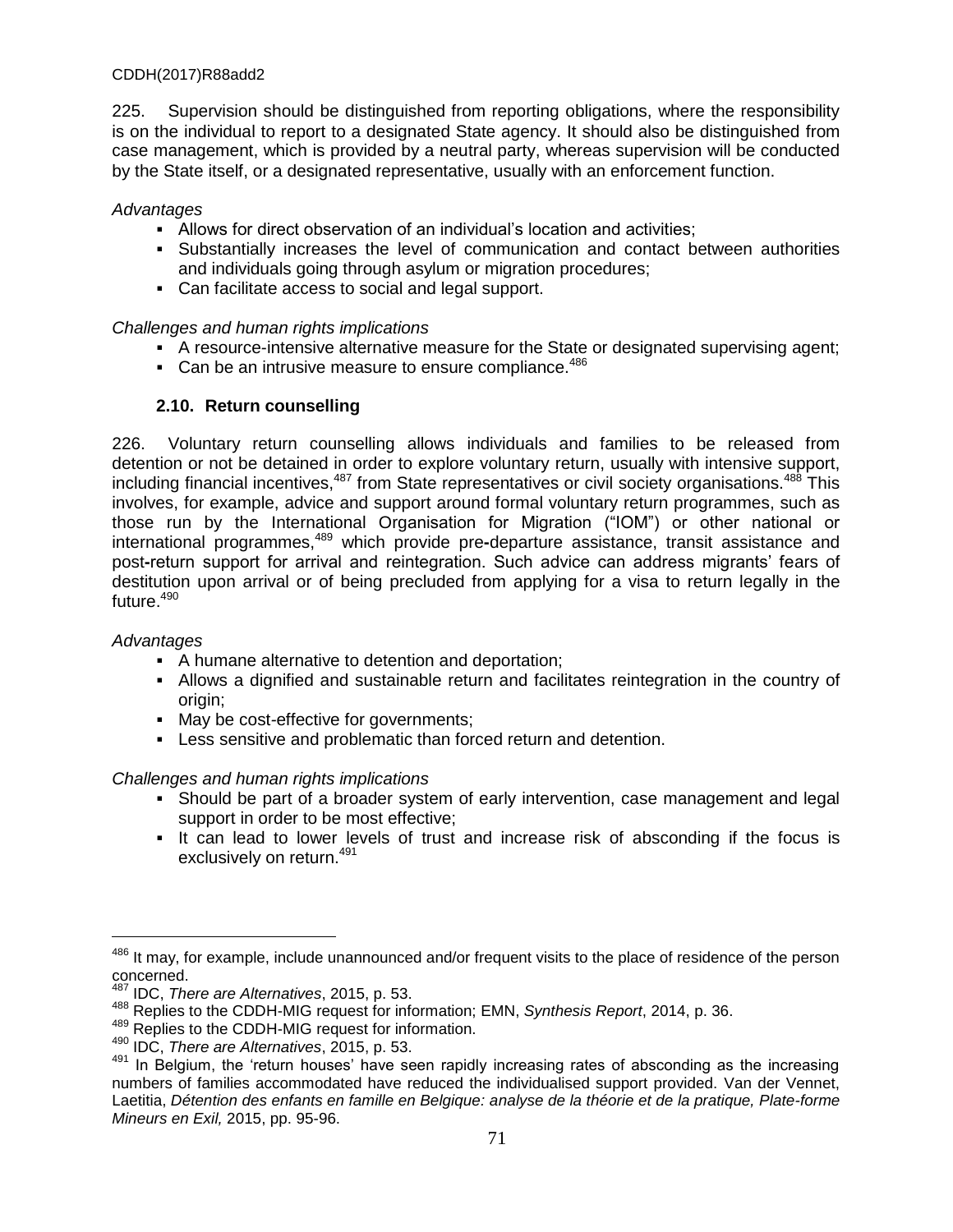# **2.11. Return houses / return centres**

227. Return houses are an alternative to immigration detention that ideally combines case management support with the requirement to reside at a designated location in preparation for voluntary or enforced departure. Failed asylum seekers or people in return procedures are placed in open facilities and provided with individual coaches or counsellors to inform and advise them about their options and to help prepare them for departure.<sup>492</sup>

### *Advantages*

- Can encourage trust building and help facilitate voluntary departure;
- Open accommodation facilitates engagement with NGOs, legal and other service providers.

## *Challenges and human rights implications*

 When case management services are only provided after a removal order has been issued, the principle of early intervention is lacking and open return house models have tended to fail.

## **2.12. Bail, bond, guarantor or surety**

228. The provision of bail, bond, guarantor or surety allows persons to be released from detention either on: a) payment of a financial deposit by themselves or a guarantor; b) a written agreement between the authorities and the individual, often alongside a deposit of financial surety; c) a guarantee provided by a third person, NGOs or other religious organisations vouching that the individual will comply with the procedure. Any financial surety provided is forfeited in case of absconding or non-compliance by the individual. Release could be to a family member, another individual, non-governmental, religious or community organisation.

### *Advantages*

 $\overline{a}$ 

- Easier to apply in countries with large immigrant communities, or for individuals who have lived long periods in the country, as established community ties or sufficient financial resources will be more likely to exist;
- The use of a guarantor may be cost saving for States since he/she may usually have the obligation to cover the expenses for the individual concerned.

### *Challenges and human rights implications*

- Inherent risk of discriminating against people without financial resources or contacts in the community and risk of exploitation of vulnerable persons;
- It has to be ensured that the amount fixed is reasonable in all the circumstances otherwise an excessive amount can result in detention or place other release conditions at risk of non-compliance.

# **2.13. Electronic monitoring**

229. Electronic monitoring or "tagging" is rarely used in Europe<sup>493</sup> and refers to a form of surveillance meant to monitor or restrict a person's movements based on technology, such as GPS-enabled wrist or ankle bracelets. Electronic monitoring is primarily used in the context of

 $492$  FRA, "Alternatives to detention for asylum seekers and people in return procedures," 2015.

<sup>493</sup> *Communication from the Commission to the Council and the European Parliament on EU Return Policy*, COM(2014) 199 final, 28.3.2014, p. 16; EMN, *Synthesis Report*, 2014, p. 36.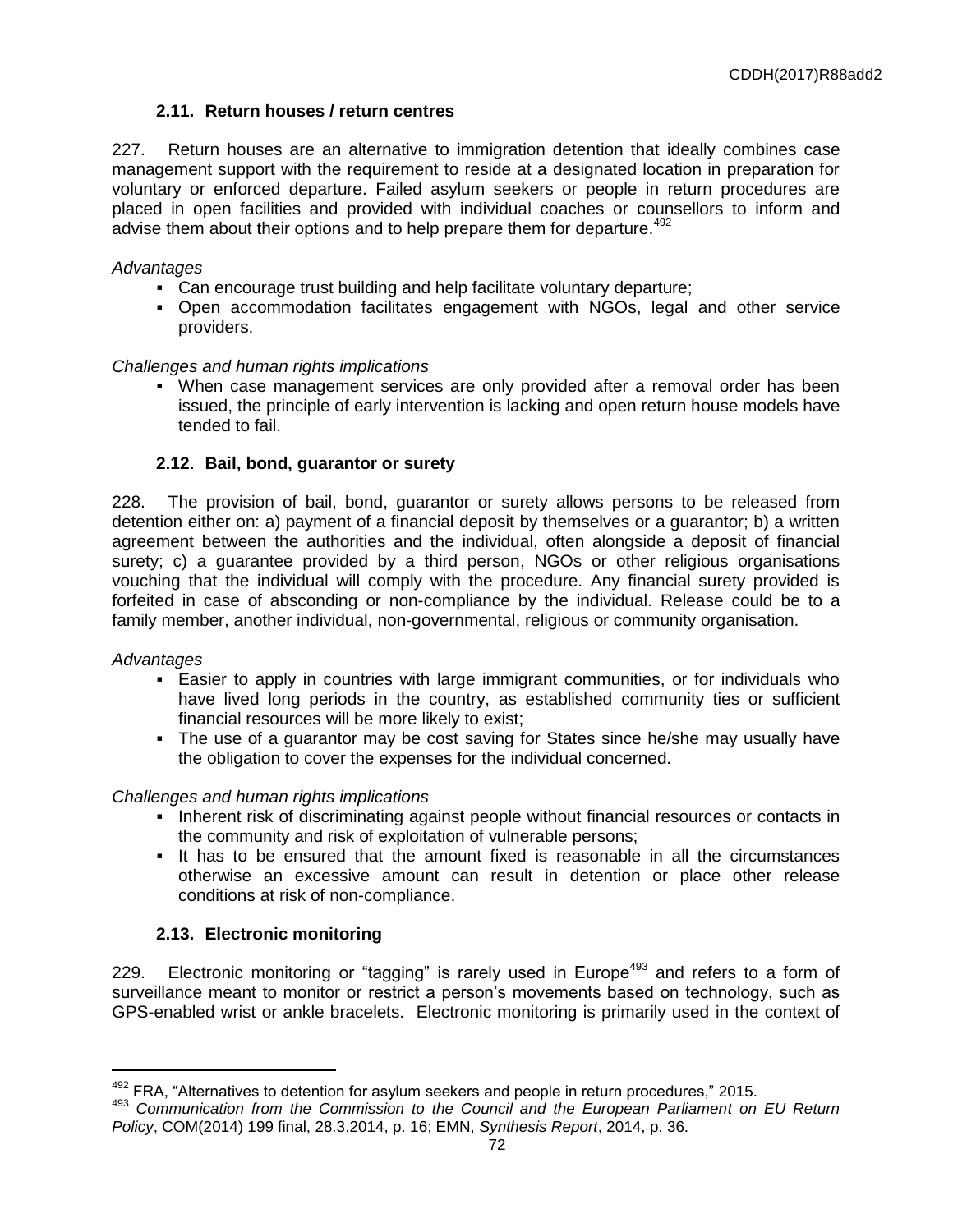criminal law,<sup>494</sup> and some claim it is therefore particularly inappropriate in the context of migration. Some instances likewise consider it to be a form of *de facto* detention and not a valid alternative to detention. The UNHCR, $495$  the Special Rapporteur on the human rights of migrants,<sup>496</sup> the European Union Agency for Fundamental Rights ("FRA"),<sup>497</sup> and varied researchers in the field <sup>498</sup> consider it harsh and the most intrusive of the various alternative measures, especially given the criminal stigma involved, and discourage its use.

230. In at least one study, the compliance rate for electronic tagging was equal to that of individuals using telephonic reporting, suggesting that less intrusive measures could potentially be equally effective at ensuring compliance.<sup>499</sup> While electronic tagging has been criticised as being particularly harsh, phone reporting and the use of other modern technologies were seen as good practice (see above, Regular reporting), especially for individuals with mobility difficulties.<sup>500</sup>

## *Advantages*

 $\overline{a}$ 

- Enables the authorities to know the whereabouts of the persons concerned at any time and may be a way to ensure contact with the authorities;
- Can monitor compliance with reporting restrictions.

## *Challenges and human rights implications*

- It has been characterised as a particularly intrusive measure, severely restricting personal liberty and interfering with people's private and family lives, negatively affecting any children involved and potentially raising issues under the Convention;
- It may reduce trust in the decision-making process and may negatively affect compliance with returns;
- It may have stigmatising and negative psychological effects, potentially injuring personal dignity and contributing to social exclusion;
- It may not be fully effective given that the device is expensive and the management costs of such a system are rather high, and yet it could be relatively easily removed.

# **3. Benefits of effective alternatives to detention**

231. It is well documented that when alternatives are implemented effectively this can bring a range of benefits, in terms of compliance with immigration procedures, cost**-**effectiveness and respect for human rights and welfare needs. Studies and actors in the field have consistently emphasised the added value of alternatives, including:

 $^{494}$  FRA, "Alternatives to detention for asylum seekers and people in return procedures," 2015, p. 2.

<sup>495</sup> UNHCR, *Detention Guidelines*, 2012, § 40. See also, UNHCR, Global Roundtable on Alternatives to Detention of Asylum-Seekers, Refugees, Migrants and Stateless Persons: Summary Conclusions, July 2011, § 21.

<sup>496</sup> *Report of the Special Rapporteur on the human rights of migrants*, François Crépeau, A/HRC/20/24, 2 April 2012, § 63.

<sup>&</sup>lt;sup>497</sup> FRA, "Alternatives to detention for asylum seekers and people in return procedures," 2015, p. 2

<sup>498</sup> See, *inter alia*, A. Bloomfield, E. Tsourdi and J. Pétin, *Alternatives to Immigration and Asylum Detention in the EU*, 2015, pp. 102-103; JRS, "Alternatives to Detention of Asylum Seekers," Working paper, October 2008, p. 9; IDC, *There are Alternatives*, 2015, p. 73.

<sup>499</sup> A. Bloomfield, E. Tsourdi and J. Pétin, *Alternatives to Immigration and Asylum Detention in the EU*, 2015, p. 154.

<sup>500</sup> Summary Conclusions, Global Roundtable on Alternatives to Detention of Asylum-Seekers, Refugees, Migrants and Stateless Persons, May 2011, § 21.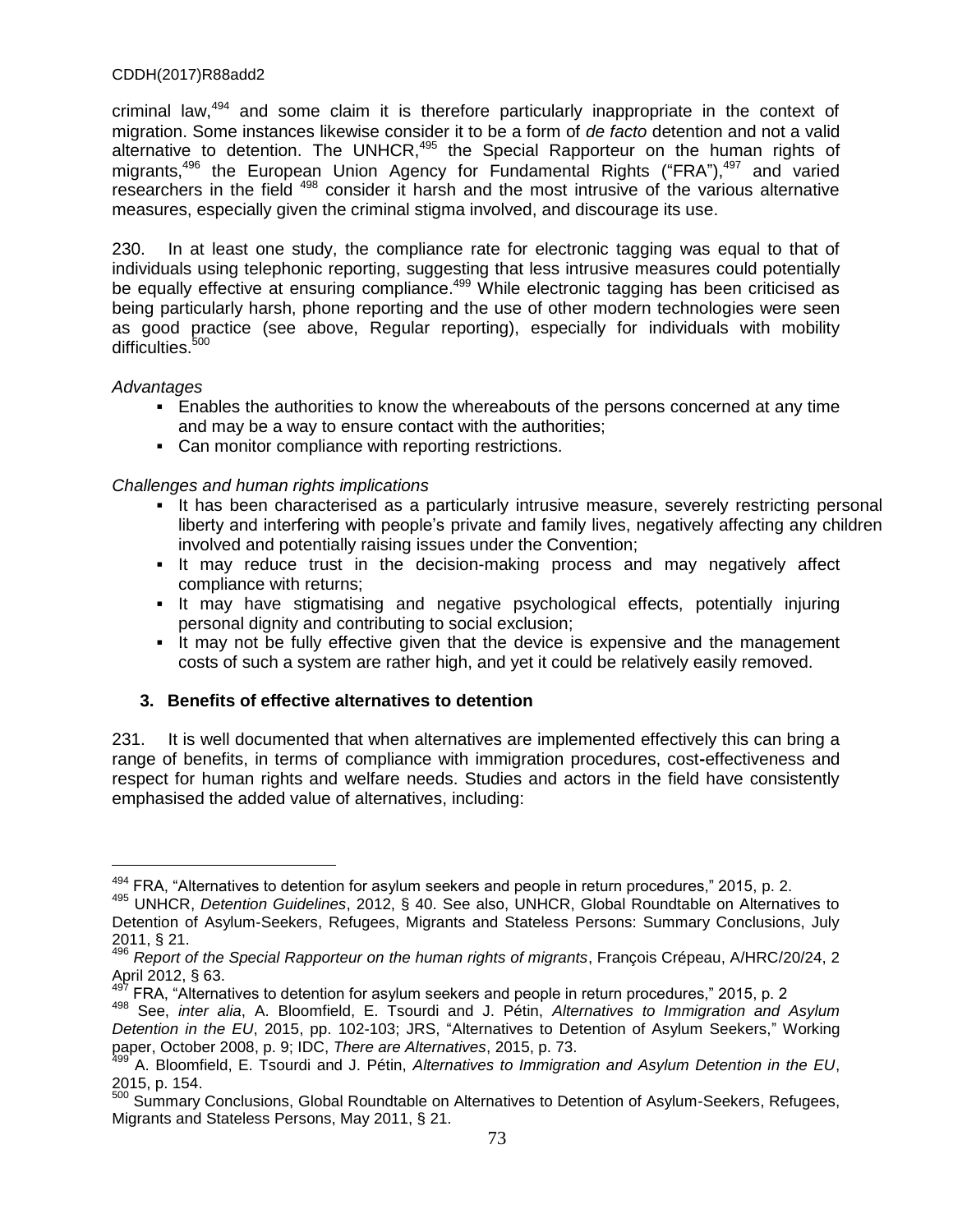# **3.1. Respecting the rights and needs of individuals**

232. The use of alternatives to immigration detention is necessary to meet human rights standards in particular cases, including European and international human rights law and the relevant jurisprudence of the Court, the CJEU and the CCPR. These standards require that special attention be given to vulnerable individuals and groups, particularly children.

233. Alternatives can prevent the serious consequences that detention can have on the physical and psychological health of migrants and asylum seekers.<sup>501</sup> Research has demonstrated the harm caused by detention to migrants' health, with rates of post**-**traumatic stress disorder as high as  $50\%$  in one study.<sup>502</sup> The detention of vulnerable individuals, especially children is particularly problematic in terms of respect for rights and welfare. It has further been noted that supporting a more systematic implementation of alternatives to detention could not only recall the non-punitive nature of immigration detention but also reduce discrimination and negative perceptions.<sup>503</sup>

234. The impact of detention on children can be particularly extreme, including life**-**long effects on their cognitive and emotional development.<sup>504</sup> These harmful consequences have been highlighted by, among others, the Special Rapporteur on torture and other cruel, inhuman or degrading treatment or punishment, who has noted that "even very short periods of detention can undermine a child's well-being and compromise cognitive development, increasing risk of depression, anxiety, post-traumatic stress disorder, suicide and self-harm, mental disorder and developmental problems."<sup>505</sup> The Special Rapporteur has concluded that "[t]he detention of children, […], is inextricably linked – in fact if not in law – with the ill-treatment of children, owing to the particularly vulnerable situation in which they have been placed that exposes them to numerous types of risk."<sup>506</sup>

# **3.2. Compliance with migration procedures**

235. Studies further suggest that alternatives to detention when implemented effectively can improve migration governance by promoting compliance with immigration procedures across a range of populations and settings. For example, one global survey of thirteen alternative to detention programmes found compliance rates of between 84% and 99.9%, with ten of the thirteen programs achieving rates of 94% or higher.<sup>507</sup> Another study focused on alternatives to

<sup>501</sup> A. Bloomfield, E. Tsourdi and J. Pétin, *Alternatives to Immigration and Asylum Detention in the EU*, 2015, pp. 23-25.

<sup>502</sup> See, for example, Z. Steel, D. Silove, R. Brooks, S. Momartin, B. Alzuhairi and I. Susljik, "The impact of immigration detention and temporary protection on the mental health of refugees" (2008) 188, British journal of psychiatry 58; Physicians for Human Rights and The Bellevue/NYU program for survivors of torture, "From persecution to prison: the health consequences of detention for asylum seekers," June 2003. Further information on the negative effects caused by detention have been emphasised in other studies, such as JRS–Europe, *Becoming Vulnerable in Detention: Civil Society Report on the Detention of Vulnerable Asylum Seekers and Irregular Migrants in the European Union* (The DEVAS Project), June 2010; Dr Graham Durcan, Jessica Stubbs and Dr Jed Boardman, *Report*, *Immigration Removal Centres in England: A mental health needs analysis*, Centre for mental health, January 2017. <sup>503</sup> See, ENNHRI's written contribution to the CDDH-MIG Analysis.

<sup>504</sup> IDC, *There are Alternatives,* 2015, p. 5.

<sup>505</sup> *Report of the Special Rapporteur on torture and other cruel, inhuman or degrading treatment or punishment,* Juan E. Méndez, A/HRC/28/69, 5 March 2015, § 16.

<sup>506</sup> *Ibid.,* § 69.

<sup>507</sup> The survey identified several factors in achieving compliance including, *inter alia*, a) treating the individual with dignity, humanity; b) provision of an adequate standard of living and support; c) provision of clear and concise information at an early stage about the rights and duties as well as consequences of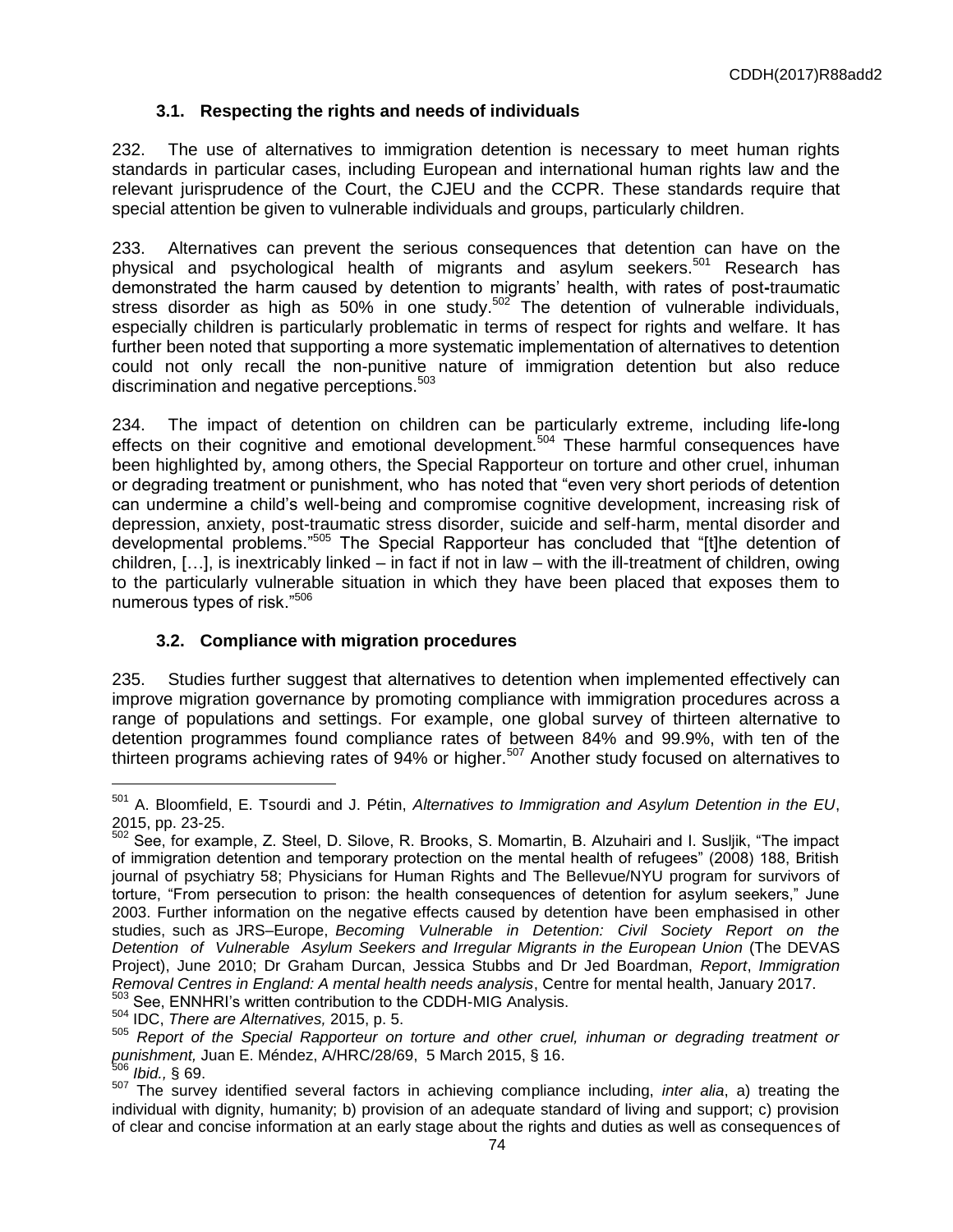immigration detention in the EU found that alternatives in Belgium, Sweden and the United Kingdom had compliance rates ranging from 77% to 96%.<sup>508</sup>

236. Additionally, alternatives have been shown to promote compliance in complex mixed migration transit contexts.<sup>509</sup> Because alternatives can help to stabilise individuals who are in an inherently vulnerable situation, research shows that they are more likely to remain engaged with immigration procedures if they can meet their basic needs in community-based alternatives, with access to advice and support, and without fear of the threat of immigration detention.<sup>510</sup> The European Commission has noted that the benefits of alternatives to immigration detention "may include higher return rates (including voluntary departure), improved co-operation with returnees in obtaining necessary documentation, financial benefits (less cost for the State) and less human cost (avoidance of hardship related to detention)."<sup>511</sup>

## **3.3. Cost-effectiveness**

237. Information is rarely made publically available by States, hence making it difficult to calculate the precise costs.<sup>512</sup> The information that is accessible, however, points to the clear cost**-**effectiveness of alternatives.

238. According to available statistics, "family units" in Belgium cost half as much as comparable return detention.<sup>513</sup> Detention in Canada can cost as much as seventeen times more than existing alternatives,<sup>514</sup> while in Austria alternatives cost €17 to €24 per person per day, compared to €120 for detention.<sup>515</sup> Research in the United Kingdom found that £76 million per year could be saved by avoiding the long**-**term detention of migrants who are ultimately released, whereas providing alternatives to all such migrants would cost merely 44% of the total cost. 516

239. It should be noted that the cost-benefits of more frequent recourse to alternatives to detention will only be realised if alternatives are used *in lieu of* detention, and ultimately help to reduce the overall detention estate. In fact, many of the benefits delineated above are inextricably linked to a reduction in the overall use of detention. If, on the other hand, alternatives to immigration detention are merely expanded *in addition to* maintaining or even expanding the existing immigration detention capacity of States, they will unavoidably increase overall costs and will not reduce the harm or impact of detention either. Such "net widening" has been roundly criticised within the criminal justice sector, for example, and works against some of

non-compliance; d) access to legal advice; e) individualised case management services. A. Edwards, *Back to Basics,* 2011, pp. 82-83.

<sup>508</sup> A. Bloomfield, E. Tsourdi and J. Pétin, *Alternatives to Immigration and asylum detention in the EU*, 2015, p. 114.

<sup>509</sup> An Australian project saw an independent departure rate of 60% of refused applicants while a voluntary return project in the Netherlands saw more than half of the migrants return. IDC, *There are Alternatives,* 2015, p. 52-54.

<sup>510</sup> A. Bloomfield, E. Tsourdi and J. Pétin, *Alternatives to Immigration and Asylum Detention in the EU*, 2015, p. 114.

<sup>511</sup> Return Handbook, 2015, p. 68.

<sup>512</sup> Parliamentary Assembly, Report on the detention of asylum seekers and irregular migrants in Europe, Committee on Migration, Refugees and Population, Rapporteur: Ms Ana Catarina MENDONÇA, 11 January 2010, § 58.

<sup>513</sup> €90 per person per day, compared to €180-190. See, EMN, *Synthesis Report,* November 2014, p. 38.

<sup>514</sup> CA\$179 per person per day, compared to CA\$10-12. See, IDC, *There are Alternatives,* 2015, p. 11. <sup>515</sup> *Ibid.*

<sup>516</sup> Matrix Evidence, *An economic analysis of alternatives to long-term detention*, 2012, pp. 4-5.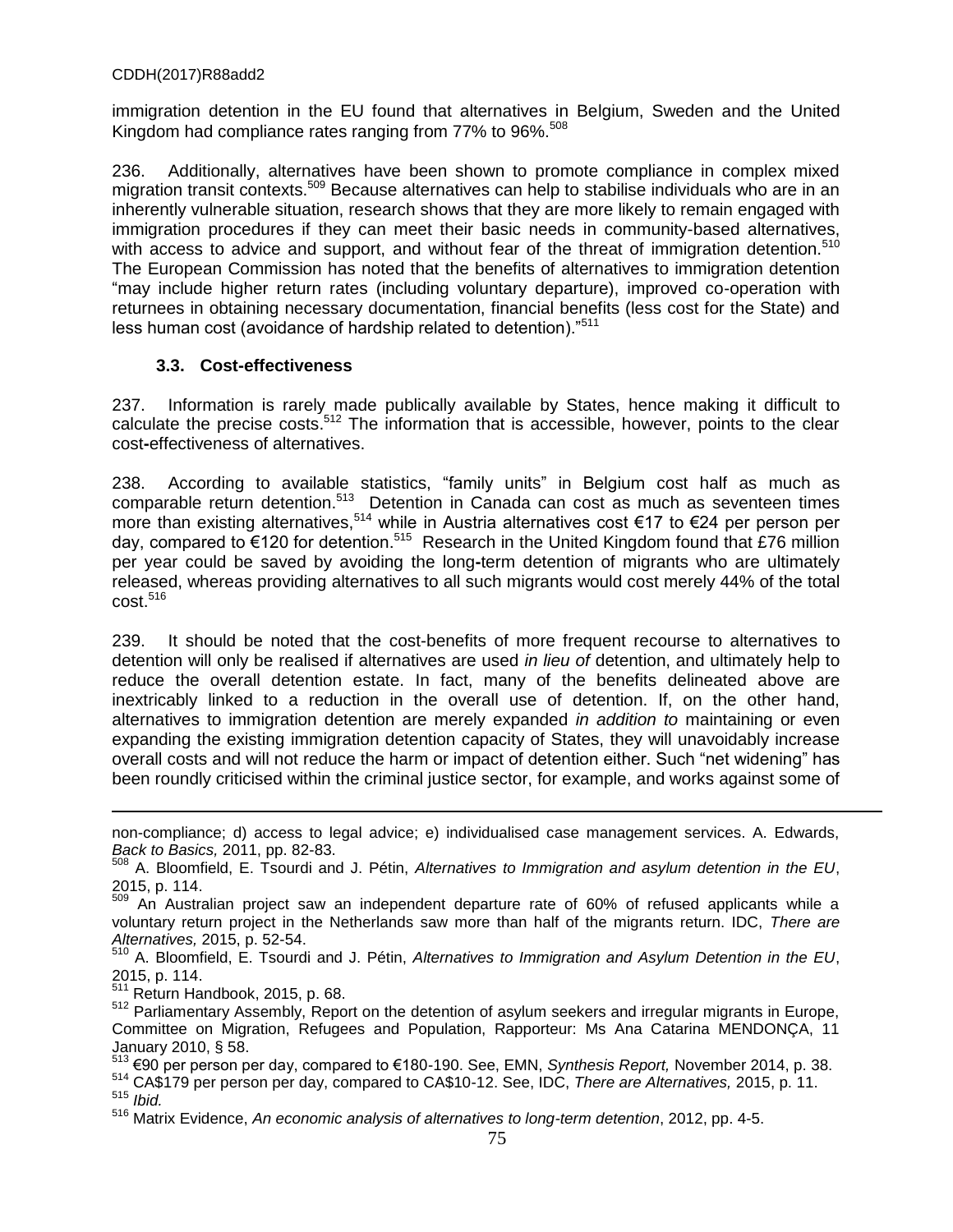the very basic purposes of alternative measures, namely to lead to a systematic reduction in the use of unnecessary detention.<sup>517</sup>

# **IV. OVERVIEW OF POLICIES AND PRACTICES ON ALTERNATIVES TO IMMIGRATION DETENTION**

240. This Chapter presents an overview of policies and practices on alternatives to detention in Council of Europe member States. It is mainly based on the replies received to the CDDH-MIG request for information on alternatives to detention in the context of migration and further enriched by other available reports and studies relevant for this analysis.

## *Obligation to consider alternatives to detention and legal framework*

241. A large number of Council of Europe member States have established an obligation to consider alternative measures before resorting to immigration detention in their national legislation. In a minority of countries, however, this obligation extends only to certain groups, i.e. children and families with children, or is not established in law. As noted in the majority of the replies, the existing alternatives are regulated in the relevant domestic legislation on migration and asylum with a few member States indicating that these schemes are further specified in internal regulations. 518

242. Notwithstanding the above, research in the field has found that alternatives to detention remain vague and/or poorly regulated in some member States.<sup>519</sup> Certain national laws and regulations do not provide sufficient guidance, leaving the choice of the alternative measure and/or the details around its implementation (i.e. conditions, criteria, etc.) to decision-making bodies or national judges.<sup>520</sup> The absence of clear guidelines on the use of these alternative measures in practice creates, in turn, challenges, $52\bar{1}$  and at times raises questions as to the transparency of the implementation process in some member States*.*

# *Types of alternatives available and persons concerned*

 $\overline{a}$ 

243. The types of alternatives are laid down in domestic legislation in the majority of members States, some of which specify that the list is non-exhaustive, thus allowing the relevant authorities to consider other measures in each case by way of discretion. The main existing types of alternatives listed by a majority of member States include: a) regular reporting; b) designated residence; c) surrender of documentation; and d) bail or surety. Other measures, such as return counselling; return houses; and/or voluntary return programmes - either as an

<sup>&</sup>lt;sup>517</sup> See, for example, some discussion of "net widening" within the official UN Commentary to the adoption of the Tokyo Rules. UN Office at Vienna, Commentary on the United Nations Standard Minimum Rules for Non-Custodial Measures (1993).

<sup>518</sup> Replies to the CDDH-MIG request for information; See, also, EMN, *Synthesis Report,* November 2014, p. 7; A. Bloomfield, E. Tsourdi and J. Pétin, *Alternatives to Immigration and asylum detention in the EU*, 2015, p. 87.

<sup>519</sup> Parliamentary Campaign to End Immigration Detention of Children, *Study of immigration detention practices and the use of alternatives to immigration detention of children*, 2017, p. 19; A. Bloomfield, E. Tsourdi and J. Pétin, *Alternatives to Immigration and Asylum Detention in the EU*, 2015, pp. 118.

<sup>520</sup> A. Bloomfield, E. Tsourdi and J. Pétin, *Alternatives to Immigration and Asylum Detention in the EU*, 2015, p. 87.

 $521$  Parliamentary Assembly, Report on the detention of asylum seekers and irregular migrants in Europe, Committee on Migration, Refugees and Population, Rapporteur: Ms Ana Catarina MENDONÇA, 11 January 2010, § 38.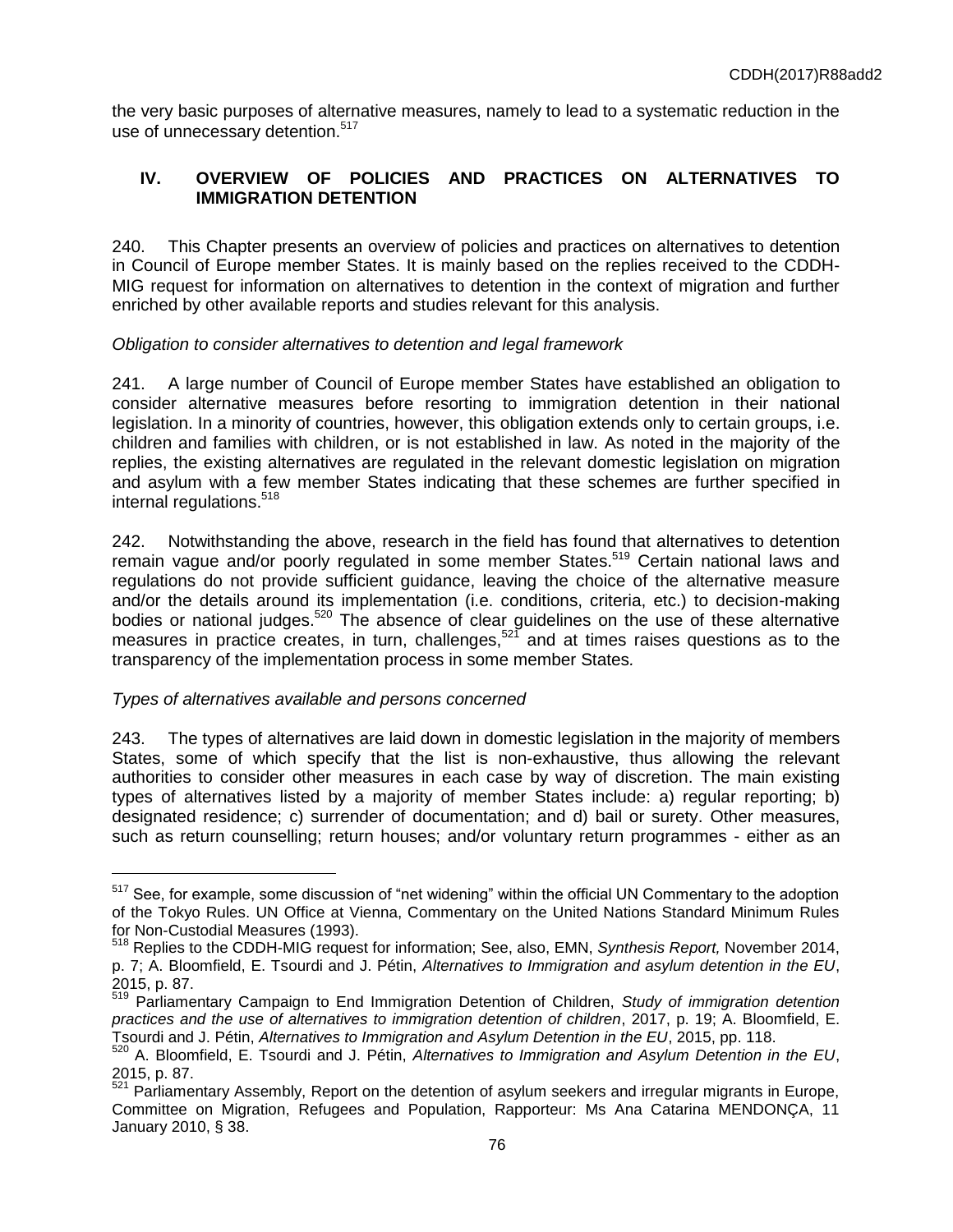alternative measure or as an additional component of a return programme - are also provided in some countries. A few member States have recently introduced new types of alternatives in the relevant legislation or are considering doing so.<sup>522</sup>

244. According to the replies received, alternatives apply to asylum seekers and persons in return procedures with some member States specifying that persons in Dublin and readmission procedures benefit from these schemes as well.<sup>523</sup> The existing types can be applied separately or combined depending on the particular circumstances of the individual. As further clarified by a large number of member States, the existing alternatives are not designed specifically for vulnerable individuals and groups, although this category is a major beneficiary of these schemes. Nevertheless, alternative measures for families with minor children such as return houses, family locations, and other arrangements have been provided while open reception centres or foster care arrangements for unaccompanied minors have also been developed in some member States.<sup>524</sup>

## *Responsible authorities and criteria/procedure for deciding whether to apply alternatives*

245. The decision to apply alternative measures is usually taken either by the competent Ministries, the Police authorities, the border Guard or a judicial authority (court) and is based on an individual assessment in each case.<sup>525</sup> The criteria taken into consideration during the individual assessment procedure include, *inter alia*: 526

- i. principles of necessity and proportionality;
- ii. vulnerability (i.e. age, health, particular circumstances of the individual, etc.);
- iii. whether the measure would be feasible and/or sufficient in achieving the aim pursued;
- iv. compliance with the measure and likelihood of absconding;
- v. practical considerations, such as costs and availability of the particular scheme, social and family ties, possession of travel documents, accommodation, financial means, etc.

246. Research has, however, voiced concerns with regard to the initial quality of the decision**-**making process on detention and alternatives, including failure to properly apply the proportionality test and assess if alternatives could be applied instead of detention.<sup>527</sup> Decisions have been found at times stereotypical and lacking substantive arguments, escalating the risk of arbitrariness in decision-making.<sup>528</sup> Additionally, the need to improve individual assessment procedures or screening mechanisms, such as for identifying persons in a vulnerable situation has been repeatedly stressed, including from Council of Europe bodies.<sup>529</sup>

<sup>&</sup>lt;sup>522</sup> Replies to the CDDH-MIG request for information.

<sup>523</sup> *Ibid.*

<sup>524</sup> *Idem.*

<sup>525</sup> It should be noted, however, that the responsible authorities may differ depending on whether the person is undergoing asylum or removal procedures*. Idem.* See also, EMN, *Synthesis Report,* 2014, p. 24.

<sup>526</sup> Replies to the CDDH-MIG request for information. See also, EMN, *Synthesis Report,* 2014, pp. 22-24.

<sup>527</sup> A. Bloomfield, E. Tsourdi and J. Pétin, *Alternatives to Immigration and Asylum Detention in the EU*, pp.  $73-74.$ <br> $528$ 

*Ibid., p. 117.* 

<sup>529</sup> Group of Experts on Action against Trafficking in Human Beings ("GRETA"), 5th General Report on GRETA'S activities, covering the period from 1 October 2014 to 31 December 2015, February 2016, §§ 99 and 103. See further, EMN, *Synthesis Report,* 2014, p. 27; FRA, *Monthly data collection on the current migration situation in the EU: Thematic focus: Disability*, August 2016 monthly report, pp. 8-10;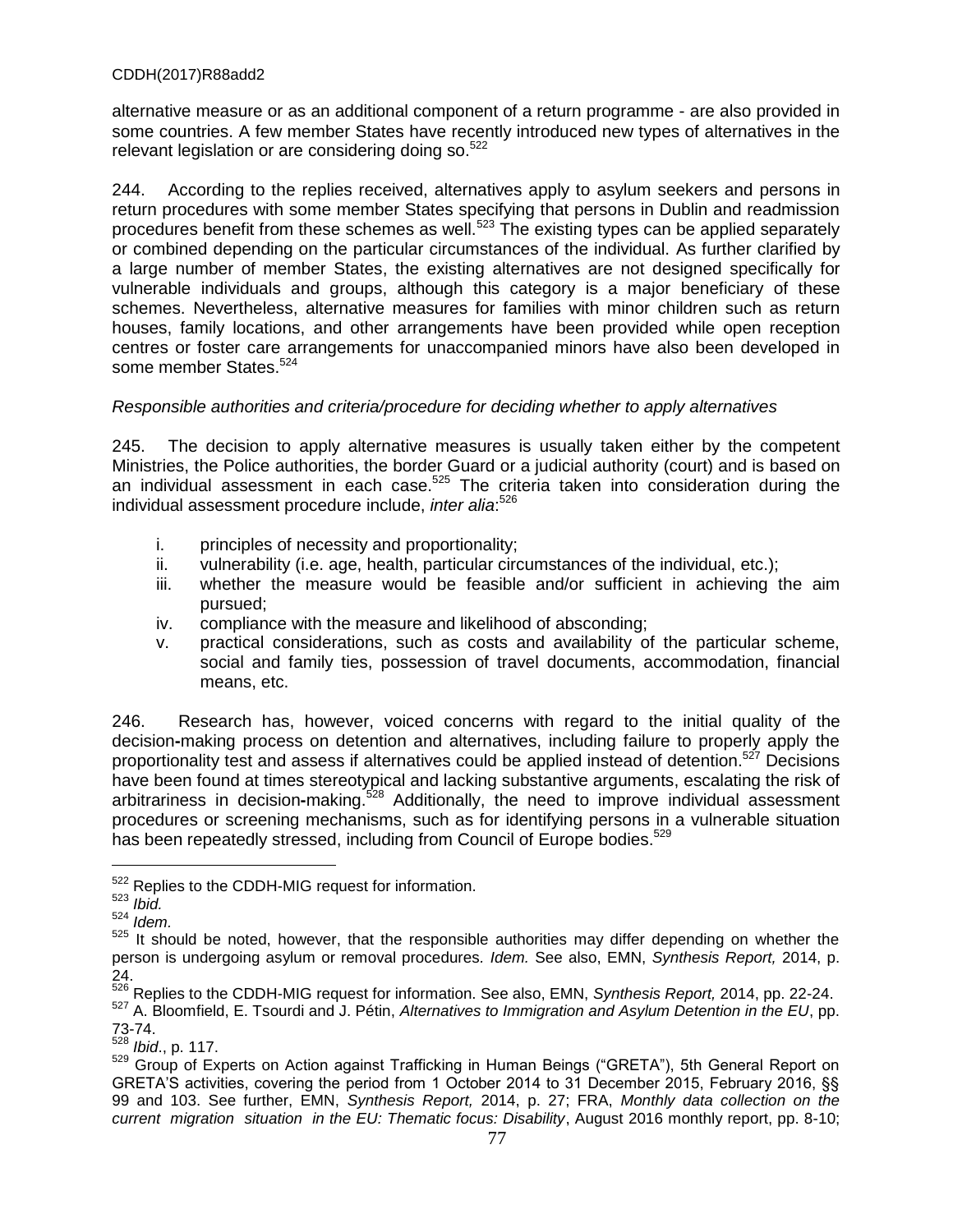# *Persons in a vulnerable situation*

247. Vulnerability is a key consideration during the assessment procedures and a few member States indicate that additional guidance on the identification of vulnerable persons has been issued.<sup>530</sup> Overall, national legislation permits the detention of vulnerable individuals and groups only in very exceptional circumstances.<sup>531</sup> As regards children in particular, the situation varies among member States. A number of countries do not permit detention of children under a certain age while others permit detention in very exceptional circumstances. Unaccompanied children in general or under a certain age are either exempt from detention, according to national legislation or practice, or are only exceptionally detained in a number of member States.<sup>532</sup> A recent report from FRA found, for example, that half of EU member States do not detain unaccompanied children in asylum and/or return procedures.<sup>533</sup> Detention of families with children is possible as an exceptional measure of last resort in most member States with some exceptions.<sup>534</sup>

248. With regard to unaccompanied children, a number of protection gaps have, however, been identified by other actors in the field. In particular, these gaps are associated with ineffective guardianship systems, age assessment procedures, mechanisms to ensure the child's best interests, and limited or non-existing places in specialised facilities for children.<sup>535</sup> Such gaps in systems of child protection risk hindering the prompt identification of children and their access to additional safeguards that prevent detention. This can result in unaccompanied children being detained for long periods in inadequate conditions instead of being placed in appropriate care arrangements and alternatives.<sup>536</sup>

# *Legal remedies and monitoring mechanisms*

249. As regards the availability of legal remedies, some member States note that the decision to apply alternatives can be appealed before the relevant courts. In a few countries the appeal can only be lodged as part of another procedure.<sup>537</sup> Additionally, monitoring mechanisms and/or judicial oversight over the proper implementation of existing alternatives to detention seem to be lacking in a number of member States, although in some cases evaluations are carried out by the relevant authorities or NGOs.<sup>538</sup>

A. Bloomfield, E. Tsourdi and J. Pétin, *Alternatives to Immigration and Asylum Detention in the EU*, 2015, p. 117.

<sup>&</sup>lt;sup>530</sup> Replies to the CDDH-MIG request for information.

<sup>531</sup> EMN, *Synthesis Report,* 2014, p. 20.

<sup>532</sup> Replies to the CDDH-MIG request for information. See also, EMN, *Synthesis Report,* 2014, p. 20.

<sup>533</sup> FRA, *European legal and policy framework on immigration detention of children*, 2017, p. 36.

<sup>534</sup> Replies to the CDDH-MIG request for information. See also, FRA, *European legal and policy framework on immigration detention of children*, 2017, p. 55.

<sup>535</sup> GRETA, 6th General Report on GRETA's Activities, covering the period from 1 January to 31 December 2016, §§ 109-113; UNICEF, *A child is a child - Protecting children on the move from violence, abuse and exploitation*, UNICEF, May 2017, p. 30; FRA, "Key migration issues: one year on from initial reporting," October 2016, pp. 4-5.

 $\frac{536}{100}$  FRA, "Key migration issues: one year on from initial reporting," October 2016, p. 8.

<sup>537</sup> Replies to the CDDH-MIG request for information. See also, A. Bloomfield, E. Tsourdi and J. Pétin, *Alternatives to Immigration and Asylum Detention in the EU*, 2015, p. 117.

<sup>&</sup>lt;sup>538</sup> Replies to the CDDH-MIG request for information.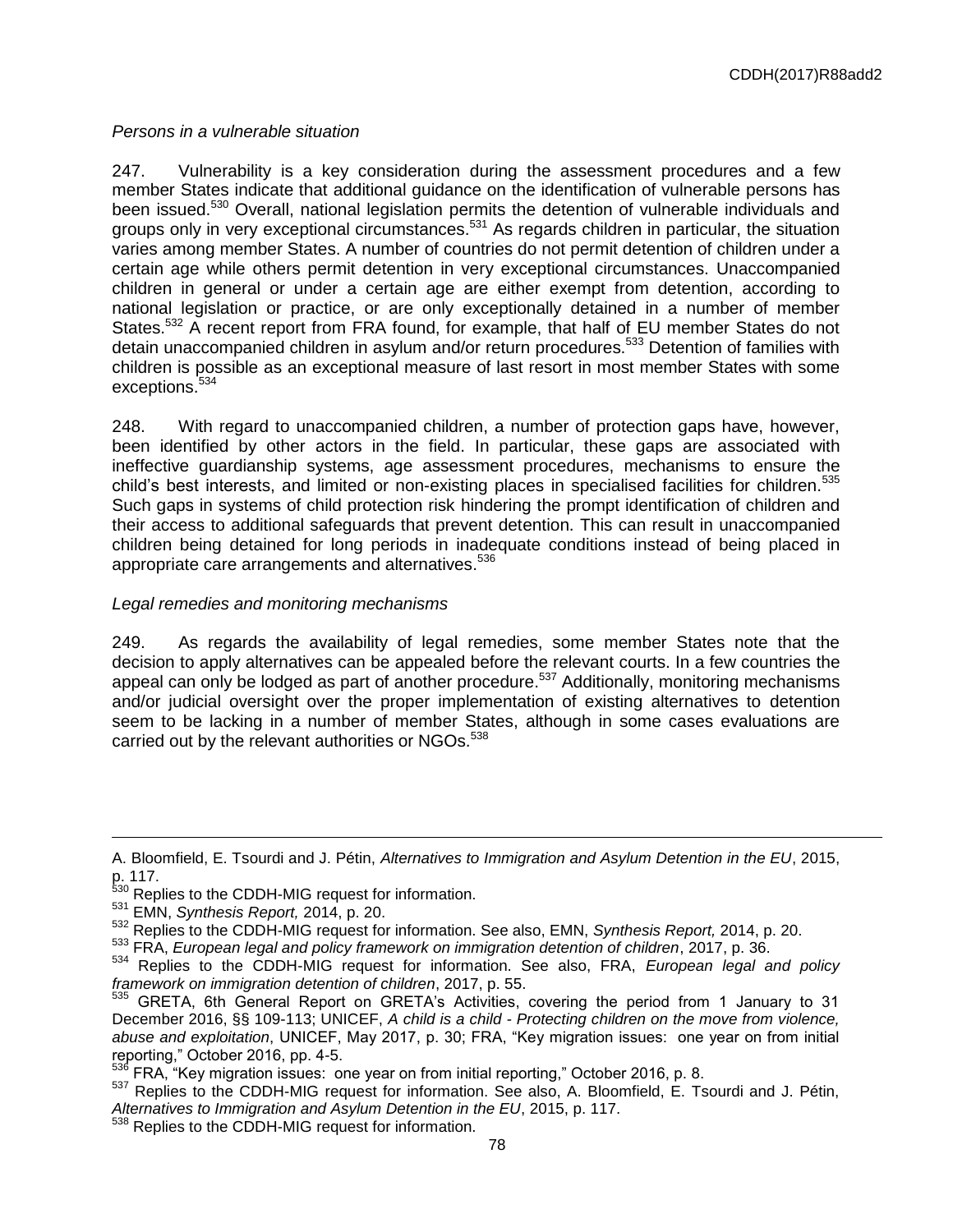250. Research in the field by other actors seems to also point to the absence of a monitoring mechanism and/or lack of regular evaluation of alternatives.<sup>539</sup> In some member States, additional challenges include, also, the lack of regular or systematic review on the appropriateness of detention<sup>540</sup> which in turn can lead to cases of arbitrary or prolonged detention, already documented in a number of member States and the absence of time limits in the application of alternative measures. $541$ 

# *Legal and practical challenges*

251. A major trend shared by the majority of member States is the fact that alternatives remain largely unused in practice or are only available to a small number of persons concerned.<sup>542</sup> The findings from various actors in the field, including the Council of Europe,<sup>543</sup> the UN<sup>544</sup> and the EU<sup>545</sup> as well as academic and expert research<sup>546</sup> seem to corroborate this trend.

252. There are different reasons for this, but among others it seems that member States are not convinced about the effectiveness of these measures in achieving compliance with immigration procedures and express concerns about the risk of absconding. This was indeed noted in the majority of replies, especially by member States characterised as "transit countries" which indicate that the majority of the migrant population may likely intend onward movements to other member States.<sup>547</sup>

253. The risk of absconding is considered crucial when deciding on whether to place a person in detention or to apply an alternative measure. The choice of a particular type of alternative in the individual case is also closely connected to the risk of absconding. Having sophisticated ways by which to assess the risk of absconding is, therefore, critical in order to arrive at the best decision in this context. In this regard, it seems that clear assessment indicators and/or criteria for assessing the risk of absconding could be further strengthened and supported in member States. The criteria which exist at national level could, *inter alia*, be improved in a number of cases through greater legal clarity and objectivity.<sup>548</sup> Effectively

<sup>539</sup> A. Bloomfield, E. Tsourdi and J. Pétin, *Alternatives to Immigration and Asylum Detention in the EU*, 2015, p. 118.

<sup>540</sup> EMN, *Synthesis Report*, 2014, p. 27.

<sup>541</sup> Replies to the CDDH-MIG request for information. See also, A. Bloomfield, E. Tsourdi and J. Pétin, *Alternatives to Immigration and Asylum Detention in the EU*, 2015, p. 118.

<sup>&</sup>lt;sup>542</sup> Replies to the CDDH-MIG request for information.

<sup>543</sup> Commissioner for Human Rights, Human Rights Comment, High time for states to invest in alternatives to migrant detention, 31/01/2017; Parliamentary Assembly, *Resolution 2020 (2014)*, § 8. As regards the lack of alternatives to detention for children see Thematic Report on migrant and refugee children, Prepared by the Special Representative of the Secretary General on migration and refugees, Information Documents, SG/Inf(2017)13, 10 March 2017.

<sup>544</sup> *Special Rapporteur on the human rights of migrants, François Crépeau, Regional study: management of the external borders of the European Union and its impact on the human rights of migrant*s, A/HRC/23/46, 24 April 2013, § 48.

<sup>545</sup> European Commission, *Communication from the Commission to the Council and the European Parliament* on EU Return Policy, COM(2014) 199 final, Brussels, 28.3.2014, p. 15.

<sup>546</sup> A. Bloomfield, E. Tsourdi and J. Pétin, *Alternatives to Immigration and Asylum Detention in the EU*, 2015, p. 116.

<sup>&</sup>lt;sup>547</sup> Replies to the CDDH-MIG request for information.

<sup>548</sup> M. Moraru, G. Renaudiere, *European Synthesis Report on the Judicial Implementation of Chapter IV of the Return Directive – Pre-Removal Detention*, REDIAL RR 2016/05, Robert Schuman Centre for Advanced Studies, San Domenico di Fiesole (FI): European University Institute, 2016; EMN, *Synthesis*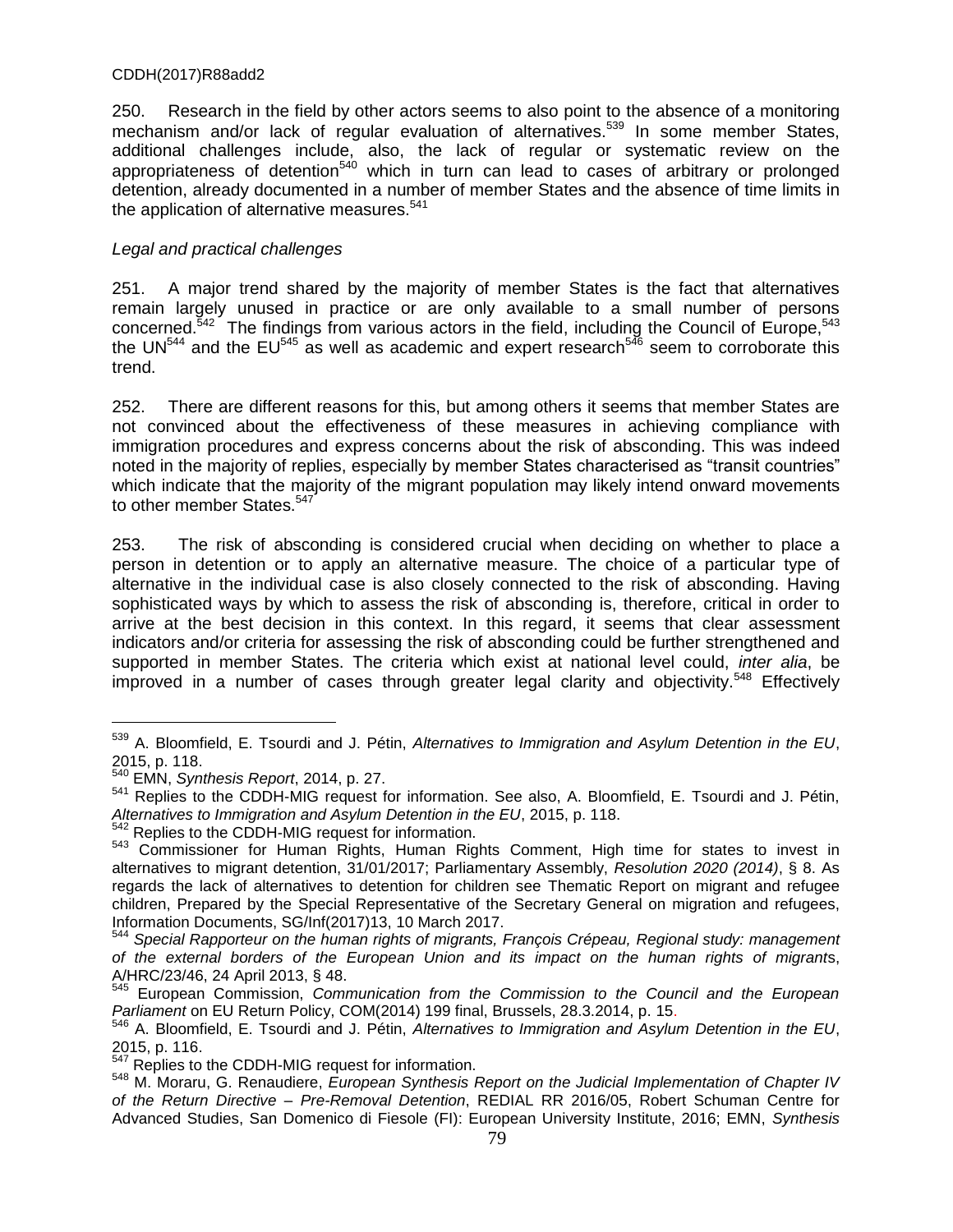assessing the risk of absconding and/or the factors that should be taken into account, can pose a number of challenges to the competent authorities. Strengthening the overall quality of the assessment procedures is, therefore, one of the keys to arriving at the most accurate decision on an appropriate alternative.<sup>549</sup>

254. Another issue raised is the fact that some types of alternative remain unused in practice, either because they are limited in scale or because the persons concerned cannot meet the requirements.<sup>550</sup> This is particularly highlighted in relation to bail or surety where the lack of financial means has been noted as a reason for not applying this scheme. Lack of accommodation and documentation has also been considered as creating challenges in implementing alternative measures in practice.<sup>551</sup>

255. However, practical considerations such as offering a bonding agent or the payment of a financial surety (bail) as an alternative to detention may be discriminatory or ineffective in practice for many migrants without friends, family, sufficient financial resources available in the country and/or access to non-governmental organisations. <sup>552</sup> Likewise, designated residence options may be completely ineffective if adequate residence options are not available. Regular reporting, when it is not close to the place of residence, may often be ineffective unless individuals are provided with free transportation to and from the places of regular meetings with migration authorities.<sup>553</sup>

256. In a few member States, diverging interpretations of the concept of alternatives to immigration detention itself have been found in the course of other studies, with some *de facto* detention practices (alternative *forms* of detention) being considered or promoted as viable alternatives to detention by State authorities.<sup>554</sup> Lack of budget resources may likewise render the implementation of certain schemes difficult in practice, even as the statistics available point to many alternatives being cheaper to implement than detention. The lack of a uniform approach on the length of the imposition of alternatives to immigration detention likewise raises concerns.<sup>555</sup>

257. Finally, even if efforts have been made to ensure effective access to information in some member States, obstacles still persist in relation to professional interpretation, diversification of communication channels and the accessibility, quality and language of supporting documents. Lack of investment in training detention and reception staff with a view to detecting persons in situations of vulnerability can likewise raise concern.<sup>556</sup>

### *Experiences and insights form the use of alternatives*

258. The inclusion of alternative measures in general or specific schemes in national policy was reported as being a positive step by some member States. This is because alternatives can

*Report,* 2014, p. 27; A. Bloomfield, E. Tsourdi and J. Pétin, *Alternatives to Immigration and Asylum Detention in the EU*, 2015, p. 117.

<sup>549</sup> EMN, *Synthesis Report,* 2014, pp. 23 and 27.

<sup>550</sup> Replies to the CDDH-MIG request for information. See also, Commissioner for Human Rights, Human Rights Comment, High time for states to invest in alternatives to migrant detention, 31/01/2017.

Replies to the CDDH-MIG request for information.

<sup>552</sup> A. Bloomfield, E. Tsourdi and J. Pétin, *Alternatives to Immigration and Asylum Detention in the EU*, 2015, pp. 94-95.

<sup>553</sup> *Ibid.*, pp. 68-69.

<sup>554</sup> *Ibid.*, p. 116.

<sup>555</sup> *Ibid.*, pp. 117-118.

<sup>556</sup> See, ENNHRI, written contribution to CDDH-MIG Analysis.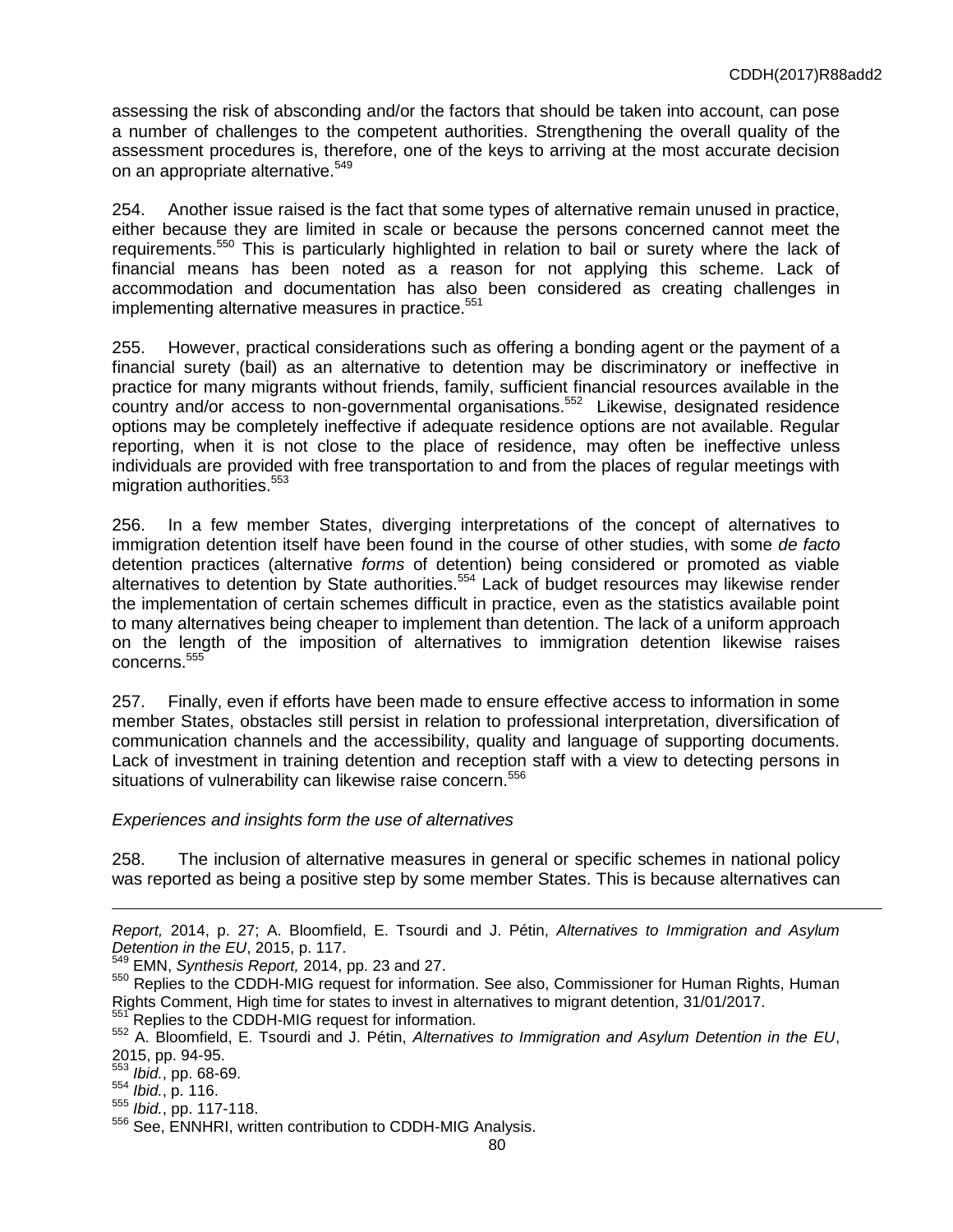ensure that the principle of proportionality is properly applied or that persons are no longer detained while still cooperating with the authorities.<sup>557</sup> In relation to the specific types of alternatives used, positive experience is noted by some member States in relation to a) residence requirement; b) reporting obligation; and c) assisted voluntary programmes or return counselling.<sup>558</sup> Notwithstanding the above, insufficient experience to report positive outcomes and insights due to the very limited use of alternatives in practice is also highlighted.<sup>559</sup>

## *Statistical information and evaluation of effectiveness*

259. Statistical information on persons to whom alternatives have been applied, impact on human rights, compliance with immigration procedures and costs tends to be limited in scale and/or not available.<sup>560</sup> Overall, only some member States provide this kind of information and usually it is either limited to the number of persons subject to alternatives or those who were detained, costs related to detention or alternatives. The limited statistical information does not, therefore, allow for drawing general conclusions and/or making explicit comparisons.

260. The regular evaluation of existing schemes is, however, considered important in addressing persisting challenges and improving the functioning and effectiveness of alternative measures in practice.<sup>561</sup> In this regard, the Parliamentary Assembly, among others, has stressed the need to carry out empirical research and analysis on alternatives to detention, including their use, effectiveness and best practice, while making a distinction between those that allow for freedom of movement and those which curtail freedom of movement.<sup>562</sup> Thus, more expansive methods of evaluating the effective functioning of alternatives in different settings would be useful in this regard. Additionally, consistent and publically available information on the effectiveness of certain models or approaches in ensuring compliance, reducing costs, and safeguarding the rights and well**-**being of migrants would surely enhance advancement in the field. Significantly, it appears that greater involvement of civil society in the implementation process could be of concrete benefit when ensuring effectiveness.<sup>563</sup>

261. Generally speaking member States could be better supported in addressing persisting legal and practical challenges and make greater use of alternatives to detention. This is particularly important given that the majority of member States have already established a legal obligation to consider alternatives and have taken steps in this regard. However, comprehensive guidance on how to effectively implement these measures in practice would further support member States in their endeavors.

*Ibid.* 

<sup>557</sup> Replies to CDDH-MIG request for information.

<sup>&</sup>lt;sup>558</sup> It should be noted that assisted voluntary programmes or return counselling may not always be considered an alternative to detention within the strict meaning of the term but rather constitute a part of a return programme.

<sup>560</sup> Replies to CDDH-MIG request for information; Commissioner for Human Rights, Human Rights Comment, High time for states to invest in alternatives to migrant detention, 31/01/2017; EMN, *Synthesis Report,* 2014, p. 41; A. Bloomfield, E. Tsourdi and J. Pétin, *Alternatives to Immigration and Asylum Detention in the EU*, 2015, p. 118.

<sup>561</sup> *Report of the Special Rapporteur on the human rights of migrants, François Crépeau,* A/HRC/20/24, 2 April 2012, § 74; O. Field and A. Edwards, *Alternatives to Detention of Asylum-Seekers and Refugees*,  $2006, \frac{1}{3}$  175.

<sup>562</sup> Parliamentary Assembly, *Resolution 1707 (2010)*, § 9.3.4.

<sup>563</sup> A. Bloomfield, E. Tsourdi and J. Pétin, *Alternatives to Immigration and Asylum Detention in the EU*, 2015, p. 119.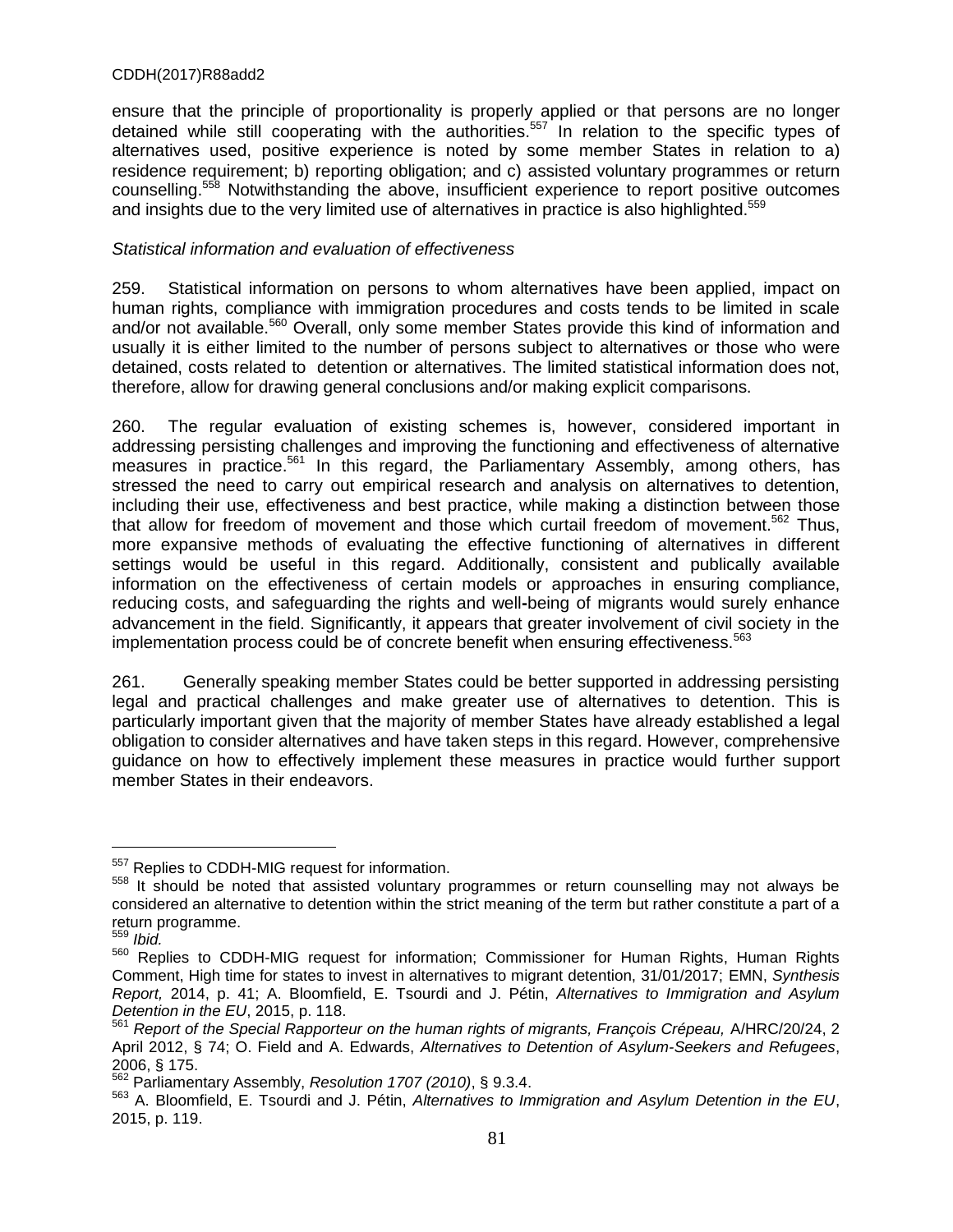# **V. THE WAY FORWARD: EVALUATING THE NEED FOR FUTURE WORK BY THE CDDH – ADDED VALUE AND NEXT STEPS**

## **1. The need for future work**

 $\overline{a}$ 

262. As illustrated at the beginning of this analysis, there is a well**-**established obligation at the European and international level in considering and implementing alternatives to immigration detention. This obligation has been consistently emphasised in international human rights standards, statements, recommendations and country specific work where member States have been called upon to give priority to alternative measures.

263. A number of member States have undertaken legislative or policy reforms to limit the use of immigration detention, especially for vulnerable persons, and to provide for alternatives to immigration detention in their national legislation. Additionally, steps have been taken to actively explore alternative measures particular to their national context and/or a particular migration population. Certain Council of Europe member States are also participating in the UNHCR *Global Strategy: Beyond Detention*, <sup>564</sup> as well as other relevant activities and projects at the national level.<sup>4</sup>

264. A growing momentum and commitment towards a more purposeful implementation of alternatives to immigration detention is confirmed in the *New York Declaration for Refugees and Migrants,* adopted at the UN High Level Summit in September 2016. There, States committed to, *inter alia*, pursuing alternatives to detention and working to end the practice of detaining children for immigration related purposes.<sup>566</sup>

265. Notwithstanding these commitments and positive developments, persisting legal and practical challenges seem to seriously limit the systematic implementation of alternatives to immigration detention. A number of significant gaps still exist which need to be addressed in order for alternatives to be truly effective.

266. This analysis has, *inter alia*, provided a list of available alternatives for consideration, listing some main strengths and weaknesses of different types. Global comparative research on alternatives to immigration detention indicates, however, that no single model nor even a "menu of options" provides sustainable solutions if these are pursued without giving due weight to certain crucial ingredients of effectiveness. Overall, one of the critical take-aways from existing evidence points to the overarching need to consider certain essential elements that must be in place in order for any alternative to be effective in terms of compliance, human rights benefits and costs. Getting these essential elements right may be more important even than the type or

<sup>564</sup> UNHCR launched the *Global Strategy: Beyond Detention 2014-19* in June 2014 which aims at, *inter alia*, ensuring that alternatives to detention are available in law and implemented in practice and putting an end to the immigration detention of children. For further information see, UNHCR, 2014 -2019 *Beyond Detention: A Global Strategy to support governments to end the detention of asylum-seekers and refugees*, 2014. The following Council of Europe member States joined the Strategy in June 2014: Hungary, Lithuania, Malta and the United Kingdom. In December 2016 it was announced that four other Council of Europe members would engage in the Strategy namely, Belgium, Bulgaria, the Czech Republic and "The former Yugoslav Republic of Macedonia." See, UNHCR, *Contribution to the Fifteenth Coordination Meeting on International Migration*, UN/POP/MIG-15CM/2017/14, 10 February 2017, §§ 22- 24.

<sup>&</sup>lt;sup>565</sup> Various activities and pilot projects on alternatives to detention are taking place in several Council of Europe member States.

<sup>566</sup> General Assembly, *New York Declaration for Refugees and Migrants*, § 33.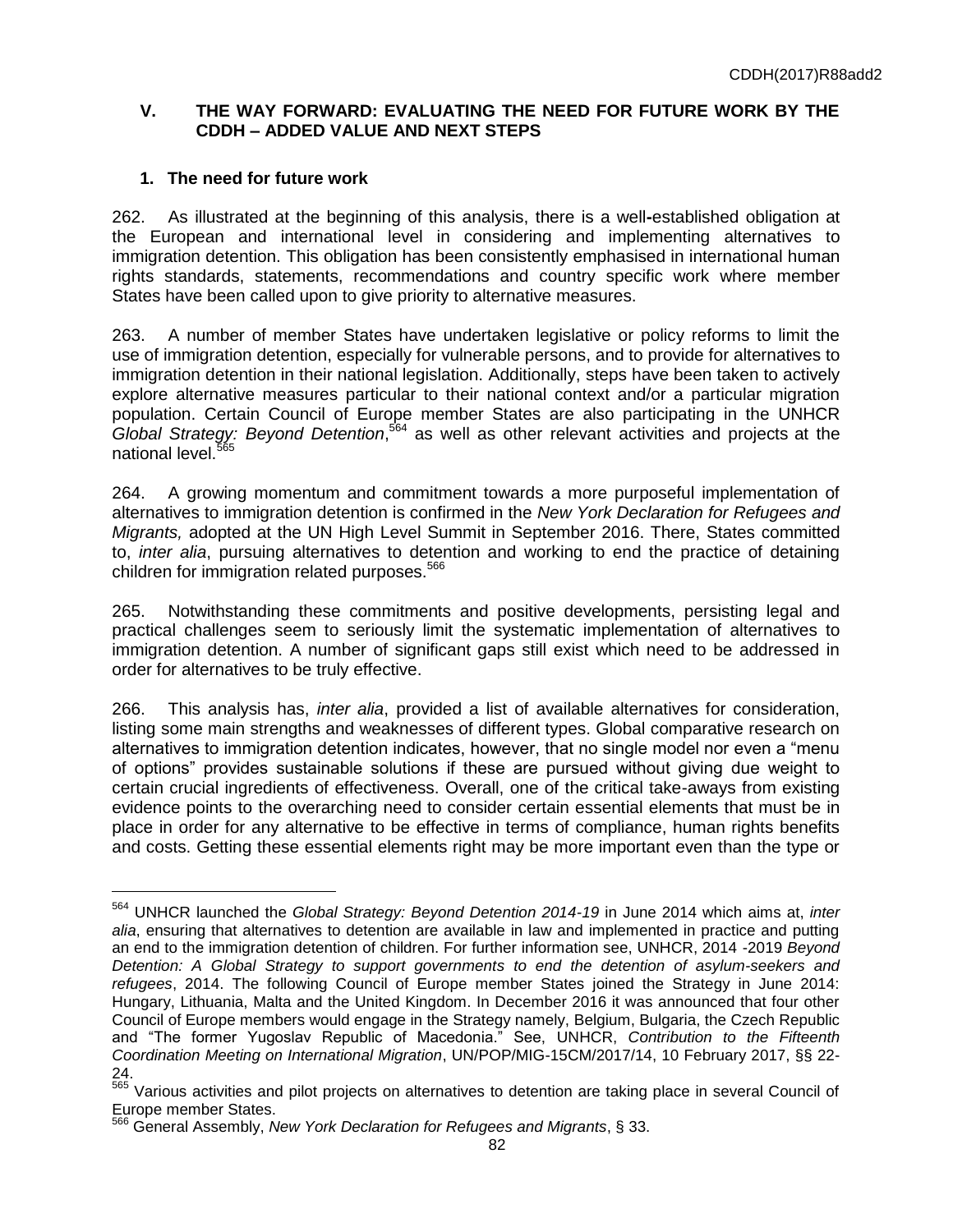model of the alternative that is used, or the amount of financial resources that a member State expends on a given model.

267. While this means that there are no easy solutions, it seems possible to incorporate these essential elements across a wide range of practices and approaches. It also means that there may be an opportunity to develop innovative approaches that both strengthen "effectiveness" while expanding current ideas of what is possible. In this context, it is important to recognise that the practices of both immigration detention and alternatives to that detention are relatively new in historical terms. In other words, the understanding of how alternatives to immigration detention actually function best and become genuinely effective, is bound to still be an on-going learning process for most stakeholders. Along this path of trial and error, however, it is critical to support States in recognising not only their legal obligations, but also strengthen their capacity to share practical know-how and concrete methods in the field that up to now have proven their value.

268. The existing lists of available alternative options in Europe demonstrate that in the field at large there may be an opportunity to focus more on engagement rather than enforcement. Compliance, benefits and enforcement may be more likely to follow practices that *engage* effectively with the persons concerned from the outset. In other words, practices based on successful *engagement* may, ultimately, lead to better *enforcement* of migration management policies and be profoundly more apt to upholding human rights.

269. In conclusion, first, despite alternatives to detention having largely been established in law, a systematic implementation at the national level could be strengthened; second, where alternatives are implemented at the national level, their scale across a sufficiently broad or diverse range of options could be significantly expanded; third, much greater attention could be given to certain essential elements of effectiveness when implementing and developing alternatives to detention and ensuring their success.

# **2. Possible next steps**

270. In light of the above, it seems that States could benefit from further support in developing and implementing alternatives that are truly effective in their particular national contexts. General guidance on the essential elements of effective alternatives to immigration detention, including guidance on how to use these essential elements to address existing legal and practical challenges, could be of added value. Specific guidance on how to apply the essential elements to a particular migrant population or to a particular alternative to detention initiative within a State could be beneficial as well. This might include more broadly and widely promoting the essential elements of successful alternatives across Council of Europe member States.

271. Additional support may also be needed on how to productively involve key actors such as National Human Rights Institutions (NHRIs) and civil society organisations in the exploration and development of effective alternatives to immigration detention, especially as they have proven to be key partners in meeting the various objectives of "effectiveness."

272. In the context of criminal justice, the United Nations Standard Minimum Rules for Non**-**Custodial Measures ("The Tokyo Rules") provide guidance on a wide range of issues relating to alternative measures, including such issues as initial planning, implementation, legal safeguards, training, evaluation and research. Such a comprehensive set of guidance still does not exist in the migration context.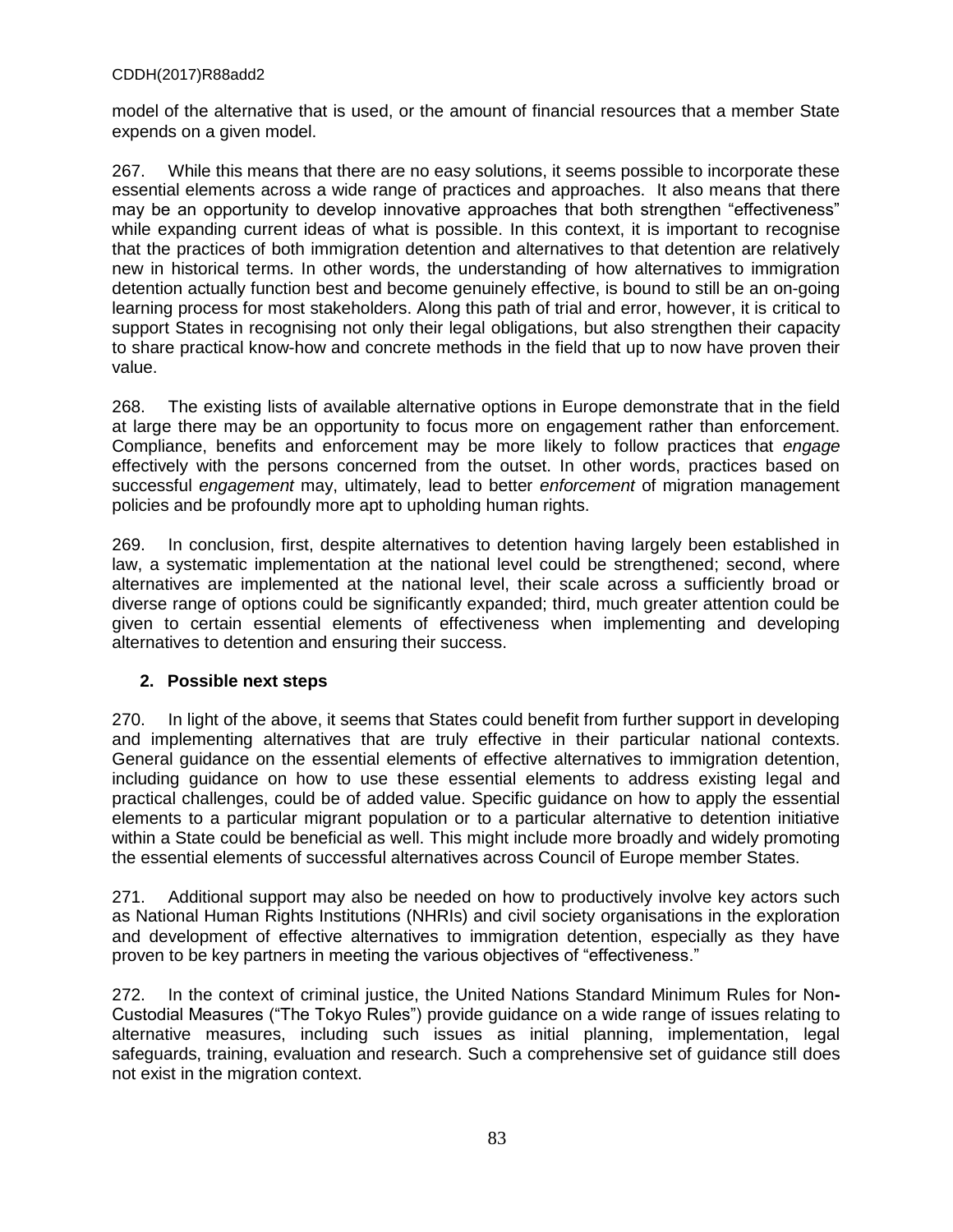273. Clearly, there are some important elements in the Tokyo Rules that could be analogously applied in the migration (administrative law) context and might provide a useful starting point for developing a comprehensive set of rules. It is essential, however, to distinguish between minimum standards applying in the criminal context and those applying to migration governance. At the Council of Europe, the Committee of Experts on Administrative Detention of Migrants ("CJ-DAMˮ) is currently codifying rules relating to the conditions of detention of migrants.

274. Overall, there is no clear or comprehensive framework at the European level on effective alternatives to immigration detention covering all persons concerned under article 5 § 1(f) and, under certain circumstances,  $5 \S 1(b)$  of the Convention. There is a need for a proper legal framing of alternatives in the migration context with clear and comprehensive safeguards that will not only ensure the respect for human rights standards but also their effective implementation, while simultaneously upholding compliance to migration procedures.

275. The Council of Europe could bring its expertise and in particular its human rights perspective in the field to provide guidance as to how alternatives could be effectively framed. Member states could be supported in developing and implementing a wider range of alternative to detention models building upon the essential elements of effectiveness and engagementbased approaches. This could contribute to the on**-**going efforts undertaken by its member States and simultaneously complement the work currently carried out by other European and international stakeholders in the field.

276. As a concrete suggestion for future work, and in light of the mandate of the CDDH for the next biennium, a step-by-step strategy for the near future might be most apt for success. In the first instance, the added value provided could take the form of a practical and user-friendly handbook for authorities on effectively implementing alternatives to immigration detention. Crucially, such a handbook should not only address legal aspects but draw upon the essential elements of effectiveness and good practice to provide guidance on the successful implementation of alternatives and lessons learnt. Alongside such work, the Council of Europe could, *inter alia*, explore possibilities of pursuing specific cooperation projects in the field with interested member States on a voluntary basis. A conceivable second step in the follow-up process to the current work might, for example, be a consideration of guidelines on effective alternatives to immigration detention, possibly focusing on children in particular. Exchange of information on the impact of measures taken could be an integral part of the ensuing work. For any future follow-up to be as useful as possible, it should illustrate the relevant human rights standards and the essential elements of effective alternatives to immigration detention in a userfriendly, accessible and practical manner.

**\* \* \***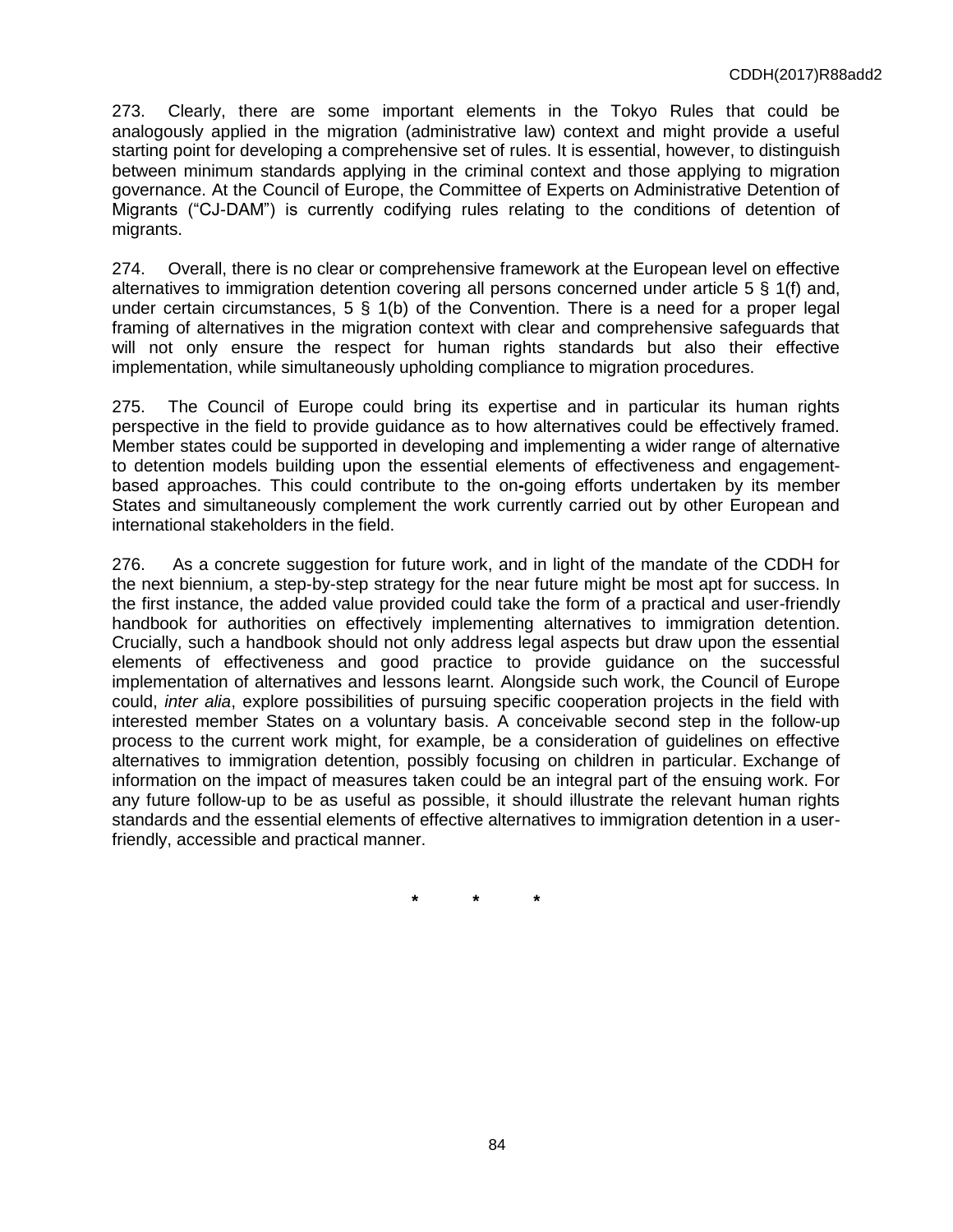# **APPENDIX**

### **REQUEST FOR INFORMATION on alternatives to detention in the context of migration sent on 10 October 2016**

 $\overline{\phantom{a}}$ 

### Introduction

The Committee of Ministers has tasked the Steering Committee for Human Rights (CDDH) to conduct an analysis of the legal and practical aspects of specific migration-related human rights issues, in particular effective alternatives to detention, and explore the need for further work in the field.

To carry out this work, CDDH set up a Drafting Group on Migration and Human Rights (CDDH-MIG), which held its first meeting on 14 **-** 16 September 2016. To enlighten further the on-going analysis, it was considered important at the outset to invite member States to provide information on certain legal and practical aspects of alternatives to immigration detention in their diverse national circumstances.

In light of the above, you are invited to send your replies to the attached questions to the Secretariat (to: [lilja.gretarsdottir@coe.int;](mailto:lilja.gretarsdottir@coe.int) cc.: [theodora.kristofori@coe.int\)](mailto:theodora.kristofori@coe.int) **by Friday 18 November 2016 at the latest.** 

Any further information you may wish to provide on the subject in addition to this particular enquiry would of course be welcome.

### **NOTE**

This request for information applies exclusively to immigration detention. It refers only to persons who may be deprived of their liberty in accordance with Article 5§1(f) of the European Convention on Human Rights, namely to prevent them from effecting an unauthorised entry into the country or against whom action is being taken with a view to deportation or extradition.

"Alternatives to immigration detention" may refer to various non-custodial and/or less severe measures than detention such as, for example, reporting requirements, registration with the authorities, surrender of documentation, community supervision arrangements, bail or other financial guarantees, case management, specialised centres and foster placement, etc.